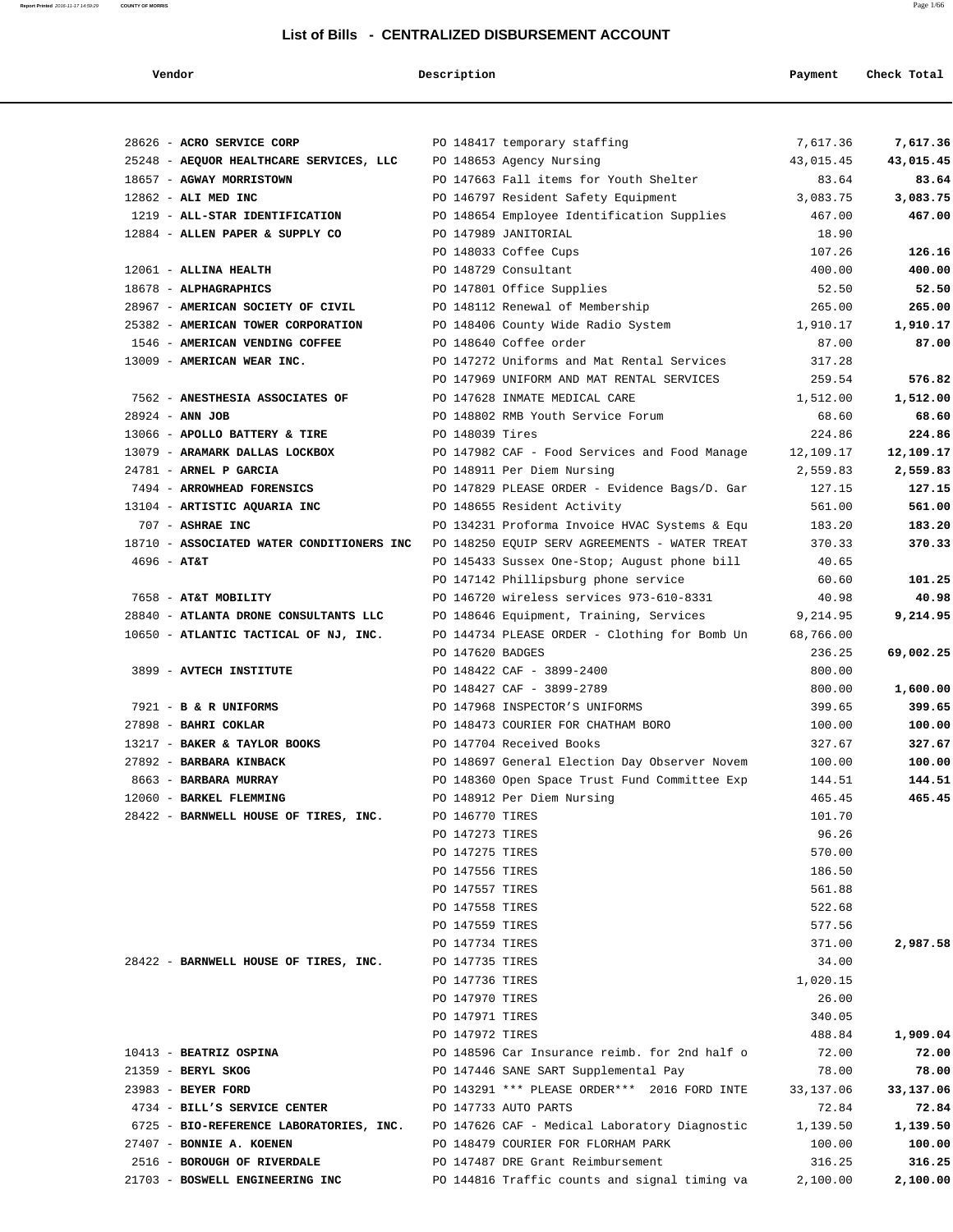| Vendor                                 | Description |                                                | Payment     | Check Total |
|----------------------------------------|-------------|------------------------------------------------|-------------|-------------|
| 27895 - BOWMAN CONSULTING COMPANY      |             | PO 148794 CAF - Professional Engineering and   | 1,260.00    | 1,260.00    |
| 25118 - BRANDEN GWYN                   |             | PO 148475 COURIER FOR CHESTER TWP              | 100.00      | 100.00      |
| 10882 - BRANDY WINOW                   |             | PO 148505 TEMPORARY HELP IN ELECTIONS          | 125.00      | 125.00      |
| 25553 - BREANNE BARROW LAW             |             | PO 148491 COURIER FOR MT LAKES                 | 100.00      | 100.00      |
| 28971 - BRITTNEY FLOYD                 |             | PO 147189 Mileage RMB                          | 33.60       | 33.60       |
| 13490 - BRODART CO                     |             | PO 147705 Confirm Black Insert Tray            | 9.20        | 9.20        |
| 12626 - BRUSHSTROKES                   |             | PO 148656 Resident Activities                  | 135.00      | 135.00      |
| 20985 - BTII INSTITUTE, LLC            |             | PO 148773 CAF - 20985-3221                     | 1,128.00    | 1,128.00    |
| 13856 - CABLEVISION                    |             | PO 147211 Online Services                      | 951.63      | 951.63      |
| 8451 - CABLEVISION                     |             | PO 148728 Cable Service                        | 242.49      | 242.49      |
| 28532 - CANDIDO CAMPOS                 |             | PO 148913 Per Diem Nursing                     | 1,186.96    | 1,186.96    |
| 17525 - CARL STAHL SAVA INDUSTRIES INC |             | PO 147869 Cable for Firing Range               | 969.00      | 969.00      |
| 25474 - CARRELLE L CALIXTE             |             | PO 148914 Per Diem Nursing                     | 2,885.21    | 2,885.21    |
| 4598 - CDW GOVERNMENT                  |             | PO 146068 Sheriff's Office Capital Project     | 10,424.32   |             |
|                                        |             | PO 147034 OEM Equipment                        | 87.98       | 10,512.30   |
| 3638 - CENTER POINT LARGE PRINT        |             | PO 147707 Confirm Large Print Books            | 120.10      | 120.10      |
| 20487 - CENTURYLINK                    |             | PO 148261 Telephone T1 Chester                 | 1,785.33    | 1,785.33    |
| 28687 - CHERYL ANN HAYES               |             | PO 148915 Per Diem Nursing                     | 593.48      | 593.48      |
| 8344 - CHESTER TOWNSHIP POLICE DEPT    |             | PO 147488 DRE Grant Reimbursement              | 385.00      | 385.00      |
| 27896 - CHRISTA SMITH                  |             | PO 148500 COURIER FOR WHARTON                  | 100.00      | 100.00      |
| 26915 - CHRISTINE CORCORAN             |             | PO 148487 COURIER FOR MONTVILLE                | 100.00      | 100.00      |
| 10779 - CHRISTOPHER J. BASINSKI        |             | PO 148493 COURIER FOR PARSIPPANY               | 200.00      | 200.00      |
| 28889 - CHRISTOPHER L BEIGHLEY         |             | PO 148700 Pre-Election Work-35.0 Hours @ \$10. | 350.00      | 350.00      |
| 28373 - CHLIC                          |             | PO 147500 Premium Payment for October 2016 -   | 26,344.62   | 26,344.62   |
| 28373 - CHLIC                          |             | PO 148379 Nov 2016 - Main County Medical       | 293,286.81  | 293,286.81  |
| 13857 - CLIFFSIDE BODY CORP            |             | PO 148038 EQUIP REPAIR                         | 163.01      | 163.01      |
| 8454 - CLIFTON ELEVATOR SERVICE CO INC |             | PO 147644 CAF - Elevator Maintenance for Vari  | 1,110.00    |             |
|                                        |             | PO 148298 CAF - Elevator Maintenance & Inspec  | 5,814.00    | 6,924.00    |
| 13895 - COLONNELLI BROTHERS INC        |             | PO 148783 Repl for MC Bridge 1400-550          | 42,130.80   | 42,130.80   |
| 9486 - COMPLETE SECURITY SYSTEMS, INC. |             | PO 132785 INTERCOM / ACCESS CONTROL SYSTEM -   | 5,235.00    |             |
|                                        |             | PO 144298 SECURITY UPGRADE                     | 12,310.00   |             |
|                                        |             | PO 146048 SECURITY IMPROVEMENT                 | 9,450.00    |             |
|                                        |             | PO 147066 SECURITY IMPROVEMENT                 | 1,745.00    |             |
|                                        |             | PO 147665 SECURITY EQUIP REPAIRS               | 2,822.00    |             |
|                                        |             | PO 147739 Youth Shelter October 2016           | 371.25      |             |
|                                        |             | PO 148008 REPLACEMENT CAMERA AT W&M BLDG       | 985.00      | 32,918.25   |
| 25489 - CONCRETE CONSTRUCTION CORP.    |             | PO 148793 CAF - Intersection Improvements to   | 21,966.29   |             |
|                                        |             | PO 148793 CAF - Intersection Improvements to   | 398, 355.82 | 420,322.11  |
| 13972 - CONSOLIDATED ENVIRONMENTAL INC |             | PO 147983 EXHAUSTS CLEANING                    | 2,110.00    | 2,110.00    |
| 21755 - CORE PROMOTIONS, LLC           |             | PO 148883 Youth Shelter uniforms               | 274.00      | 274.00      |
| 14643 - CORNERSTONE FAMILY             |             | PO 148657 CAF - Social Work Services           | 25,160.00   | 25,160.00   |
| 14022 - COUNTY COLLEGE OF MORRIS       |             | PO 149105 2ND HALF NOVEMBER 2016 OPERATING BU  | 492,916.67  | 492,916.67  |
| 13 - COUNTY OF MORRIS                  |             | PO 149103 1st HALF NOVEMBER 2016 METERED MAIL  | 209.27      | 209.27      |
| 13 - COUNTY OF MORRIS                  |             | PO 149104 1st HALF NOVEMBER 2016 METERED MAIL  | 8,874.55    | 8,874.55    |
| 28647 - CURRENT ELEVATOR TECHNOLOGY    |             | PO 148446 CAF - Elevator Maintenance           | 1,750.00    |             |
|                                        |             | PO 148630 CAF - Elevator Maintenance           | 1,750.00    | 3,500.00    |
| 12523 - D&B AUTO SUPPLY                |             | PO 147737 Car Parts                            | 766.76      |             |
|                                        |             | PO 147738 Car Parts                            | 383.06      |             |
|                                        |             | PO 147973 Car Parts                            | 820.75      |             |
|                                        |             | PO 147974 Car Parts                            | 506.76      | 2,477.33    |
| 14123 - DAILY RECORD                   |             | PO 148706 AD0001694736 -                       | 77.24       | 77.24       |
| 14123 - DAILY RECORD                   |             | PO 148715 AD's 0001669279, 0001698361, 000170  | 855.00      | 855.00      |
| $15642$ - DALE KRAMER                  |             | PO 148695 October 31, 2016 OT for Election Pr  | 103.57      |             |
|                                        |             | PO 148705 November 2, 2016 OT for Election Pr  | 115.50      |             |
|                                        |             | PO 148709 November 5, 2016 OT for Election Pr  | 83.87       | 302.94      |
| 27177 - DAMACINA L. OKE                |             | PO 148916 Per Diem Nursing                     | 1,117.95    | 1,117.95    |
| 11155 - DANILO LAPID                   |             | PO 148917 Per Diem Nursing                     | 1,767.86    | 1,767.86    |
| 27908 - DATA NETWORK SOLUTIONS         |             | PO 148188 Legacy Local Centrex/POTS Monthly S  | 11,703.30   | 11,703.30   |
| 28644 - DAVID G MORAN                  |             | PO 148482 COURIER FOR JEFFERSON                | 100.00      | 100.00      |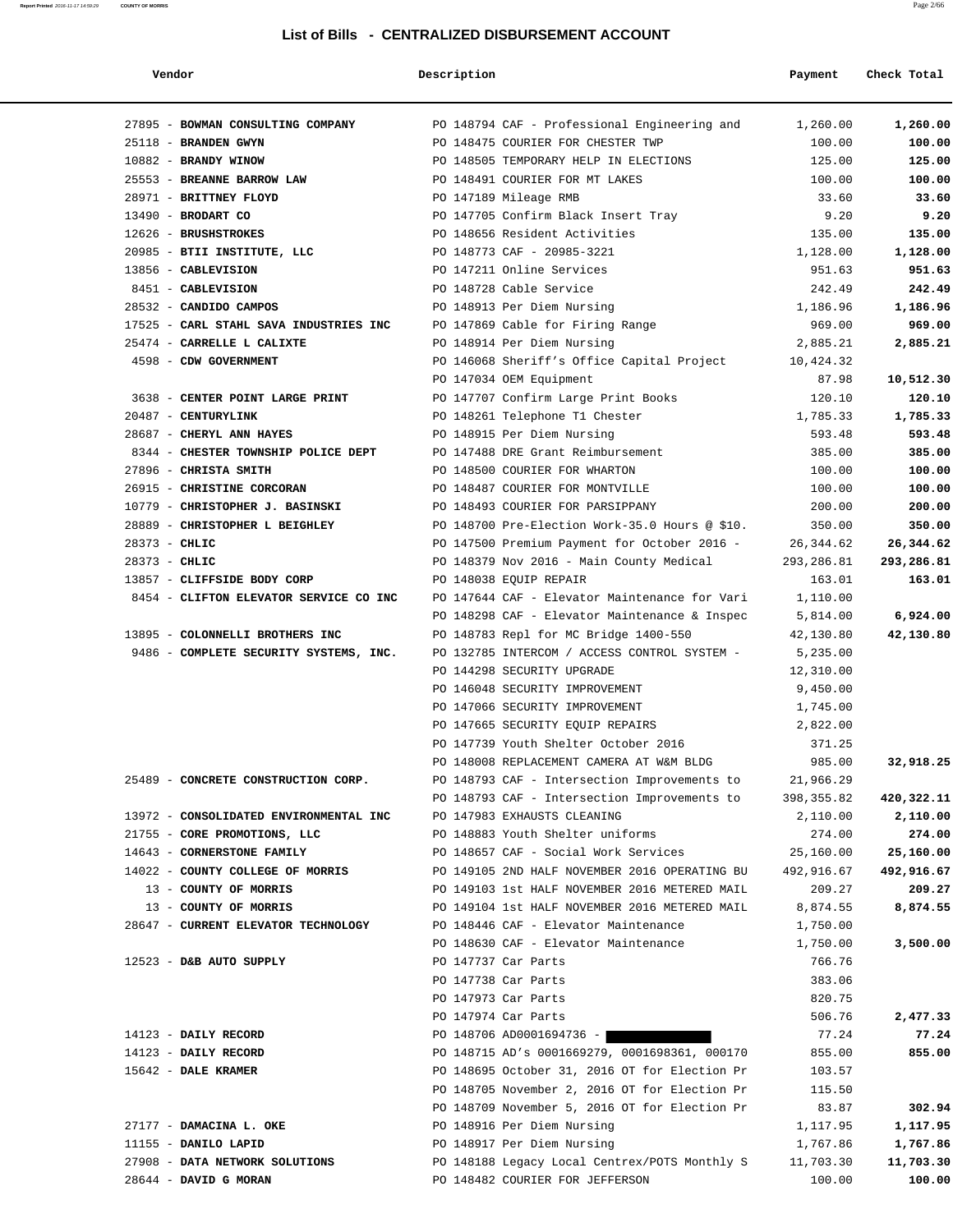| Vendor                                           | Description        |                                                                             | Payment           | Check Total       |
|--------------------------------------------------|--------------------|-----------------------------------------------------------------------------|-------------------|-------------------|
| 25386 - DAVID JEAN-LOUIS                         |                    | PO 148918 Per Diem Nursing                                                  | 2,351.90          | 2,351.90          |
| 10375 - DAVID ROBERTS                            |                    | PO 148495 COURIER FOR RANDOLPH                                              | 100.00            | 100.00            |
| 11569 - DEBORAH J MERZ                           |                    | PO 148465 reimbursement for mileage and tolls                               | 110.45            | 110.45            |
| 13038 - DEMCO                                    |                    | PO 147708 Confirm Processing Materials                                      | 443.97            | 443.97            |
| 1511 - DENES HEIDINGER                           |                    | PO 148393 Insurance Reimb. for 01/16 to 12/16                               | 180.00            | 180.00            |
| 14265 - DENTRUST DENTAL INC.                     |                    | PO 147625 CAF - Dental Services                                             | 4,242.00          | 4,242.00          |
| 25838 - DENVILLE PD                              |                    | PO 147486 DRE Grant Reimbursement                                           | 220.00            | 220.00            |
| 10267 - DEWBERRY ENGINEERS, INC                  |                    | PO 148798 CAF - Replacement of County Bridge                                | 15,925.00         | 15,925.00         |
| 24349 - DIRECT ENERGY BUSINESS MARKETING         |                    | PO 148546 GAS - HESS - SUPPLY - 1316                                        | 7,991.37          | 7,991.37          |
| 24349 - DIRECT ENERGY BUSINESS MARKETING         |                    | PO 148547 NATURAL GAS                                                       | 511.63            | 511.63            |
| 24349 - DIRECT ENERGY BUSINESS MARKETING         |                    | PO 148645 NATURAL GAS                                                       | 120.46            | 120.46            |
| 8735 - DIRECT TV INC                             |                    | PO 148100 DirecTV - MCC                                                     | 59.99             | 59.99             |
| 20837 - DONNA BUCHANAN                           |                    | PO 148161 travel reimbursement                                              | 809.26            | 809.26            |
| 4943 - DONNA BURKEY                              | PO 148804 RMB DANJ |                                                                             | 70.73             | 70.73             |
| 24438 - DOUGLAS W. SHINNICK                      |                    | PO 148478 COURIER FOR DOVER                                                 | 100.00            | 100.00            |
| 1707 - DREW PAOLELLA                             |                    | PO 148474 COURIER FOR CHATHAM TWP.                                          | 100.00            | 100.00            |
| 28752 - CRYSTAL SPRINGS                          |                    | PO 147590 Spring Water                                                      | 34.48             |                   |
|                                                  |                    | PO 147674 9/7/16 - PWD 300LXP Series Hot and                                | 30.99             | 65.47             |
| 14438 - E.A. MORSE & CO. INC.                    |                    | PO 147612 JANITORIAL SUPPLIES                                               | 1,091.66          | 1,091.66          |
| 1441 - EDILMA ACEVEDO                            |                    | PO 148381 CSP - Insurance reimb. for 7/16 to                                | 72.00             | 72.00             |
| 12467 - EDITHA MARQUEZ                           |                    | PO 148919 Per Diem Nursing                                                  | 1,205.46          | 1,205.46          |
| 21799 - EDWARD SHAPLEY                           |                    | PO 148418 NJJDA Reimbursment                                                | 524.78            | 524.78            |
| 26117 - EDWARDS LEARNING CENTER                  |                    | PO 148507 CAF - Edwards-JR/JS-17-WFNJ (cost-r                               | 5,155.00          | 5,155.00          |
| 336 - ELECTION GRAPHICS, INC.                    |                    | PO 148719 special school election Mt.Olive M                                | 10,766.73         | 10,766.73         |
| 21722 - ELITE TRANSCRIPTS INC.                   |                    | PO 147787 Transcription                                                     | 122.36            | 122.36            |
| 27141 - ELLEN M. NOLL                            |                    | PO 148920 Per Diem Nursing                                                  | 1,920.09          | 1,920.09          |
| 11345 - EMBROIDME                                | PO 148642 Uniform  |                                                                             | 60.00             | 60.00             |
| 2047 - EMPLOYMENT HORIZONS, INC.                 |                    | PO 148553 CAF - Grant in Aid 2016 - Agency-Ba                               | 17,997.00         |                   |
|                                                  |                    | PO 148551 CAF - Grant in Aid Senior 2016 - Su                               | 19,252.00         |                   |
|                                                  |                    | PO 148631 CAF - Office Cleaning                                             | 45,379.00         | 82,628.00         |
| 27899 - EVELYN JENKINS<br>18053 - EVELYN TIERNEY |                    | PO 148485 COURIER FOR MADISON                                               | 100.00            | 100.00            |
| 20265 - EVELYN TOLENTINO                         |                    | PO 148320 Expense reimbursement - Meeting ref<br>PO 148921 Per Diem Nursing | 60.66<br>1,225.07 | 60.66<br>1,225.07 |
| 28966 - EXTRA PACKAGING CORP                     |                    | PO 147182 Morgue Supplies                                                   | 873.48            | 873.48            |
| 3549 - EZ WHEELS DRIVING SCHOOL                  |                    | PO 148800 CAF - 3549-3018                                                   | 799.80            | 799.80            |
| 12515 - FASTENAL COMPANY                         |                    | PO 146871 Handcart, repair decon fan                                        | 313.99            |                   |
|                                                  |                    | PO 147832 SMALL TOOLS/ PLUMBING/ SNOW REMOVAL                               | 4,227.56          |                   |
|                                                  |                    | PO 148062 BLDG MAINT                                                        | 2,550.00          |                   |
|                                                  | PO 148303 PLUMBING |                                                                             | 1,947.95          | 9,039.50          |
| $14668$ - FEDEX                                  | PO 146864 Postage  |                                                                             | 25.53             |                   |
|                                                  |                    | PO 147208 Express Shipment                                                  | 215.83            |                   |
|                                                  |                    | PO 147184 Shipping                                                          | 109.89            |                   |
|                                                  | PO 147506 Postage  |                                                                             | 25.53             |                   |
|                                                  |                    | PO 147802 Express Mail                                                      | 93.25             |                   |
|                                                  | PO 148041 Shipping |                                                                             | 81.49             |                   |
|                                                  | PO 148234 Shipping |                                                                             | 98.65             | 650.17            |
| 9388 - FF1 PROFESSIONAL SAFETY SERVICES          | PO 145864 Uniform  |                                                                             | 596.22            | 596.22            |
| 9388 - FF1 PROFESSIONAL SAFETY SERVICES          |                    | PO 147081 Uniforms, Accessories                                             | 393.69            | 393.69            |
| 9388 - FF1 PROFESSIONAL SAFETY SERVICES          |                    | PO 147414 Charging Rack                                                     | 238.00            | 238.00            |
| 9388 - FF1 PROFESSIONAL SAFETY SERVICES          |                    | PO 147533 Uniforms, Accessories                                             | 671.38            | 671.38            |
| 9388 - FF1 PROFESSIONAL SAFETY SERVICES          |                    | PO 147588 Staff Gear                                                        | 525.66            | 525.66            |
| 9388 - FF1 PROFESSIONAL SAFETY SERVICES          |                    | PO 147603 O2 BOTTLE TEST                                                    | 85.00             | 85.00             |
| 25548 - FIRST PRIORITY VEHICLES INC.             |                    | PO 147203 Repairs Needed - J. Rae/CIS<br>QUO                                | 1,948.00          | 1,948.00          |
| 12151 - FLEMINGTON BUICK CHEVROLET               |                    | PO 147976 CAR PARTS                                                         | 29.56             |                   |
|                                                  |                    | PO 147941 CAR PARTS                                                         | 192.50            |                   |
|                                                  |                    | PO 147942 CAR PARTS                                                         | 55.26             | 277.32            |
| 27167 - FLEMINGTON CHRYSLER                      |                    | PO 147308 CAR PARTS                                                         | 299.38            |                   |
|                                                  |                    | PO 147378 CAR PARTS                                                         | 147.82            | 447.20            |
| 25330 - FLEMINGTON DEPT STORE INC                |                    | PO 145380 Sweatshirt jackets                                                | 994.80            | 994.80            |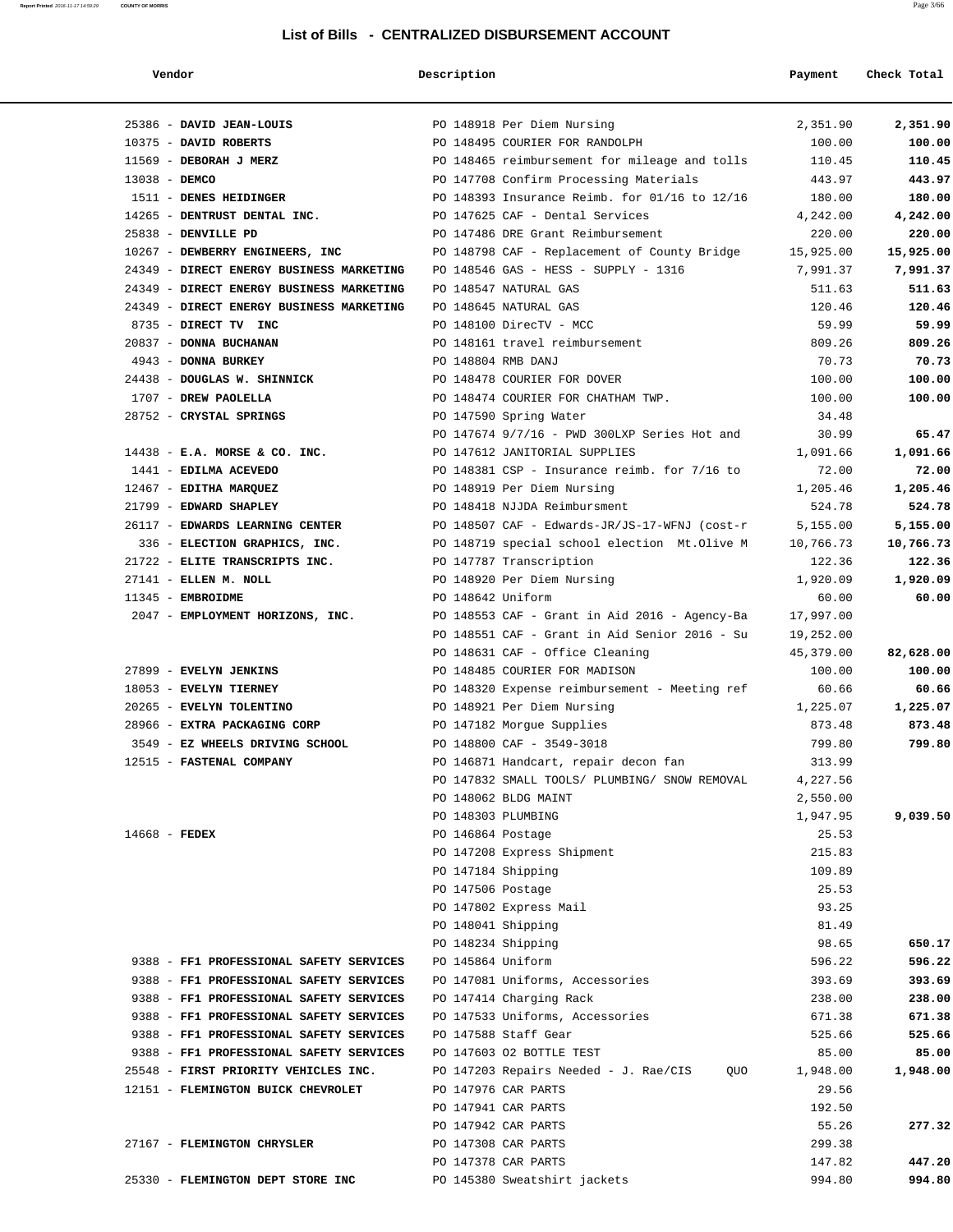#### **Report Printed** 2016-11-17 14:59:29 **COUNTY OF MORRIS** Page 4/66

### **List of Bills - CENTRALIZED DISBURSEMENT ACCOUNT**

| Vendor                                   | Description                                   | Payment   | Check Total |
|------------------------------------------|-----------------------------------------------|-----------|-------------|
| 13313 - FORTIS INSTITUTE                 | PO 148419 CAF - 13313-2005                    | 1,000.00  |             |
|                                          | PO 148423 CAF - 13313-2943                    | 1,188.00  | 2,188.00    |
| 28260 - FRANKLIN-GRIFFITH LLC            | PO 148061 CAF - Electrical Supplies           | 2,227.25  | 2,227.25    |
| 14786 - FRED PRYOR SEMINARS              | PO 146678 TRAINING                            | 149.00    |             |
|                                          | PO 147233 Training - R. Moser/SHERIFF'S OFFIC | 128.00    | 277.00      |
| 5747 - GAETANA GENCARELLI                | PO 148477 COURIER FOR DENVILLE                | 100.00    | 100.00      |
| $14839 - GALE$                           | PO 145929 Received Books                      | 79.97     |             |
|                                          | PO 147713 Received Books                      | 495.83    | 575.80      |
| $14852$ - GANN LAW BOOKS                 | PO 146212 Confirm Order NJ Auto Insurance Law | 163.00    |             |
|                                          | PO 147889 Confirming Order NJ Title 2C        | 130.00    | 293.00      |
| 14857 - GARDEN STATE HIGHWAY             | PO 148297 PLANT OPS                           | 464.52    | 464.52      |
| 20886 - GARFIELD COMMUNITY FUNERAL       | PO 148295 Morgue Transportation - Morris      | 3,770.00  | 3,770.00    |
| 14726 - GEN-EL SAFETY & INDUSTRIAL       | PO 148025 Rags                                | 150.00    | 150.00      |
| 8269 - GEORGINA GRAY-HORSLEY             | PO 148922 Per Diem Nursing                    | 1,983.02  | 1,983.02    |
| 27440 - GERISCRIPT PHARMACY              | PO 148682 CAF - Pharmaceutical and Related Se | 20,607.32 | 20,607.32   |
| 14916 - GILL ID SYSTEMS                  | PO 148471 ribbons for the id system and for   | 963.00    | 963.00      |
| $28993$ - GLEN TRESLAR                   | PO 148618 temporary help in elections         | 125.00    | 125.00      |
| $11521$ - GPC, INC.                      | PO 147914 CAF - Labor Rates for Carpentry     | 4,152.00  | 4,152.00    |
| $14983$ - GRAINGER                       | PO 146926 misc parts                          | 1,494.74  |             |
|                                          | PO 147611 MAINTENANCE SUPPLIES                | 112.04    |             |
|                                          | PO 147615 MAINTENANCE SUPPLIES                | 697.38    | 2,304.16    |
| $14984$ - GRAINGER                       | PO 147660 BUILD MAINT/ WINTER GEAR            | 959.47    |             |
|                                          | PO 147834 BLDG MAINT                          | 1,924.53  |             |
|                                          | PO 147988 BUILD MAINT/ BLDG REPAIR            | 967.22    |             |
|                                          | PO 148014 OTHER ADMIN, EQUIP, BUILD MAINT     | 3,484.54  | 7,335.76    |
| 15010 - GREY HOUSE PUBLISHING            | PO 140345 Received The American Book of Days, | 165.75    |             |
|                                          | PO 140346 Received Books                      | 391.00    | 556.75      |
| 1767 - HANDI-LIFT SERVICE CO., INC.      | PO 148540 CAF - Furnish & Install Handicap Li | 22,572.00 | 22,572.00   |
| 9728 - HARRIET VALLECER RN               | PO 148923 Per Diem Nursing                    | 1,480.74  | 1,480.74    |
| 10752 - HATCH MOTT MACDONALD LLC         | PO 148777 CAF- Design Services for Drainage   | 8,301.36  | 8,301.36    |
| $27901$ - HEIDI PEER                     | PO 148857 RMB - Snack Children's Summer Readi | 244.12    | 244.12      |
| 8685 - HENRY SCHEIN INC                  | PO 147315 CAF - Medical and OTC Supplies BID  | 136.17    |             |
|                                          | PO 147985 CAF - Medical and OTC Supplies BID  | 102.88    | 239.05      |
| 15218 - HOFFMANS SUPPLY INC              | PO 147436 Paint                               | 19.96     | 19.96       |
| $28404$ - HOME DEPOT U.S.A., INC.        | PO 148459 HOME DEPOT SUPPLIES -               | 362.38    | 362.38      |
| 20737 - HOOVER TRUCK CENTERS INC         | PO 147931 TRUCK PARTS                         | 49.38     | 49.38       |
| 28642 - ILHAN COKLAR                     | PO 148488 COURIER FOR MORRIS TWP              | 100.00    | 100.00      |
| 26660 - ILIFF-RUGGIERO FUNERAL HOME INC. | PO 148291 Morque Livery - Sussex              | 1,800.00  | 1,800.00    |
| 10767 - ILLIENE CHARLES, RN              | PO 148924 Per Diem Nursing                    | 3,068.04  | 3,068.04    |
| 15337 - INFORMATION TODAY INC            | PO 147715 Confirming Order                    | 424.50    | 424.50      |
| 1664 - INGRAM LIBRARY SERVICES           | PO 145873 ipage BOOKS & MEDIA                 | 1,304.01  |             |
|                                          | PO 147765 Received Books                      | 273.85    |             |
|                                          | PO 147766 Received Books                      | 2,840.67  |             |
|                                          | PO 147771 Received Books                      | 446.16    |             |
|                                          | PO 147773 i-page - Books                      | 144.66    | 5,009.35    |
| 1664 - INGRAM LIBRARY SERVICES           | PO 147774 i-page Books & Media                | 1,327.78  |             |
|                                          | PO 147775 i-page Books & Media                | 1,402.99  |             |
|                                          | PO 147777 i-page - ALIBRIS                    | 59.70     |             |
|                                          | PO 147779 i-page Books                        | 1,346.84  | 4,137.31    |
| 4859 - INSTITUTE FOR FORENSIC PSYCHOLOGY | PO 148394 Youth Shelter                       | 350.00    | 350.00      |
| 20652 - INTERFAITH FOOD PANTRY INC.      | PO 148532 CAF - Grant in Aid 2016 - Home Deli | 10,112.00 | 10,112.00   |
| 20652 - INTERFAITH FOOD PANTRY INC.      | PO 148535 CAF - Grant in Aid 2016 - Home Deli | 10,112.00 | 10,112.00   |
| 20652 - INTERFAITH FOOD PANTRY INC.      | PO 148536 CAF - Grant in Aid Senior 2016 - Ho | 1,061.00  | 1,061.00    |
| 20652 - INTERFAITH FOOD PANTRY INC.      | PO 148537 CAF - Grant in Aid Senior 2016 - Ho | 1,061.00  | 1,061.00    |
| 25455 - INTERNATIONAL ACADEMIES OF       | PO 137659 Education, School, Training         | 790.00    | 790.00      |
| 25455 - INTERNATIONAL ACADEMIES OF       | PO 138688 Education, School, Training         | 50.00     | 50.00       |
| 20792 - IPC HOSPITALIST PHYSICIANS NJ    | PO 148658 Professional Medical Services       | 4,099.50  | 4,099.50    |
| 27066 - IPREO LLC                        | PO 148796 PROFESSIONAL FEES - 2016 BONDS AND  | 1,500.00  | 1,500.00    |
| 28218 - IRFAN COKLAR                     | PO 148480 COURIER FOR HANOVER                 | 100.00    | 100.00      |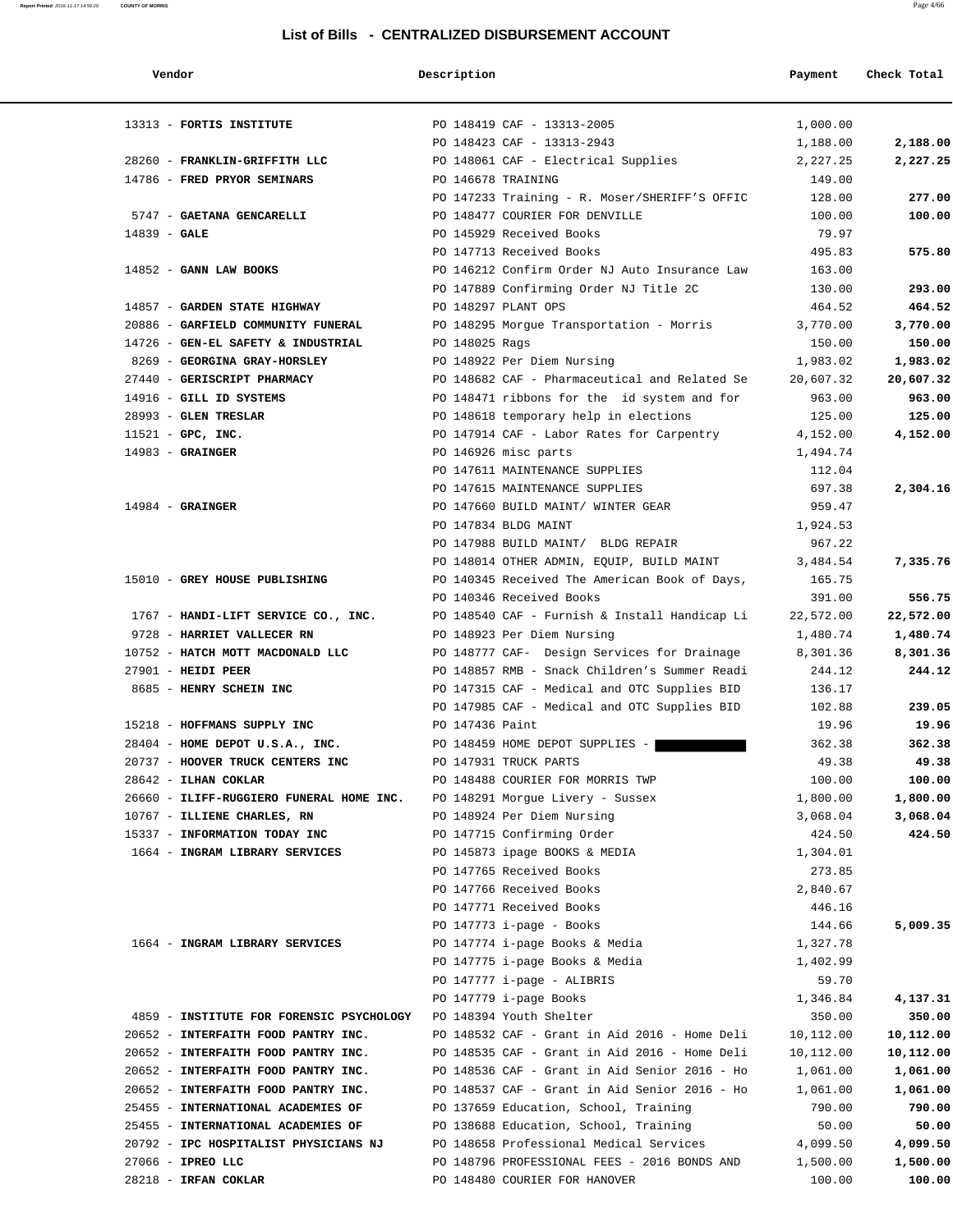| Vendor                                    | Description        |                                               | Payment   | Check Total |
|-------------------------------------------|--------------------|-----------------------------------------------|-----------|-------------|
| 9916 - JACQUELINE ARBOLINO                |                    | PO 148492 COURIER FOR NETCONG                 | 100.00    | 100.00      |
| 27446 - JAIME SHANAPHY                    |                    | PO 147445 SANE SART Supplemental Pay          | 135.30    | 135.30      |
| 29002 - JAMES R. MAY                      |                    | PO 148723 courier for Butler                  | 100.00    | 100.00      |
| 2801 - JAMES SWEENEY                      |                    | PO 148494 COURIER FOR PEQUANNOCK              | 100.00    | 100.00      |
| 28604 - JANE A. ARMSTRONG                 |                    | PO 148144 travel reimbursement                | 351.85    | 351.85      |
| $25038$ - JANET ASABEA                    |                    | PO 148678 Employee Reimbursement              | 30.00     | 30.00       |
| 14340 - JANET DONALDSON                   |                    | PO 148806 Receipts for the Daily Record and S | 57.79     | 57.79       |
| 8342 - JEFFERSON TOWNSHIP POLICE DEPT     |                    | PO 148811 DWI Grant Reimbursement             | 1,500.00  | 1,500.00    |
| 27184 - JERONA ALCIDE                     |                    | PO 148679 Employee Reimbursement              | 30.00     | 30.00       |
| 960 - JERSEY CENTRAL POWER & LIGHT        | PO 147655 JCP&L    |                                               | 40.03     | 40.03       |
| 960 - JERSEY CENTRAL POWER & LIGHT        |                    | PO 148068 Utility - Electric JCPL             | 1,192.02  | 1,192.02    |
| 960 - JERSEY CENTRAL POWER & LIGHT        |                    | PO 148684 Electricity Usage at Morris View    | 45,231.29 | 45,231.29   |
| 960 - JERSEY CENTRAL POWER & LIGHT        |                    | PO 148784 ELECTRIC - RUTH DAVIS DR / CAC      | 299.66    | 299.66      |
| 960 - JERSEY CENTRAL POWER & LIGHT        |                    | PO 148785 ELECTRIC - 0537 THE HILL            | 83,764.45 | 83,764.45   |
| 960 - JERSEY CENTRAL POWER & LIGHT        |                    | PO 148786 ELECTRIC - 0538 REMOTE LOCATIONS    | 3,699.84  | 3,699.84    |
| 960 - JERSEY CENTRAL POWER & LIGHT        |                    | PO 148787 ELECTRIC - MASTER ACCOUNT           | 54,250.03 | 54,250.03   |
| 16888 - JERSEY PAPER PLUS INC             |                    | PO 147314 CAF - Coarse Paper & Household Supp | 1,487.00  |             |
|                                           |                    | PO 147624 CAF - Coarse Paper & Household Supp | 1,099.04  |             |
|                                           |                    | PO 147638 CAF - Coarse Paper & Household Supp | 882.52    | 3,468.56    |
| 1622 - JERSEY TRACTOR TRAILER             |                    | PO 148424 CAF - 1622-3289                     | 3,200.00  | 3,200.00    |
| 25516 - JESSICA BICZAK                    |                    | PO 148504 TEMPORARY HELP IN ELECTIONS         | 125.00    | 125.00      |
| 25374 - JESSICA MONDINO                   |                    | PO 148089 2016 SCPG Program Management        | 401.81    | 401.81      |
| 15508 - JML MEDICAL INC.                  |                    | PO 148659 Incontinence Products               | 19,136.52 |             |
|                                           |                    | PO 148683 CAF - Various Medical Supplies      | 7,460.03  | 26,596.55   |
| $29014$ - JOAN MORAN                      |                    | PO 148724 courier for Rockaway Twp            | 100.00    | 100.00      |
| $17883$ - JOAN STREHL                     |                    | PO 148411 travel reimbursement                | 138.95    | 138.95      |
| 9313 - JOHN J HAYES                       |                    | PO 148781 expense voucher - travel to meeting | 82.45     | 82.45       |
| 21614 - JOHNSON MIRMIRAN &                |                    | PO 143666 Br 1400-855 Windemere Ave over Wind | 22,120.72 | 22,120.72   |
| 2695 - JOHNSTONE SUPPLY                   | PO 148603 HVAC     |                                               | 322.34    |             |
|                                           | PO 148801 HVAC     |                                               | 304.80    | 627.14      |
| 25068 - JULIAN PEDRO                      |                    | PO 148680 Employee Reimbursement              | 30.00     | 30.00       |
| 7432 - JUNE WITTY                         |                    | PO 147447 Supplemental SANE SART Nurse Pay    | 77.10     | 77.10       |
| 28870 - KAREN INSINGA                     |                    | PO 148770 reimbursement of parking fees       | 200.00    | 200.00      |
| 24864 - KELLY DZIAK                       |                    | PO 148687 10/16 expenses                      | 1,346.78  | 1,346.78    |
| 10108 - KENSEAL CONSTRUCTION PRODUCTS     |                    | PO 148249 BLDG REPAIRS                        | 575.07    | 575.07      |
| 11955 - KIMBERLY JOHNSON                  |                    | PO 148010 travel reimbursement                | 51.17     | 51.17       |
| 7566 - KING TRANSCRIPTION                 |                    | PO 147423 Transcription                       | 855.50    | 855.50      |
| 26458 - KRISTIAN MCMORLAND                |                    | PO 148685 Petty Cash Reimbursement            | 312.09    | 312.09      |
| 28942 - KRISTINA DEJESUS                  |                    | PO 147770 Supplemental SANE SART Nurse Pay    | 529.20    | 529.20      |
| 12726 - LANGUAGE LINE SERVICES            |                    | PO 147617 LANGUAGE TRANSLATION SERVICE        | 501.50    | 501.50      |
| 15688 - LANIGAN ASSOCIATES INC            |                    | PO 147799 Body Armor                          | 3,206.65  | 3,206.65    |
| 25486 - LASZLO CSENGETO                   |                    | PO 148581 Mileage reimb. for 10/16            | 26.60     | 26.60       |
| 21125 - LAUREN LAVISTA                    |                    | PO 148501 TEMPORARY HELP IN ELECTIONS         | 125.00    | 125.00      |
| 784 - LAW & PUBLIC SAFETY INSTITUTE       | PO 147636 TRAINING |                                               | 35.00     | 35.00       |
| 25383 - LAW OFFICE OF ROBERT J. GREENBAUM |                    | PO 148613 legal services                      | 4,380.00  | 4,380.00    |
| $26914$ - LEE BICZAK                      |                    | PO 148490 COURIER FOR MT OLIVE                | 100.00    | 100.00      |
| 20653 - LEGAL SERVICES OF NORTHWEST       |                    | PO 148555 CAF - 24867-3009                    | 9,663.00  | 9,663.00    |
| 5855 - LEXIS NEXIS                        |                    | PO 147717 Confirm Monthly Billing for Septemb | 174.00    | 174.00      |
| 5068 - LEXIS NEXIS/ MATTHEW BENDER        |                    | PO 143725 Annual Renewal Corporate Affiliatio | 1,862.00  |             |
|                                           |                    | PO 147491 NJ Register Renewal                 | 223.74    | 2,085.74    |
| 28759 - LILLY HYMOWITZ                    |                    | PO 148815 monthly parking pass                | 75.00     | 75.00       |
| 21126 - LINDA ALVEN                       |                    | PO 148498 COURIER FOR ROXBURY                 | 100.00    | 100.00      |
| 28578 - LISA PROKOPOWITZ                  |                    | PO 148660 Resident Activities                 | 150.00    | 150.00      |
| 15816 - LONGFELLOWS SANDWICH DELI         |                    | PO 148289 2016 Dept. of Human Services Progra | 32.50     | 32.50       |
| 15816 - LONGFELLOWS SANDWICH DELI         |                    | PO 148449 2016 Department of Human Services M | 128.99    | 128.99      |
| 15816 - LONGFELLOWS SANDWICH DELI         |                    | PO 148693 OT -Mail-In Ballot Processing 11/1/ | 141.39    | 141.39      |
| 15816 - LONGFELLOWS SANDWICH DELI         |                    | PO 148707 General Election - November 8, 2016 | 460.00    | 460.00      |
| 15816 - LONGFELLOWS SANDWICH DELI         |                    | PO 148718 refreshment for Election night      | 525.02    | 525.02      |
| 1777 - LORCO PETROLEUM SERVICES           |                    | PO 147568 WASTE DISPOSAL                      | 150.50    | 150.50      |

**Report Printed** 2016-11-17 14:59:29 **COUNTY OF MORRIS** Page 5/66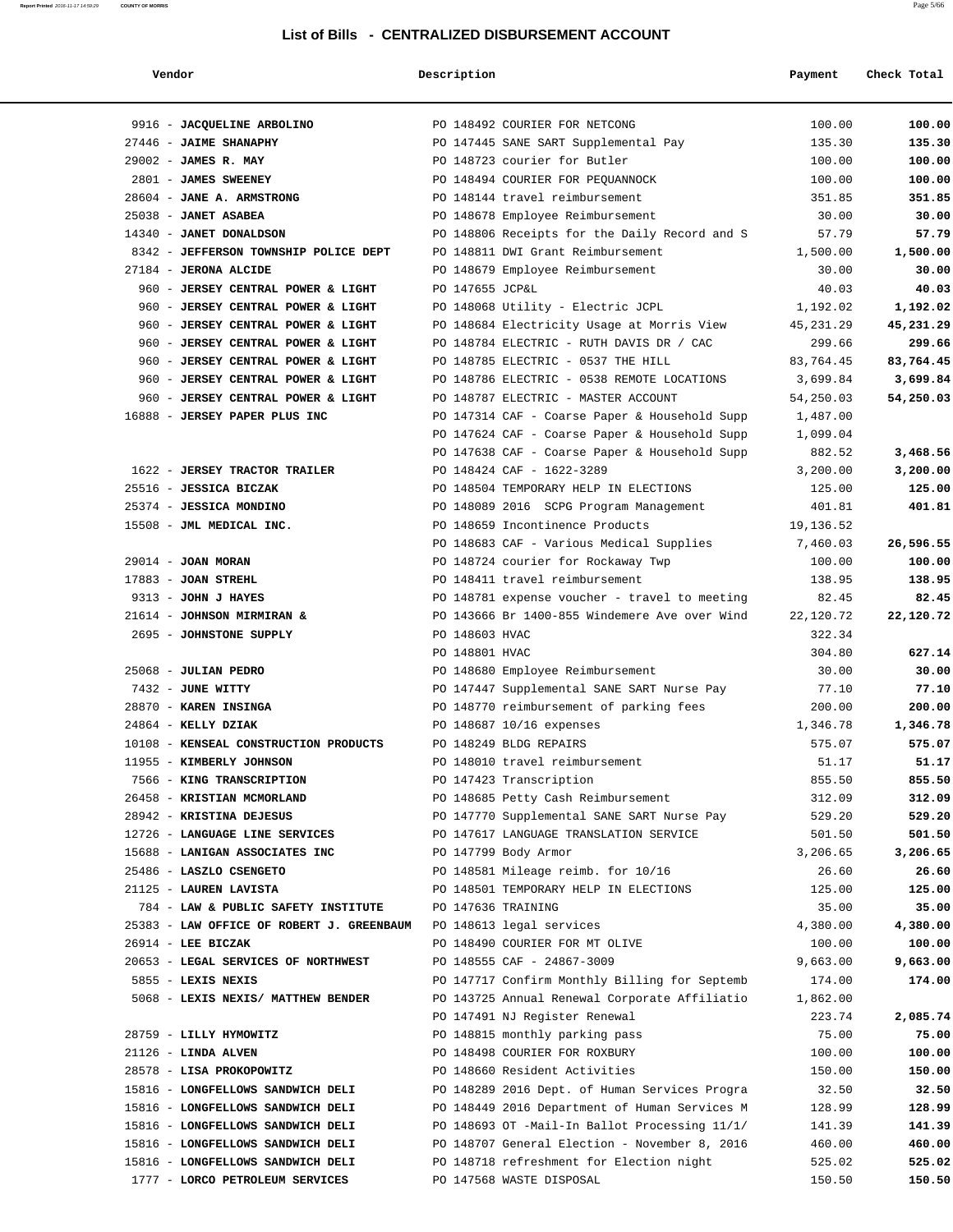#### **Report Printed** 2016-11-17 14:59:29 **COUNTY OF MORRIS** Page 6/66

### **List of Bills - CENTRALIZED DISBURSEMENT ACCOUNT**

| Vendor                                                                                   | Description    |                                                | Payment     | Check Total |
|------------------------------------------------------------------------------------------|----------------|------------------------------------------------|-------------|-------------|
| 8307 - LOREEN RAFISURA                                                                   |                | PO 148925 Per Diem Nursing                     | 588.30      | 588.30      |
| 15609 - LORI L. KINTNER                                                                  |                | PO 148412 travel reimbursement                 | 68.00       | 68.00       |
| 21100 - LOUISE R. MACCHIA                                                                |                | PO 148926 Per Diem Nursing                     | 2,476.78    | 2,476.78    |
| 26155 - LS ENGINEERING ASSOCIATES CORP. PO 148361 OFFICE FIT OUT - CENTRAL AVE COMPLE    |                |                                                | 7,200.00    | 7,200.00    |
| 19384 - M.C. POLICE CHIEFS ASSOCIATION                                                   |                | PO 147797 2016 Installation/Holiday Event      | 800.00      | 800.00      |
| 15926 - M.C. SCHOOL OF TECHNOLOGY                                                        |                | PO 149023 CAF - 15926-2507                     | 800.68      | 800.68      |
| 28089 - MAARV WATERPROOFING, INC.                                                        |                | PO 148778 CAF - Ann St Parking Garage Repair   | 482, 231.73 | 482,231.73  |
| 7568 - MADUKWE IMO IBOKO, RN                                                             |                | PO 148927 Per Diem Nursing                     | 2,669.18    | 2,669.18    |
| 25080 - MARIA CARMELITA OBLINA                                                           |                | PO 148928 Per Diem Nursing                     | 468.35      | 468.35      |
| 21905 - MARILYN L CIOFFI                                                                 |                | PO 148694 General Election Day Observer Novem  | 100.00      | 100.00      |
| 17406 - MARILYN ROSSY                                                                    |                | PO 148710 Reimbursement of General Election E  | 170.36      | 170.36      |
| 26678 - MARION ENNIS                                                                     |                | PO 148929 Per Diem Nursing                     | 2,421.90    | 2,421.90    |
| 496 - MARQUIS WHO'S WHO LLC                                                              |                | PO 145933 Renew On-LIne MArquis Biographies    | 1,295.00    | 1,295.00    |
| $11023$ - MARTHA YAGHI                                                                   |                | PO 148930 Per Diem Nursing                     | 1,468.90    | 1,468.90    |
| 28994 - MARY ELLEN STEFNAK                                                               |                | PO 148619 TEMPORARY HELP IN THE ELECTION DEPT  | 125.00      | 125.00      |
| 28643 - MATTHEW JENKINS                                                                  |                | PO 148483 COURIER FOR LONG HILL                | 100.00      | 100.00      |
| 12619 - MAURIELLO JEANNE                                                                 |                | PO 148775 RMB - OnLine Cataloging Course       | 175.00      | 175.00      |
| 1836 - MC MUA TRANSFER STATION                                                           |                | PO 148052 Capital Fund Request                 | 324,928.80  | 324,928.80  |
| 25356 - MCELWEE & QUINN LLC                                                              |                | PO 149139 PROFESSIONAL FEES - 2016 BONDS AND   | 1,100.00    | 1,100.00    |
| 27603 - MCKESSON MEDICAL SURGICAL                                                        |                | PO 141856 PLANT OPS                            | 3,274.00    |             |
|                                                                                          |                | PO 143213 PLANT OPS                            | 2,455.50    |             |
|                                                                                          |                | PO 145149 PLANT OPS                            | 3,278.40    | 9,007.90    |
| 16096 - MCMASTER-CARR SUPPLY CO                                                          |                | PO 147613 MAINTENANCE SUPPLIES                 | 163.89      |             |
|                                                                                          |                | PO 147569 AUTO PARTS                           | 1,422.71    | 1,586.60    |
| 12460 - MEDIA SUPPLY, INC.                                                               |                | PO 147306 Court Expense                        | 470.50      | 470.50      |
| 20839 - MEDLINE INDUSTRIES INC                                                           |                | PO 148331 Nursing Supplies                     | 286.46      | 286.46      |
| 24004 - MENDHAM BOROUGH                                                                  |                | PO 147295 DRE Grant Reimbursements             | 2,255.00    | 2,255.00    |
| 24005 - MENDHAM TOWNSHIP POLICE DEPT.                                                    |                | PO 147301 DRE Grant Reimbursement              | 550.00      | 550.00      |
| 267 - METRO IMAGING SERVICES INC                                                         |                | PO 147718 Received Toner Cartridge and Labor   | 380.00      | 380.00      |
| 27879 - METRO PET SUPPLY INC.                                                            |                | PO 148121 Dog Food - K9                        | 1,436.47    | 1,436.47    |
| 29013 - MICHAEL MCCLAIN                                                                  |                | PO 148725 courier for Mendham Boro             | 100.00      | 100.00      |
| 23717 - MICHAEL SCARNEO                                                                  |                | PO 148702 Pre-Election Work-58.5 Hours @ \$10. | 585.00      | 585.00      |
| 1766 - MICHELE PUZIO                                                                     |                | PO 148497 COURIER FOR ROCKAWAY BORO            | 100.00      | 100.00      |
| 24951 - MICHELLE CAPILI                                                                  |                | PO 148931 Per Diem Nursing                     | 1,184.74    | 1,184.74    |
| 295 - MID-ATLANTIC TRUCK CENTRE INC                                                      |                | PO 147932 TRUCK PARTS                          | 57.32       | 57.32       |
| 11453 - MIDWEST TAPE LLC                                                                 |                | PO 147719 Received CD's & DVD's                | 897.85      | 897.85      |
| 3879 - MILLENNIUM SOLUTION FOCUS                                                         |                | PO 148461 CAF - 3879-3328                      | 1,190.00    | 1,190.00    |
| 6408 - MIRION TECHNOLOGIES (GDS) INC PO 147238 Film - SHERIFF'S OFFICE                   |                |                                                | 579.08      | 579.08      |
| 16248 - MOE DISTRIBUTORS INC.                                                            |                | PO 148332 Door Parts & Repair                  | 216.65      | 216.65      |
| 16268 - MOODY'S INVESTORS SERVICE PO 148797 PROFESSIONAL FEES - 2016 BONDS AND 26,000.00 |                |                                                |             | 26,000.00   |
| 24348 - MOONLIGHT DESIGNS                                                                |                | PO 148661 Resident Activities                  | 165.00      | 165.00      |
| 7131 - MORRIS COUNTY AFTER CARE CENTER PO 147984 INMATE MEDICAL CARE                     |                |                                                | 340.00      | 340.00      |
| 19478 - MORRIS COUNTY CHAMBER OF PO 147159 Annual Membership Dues                        |                |                                                | 390.00      | 390.00      |
| 10495 - MORRIS COUNTY PARK POLICE PO 147294 DRE Grant Reimbursements                     |                |                                                | 9,755.00    | 9,755.00    |
| 16293 - MORRIS IMAGING ASSOC II PA PO 146661 INMATE MEDICAL CARE                         |                |                                                | 598.00      |             |
|                                                                                          |                | PO 147630 INMATE MEDICAL CARE                  | 258.00      | 856.00      |
| 26488 - MORRISTOWN CAR WASH                                                              | PO 148441 MAPS |                                                | 500.00      | 500.00      |
| 16321 - MORRISTOWN LUMBER &                                                              |                | PO 147416 SHOP SUPPLIES                        | 8.08        |             |
|                                                                                          | PO 147870 Lock |                                                | 21.99       |             |
|                                                                                          |                | PO 148445 Misc. Supplies per order 737142      | 44.86       | 74.93       |
| 21573 - ATLANTIC CORPORATE                                                               |                | PO 146729 Atlantic Health                      | 8,533.00    | 8,533.00    |
| 16323 - MORRISTOWN MEDICAL CENTER                                                        |                | PO 148727 TB Clinic Services                   | 10,000.00   | 10,000.00   |
| 21573 - ATLANTIC CORPORATE                                                               |                | PO 148782 Youth Shelter October 2016           | 8,533.00    | 8,533.00    |
| 28951 - MORRISTOWN NAPA, LLC                                                             |                | PO 148443 Misc. Supplies                       | 277.15      | 277.15      |
| 16340 - MORRISTOWN PARKING AUTHORITY                                                     |                | PO 148789 ELECTRIC - SCHUYLER ANNEX PARKING    | 1,265.81    | 1,265.81    |
| 16342 - POSTMASTER                                                                       |                | PO 147827 DEPOSIT TO BE MADE IN "RETURNED MAI  | 1,500.00    | 1,500.00    |
| 9080 - MOUNT OLIVE TOWNSHIP                                                              |                | PO 147484 DRE Grant Reimbursement              | 1,320.00    | 1,320.00    |
| 19523 - N.J. NATURAL GAS COMPANY                                                         |                | PO 148625 NATURAL GAS - WHARTON OFF            | 73.98       |             |
|                                                                                          |                | PO 148626 NATURAL GAS - WHARTON BRIDGE GEN     | 30.15       |             |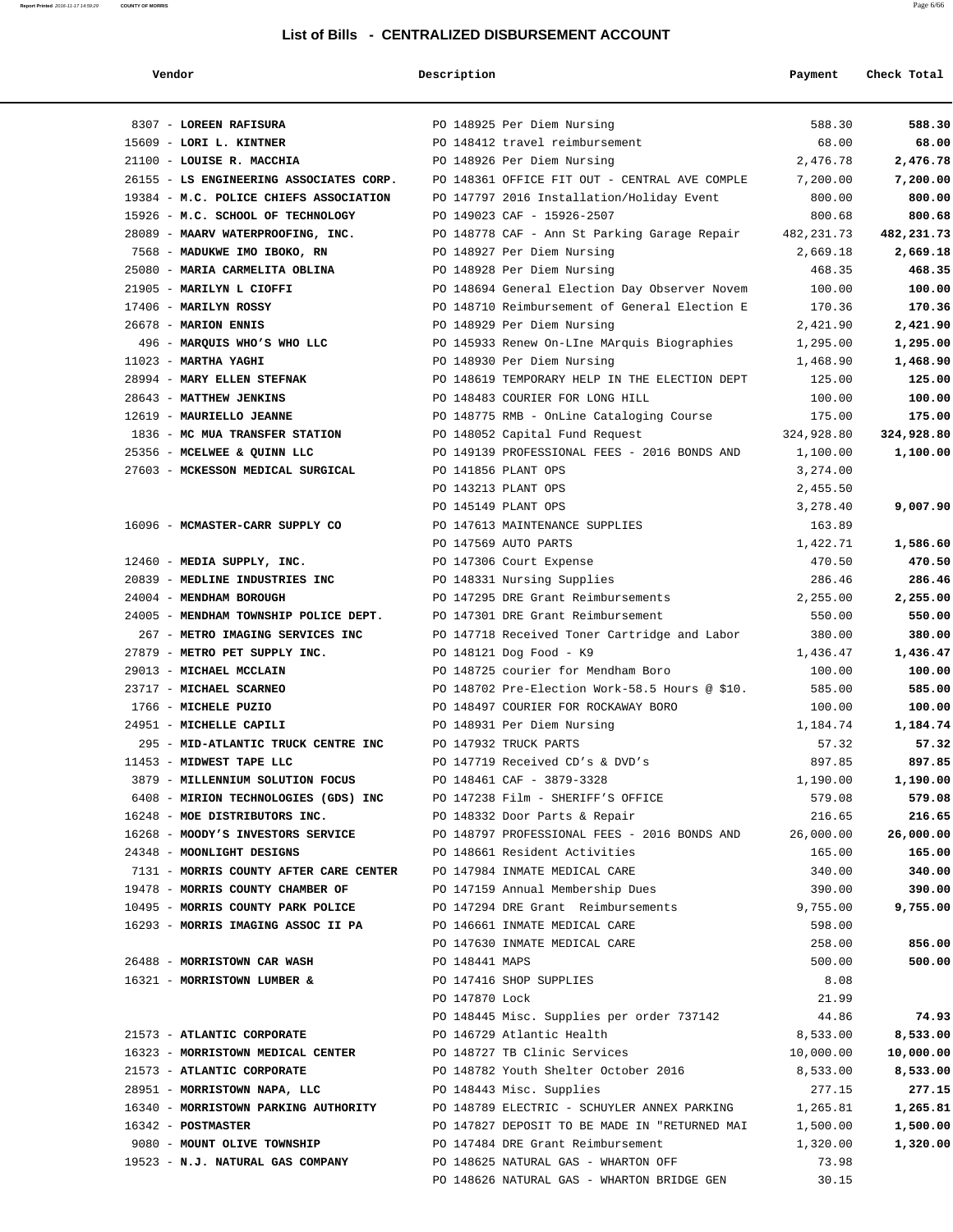#### **Report Printed** 2016-11-17 14:59:29 **COUNTY OF MORRIS** Page 7/66

| Vendor | Description | Payment | Check Total |
|--------|-------------|---------|-------------|
|        |             |         |             |

|                                                                                                 |                   | PO 148627 NATURAL GAS - WHARTON ROADS                                    | 279.19            |                   |
|-------------------------------------------------------------------------------------------------|-------------------|--------------------------------------------------------------------------|-------------------|-------------------|
|                                                                                                 |                   | PO 148629 NATURAL GAS - WHARTON BRIDGES                                  | 574.33            |                   |
|                                                                                                 |                   | PO 148788 NATURAL GAS - DOVER PROBATION                                  | 33.39             | 991.04            |
| 21122 - NATIONAL FUEL OIL INC.                                                                  |                   | PO 148977 FUEL CHARGES 10/16                                             | 11,180.71         |                   |
|                                                                                                 |                   | PO 148977 FUEL CHARGES 10/16                                             | 37,224.90         | 48,405.61         |
| 4206 - NATIONAL OFFICE FURNITURE                                                                |                   | PO 146364 NJSC# A81721 - OFFICE FURNITURE                                | 2,565.00          | 2,565.00          |
| 28305 - NATIONAL TERMINAL INC.                                                                  |                   | PO 147950 CAF - Purchase Diesel Fuel                                     | 7,147.35          |                   |
|                                                                                                 |                   | PO 147951 Purchase Diesel Fuel                                           | 7,147.35          |                   |
|                                                                                                 |                   | PO 147876 CAF - Purchase Diesel Fuel                                     | 5,441.80          | 19,736.50         |
| $4678 - \text{NECI}$                                                                            |                   | PO 147592 9-1-1 Student Manuals                                          | 1,894.95          | 1,894.95          |
| $9504 - NENA$                                                                                   | PO 147082 Dues    |                                                                          | 274.00            | 274.00            |
| 28330 - NESTLE WATERS NORTH AMERICA INC.                                                        |                   | PO 148181 water cooler                                                   | 5.17              |                   |
|                                                                                                 |                   | PO 148085 2016 Department of Human Services O                            | 0.90              |                   |
|                                                                                                 |                   | PO 148146 drinking water for ETS                                         | 49.08             |                   |
|                                                                                                 |                   | PO 148366 Water for Boiler Room Personnel                                | 1.99              | 57.14             |
| 24261 - NEW JERSEY ASSOCIATION OF COUNTIES PO 147805 NJAC Summit<br>16540 - NEW PIG CORPORATION |                   | PO 147937 Misc. Supplies PER OUOTE 22056163-0                            | 375.00<br>328.61  | 375.00<br>328.61  |
| 16552 - NEWBRIDGE SERVICES INC                                                                  |                   | PO 148432 Staff Training Workshop                                        | 2,250.00          |                   |
|                                                                                                 |                   | PO 148557 No Caf #                                                       | 1,425.00          | 3,675.00          |
| 23981 - NIELSEN DODGE - C-J-R                                                                   |                   | PO 147574 External Work                                                  | 48.53             | 48.53             |
| 23981 - NIELSEN DODGE - C-J-R                                                                   |                   | PO 147934 External Work                                                  | 135.70            | 135.70            |
| 28983 - NJ 211 PARTNERSHIP                                                                      |                   | PO 148637 aging exp                                                      | 1,500.00          | 1,500.00          |
| 15957 - NJ SEX CRIMES OFFICERS ASSOC                                                            |                   | PO 147861 Training                                                       | 660.00            | 660.00            |
| 16664 - NJ STATE BAR ASSOCIATION                                                                |                   | PO 147796 Professionalism Awards Luncheon                                | 100.00            | 100.00            |
| 26357 - NORTHEAST COMMUNICATIONS, INC.                                                          |                   | PO 147575 TRUCK PARTS / COMMUNICATION EQUIPME                            | 455.00            | 455.00            |
| 26357 - NORTHEAST COMMUNICATIONS, INC.                                                          |                   | PO 147586 Equipment                                                      | 164.00            | 164.00            |
| 16738 - NORTHEASTERN HARDWARE CO INC                                                            | PO 148035 Jack    |                                                                          | 79.95             | 79.95             |
| 16767 - NUTRI-SYSTEMS CORPORATION                                                               | PO 148533 Nut Exp |                                                                          | 233.54            | 233.54            |
| $19739 - NV5$                                                                                   |                   | PO 148791 CAF - Design & Survey Service for T                            | 9,601.57          | 9,601.57          |
| 21542 - NW FINANCIAL GROUP LLC                                                                  |                   | PO 149107 Professional fees for work performe                            | 13,500.00         | 13,500.00         |
| 21542 - NW FINANCIAL GROUP LLC                                                                  |                   | PO 149140 Professional fees for work performe                            | 1,526.25          | 1,526.25          |
| 21565 - OCLC ONLINE COMPUTER                                                                    |                   | PO 147720 Confirm Monthly OnLine Service for                             | 2,166.42          | 2,166.42          |
| 26726 - OFFICE CONCEPTS GROUP, INC.                                                             |                   | PO 147337 OFFICE SUPPLIES                                                | 76.20             | 76.20             |
| 26726 - OFFICE CONCEPTS GROUP, INC.                                                             |                   | PO 147721 Confirm Supplies                                               | 87.78             | 87.78             |
| 26726 - OFFICE CONCEPTS GROUP, INC.                                                             |                   | PO 147786 Office Supplies                                                | 183.98<br>305.25  | 183.98            |
| 26726 - OFFICE CONCEPTS GROUP, INC.<br>26726 - OFFICE CONCEPTS GROUP, INC.                      |                   | PO 147800 Office Supplies<br>PO 148585 office supplies                   | 38.12             | 305.25<br>38.12   |
| 26726 - OFFICE CONCEPTS GROUP, INC.                                                             |                   | PO 148662 Office Supplies                                                | 2,801.54          | 2,801.54          |
| 26726 - OFFICE CONCEPTS GROUP, INC.                                                             |                   | PO 148663 Nursing Supplies & Equipment                                   | 282.03            | 282.03            |
| 26726 - OFFICE CONCEPTS GROUP, INC.                                                             |                   | PO 148664 Safety Equipment for Morris View St                            | 8,550.00          | 8,550.00          |
| 10246 - OFFICE OF TEMPORARY ASSISTANCE                                                          |                   | PO 148562 Estimated Co. Share of ASSIR for 11                            | 60,000.00         | 60,000.00         |
| 10246 - OFFICE OF TEMPORARY ASSISTANCE                                                          |                   | PO 148823 Estimated Co. Share of TANF for 11/                            | 4,209.00          | 4,209.00          |
| 26965 - CABLEVISION LIGHLPATH INC.                                                              |                   | PO 147083 Lightpath - phone service VESTA 911                            | 3,129.94          | 3,129.94          |
| 16847 - OXFORD UNIVERSITY PRESS                                                                 |                   | PO 146147 Confirm ANB On-Line Service                                    | 790.00            | 790.00            |
| 16887 - PAPER MART INC                                                                          |                   | PO 147722 Received Copier Paper                                          | 1,160.00          |                   |
|                                                                                                 |                   | PO 148375 Administrator's Office - Copy Paper                            | 192.30            | 1,352.30          |
| 16918 - PASSAIC COUNTY POLICE ACADEMY                                                           |                   | PO 147336 TRAINING                                                       | 50.00             | 50.00             |
| 23998 - PASSWARE, INC.                                                                          |                   | PO 137263 Software Renewal                                               | 497.50            | 497.50            |
| 11293 - PATRICIA DUMPERT                                                                        |                   | PO 148550 aging exp                                                      | 53.72             | 53.72             |
| 25411 - PATRICIA W. GIBBONS                                                                     |                   | PO 148440 CAF - Nutritionist                                             | 445.82            | 445.82            |
| 18491 - PATRICIA WILLS                                                                          |                   | PO 148703 Pre-Election Work-54.0 Hours @ \$10.                           | 545.00            | 545.00            |
| 25760 - PATRICK J. SAARLOOS                                                                     |                   | PO 148481 COURIER FOR HARDING                                            | 100.00            | 100.00            |
| 9584 - PAUL CERAN OD                                                                            |                   | PO 147627 INMATE MEDICAL CARE                                            | 95.00             | 95.00             |
| 4416 - PDR DISTRIBUTION, LLC<br>18102 - PEQUANNOCK TOWNSHIP                                     |                   | PO 147723 Received Book<br>PO 147497 Reimbursement NJACTB Educational Co | 59.95<br>1,205.00 | 59.95<br>1,205.00 |
| 7632 - PESI INC.                                                                                |                   | PO 147623 TRAINING                                                       | 219.99            | 219.99            |
| 25554 - PETER STROISZ                                                                           |                   | PO 148499 COURIER FOR WASHINGTON                                         | 100.00            | 100.00            |
| 17117 - POWER PLACE INC                                                                         |                   | PO 146951 Snow Throwers, contract                                        | 3,774.62          |                   |
|                                                                                                 |                   | PO 147962 GROUND MAINT                                                   | 148.42            |                   |
|                                                                                                 |                   |                                                                          |                   |                   |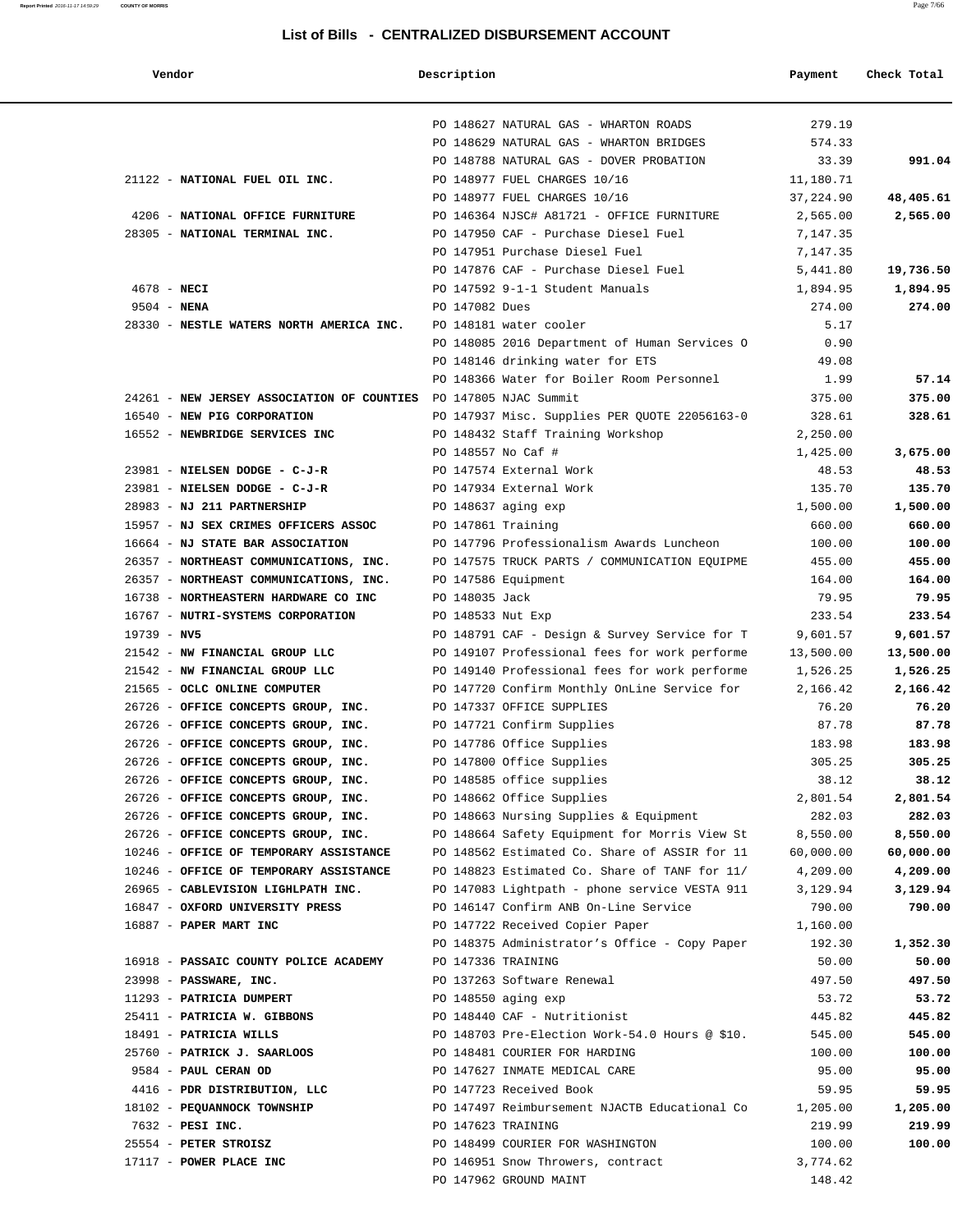| Vendor                                                                                       | Description          |                                                                               | Payment          | Check Total |
|----------------------------------------------------------------------------------------------|----------------------|-------------------------------------------------------------------------------|------------------|-------------|
|                                                                                              |                      | PO 148016 GROUND MAINT                                                        | 549.11           | 4,472.15    |
| 26363 - PRAXAIR DISTRIBUTION                                                                 |                      | PO 147418 WELDING SUPPLIES                                                    | 233.96           | 233.96      |
| 25535 - PRECIOUS GEMS MUSIC, LLC                                                             |                      | PO 148666 Resident Activities                                                 | 125.00           | 125.00      |
| 10503 - PREMIER HEALTHCARE                                                                   |                      | PO 148667 CAF - Management Services                                           | 67,261.52        | 67,261.52   |
| 17189 - PSE&G CO                                                                             |                      | PO 148623 GAS - PSE & G - MOSQUITO                                            | 229.03           |             |
|                                                                                              |                      | PO 148643 GAS - PSE & G - MOMBAG                                              | 3,380.28         |             |
|                                                                                              |                      | PO 148665 Natural Gas Usage at Morris View He                                 | 2,657.90         | 6,267.21    |
| 26416 - PUSH TO WALK A NEW JERSEY                                                            |                      | PO 148548 CAF - Grant in Aid 2016 - Disablity                                 | 6,809.00         | 6,809.00    |
| 7872 - QUENCH USA, INC.                                                                      | PO 146419 Water      |                                                                               | 48.00            |             |
|                                                                                              |                      | PO 148067 Quench cooler, Comm Div break rm, E                                 | 156.00           | 204.00      |
| 264 - R & J CONTROL, INC.                                                                    |                      | PO 147339 GENERATOR MONITORING AND REMOTE STA                                 | 155.00           |             |
|                                                                                              |                      | PO 147837 CAF - Generator Repair                                              | 922.00           |             |
|                                                                                              |                      | PO 148453 CAF - Generator Repair Services                                     | 310.00           | 1,387.00    |
| 264 - R & J CONTROL, INC.                                                                    |                      | PO 148453 CAF - Generator Repair Services                                     | 3,410.00         |             |
|                                                                                              |                      | PO 148509 CAF - Generator Repair                                              | 1,484.88         | 4,894.88    |
| 12473 - R.D. SALES DOOR & HARDWARE LLC                                                       |                      | PO 147836 LOCKING HARDWARE                                                    | 105.00           | 105.00      |
| 15620 - R.S. KNAPP CO INC                                                                    |                      | PO 147728 Plans & Specs                                                       | 411.84           |             |
|                                                                                              |                      | PO 148165 HP Design Jet Month Svc Chg                                         | 66.64            | 478.48      |
| 17255 - RARITAN VALLEY COMMUNITY                                                             |                      | PO 148425 CAF - 17255-2322                                                    | 2,720.00         | 2,720.00    |
| 87 - REMINGTON ARMS COMPANY LLC                                                              |                      | PO 147325 FIREARMS PARTS                                                      | 88.24            | 88.24       |
| 19765 - RICOH AMERICAS CORPORATION                                                           |                      | PO 148385 RICOH Copier MPC4503SP County Couns<br>PO 147874 STAPLE REFILLS     | 904.42           |             |
|                                                                                              |                      |                                                                               | 200.00<br>178.32 |             |
|                                                                                              |                      | PO 148395 Copier Rental - SHERIFF'S OFFICE<br>PO 148059 OFFICE MACHINE RENTAL | 823.30           |             |
|                                                                                              |                      | PO 148162 cost-per-copy as per contract                                       | 64.12            |             |
|                                                                                              |                      | PO 148050 Color copies                                                        | 1,198.47         |             |
|                                                                                              |                      | PO 148721 contract #12721 Ricoh MP4002SP                                      | 626.01           | 3,994.64    |
| 28741 - RICOH USA, INC.                                                                      |                      | PO 147964 ID#6853 Passports ID#6795 Registry                                  | 950.60           |             |
|                                                                                              |                      | PO 147731 Color Copy/Print Fee                                                | 187.60           |             |
|                                                                                              |                      | PO 148114 Copier Ricoh MPC 3003S                                              | 524.23           |             |
|                                                                                              |                      | PO 148034 Copy Charges                                                        | 335.72           |             |
|                                                                                              |                      | PO 148183 color copies                                                        | 79.59            |             |
|                                                                                              |                      | PO 148186 meter read/copies                                                   | 234.85           |             |
|                                                                                              |                      | PO 148317 color copies                                                        | 115.01           |             |
|                                                                                              |                      | PO 148321 2016 Dept. of Human Services Copier                                 | 118.14           | 2,545.74    |
| 28741 - RICOH USA, INC.                                                                      |                      | PO 148310 Office Machine Rental                                               | 2,125.34         | 2,125.34    |
| $28455$ - ROBERT & SON, INC.                                                                 |                      | PO 147938 39 MTHD Cummins                                                     | 245.00           | 245.00      |
| 9520 - ROCKAWAY GLASS CO., INC. PO 148018 PLANT OPS - MV                                     |                      |                                                                               | 428.00           |             |
|                                                                                              |                      | PO 148292 PLANT OPS - MV                                                      | 287.00           | 715.00      |
| 20990 - RON-JON CONSTRUCTION CORP. 20 PO 148795 CAF - Replacement of Morris County 40,317.20 |                      |                                                                               |                  | 40,317.20   |
| 27403 - ROSARY LESCOHIER                                                                     |                      | PO 148698 General Election Day Observer Novem                                 | 100.00           | 100.00      |
| 7805 - ROSE DUMAPIT                                                                          |                      | PO 148932 Per Diem Nursing                                                    | 599.40           | 599.40      |
| 24397 - ROSEMARY BATANE COBCOBO 6 PO 148933 Per Diem Nursing                                 |                      |                                                                               | 605.69           | 605.69      |
| 5345 - ROUTE 23 AUTOMALL LLC                                                                 | PO 147387 AUTO PARTS |                                                                               | 2,700.00         |             |
|                                                                                              |                      | PO 147388 AUTO PARTS                                                          | 1.25             |             |
|                                                                                              |                      | PO 148314 AUTO PARTS                                                          | 66.66            | 2,767.91    |
| 11414 - ROUTEMATCH SOFTWARE, INC.                                                            | PO 148620 MAPS exp   |                                                                               | 59,739.27        | 59,739.27   |
| 9938 - RUTGERS CENTER FOR CONTINUING                                                         |                      | PO 148426 CAF - 9938-3107                                                     | 519.00           |             |
|                                                                                              |                      | PO 148428 CAF - 9938-3107                                                     | 2,076.00         |             |
|                                                                                              |                      | PO 148429 CAF - 9938-3187                                                     | 1,495.00         | 4,090.00    |
| 12493 - RYAN DUMPERT                                                                         |                      | PO 147882 John Bonanni iPhone Accessories                                     | 65.41            | 65.41       |
| $25252 - SAFE-T$                                                                             |                      | PO 147490 Radio Straps                                                        | 199.80           | 199.80      |
| 19814 - SAFETY- KLEEN SYSTEMS, INC.                                                          |                      | PO 147935 Parts Washer                                                        | 297.44           | 297.44      |
| 1723 - SALVATORE F. PAOLELLA                                                                 |                      | PO 148496 COURIER FOR RIVERDALE                                               | 100.00           | 100.00      |
| 28764 - SAMANTHA POLANCO                                                                     |                      | PO 148011 travel reimbursement                                                | 157.68           | 157.68      |
| 10234 - SAMSON METAL SERVICES                                                                | PO 147578 METAL      |                                                                               | 120.00           | 120.00      |
| 24284 - SELECT REHABILITATION INC.                                                           |                      | PO 148669 Rehabilitation Services for Morris 159,391.94                       |                  | 159,391.94  |
| 1073 - SHARI BOEHM                                                                           |                      | PO 148595 Mileage reimb. for 7/28/16 & 9/2 &                                  | 87.50            | 87.50       |
| 19854 - SHEAFFER SUPPLY INC.                                                                 |                      | PO 146924 concrete blade, metal cut off                                       | 213.40           | 213.40      |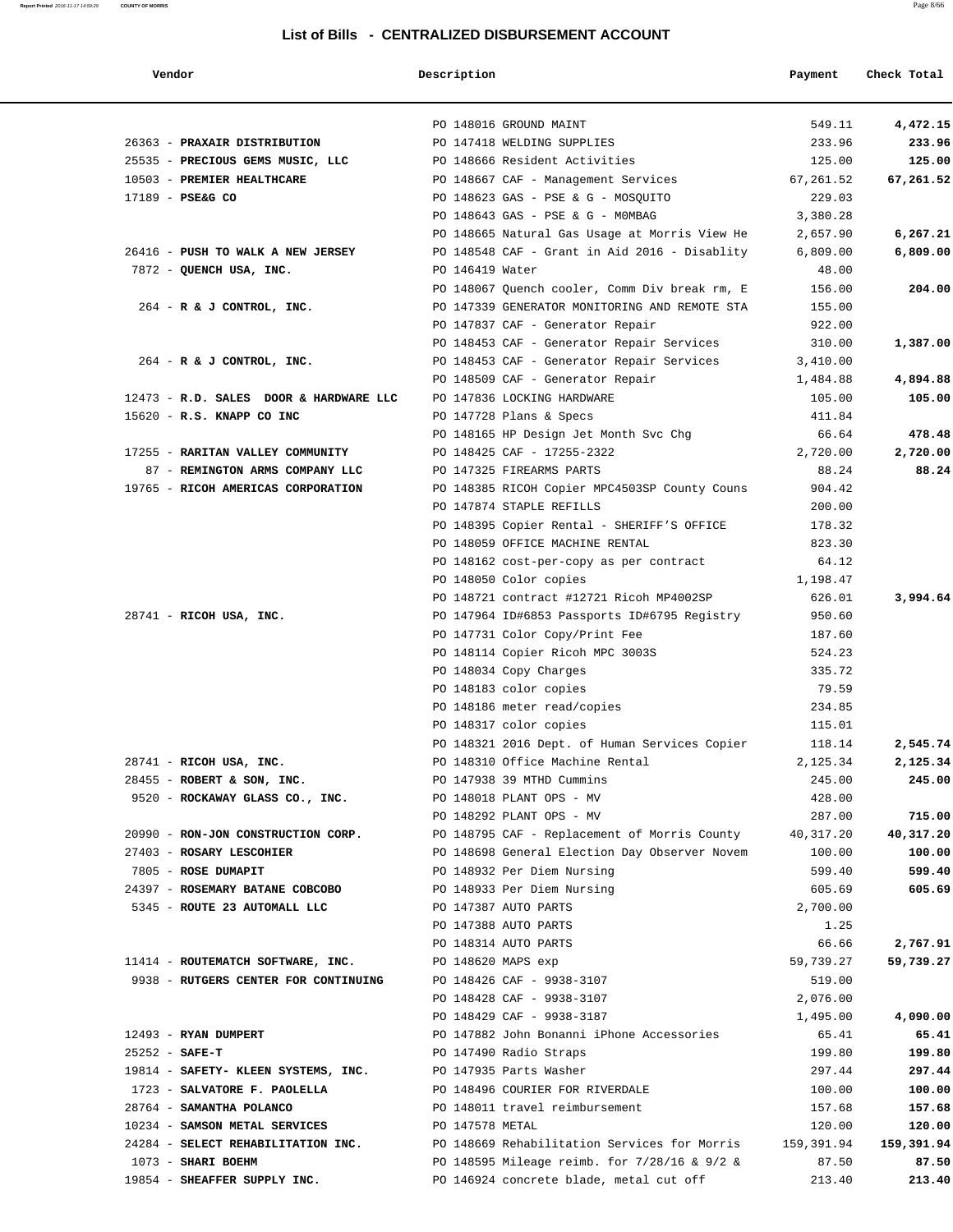| Vendor                                  | Description     |                                                | Payment     | Check Total |
|-----------------------------------------|-----------------|------------------------------------------------|-------------|-------------|
| 10694 - SHEET MUSIC PLUS                |                 | PO 142838 Received Sheet Music                 | 589.88      | 589.88      |
| 27853 - SHELLEY REINER                  |                 | PO 148934 Per Diem Nursing                     | 1,168.41    | 1,168.41    |
| 17636 - SHERWIN-WILLIAMS                | PO 148301 PAINT |                                                | 244.26      | 244.26      |
| 17726 - SHI INTERNATIONAL CORP          |                 | PO 146506 Lynda.com Online Training - Annual   | 5,253.00    | 5,253.00    |
| 17699 - SMITH MOTOR CO., INC.           |                 | PO 146909 AUTO PARTS                           | 38.74       |             |
|                                         |                 | PO 147312 AUTO PARTS                           | 188.11      |             |
|                                         |                 | PO 147389 AUTO PARTS                           | 91.80       |             |
|                                         |                 | PO 147581 AUTO PARTS                           | 354.19      |             |
|                                         |                 | PO 147758 AUTO PARTS                           | 372.31      |             |
|                                         |                 | PO 147759 AUTO PARTS                           | 102.83      |             |
|                                         |                 | PO 147907 AUTO PARTS                           | 15.64       |             |
|                                         |                 | PO 147908 AUTO PARTS                           | 99.24       | 1,262.86    |
| 17699 - SMITH MOTOR CO., INC.           |                 | PO 147909 AUTO PARTS                           | 180.00      |             |
|                                         |                 | PO 147910 AUTO PARTS                           | 120.86      |             |
|                                         |                 | PO 147911 AUTO PARTS                           | 45.84       | 346.70      |
| 8503 - SMITH TRACTOR & EQUIPMENT INC.   |                 | PO 147579 TRUCK PARTS                          | 453.60      |             |
|                                         |                 | PO 147580 TRUCK PARTS                          | 103.48      | 557.08      |
| 10124 - SNAP-ON EQUIPMENT               |                 | PO 147583 EQUIPMENT REPAIR                     | 774.47      | 774.47      |
| 7722 - SNAP-ON INDUSTRIAL               | PO 147252 TOOLS |                                                | 42.80       |             |
|                                         | PO 147912 TOOLS |                                                | 3.49        | 46.29       |
| 6981 - SODEXO INC & AFFILIATES          |                 | PO 148508 Youth Shelter October 2016           | 7,871.73    | 7,871.73    |
| 6981 - SODEXO INC & AFFILIATES          |                 | PO 148580 2016 Department of Human Services O  | 142.40      | 142.40      |
| 6981 - SODEXO INC & AFFILIATES          |                 | PO 148670 Catering for Morris View Events      | 115.75      | 115.75      |
| 6981 - SODEXO INC & AFFILIATES          |                 | PO 148671 Smallwares for Dietary Kitchen       | 441.30      | 441.30      |
| 6981 - SODEXO INC & AFFILIATES          |                 | PO 148672 CAF - Dietary Services               | 325, 494.71 | 325,494.71  |
| 6981 - SODEXO INC & AFFILIATES          |                 | PO 148673 CAF - Housekeeping, Facility & Boil  | 196,345.61  | 196,345.61  |
| 6981 - SODEXO INC & AFFILIATES          |                 | PO 148674 CAF - Laundry Services               | 74,805.88   | 74,805.88   |
| 6981 - SODEXO INC & AFFILIATES          |                 | PO 148833 CAF - Dietary Services               | 6,069.23    | 6,069.23    |
| 17738 - SOME'S WORLDWIDE UNIFORMS INC.  |                 | PO 148117 PLEASE ORDER - Metals for Officers/  | 551.00      | 551.00      |
| 25358 - SOURCEMEDIA LLC                 |                 | PO 149106 Professional fees for work performe  | 1,701.00    | 1,701.00    |
| 17755 - SOUTHEAST MORRIS COUNTY         |                 | PO 148668 Water Usage at Morris View Healthca  | 6,074.60    | 6,074.60    |
| 17772 - SPEEDWELL ELECTRIC MOTORS       |                 | PO 147639 CAF - Labor Rates for Electrical Mo  | 594.00      | 594.00      |
| 17804 - STANDARD & POOR'S FINANCIAL     |                 | PO 146384 Confirm Annual Renewal NetAdvantage  | 9,511.23    | 9,511.23    |
| $19919$ - STAR LEDGER                   |                 | PO 148675 Newspapers for Bistro                | 83.00       | 83.00       |
| 21194 - STEPHANIE GORDON                |                 | PO 148681 Employee Reimbursement               | 30.00       | 30.00       |
| 15211 - STEVEN B. HODES, DVM PA         |                 | PO 148110 Medical - K9                         | 300.00      | 300.00      |
| 26016 - STONEFIELD ENGINEERING          |                 | PO 148792 CAF - Traffic Analysis & Constructi  | 4,218.00    | 4,218.00    |
| 8621 - SUBURBAN PROPANE -2347           |                 | PO 148032 Propane Delivery                     | 570.70      | 570.70      |
| 28923 - SUSAN CALANTONE                 |                 | PO 148776 RMB - PALA Conference                | 609.41      | 609.41      |
| $1718$ - SUSAN DOWNS                    |                 | PO 148489 COURIER FOR MT ARLINGTON             | 100.00      | 100.00      |
| 1705 - SUSAN JAEGER                     |                 | PO 148486 COURIER FOR MINE HILL AND VICTORY G  | 100.00      | 100.00      |
| 17937 - SUSSEX COUNTY COMMUNITY COLLEGE |                 | PO 149025 CAF - 17937-2812                     | 323.13      |             |
|                                         |                 | PO 149026 CAF - 17937-2981                     | 250.58      | 573.71      |
| 6265 - T & M ASSOCIATES                 |                 | PO 148779 CAF - LSRP Services for GPPH Former  | 2,094.49    |             |
|                                         |                 | PO 148780 CAF - Remedial Investigation to del  | 3,998.05    | 6,092.54    |
| 26030 - TABB INC.                       |                 | PO 146970 Pre-employment check                 | 240.00      | 240.00      |
| $11318$ - TARA SANTA                    |                 | PO 148502 TEMPORARY HELP IN ELECTIONS          | 125.00      | 125.00      |
| 28827 - TARA WILLIAMS                   |                 | PO 148701 Pre-Election Work-70.0 Hours @ \$10. | 805.00      | 805.00      |
| 20436 - TELE-COMMUNICATION, INC         |                 | PO 146041 Equipment                            | 1,625.80    | 1,625.80    |
| 7574 - TELE-MEASUREMENTS, INC.          |                 | PO 146414 Replace LCD Interactive Monitor in   | 1,289.00    | 1,289.00    |
| 17990 - TELESEARCH INC                  |                 | PO 148001 temporary staffing                   | 1,389.15    |             |
|                                         |                 | PO 148163 temporary staffing                   | 1,060.43    |             |
|                                         |                 | PO 148569 Temporary help in the Election Dept  | 1,772.62    |             |
|                                         |                 | PO 148430 temporary staffing                   | 1,494.45    |             |
|                                         |                 | PO 148476 temporary services in the Election   | 1,614.64    | 7,331.29    |
| 26677 - TEODORA O. DELEON               |                 | PO 148935 Per Diem Nursing                     | 889.48      | 889.48      |
| 26513 - TERESA DUCKWORTH                |                 | PO 148641 Northeastern Mosquito Trip           | 364.98      | 364.98      |
| 3962 - TESSCO INC.                      |                 | PO 143654 T-1 Line Tester                      | 6,165.17    | 6,165.17    |
| 21214 - TEW FUNERAL SERVICES INC.       |                 | PO 148290 Morgue Transportation - Warren       | 1,500.00    | 1,500.00    |
|                                         |                 |                                                |             |             |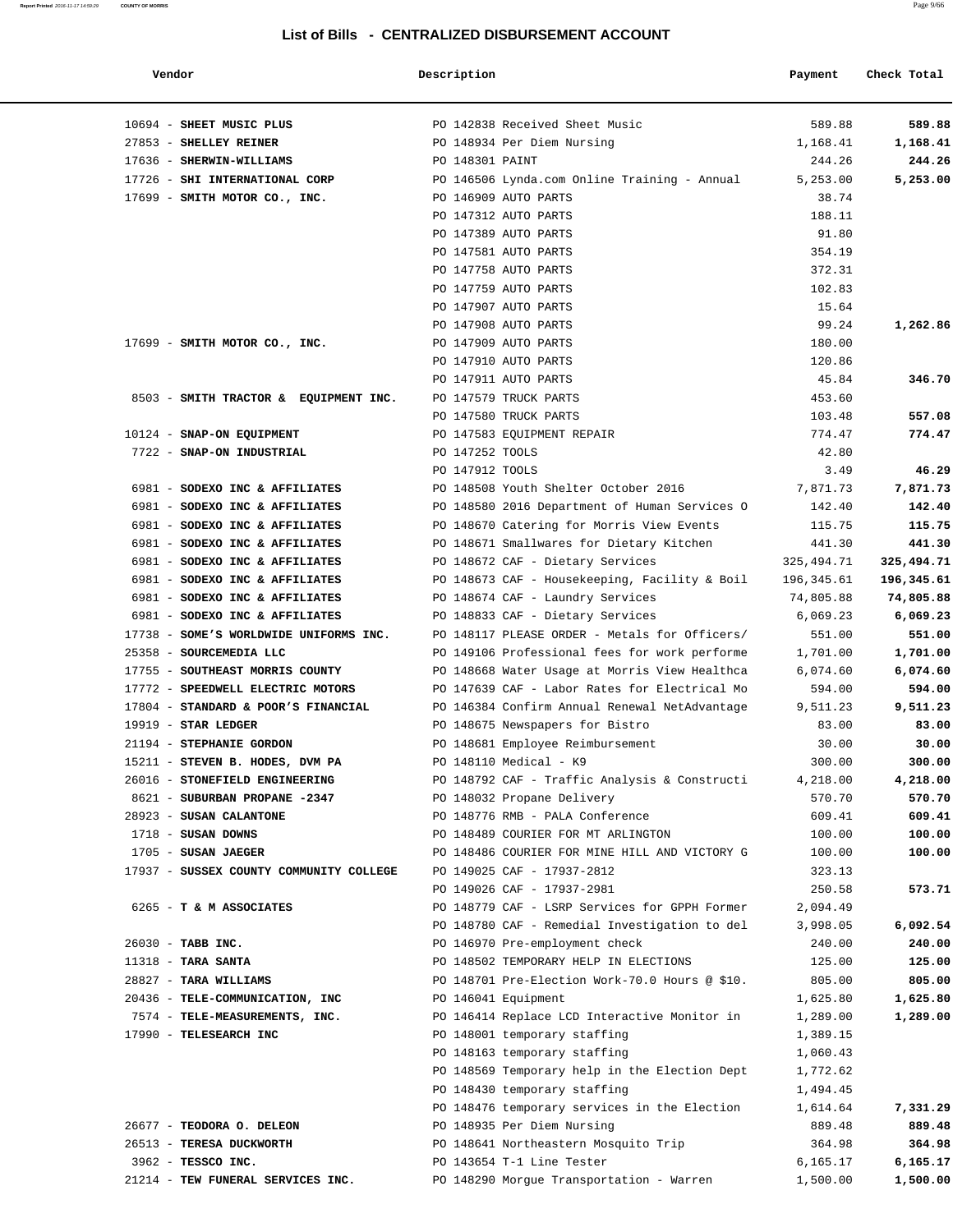| Vendor                                  | Description    |                                                | Payment   | Check Total |
|-----------------------------------------|----------------|------------------------------------------------|-----------|-------------|
| 19966 - THE 200 CLUB OF MORRIS COUNTY   | PO 147340 Dues |                                                | 200.00    |             |
|                                         |                | PO 147795 Membership                           | 200.00    | 400.00      |
| 28635 - THE CAREER COMPANY              |                | PO 148420 CAF - 28635-3255                     | 3,200.00  | 3,200.00    |
| 27366 - THE GODFATHER OF MORRISTOWN     |                | PO 148708 General Election Day 11/8/16 Cateri  | 936.00    | 936.00      |
| 12497 - THE RONED GROUP                 |                | PO 147729 misc supplies road inspec.           | 598.00    | 598.00      |
| 5711 - THE TAB GROUP                    |                | PO 147215 4th Quarter 2016 Storage October, No | 4,996.18  | 4,996.18    |
| 24933 - THOMAS POLLIO                   |                | PO 148856 PETTY CASH YOUTH SHELTER             | 397.50    | 397.50      |
| 122 - TILCON NEW YORK INC.              |                | PO 147835 Bituminous Concrete                  | 3, 113.65 | 3,113.65    |
| 21479 - TIOGA SOLAR MORRIS COUNTY 1 LLC |                | PO 145737 Electric / Solar Energy              | 2,537.01  | 2,537.01    |
| 21479 - TIOGA SOLAR MORRIS COUNTY 1 LLC |                | PO 147053 Electric / Solar Energy              | 1,924.14  | 1,924.14    |
| 281 - TOMAR INDUSTRIES INC              |                | PO 147885 Misc. Supplies                       | 189.60    |             |
|                                         |                | PO 147913 JANITORIAL SUPPLIES                  | 150.40    | 340.00      |
| $20802$ - TONI SINNER                   |                | PO 148503 TEMPORARY HELP IN ELECTIONS          | 125.00    | 125.00      |
| 13419 - TOWN OF BOONTON                 |                | PO 147489 DRE Grant Reimbursement              | 220.00    | 220.00      |
| 8854 - TRENTON CORRUGATED PRODUCTS      |                | PO 148353 Cardboard for Firing Range           | 420.00    | 420.00      |
| 12333 - TRIMBOLI & PRUSINOWSKI, LLC     |                | PO 148612 legal services                       | 8,262.34  | 8,262.34    |
| 20009 - TRU GREEN-CHEM LAWN             |                | PO 147662 SERVICE AGREEMENT                    | 473.00    | 473.00      |
| 25209 - TURN OUT UNIFORMS, INC.         |                | PO 147963 INSPECTOR'S UNIFORMS & CAPS          | 198.38    | 198.38      |
| 9285 - U.S. SECURITY ASSOCIATES, INC.   |                | PO 147242 Security Officer - 09/23/16 - 09/29  | 1,823.18  | 1,823.18    |
| 4485 - UNION COUNTY POLICE ACADEMY      |                | PO 147330 Training                             | 30.00     | 30.00       |
| 18219 - UNIQUE PHOTO INC                |                | PO 141728 PLEASE ORDER - Memory Card & Camera  | 1,298.96  | 1,298.96    |
| 18233 - UNITED PARCEL SERVICE           |                | PO 147724 Cost - Binding Company               | 11.30     | 11.30       |
| 15732 - UNIVERSAL UNIFORM SALES CO INC  |                | PO 147334 CAF - Contract Renewal uniforms      | 838.00    | 838.00      |
| 15732 - UNIVERSAL UNIFORM SALES CO INC  |                | PO 147425 CAF - Contract Renewal uniforms      | 336.00    | 336.00      |
| 15732 - UNIVERSAL UNIFORM SALES CO INC  |                | PO 147438 CAF - Contract Renewal uniforms      | 243.00    | 243.00      |
| 15732 - UNIVERSAL UNIFORM SALES CO INC  |                | PO 147604 CAF - Contract Renewal uniforms      | 6,360.00  | 6,360.00    |
| $20042$ - V.E. RALPH & SON INC.         |                | PO 147900 EMS Supplies                         | 6,996.45  | 6,996.45    |
| $10158 - VERIZON$                       |                | PO 147978 Nutrition Telephone Bill             | 853.30    | 853.30      |
| $1286$ - VERIZON                        |                | PO 148002 October and August bill 2016         | 566.53    | 566.53      |
| $1286$ - VERIZON                        |                | PO 148036 Telephone pobox4833                  | 30.87     | 30.87       |
| $1286$ - VERIZON                        |                | PO 148037 telephone - $4$ Tl's                 | 12,470.10 | 12,470.10   |
| $1286$ - VERIZON                        |                | PO 148799 PENTHOUSE- A & R BLDG                | 68.00     | 68.00       |
| 1348 - VERIZON WIRELESS                 |                | PO 147225 Cell Phones                          | 9,207.24  |             |
|                                         |                | PO 147785 Cell Phones                          | 59.65     |             |
|                                         |                | PO 148905 VERIZON MOBILE PHONE SERVICE FOR TH  | 291.45    |             |
|                                         |                | PO 148905 VERIZON MOBILE PHONE SERVICE FOR TH  | 10,298.32 | 19,856.66   |
| 11605 - VICTOR FOMCHENKO                |                | PO 148699 General Election Day On-Site Techni  | 375.00    | 375.00      |
| 24332 - VIDYA MANOHAR                   |                | PO 147772 RMB - OnLine Cataloging Course       | 175.00    | 175.00      |
| 7037 - VILLAGE SUPER MARKET, INC.       |                | PO 147803 Wellness Fair Catering - October 20  | 2,652.04  |             |
|                                         |                | PO 148352 Catering Order - 10-25-16 OSTF Comm  | 339.63    | 2,991.67    |
| 14319 - VISITING NURSE ASSOC. OF        |                | PO 148538 CAF - Grant in Aid Senior 2016 - Co  | 18,501.00 |             |
|                                         |                | PO 148531 CAF - Grant in Aid Senior 2016 - Fr  | 34,019.00 |             |
|                                         |                | PO 148539 CAF - Grant in Aid 2016 - Community  | 12,668.00 |             |
|                                         |                | PO 148530 CAF - Grant in Aid Senior 2016 - Re  | 16,086.00 | 81,274.00   |
| 25815 - VOLKER CRANE LLC                |                | PO 148676 Professional Consulting Services fo  | 1,624.00  | 1,624.00    |
| 6146 - W.B. MASON COMPANY INC           |                | PO 142006 NUTRITION OFFICE SUPPLIES            | 31.06     |             |
|                                         |                | PO 145328 Equipment                            | 227.18    |             |
|                                         |                | PO 145867 Received Processing Materials, Cale  | 1,126.48  |             |
|                                         |                | PO 148384 County Counsel Office - Office Supp  | 56.31     |             |
|                                         |                | PO 147185 Office Supplies                      | 340.36    |             |
|                                         |                | PO 147888 supplies                             | 221.21    |             |
|                                         |                | PO 147746 8 1/2 x 11 20 lb. Copier Paper, 201  | 332.72    | 2,335.32    |
| 6146 - W.B. MASON COMPANY INC           |                | PO 147966 office supplies for ETS              | 1,409.15  |             |
|                                         |                | PO 147919 Aging Office Supplies                | 464.61    |             |
|                                         |                | PO 148354 Office Supplies - September          | 131.53    |             |
|                                         |                | PO 148241 OFFICE SUPPLIES                      | 220.35    |             |
|                                         |                | PO 148244 Office Supplies                      | 4,751.26  |             |
|                                         |                | PO 148245 Office Supplies                      | 588.33    |             |
|                                         |                |                                                |           |             |

PO 148570 Office Supplies - SHERIFF's OFFICE/ 117.11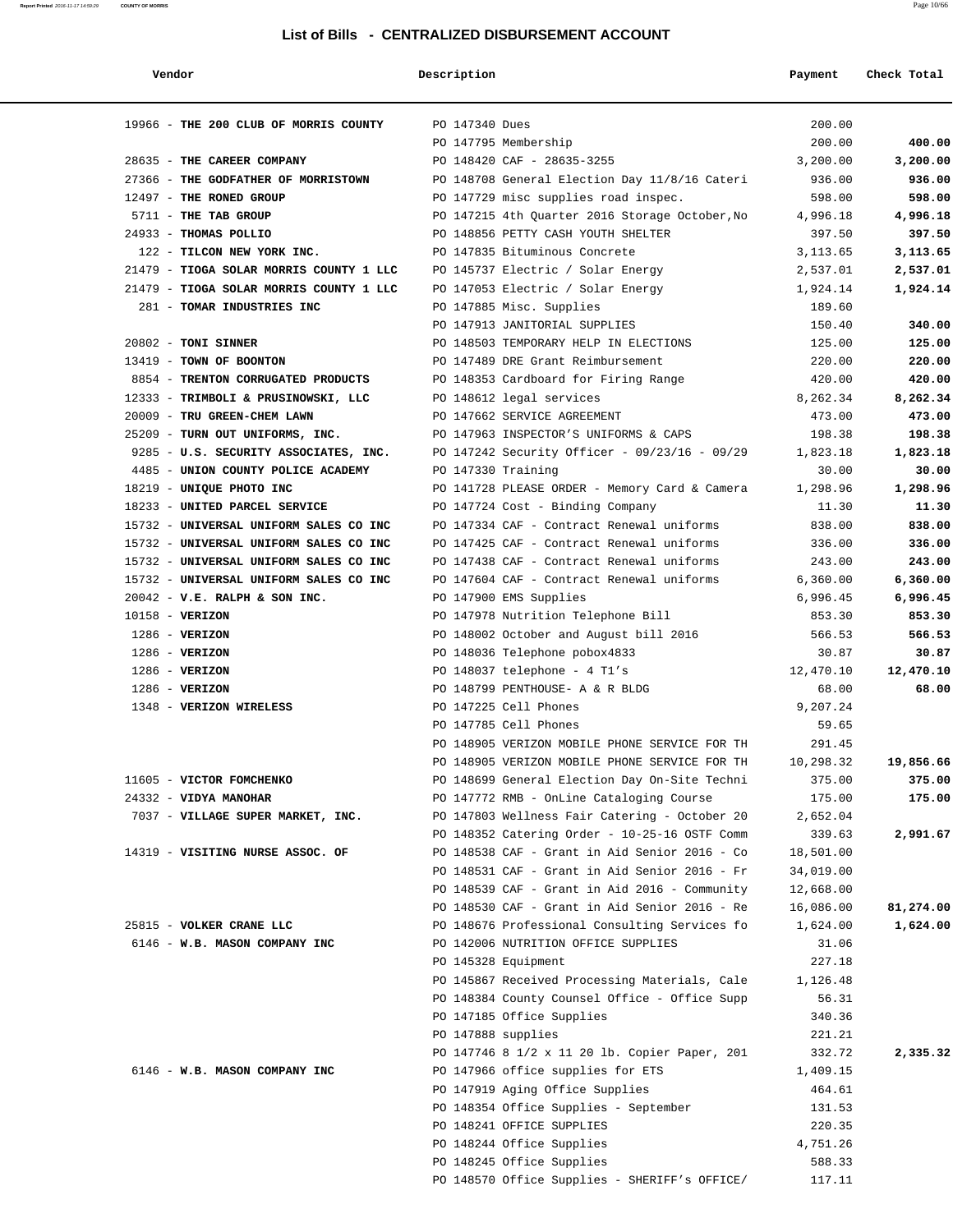| Vendor                                                              | Description                                   | Payment  | Check Total  |
|---------------------------------------------------------------------|-----------------------------------------------|----------|--------------|
|                                                                     | PO 148294 Office Supplies                     | 407.94   | 8,090.28     |
| 6146 - W.B. MASON COMPANY INC                                       | PO 148377 Office Supplies                     | 1,171.71 |              |
|                                                                     | PO 148311 Office Supplies                     | 68.98    |              |
|                                                                     | PO 148407 OFFICE SUPPLIES                     | 235.73   |              |
|                                                                     | PO 148468 mis office supplies customer # C103 | 2,302.93 |              |
|                                                                     | PO 148606 Office Supplies                     | 77.64    | 3,856.99     |
| 18388 - WARREN COUNTY COMMUNITY COLL.                               | PO 148019 Annual Office Rental @ WCCC.        | 8,400.00 | 8,400.00     |
| 18396 - WASHINGTON TWP POLICE DEPT                                  | PO 147485 DRE Grant Reimbursement             | 660.00   | 660.00       |
| 21268 - WATER WORKS SUPPLY CO., INC.                                | PO 148138 PLUMBING                            | 448.30   | 448.30       |
| 24231 - WATERS, MCPHERSON, MCNEILL, P.C.                            | PO 148614 legal services                      | 188.17   | 188.17       |
| 24231 - WATERS, MCPHERSON, MCNEILL, P.C.                            | PO 148615 legal services                      | 846.00   | 846.00       |
| 24231 - WATERS, MCPHERSON, MCNEILL, P.C. PO 148617 legal services   |                                               | 1,168.01 | 1,168.01     |
| 11776 - WAYNE ARVIDSON                                              | PO 148484 COURIER FOR LINCOLN PARK            | 100.00   | 100.00       |
| 13392 - WEBSTER PLUMBING &                                          | PO 147645 CAF - Labor Rates Plumbing & Heatin | 1,420.00 |              |
|                                                                     | PO 147992 CAF - Labor Rates Plumbing & Heatin | 1,158.00 | 2,578.00     |
| 28858 - WEST CALDWELL CALIBRATION LABS                              | PO 145711 Noise meter calibration             | 592.50   | 592.50       |
| 453 - WHITES HEALTHCARE ENTERPRISES INC                             | PO 147464 Medicine supply for August 2016 and | 587.06   | 587.06       |
| 10826 - WHITES HEALTHCARE ENTERPRISES INC                           | PO 147741 Youth Shelter                       | 420.71   | 420.71       |
| 28984 - WILLOWGLEN ACADEMY-NEW JERSEY, INC. PO 148552 aging exp APS |                                               | 136.00   | 136.00       |
| 3793 - WOODRUFF ENERGY                                              | PO 148677 Natural Gas Usaqe at Morris View He | 5,678.76 | 5,678.76     |
| TOTAL                                                               |                                               |          | 4,512,571.71 |

|  |  |  |  |                                               | 4,512,571.71 |
|--|--|--|--|-----------------------------------------------|--------------|
|  |  |  |  | Total to be paid from Fund 13 Dedicated Trust | 3,279.55     |
|  |  |  |  | Total to be paid from Fund 04 County Capital  | 1,173,422.77 |
|  |  |  |  | Total to be paid from Fund 02 Grant Fund      | 541,432.54   |
|  |  |  |  | Total to be paid from Fund 01 Current Fund    | 2,794,436.85 |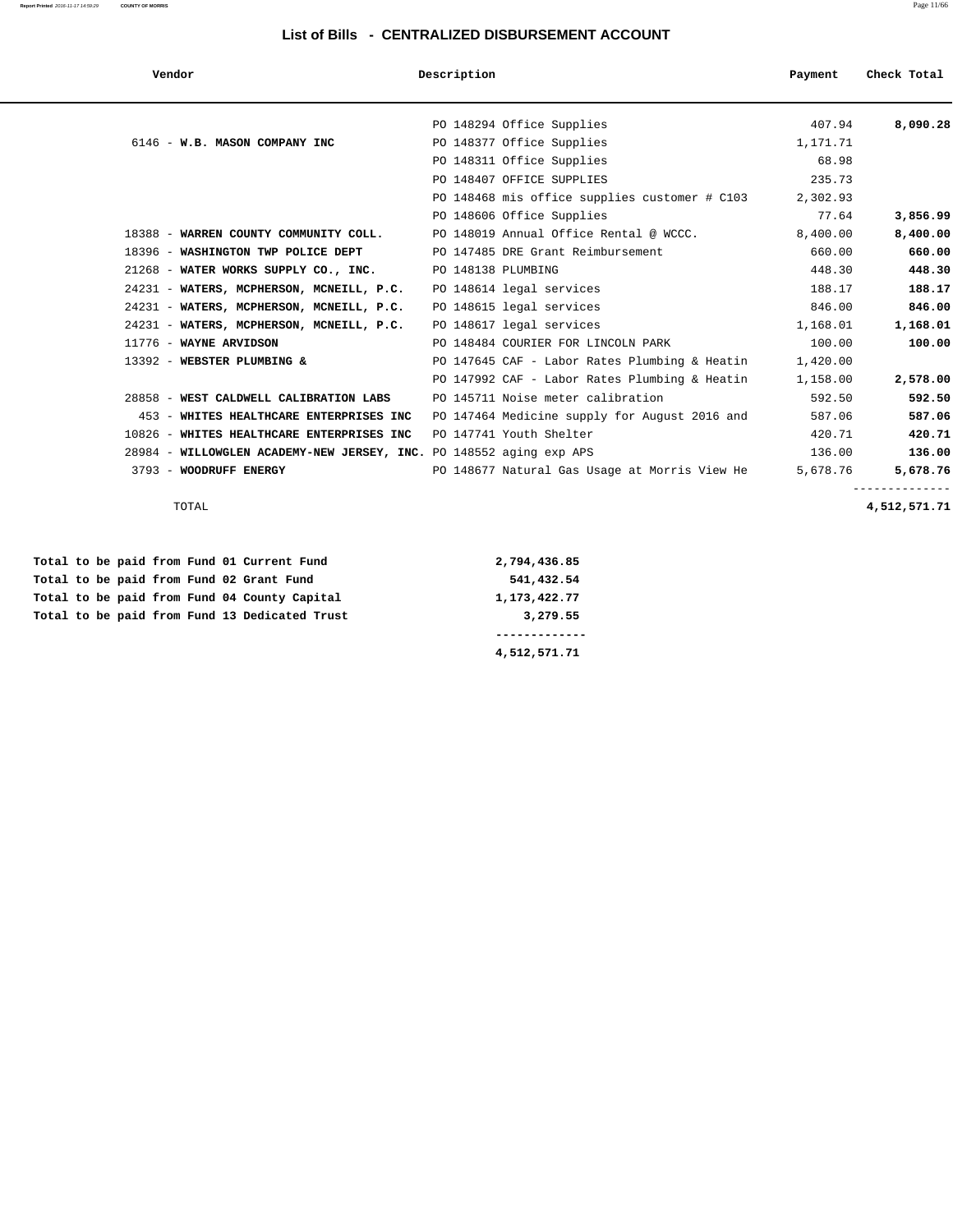**Report Printed** 2016-11-17 14:59:39 **COUNTY OF MORRIS** Page 12/66

# **List of Bills (Department/Account Detail) - CENTRALIZED DISBURSEMENT ACCOUNT**

| Account | P0 # | Vendor | Description | Payment | Account Total |
|---------|------|--------|-------------|---------|---------------|
|         |      |        |             |         |               |

### **Current Fund**

# **County Administrator**

| 147805 NEW JERSEY ASSOCIATION OF COUNTIES Reservation for John Bonanni and Cathy B |                                     | 250.00     |              |
|------------------------------------------------------------------------------------|-------------------------------------|------------|--------------|
| 01-201-20-100100-039<br>Education Schools & Training                               | TOTAL FOR ACCOUNT                   |            | 250.00       |
|                                                                                    |                                     |            |              |
| 148375 PAPER MART INC                                                              | Copy Paper-Product #5501030         | 29.80      |              |
| 148375 PAPER MART INC                                                              | Copy Paper-Product # 5778116        | 43.30      |              |
| 148375 PAPER MART INC                                                              | Copy Paper-Product 5501030          | 119.20     |              |
| Office Supplies & Stationery<br>01-201-20-100100-058                               | TOTAL FOR ACCOUNT                   |            | 192.30       |
|                                                                                    |                                     |            |              |
| 149104 COUNTY OF MORRIS                                                            | 1st HALF NOVEMBER 2016 METERED MAIL | 9.09       |              |
| $01 - 201 - 20 - 100100 - 068$<br>Postage & Metered Mail                           | TOTAL FOR ACCOUNT                   |            | 9.09         |
|                                                                                    |                                     |            |              |
| 148050 RICOH AMERICAS CORPORATION                                                  | Color copies 7/1/16-9/30/16         | 1,198.47   |              |
| 01-201-20-100100-164<br><i>Office Machines - Rental</i>                            | TOTAL FOR ACCOUNT                   |            | 1,198.47     |
| 143291 BEYER FORD                                                                  | 2016 FORD INTERCEPTOR SUV           | 25, 447.00 |              |
| 143291 BEYER FORD                                                                  | OPTION: AS PER QUOTE #7272016       | 7,690.06   |              |
| 01-201-20-100100-167<br>Transportation Vehicles                                    | TOTAL FOR ACCOUNT                   |            | 33,137.06    |
|                                                                                    |                                     |            |              |
|                                                                                    |                                     |            | ============ |
| TOTAL for County Administrator                                                     |                                     |            | 34,786.92    |
|                                                                                    |                                     |            |              |

 **Personnel** 

| 149104 COUNTY OF MORRIS                                 | 1st HALF NOVEMBER 2016 METERED MAIL    | 12.88  |
|---------------------------------------------------------|----------------------------------------|--------|
| Postage & Metered Mail<br>01-201-20-105100-068          | TOTAL FOR ACCOUNT                      | 12.88  |
| 148317 RICOH USA, INC.                                  | Ricoh Copier copies 7/1/2016-9/30/2016 | 115.01 |
| <i>Office Machines - Rental</i><br>01-201-20-105100-164 | TOTAL FOR ACCOUNT                      | 115.01 |
|                                                         |                                        |        |
| TOTAL for Personnel                                     |                                        | 127.89 |

### **Board of Chosen Freeholders**

| 149104 COUNTY OF MORRIS<br>149104 COUNTY OF MORRIS                                    | 1st HALF NOVEMBER 2016 METERED MAIL<br>1st HALF NOVEMBER 2016 METERED MAIL | 115.12<br>116.20 |
|---------------------------------------------------------------------------------------|----------------------------------------------------------------------------|------------------|
| Postage & Metered Mail<br>01-201-20-110100-068                                        | TOTAL FOR ACCOUNT                                                          | 231.32           |
| 147805 NEW JERSEY ASSOCIATION OF COUNTIES<br>Special Projects<br>01-201-20-110100-079 | Reservation for Deborah Smith to attend<br>TOTAL FOR ACCOUNT               | 125.00<br>125.00 |
| TOTAL for Board of Chosen Freeholders                                                 |                                                                            | 356.32           |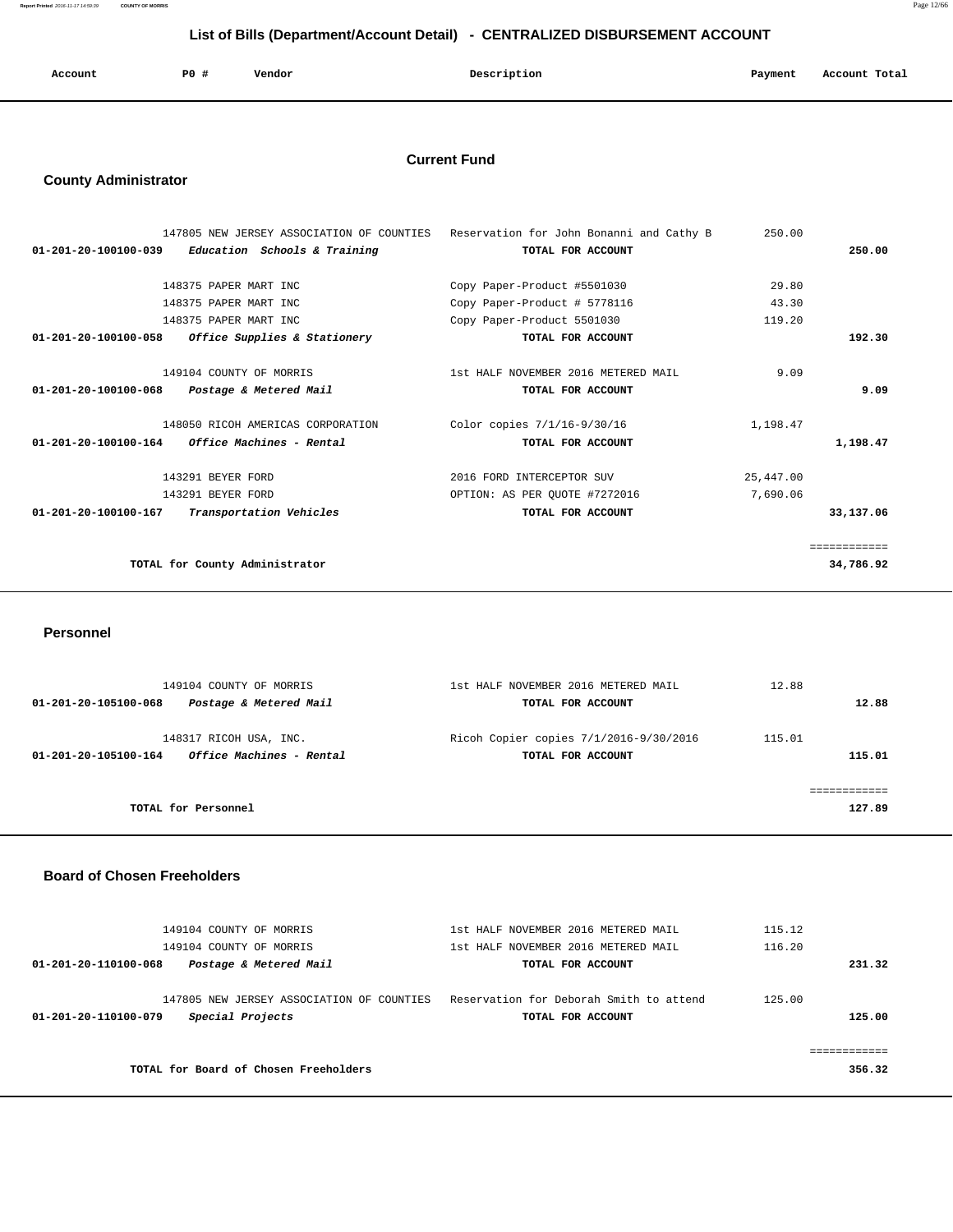| Account              | PO# | Vendor                             | Description       | Account Total<br>Payment |
|----------------------|-----|------------------------------------|-------------------|--------------------------|
|                      |     |                                    |                   |                          |
|                      |     | 148585 OFFICE CONCEPTS GROUP, INC. | Uniball Pens      | 20.34                    |
|                      |     | 148585 OFFICE CONCEPTS GROUP, INC. | Oversize Folders  | 17.78                    |
| 01-201-20-110105-058 |     | Office Supplies & Stationery       | TOTAL FOR ACCOUNT | 38.12                    |
|                      |     | 140640 BHDTCHH HUDTHG COUPER       |                   | 0000                     |

| 01-201-20-110105-095 | Other Administrative Supplies  | TOTAL FOR ACCOUNT                        |       | 144.79 |
|----------------------|--------------------------------|------------------------------------------|-------|--------|
|                      | 148806 JANET DONALDSON         | Receipts for the Daily Record and Star L | 57.79 |        |
|                      | 148640 AMERICAN VENDING COFFEE | Delivery charge                          | 7.00  |        |
|                      | 148640 AMERICAN VENDING COFFEE | 2 boxes of coffee                        | 80.00 |        |
|                      |                                |                                          |       |        |

**TOTAL for Clerk of the Board 182.91**

# **County Clerk**

| 146720 AT&T MOBILITY                                       | wireless statement on account # 973-610- | 40.98    |              |
|------------------------------------------------------------|------------------------------------------|----------|--------------|
| 148905 VERIZON WIRELESS                                    | COUNTY CLERK                             | 227.34   |              |
| 01-201-20-120100-031<br>Cellular Phones/Pagers             | TOTAL FOR ACCOUNT                        |          | 268.32       |
| 147964 RICOH USA, INC.                                     | ID#6853 serial#E175M161199 billing dates | 495.04   |              |
| 147964 RICOH USA, INC.                                     | ID#6795 serial#E154MB10560 billing dates | 455.56   |              |
| Equipment Service Agreements<br>01-201-20-120100-044       | TOTAL FOR ACCOUNT                        |          | 950.60       |
| 147215 THE TAB GROUP                                       | 4th Quarter 2016 storage October, Novemb | 4,437.98 |              |
| 147215 THE TAB GROUP                                       | retrieval 10-3-16 delivery and pick up   | 558.20   |              |
| 01-201-20-120100-059<br>Other General Expenses             | TOTAL FOR ACCOUNT                        |          | 4,996.18     |
| 149104 COUNTY OF MORRIS                                    | 1st HALF NOVEMBER 2016 METERED MAIL      | 1,726.60 |              |
| 01-201-20-120100-068<br>Postage & Metered Mail             | TOTAL FOR ACCOUNT                        |          | 1,726.60     |
| 148471 GILL ID SYSTEMS                                     | polaroid YMCKT3-0100-1 P3000/P4000and si | 963.00   |              |
| 148468 W.B. MASON COMPANY INC                              | mis. office supplies labels toner.       | 580.98   |              |
| 148468 W.B. MASON COMPANY INC                              | Return 10/04/16                          | $-19.80$ |              |
| 148468 W.B. MASON COMPANY INC                              | toner and document covers                | 661.94   |              |
| 148468 W.B. MASON COMPANY INC                              | usb flash drives labels toner            | 1,056.71 |              |
| 148468 W.B. MASON COMPANY INC                              | item BOS40000MBLK                        | 23.10    |              |
| 01-201-20-120100-069<br>Printing                           | TOTAL FOR ACCOUNT                        |          | 3,265.93     |
| 148465 DEBORAH J MERZ                                      | reimbursement to Debi for mileage while  | 110.45   |              |
| 01-201-20-120100-082<br>Travel Expense                     | TOTAL FOR ACCOUNT                        |          | 110.45       |
| 148721 RICOH AMERICAS CORPORATION                          | contract#12721 ricoh MP4002SP copier S/N | 626.01   |              |
| $01 - 201 - 20 - 120100 - 164$<br>Office Machines - Rental | TOTAL FOR ACCOUNT                        |          | 626.01       |
|                                                            |                                          |          | ============ |
| TOTAL for County Clerk                                     |                                          |          | 11,944.09    |

### **County Board of Elections**

| 148715 DAILY RECORD | AD0001669279- Acct ASB-54031274 - Novemb | 493.68 |
|---------------------|------------------------------------------|--------|
| 148715 DAILY RECORD | Affidavit of Publication Charge          | 35.00  |
| 148715 DAILY RECORD | AD0001698361-Acct ASB-54031274-November  | 196.68 |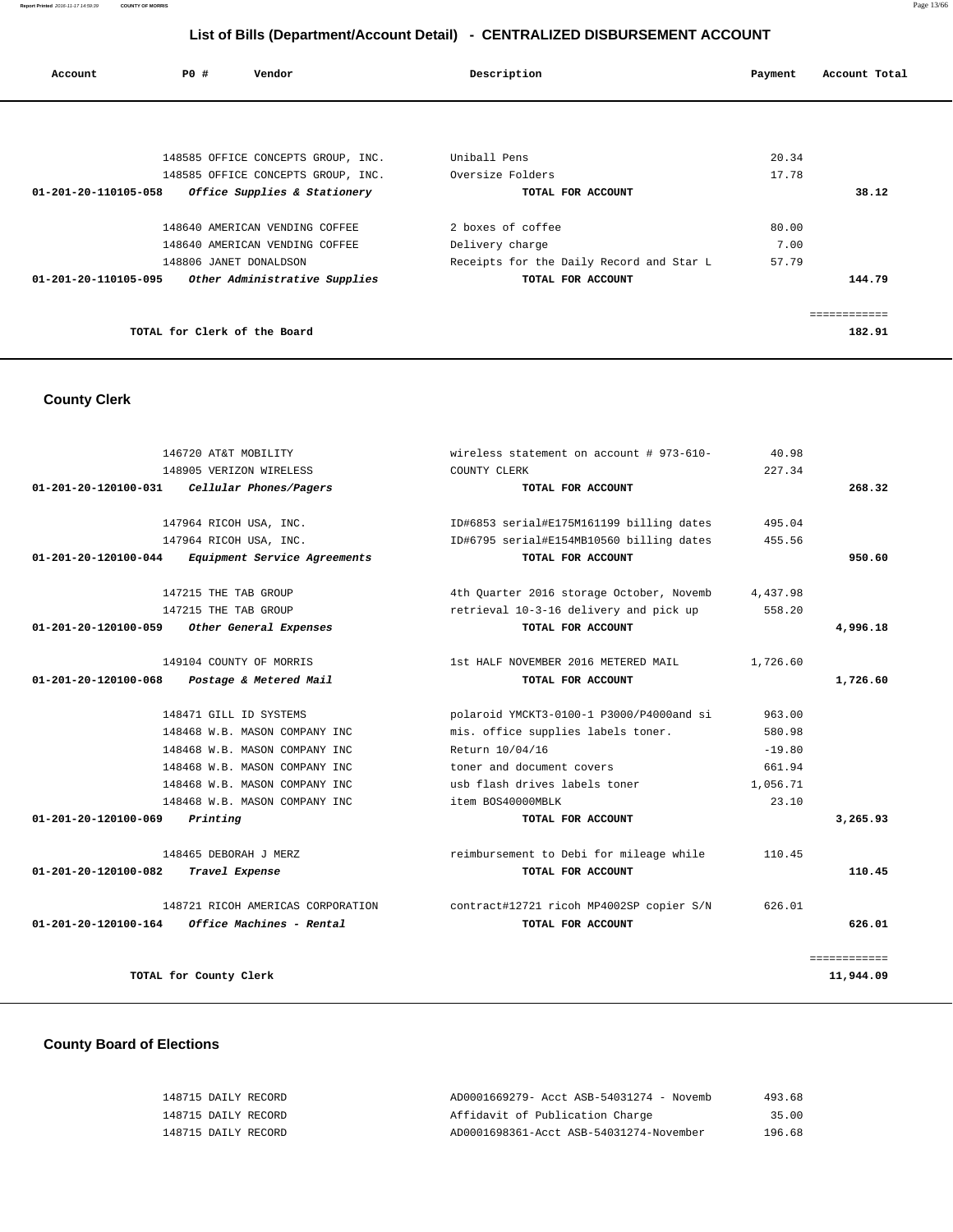**Report Printed** 2016-11-17 14:59:39 **COUNTY OF MORRIS** Page 14/66

# **List of Bills (Department/Account Detail) - CENTRALIZED DISBURSEMENT ACCOUNT**

| Account                          | PO#<br>Vendor                 | Description                              | Payment  | Account Total |  |  |  |  |
|----------------------------------|-------------------------------|------------------------------------------|----------|---------------|--|--|--|--|
| <b>County Board of Elections</b> |                               |                                          |          |               |  |  |  |  |
|                                  | 148715 DAILY RECORD           | AD0001700010-Acct ASB-54031274-Commissio | 7.92     |               |  |  |  |  |
|                                  | 148715 DAILY RECORD           | Affidavit of Publication Charge          | 35.00    |               |  |  |  |  |
|                                  | 148715 DAILY RECORD           | AD0001703338-Acct ASB-54031274 -Publicat | 16.72    |               |  |  |  |  |
|                                  | 148715 DAILY RECORD           | Affidavit of Publication Charge          | 35.00    |               |  |  |  |  |
| 01-201-20-121100-022             | Advertising                   | TOTAL FOR ACCOUNT                        |          | 855.00        |  |  |  |  |
|                                  | 149104 COUNTY OF MORRIS       | 1st HALF NOVEMBER 2016 METERED MAIL      | 1,624.38 |               |  |  |  |  |
| 01-201-20-121100-068             | Postage & Metered Mail        | TOTAL FOR ACCOUNT                        |          | 1,624.38      |  |  |  |  |
|                                  | 148700 CHRISTOPHER L BEIGHLEY | Monday-October 31, 2016 7:30AM-3:00PM (1 | 70.00    |               |  |  |  |  |
|                                  | 148700 CHRISTOPHER L BEIGHLEY | Tuesday, November 1, 2016 7:30AM-3:00PM  | 70.00    |               |  |  |  |  |
|                                  | 148700 CHRISTOPHER L BEIGHLEY | Wednesday, November 2, 2016 7:30AM-3:00P | 70.00    |               |  |  |  |  |
|                                  | 148700 CHRISTOPHER L BEIGHLEY | Thursday, November 3, 2016 7:30AM-3:00PM | 70.00    |               |  |  |  |  |
|                                  | 148700 CHRISTOPHER L BEIGHLEY | Friday, November 4, 2016 7:30AM-3:00PM ( | 70.00    |               |  |  |  |  |
|                                  | 148702 MICHAEL SCARNEO        | Monday, October 24, 2016 7:30AM-3:00PM ( | 75.00    |               |  |  |  |  |
|                                  | 148702 MICHAEL SCARNEO        | Friday, October 28, 2016 7:30AM-3:00PM ( | 75.00    |               |  |  |  |  |
|                                  | 148702 MICHAEL SCARNEO        | Monday-October 31, 2016 7:30AM-3:00PM (1 | 120.00   |               |  |  |  |  |
|                                  | 148702 MICHAEL SCARNEO        | Tuesday, November 1, 2016 7:30AM-3:00PM  | 75.00    |               |  |  |  |  |
|                                  | 148702 MICHAEL SCARNEO        | Wednesday, November 2, 2016 7:30AM-3:00P | 75.00    |               |  |  |  |  |
|                                  | 148702 MICHAEL SCARNEO        | Thursday, November 3, 2016 7:30AM-3:00PM | 90.00    |               |  |  |  |  |
|                                  | 148702 MICHAEL SCARNEO        | Friday, November 4, 2016 7:30AM-3:00PM ( | 75.00    |               |  |  |  |  |
|                                  | 148703 PATRICIA WILLS         | Tuesday-October 25, 2016 9:00AM-3:00PM   | 60.00    |               |  |  |  |  |
|                                  | 148703 PATRICIA WILLS         | Wednesday-October 26, 2016 9:00AM-3:00PM | 60.00    |               |  |  |  |  |
|                                  | 148703 PATRICIA WILLS         | Thursday- October 27, 2016 9:00AM-3:00PM | 60.00    |               |  |  |  |  |
|                                  | 148703 PATRICIA WILLS         | Friday, October 28, 2016 9:00AM-3:00PM   | 60.00    |               |  |  |  |  |
|                                  | 148703 PATRICIA WILLS         | Monday-October 31, 2016 9:00AM-3:00PM    | 60.00    |               |  |  |  |  |
|                                  | 148703 PATRICIA WILLS         | Tuesday, November 1, 2016 9:00AM-3:00PM  | 60.00    |               |  |  |  |  |
|                                  | 148703 PATRICIA WILLS         | Wednesday, November 2, 2016 9:00AM-3:00P | 60.00    |               |  |  |  |  |
|                                  | 148703 PATRICIA WILLS         | Thursday, November 3, 2016 9:00AM-3:00PM | 60.00    |               |  |  |  |  |
|                                  | 148703 PATRICIA WILLS         | Friday, November 4, 2016 9:00AM-3:30PM   | 65.00    |               |  |  |  |  |
|                                  | 148701 TARA WILLIAMS          | Monday, October 24, 2016 7:30AM-3:00PM ( | 70.00    |               |  |  |  |  |
|                                  | 148701 TARA WILLIAMS          | Tuesday-October 25, 2016 8:30AM-4:30PM ( | 70.00    |               |  |  |  |  |
|                                  | 148701 TARA WILLIAMS          | Wednesday-October 26, 2016 8:30AM-4:30PM | 70.00    |               |  |  |  |  |
|                                  | 148701 TARA WILLIAMS          | Thursday- October 27, 2016 8:30AM-4:30PM | 75.00    |               |  |  |  |  |
|                                  | 148701 TARA WILLIAMS          | Friday, October 28, 2016 8:30AM-4:30PM ( | 75.00    |               |  |  |  |  |
|                                  | 148701 TARA WILLIAMS          | Monday-October 31, 2016 8:30AM-4:30PM (1 | 75.00    |               |  |  |  |  |
|                                  | 148701 TARA WILLIAMS          | Tuesday, November 1, 2016 8:30AM-8:00PM  | 110.00   |               |  |  |  |  |
|                                  | 148701 TARA WILLIAMS          | Wednesday, November 2, 2016 8:30AM-7:00P | 95.00    |               |  |  |  |  |
|                                  | 148701 TARA WILLIAMS          | Thursday, November 3, 2016 8:30AM-4:30PM | 75.00    |               |  |  |  |  |
|                                  | 148701 TARA WILLIAMS          | Friday, November 4, 2016 8:30AM-6:00PM ( | 90.00    |               |  |  |  |  |
|                                  | 148697 BARBARA KINBACK        | General Election November 8, 2016 Electi | 100.00   |               |  |  |  |  |
|                                  | 148694 MARILYN L CIOFFI       | General Election November 8, 2016 Electi | 100.00   |               |  |  |  |  |
|                                  | 148698 ROSARY LESCOHIER       | General Election November 8, 2016 Electi | 100.00   |               |  |  |  |  |
|                                  | 148699 VICTOR FOMCHENKO       | General Election - November 7, 2016 On-S | 375.00   |               |  |  |  |  |
| 01-201-20-121100-096             | Election Officer              | TOTAL FOR ACCOUNT                        |          | 2,960.00      |  |  |  |  |

**TOTAL for County Board of Elections 5,439.38**

 **Superintendent of Elections**

| 10/31/16 Suvio's Pizza & Ristorante -Ov | 103.57 |
|-----------------------------------------|--------|
| 11/2/16 Top's China Morristown- Over-Ti | 115.50 |

148695 DALE KRAMER 148705 DALE KRAMER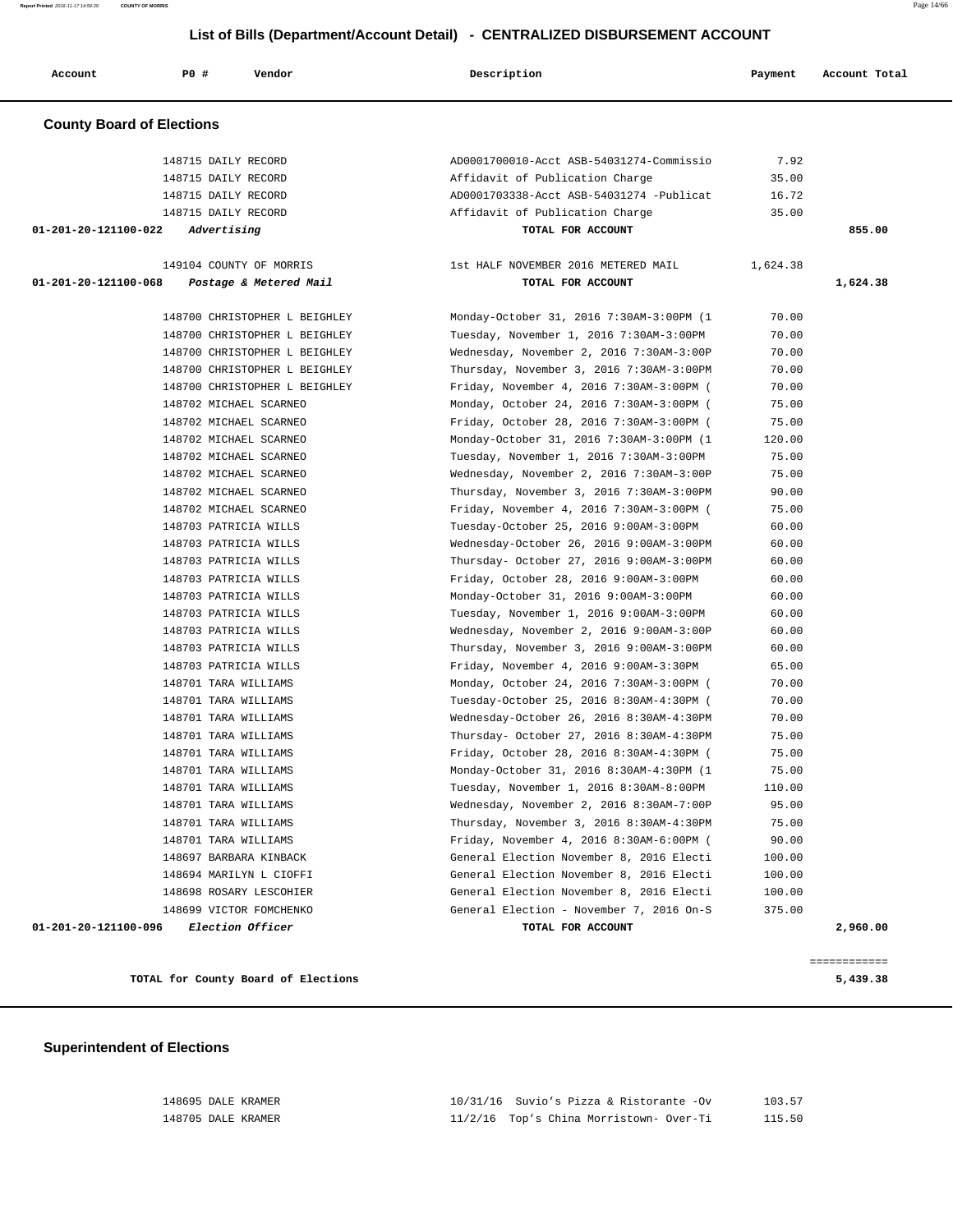| Account | PO# | Vendor | Description | Payment | Account Total |
|---------|-----|--------|-------------|---------|---------------|
|         |     |        |             |         |               |

### **Superintendent of Elections**

| 01-201-20-121105-068<br>Postage & Metered Mail      | TOTAL FOR ACCOUNT                          |               | 1,508.71 |
|-----------------------------------------------------|--------------------------------------------|---------------|----------|
| 149104 COUNTY OF MORRIS                             | 1st HALF NOVEMBER 2016 METERED MAIL        | 8.71          |          |
| 147827 POSTMASTER                                   | DEPOSIT TO BE MADE IN "RETURNED MAILERS"   | 1,500.00      |          |
| 01-201-20-121105-057<br>National Voter Registration | TOTAL FOR ACCOUNT                          |               | 2,010.69 |
| 148707 LONGFELLOWS SANDWICH DELI                    | Delivery Charge                            | 10.00         |          |
| 148707 LONGFELLOWS SANDWICH DELI                    | 11/8/16 General Election - Longfellow's    | 450.00        |          |
| 148708 THE GODFATHER OF MORRISTOWN                  | Delivery Charge                            | 10.00         |          |
| 148708 THE GODFATHER OF MORRISTOWN                  | French Fries                               | 23.00         |          |
| 148708 THE GODFATHER OF MORRISTOWN                  | Garlic Bread w/Mozzarella                  | 16.00         |          |
| 148708 THE GODFATHER OF MORRISTOWN                  | Meatballs                                  | 35.00         |          |
| 148708 THE GODFATHER OF MORRISTOWN                  | General Election â November 8, 2016-Th     | 34.00         |          |
| 148708 THE GODFATHER OF MORRISTOWN                  | Delivery Charge                            | 10.00         |          |
| 148708 THE GODFATHER OF MORRISTOWN                  | Meat Lasagna                               | 43.00         |          |
| 148708 THE GODFATHER OF MORRISTOWN                  | Chicken Pccata                             | 48.00         |          |
| 148708 THE GODFATHER OF MORRISTOWN                  | General Election â November 8, 2016- T     | 38.00         |          |
| 148708 THE GODFATHER OF MORRISTOWN                  | Delivery Charge                            | 2.00          |          |
| 148708 THE GODFATHER OF MORRISTOWN                  | Catering Fee                               | 15.00         |          |
| 148708 THE GODFATHER OF MORRISTOWN                  | Stuffed Shells                             | 78.00         |          |
| 148708 THE GODFATHER OF MORRISTOWN                  | Risotto                                    | 50.00         |          |
| 148708 THE GODFATHER OF MORRISTOWN                  | String Beans with Toss Almonds             | 54.00         |          |
| 148708 THE GODFATHER OF MORRISTOWN                  | Sausage, Peppers, Onions & Potatoes-NO S   | 76.00         |          |
| 148708 THE GODFATHER OF MORRISTOWN                  | Chicken Marsala                            | 96.00         |          |
| 148708 THE GODFATHER OF MORRISTOWN                  | Meatballs w/Sauce                          | 70.00         |          |
| 148708 THE GODFATHER OF MORRISTOWN                  | Eggplant Rollantini                        | 78.00         |          |
| 148708 THE GODFATHER OF MORRISTOWN                  | Chicken Francese                           | 90.00         |          |
| 148708 THE GODFATHER OF MORRISTOWN                  | General Election â November 8, 2016 -T     | 70.00         |          |
| 148709 DALE KRAMER                                  | Tax                                        | 4.63          |          |
| 148709 DALE KRAMER                                  | French Fries                               | 2.95          |          |
| 148709 DALE KRAMER                                  | Chicken Ceasar Salads                      | 30.00         |          |
| 148709 DALE KRAMER                                  | Toss Salads                                | 10.50         |          |
| 148709 DALE KRAMER                                  | Antipasto                                  | 12.50         |          |
| 148709 DALE KRAMER                                  | 11/5/16Suvioâ s Pizza & Ristorante- Lun    | 10.25         |          |
| 148709 DALE KRAMER                                  | 6PK Corn Muffins                           | 3.89          |          |
| 148709 DALE KRAMER                                  | Muf-6PK Choc Chip                          | 3.89          |          |
| 148709 DALE KRAMER                                  | Muf-6PK Blue Crumb                         | 3.89          |          |
| 148709 DALE KRAMER                                  | November 5, 2016- Election Prep & Mail-I   | 1.37          |          |
| 148710 MARILYN ROSSY                                | $11/8/16$ Time for a Bagel - 2 Dozen Break | 16.80         |          |
| 148710 MARILYN ROSSY                                | Item 281738 Domino Sugar<br>Tax            | 2.97          |          |
| 148710 MARILYN ROSSY<br>148710 MARILYN ROSSY        | Item 128163 Paper Plates                   | 11.79<br>4.59 |          |
| 148710 MARILYN ROSSY                                | Item 7712 Coffee Filters                   | 2.99          |          |
| 148710 MARILYN ROSSY                                | Item 127509 PLST Forks                     | 9.99          |          |
| 148710 MARILYN ROSSY                                | Item 127489 PLST Spoons                    | 9.99          |          |
| 148710 MARILYN ROSSY                                | Item 4445 Folgers                          | 19.98         |          |
| 148710 MARILYN ROSSY                                | Item 1103823 Cinn Roll                     | 6.89          |          |
| 148710 MARILYN ROSSY                                | Item 1100921 Pumpkin Cake                  | 7.59          |          |
| 148710 MARILYN ROSSY                                | Item 738392 KS Napkins                     | 8.49          |          |
| 148710 MARILYN ROSSY                                | Item 277354 KS Red Cups                    | 9.49          |          |
| 148710 MARILYN ROSSY                                | Item 43634 Rasp Rug.                       | 7.99          |          |
| 148710 MARILYN ROSSY                                | Item 677009 Dixie Plates                   | 12.99         |          |
| 148710 MARILYN ROSSY                                | Item 1009982 40/Poland Bottle Water        | 4.99          |          |
| 148710 MARILYN ROSSY                                | 11/7/16 Costco - Item 127279 Plst Knives   | 9.99          |          |
| 148710 MARILYN ROSSY                                | SR CRM CHS SOFT                            | 6.98          |          |
| 148710 MARILYN ROSSY                                | SR CRM SHS Whipped                         | 1.89          |          |
| 148710 MARILYN ROSSY                                | 11/7/16 Shoprite - LOL SPRD BTR w/CAN      | 3.99          |          |
| 148710 MARILYN ROSSY                                | November 8, 2016 General Election Expens   | 9.98          |          |
|                                                     |                                            |               |          |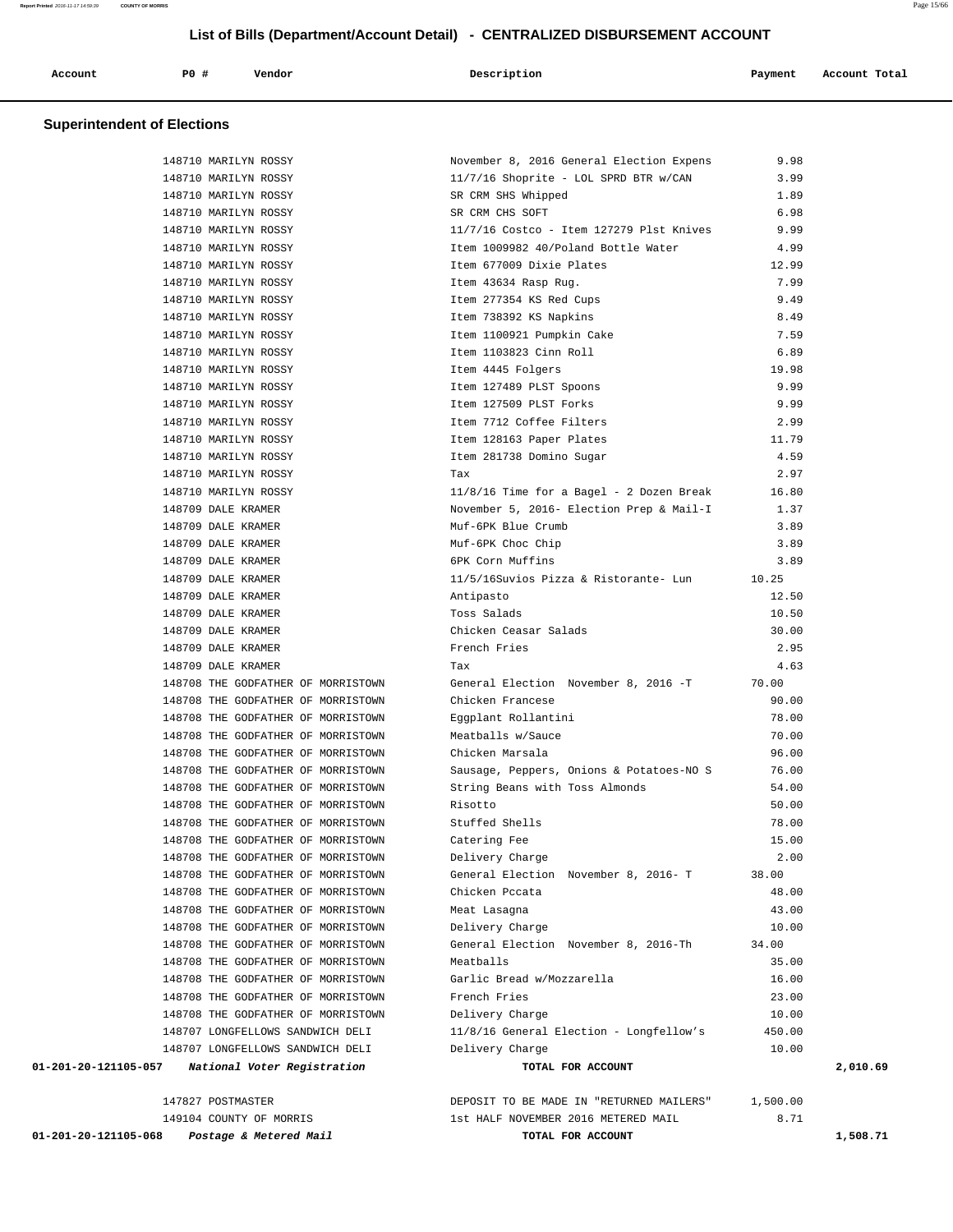**Report Printed** 2016-11-17 14:59:39 **COUNTY OF MORRIS** Page 16/66

# **List of Bills (Department/Account Detail) - CENTRALIZED DISBURSEMENT ACCOUNT**

| Account                            | PO#                 | Vendor                                | Description                                   | Account Total<br>Payment |
|------------------------------------|---------------------|---------------------------------------|-----------------------------------------------|--------------------------|
| <b>Superintendent of Elections</b> |                     |                                       |                                               |                          |
| 01-201-20-121105-076               | 148706 DAILY RECORD | School Board Elections                | Affidavit of Publication<br>TOTAL FOR ACCOUNT | 35.00<br>77.24           |
|                                    |                     | TOTAL for Superintendent of Elections |                                               | ============<br>3,596.64 |

### **County Elections (Cty Clerk)**

|                                               | 148569 TELESEARCH INC          | Temporary help in the Election Dept. wee | 1,772.62 |          |
|-----------------------------------------------|--------------------------------|------------------------------------------|----------|----------|
|                                               | 148476 TELESEARCH INC          | temporary services weekend 10-30-16MaryE | 1,614.64 |          |
| 01-201-20-121110-016 Outside Salaries & Wages |                                | TOTAL FOR ACCOUNT                        |          | 3,387.26 |
|                                               | 148473 BAHRI COKLAR            | COURIER FOR THE DELIVERY OF THE CARTRIDG | 100.00   |          |
|                                               | 148479 BONNIE A. KOENEN        | COURIER FOR THE DELIVERY OF THE CARTRIDG | 100.00   |          |
|                                               | 148475 BRANDEN GWYN            | COURIER FOR THE DELIVERY OF THE CARTRIDG | 100.00   |          |
|                                               | 148505 BRANDY WINOW            | TEMPORARY HELP IN THE ELECTION DEPT.     | 125.00   |          |
|                                               | 148491 BREANNE BARROW LAW      | COURIER FOR THE DELIVERY OF THE CARTRIDG | 100.00   |          |
|                                               | 148500 CHRISTA SMITH           | COURIER FOR THE DELIVERY OF THE CARTRIDG | 100.00   |          |
|                                               | 148487 CHRISTINE CORCORAN      | COURIER FOR THE DELIVERY OF THE CARTRIDG | 100.00   |          |
|                                               | 148493 CHRISTOPHER J. BASINSKI | COURIER FOR THE DELIVERTY OF THE CARTRID | 200.00   |          |
|                                               | 148482 DAVID G MORAN           | COURIER FOR THE DELIVERY OF THE CARTRIDG | 100.00   |          |
|                                               | 148495 DAVID ROBERTS           | COURIER FOR THE DELIVERY OF THE CARTRIDG | 100.00   |          |
|                                               | 148478 DOUGLAS W. SHINNICK     | COURIER FOR THE DELIVERY OF THE CARTRIDG | 100.00   |          |
|                                               | 148474 DREW PAOLELLA           | COURIER FOR THE DELIVERY OF THE CARTRIDG | 100.00   |          |
|                                               | 148485 EVELYN JENKINS          | COURIER FOR THE DELIVERY OF THE CARTRIDG | 100.00   |          |
|                                               | 148477 GAETANA GENCARELLI      | COURIER FOR DELIVERY OF CARTRIDGES FOR D | 100.00   |          |
|                                               | 148618 GLEN TRESLAR            | temporary help in the Election departmen | 125.00   |          |
|                                               | 148488 ILHAN COKLAR            | COURIER FOR THE DELIVERY OF THE CARTRIDG | 100.00   |          |
|                                               | 148480 IRFAN COKLAR            | COURIER FOR THE DELIVERY OF THE CARTRIDG | 100.00   |          |
|                                               | 148492 JACQUELINE ARBOLINO     | COURIER FOR THE DELIVERT OG THE CARTRIDG | 100.00   |          |
|                                               | 148494 JAMES SWEENEY           | COURIER FOR THE DELIVERY OF THE CARTRIDG | 100.00   |          |
|                                               | 148504 JESSICA BICZAK          | TEMPORART HELP IN THE ELECTION DEPT      | 125.00   |          |
|                                               | 148501 LAUREN LAVISTA          | TEMPORARY HELP IN ELECTIONS              | 125.00   |          |
|                                               | 148490 LEE BICZAK              | DELIVERY OF THE CARTRIDGES FOR MT OLIVE  | 100.00   |          |
|                                               | 148498 LINDA ALVEN             | DELIVERY OF THE CARTRIDGES FOR ROXBURY   | 100.00   |          |
|                                               | 148619 MARY ELLEN STEFNAK      | TEMPORARY HELP IN THE ELECTION DEPT. 11- | 125.00   |          |
|                                               | 148483 MATTHEW JENKINS         | COURIER FOR THE DELIVERY OF THE CARTRIDG | 100.00   |          |
|                                               | 148497 MICHELE PUZIO           | COURIER FOR THE DELIVERY OF THE CARTRIDG | 100.00   |          |
|                                               | 148481 PATRICK J. SAARLOOS     | COURIER FOR THE DELIVERY OF THE CARTRIDG | 100.00   |          |
|                                               | 148499 PETER STROISZ           | COURIER FOR THE DELIVERY OF THE CARTRIDG | 100.00   |          |
|                                               | 148496 SALVATORE F. PAOLELLA   | COURIER FOR THE DELIVERYOF THE CARTRIDGE | 100.00   |          |
|                                               | 148489 SUSAN DOWNS             | COURIER FOR THE DELIVERY OF THE CARTRIDG | 100.00   |          |
|                                               | 148486 SUSAN JAEGER            | COURIER FOR THE DELIVERY OF THE CARTRIDG | 100.00   |          |
|                                               | 148502 TARA SANTA              | TEMPORARY HELP IN THE ELECTION DEPT.     | 125.00   |          |
|                                               | 148503 TONI SINNER             | TEMPORARY HELP IN THE ELECTION DEPT.     | 125.00   |          |
|                                               | 148484 WAYNE ARVIDSON          | COURIER FOR THE DELIVERY OF THE CARTRIDG | 100.00   |          |
|                                               | 148723 JAMES R. MAY            | courier for Butler for the November 8, 2 | 100.00   |          |
|                                               | 148724 JOAN MORAN              | courier for Rockaway Twp for the Novembe | 100.00   |          |
|                                               | 148725 MICHAEL MCCLAIN         | courier for Mendham Boro for the NOvembe | 100.00   |          |
| 01-201-20-121110-030 Cartage                  |                                | TOTAL FOR ACCOUNT                        |          | 3,975.00 |
|                                               | 149104 COUNTY OF MORRIS        | 1st HALF NOVEMBER 2016 METERED MAIL      | 770.24   |          |

 **01-201-20-121110-068 Postage & Metered Mail TOTAL FOR ACCOUNT 770.24**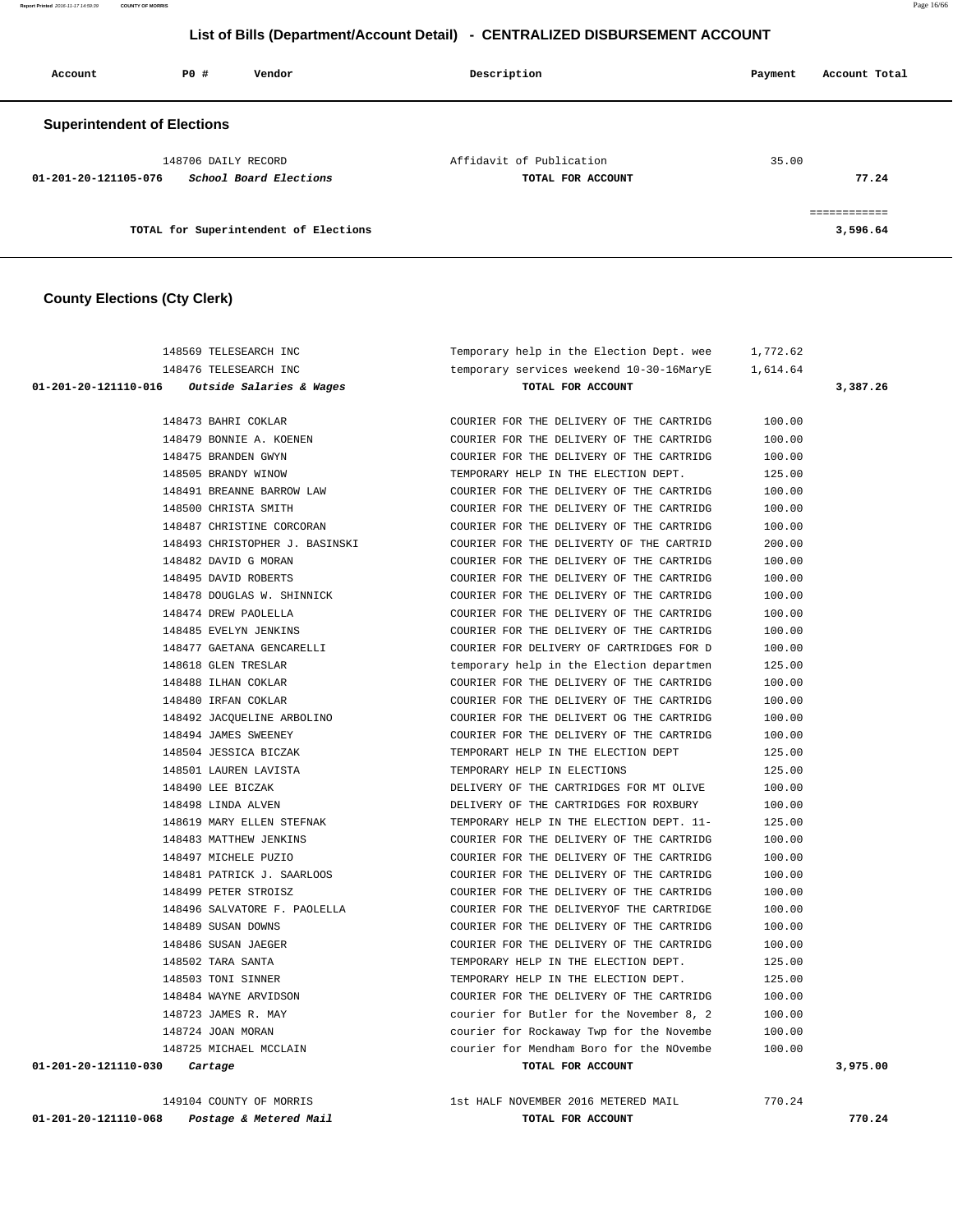**Report Printed** 2016-11-17 14:59:39 **COUNTY OF MORRIS** Page 17/66

# **List of Bills (Department/Account Detail) - CENTRALIZED DISBURSEMENT ACCOUNT**

| Account                             | PO#  | Vendor                                 | Description                              | Payment  | Account Total |
|-------------------------------------|------|----------------------------------------|------------------------------------------|----------|---------------|
| <b>County Elections (Cty Clerk)</b> |      |                                        |                                          |          |               |
|                                     |      | 148719 ELECTION GRAPHICS, INC.         | special school election for Borough of C | 1,948.78 |               |
|                                     |      | 148719 ELECTION GRAPHICS, INC.         | special school election Township of Chat | 2,412.78 |               |
|                                     |      | 148719 ELECTION GRAPHICS, INC.         | special school election Borough of Morri | 1,472.46 |               |
| 01-201-20-121110-076                |      | School Board Elections                 | TOTAL FOR ACCOUNT                        |          | 10,766.73     |
|                                     |      | 148718 LONGFELLOWS SANDWICH DELI       | refreshment for election night.hospitali | 458.55   |               |
|                                     |      | 148718 LONGFELLOWS SANDWICH DELI       | lunch for the overtime crew that worked  | 66.47    |               |
| 01-201-20-121110-185                | Food |                                        | TOTAL FOR ACCOUNT                        |          | 525.02        |
|                                     |      |                                        |                                          |          | ============  |
|                                     |      | TOTAL for County Elections (Cty Clerk) |                                          |          | 19,424.25     |

### **County Treasurer**

| 149104 COUNTY OF MORRIS                        | 1st HALF NOVEMBER 2016 METERED MAIL |                   | 252.54 |        |
|------------------------------------------------|-------------------------------------|-------------------|--------|--------|
| Postage & Metered Mail<br>01-201-20-130100-068 |                                     | TOTAL FOR ACCOUNT |        | 252.54 |
|                                                |                                     |                   |        |        |
|                                                |                                     |                   |        |        |
| TOTAL for County Treasurer                     |                                     |                   |        | 252.54 |
|                                                |                                     |                   |        |        |

# **Purchasing Division**

|                      | 149104 COUNTY OF MORRIS       | 1st HALF NOVEMBER 2016 METERED MAIL | 115.38 |
|----------------------|-------------------------------|-------------------------------------|--------|
| 01-201-20-130105-068 | Postage & Metered Mail        | TOTAL FOR ACCOUNT                   | 115.38 |
|                      | TOTAL for Purchasing Division |                                     | 115.38 |

### **Office Services**

| 149104 COUNTY OF MORRIS                        | 1st HALF NOVEMBER 2016 METERED MAIL | 14.17 |
|------------------------------------------------|-------------------------------------|-------|
| Postage & Metered Mail<br>01-201-20-130110-068 | TOTAL FOR ACCOUNT                   | 14.17 |
|                                                |                                     |       |
|                                                |                                     |       |
| TOTAL for Office Services                      |                                     | 14.17 |

### **Information Technology Div**

| 146506 SHI INTERNATIONAL CORP                        | LyndaPro User License               | 5.253.00 |
|------------------------------------------------------|-------------------------------------|----------|
| Education Schools & Training<br>01-201-20-140100-039 | TOTAL FOR ACCOUNT                   | 5,253.00 |
| 149104 COUNTY OF MORRIS                              | 1st HALF NOVEMBER 2016 METERED MAIL | 4.65     |
| Postage & Metered Mail<br>01-201-20-140100-068       | TOTAL FOR ACCOUNT                   | 4.65     |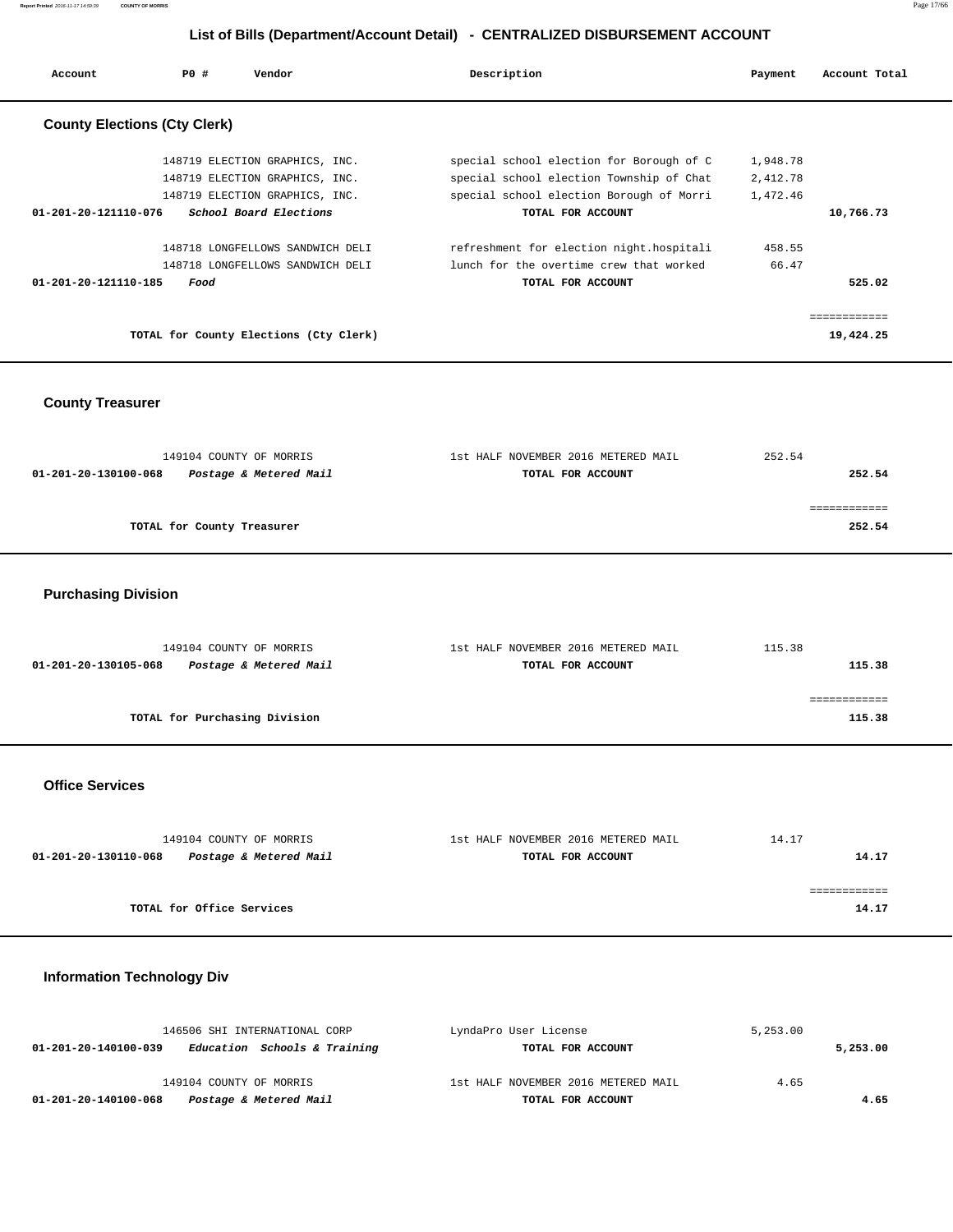**Report Printed** 2016-11-17 14:59:39 **COUNTY OF MORRIS** Page 18/66

# **List of Bills (Department/Account Detail) - CENTRALIZED DISBURSEMENT ACCOUNT**

| Account                           | PO# | Vendor                               | Description       | Payment | Account Total            |
|-----------------------------------|-----|--------------------------------------|-------------------|---------|--------------------------|
| <b>Information Technology Div</b> |     |                                      |                   |         |                          |
| 01-201-20-140100-164              |     | Office Machines - Rental             | TOTAL FOR ACCOUNT |         | 187.60                   |
|                                   |     | TOTAL for Information Technology Div |                   |         | :===========<br>5,445.25 |

# **County Board of Taxation**

| 149104 COUNTY OF MORRIS                        | 1st HALF NOVEMBER 2016 METERED MAIL | 104.17 |
|------------------------------------------------|-------------------------------------|--------|
| Postage & Metered Mail<br>01-201-20-150100-068 | TOTAL FOR ACCOUNT                   | 104.17 |
|                                                |                                     |        |
|                                                |                                     |        |
| TOTAL for County Board of Taxation             |                                     | 104.17 |
|                                                |                                     |        |

# **County Counsel**

| 148612 TRIMBOLI & PRUSINOWSKI, LLC                  | Legal Services - Lovito                                                    | 24.00    |              |
|-----------------------------------------------------|----------------------------------------------------------------------------|----------|--------------|
| 148612 TRIMBOLI & PRUSINOWSKI, LLC                  | Legal Services - Morris View 1,176.00                                      |          |              |
| 148612 TRIMBOLI & PRUSINOWSKI, LLC                  | Legal Services - Atlantic County - Amicu                                   | 7,062.34 |              |
| 148613 LAW OFFICE OF ROBERT J. GREENBAUM            | Guerrier - October                                                         | 504.00   |              |
| 148613 LAW OFFICE OF ROBERT J. GREENBAUM            | Valencia - October                                                         | 48.00    |              |
| 148613 LAW OFFICE OF ROBERT J. GREENBAUM            | Joyce Reed - October                                                       | 504.00   |              |
| 148613 LAW OFFICE OF ROBERT J. GREENBAUM            | John Reed - October                                                        | 48.00    |              |
| 148613 LAW OFFICE OF ROBERT J. GREENBAUM            | Carberry - October                                                         | 48.00    |              |
| 148613 LAW OFFICE OF ROBERT J. GREENBAUM            | Johnson - October                                                          | 96.00    |              |
| 148613 LAW OFFICE OF ROBERT J. GREENBAUM            | Holmes - October                                                           | 48.00    |              |
| 148613 LAW OFFICE OF ROBERT J. GREENBAUM            | Restreppo - October                                                        | 48.00    |              |
| 148613 LAW OFFICE OF ROBERT J. GREENBAUM            | MCCF-Sheriff - October                                                     | 2,796.00 |              |
| 148613 LAW OFFICE OF ROBERT J. GREENBAUM            | Troncone - October                                                         | 240.00   |              |
|                                                     |                                                                            |          |              |
| $01 - 201 - 20 - 155100 - 051$ Legal                | TOTAL FOR ACCOUNT                                                          |          | 12,642.34    |
|                                                     |                                                                            |          |              |
|                                                     | 148384 W.B. MASON COMPANY INC General Office Supplies - Cust #C103375      | 56.31    |              |
| $01-201-20-155100-058$ Office Supplies & Stationery | TOTAL FOR ACCOUNT                                                          |          | 56.31        |
| 149104 COUNTY OF MORRIS                             | 1st HALF NOVEMBER 2016 METERED MAIL                                        | 6.64     |              |
| 01-201-20-155100-068 Postage & Metered Mail         | TOTAL FOR ACCOUNT                                                          |          | 6.64         |
|                                                     | 148385 RICOH AMERICAS CORPORATION Contract G-2075 Copier Lease Months of S | 904.42   |              |
| $01-201-20-155100-164$ Office Machines - Rental     | TOTAL FOR ACCOUNT                                                          |          | 904.42       |
|                                                     |                                                                            |          |              |
|                                                     |                                                                            |          | ============ |

# **County Surrogate**

|                      | 149104 COUNTY OF MORRIS    | 1st HALF NOVEMBER 2016 METERED MAIL | 315.30 |
|----------------------|----------------------------|-------------------------------------|--------|
| 01-201-20-160100-068 | Postage & Metered Mail     | TOTAL FOR ACCOUNT                   | 315.30 |
|                      |                            |                                     |        |
|                      |                            |                                     |        |
|                      | TOTAL for County Surrogate |                                     | 315.30 |
|                      |                            |                                     |        |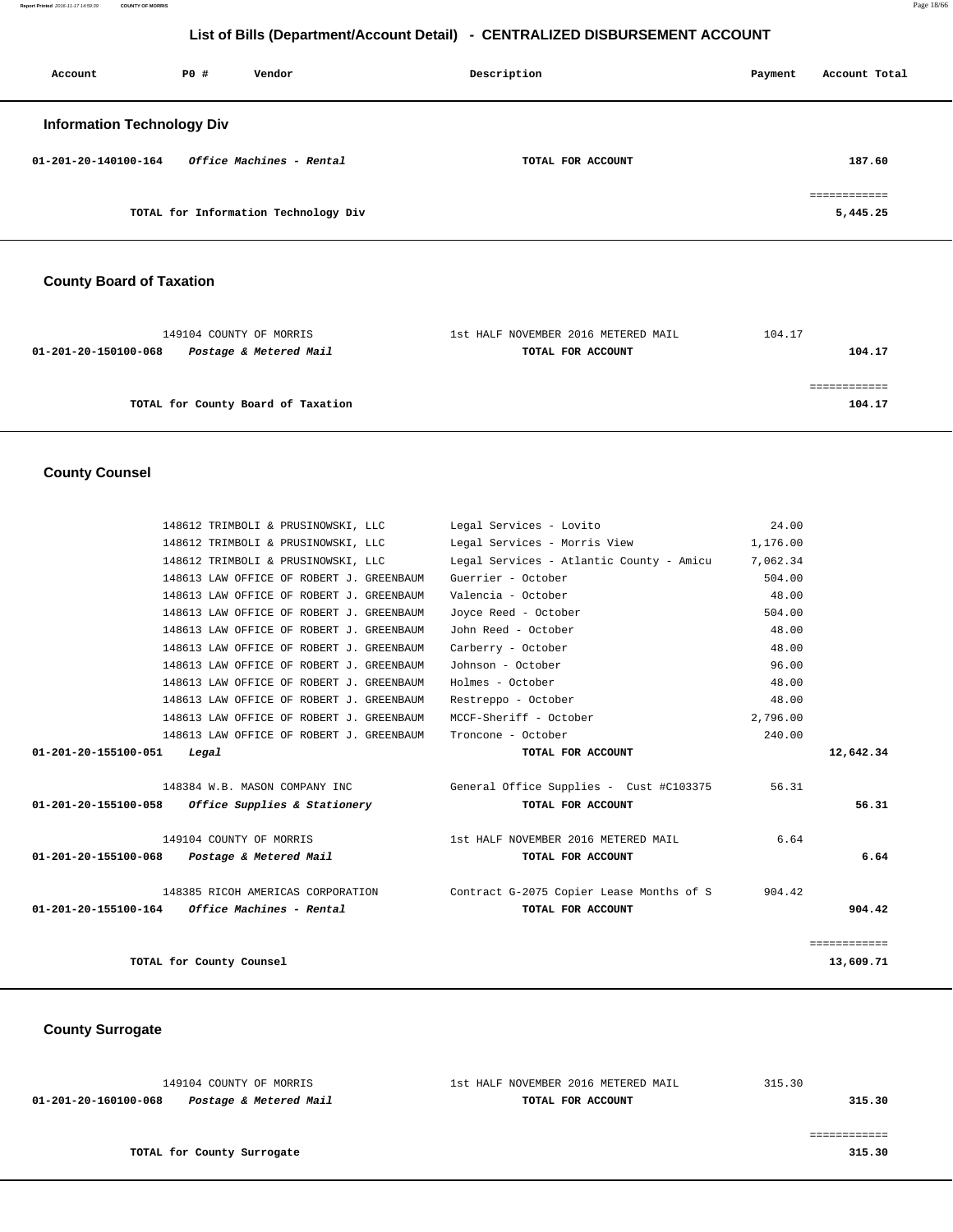| Account | PO# | Vendor | Description | Payment | Account Total |
|---------|-----|--------|-------------|---------|---------------|
|         |     |        |             |         |               |

# **Engineering**

| 148112 AMERICAN SOCIETY OF CIVIL                     | American Society of Civil Engineers Rene | 265.00 |              |
|------------------------------------------------------|------------------------------------------|--------|--------------|
| 01-201-20-165100-023<br>Associations and Memberships | TOTAL FOR ACCOUNT                        |        | 265.00       |
| 147729 THE RONED GROUP                               | 48 Smart Level                           | 190.00 |              |
| 147729 THE RONED GROUP                               | Case of White Spray Paint                | 66.00  |              |
| 147729 THE RONED GROUP                               | 1 Spray can applicator                   | 40.00  |              |
| 147729 THE RONED GROUP                               | 48 inch Smart Level                      | 190.00 |              |
| 147729 THE RONED GROUP                               | 48 inch Smart Level Sleeves              | 72.00  |              |
| 147729 THE RONED GROUP                               | Marking Stick                            | 40.00  |              |
| 147674 CRYSTAL SPRINGS                               | 9/7/16 - PWD 300LXP Series Hot and Cold  | 0.99   |              |
| 147674 CRYSTAL SPRINGS                               | Crystal Springs 5G Crystal Fresh Drinki  | 30.00  |              |
| Other General Expenses<br>01-201-20-165100-059       | TOTAL FOR ACCOUNT                        |        | 628.99       |
| 149104 COUNTY OF MORRIS                              | 1st HALF NOVEMBER 2016 METERED MAIL      | 8.18   |              |
| 149104 COUNTY OF MORRIS                              | 1st HALF NOVEMBER 2016 METERED MAIL      | 9.25   |              |
| 149104 COUNTY OF MORRIS                              | 1st HALF NOVEMBER 2016 METERED MAIL      | 11.58  |              |
| 01-201-20-165100-068<br>Postage & Metered Mail       | TOTAL FOR ACCOUNT                        |        | 29.01        |
| 148781 JOHN J HAYES                                  | 8/3/16 - System Connectivity TAC meeting | 15.00  |              |
| 148781 JOHN J HAYES                                  | 8/3/16 Mileage - Morristown to Newark to | 17.50  |              |
| 148781 JOHN J HAYES                                  | 8/8/16 - RTAC meeting at NJTPA, Newark - | 15.00  |              |
| 148781 JOHN J HAYES                                  | 10/11/16 - RTAC and Project Criteria TAC | 15.00  |              |
| 148781 JOHN J HAYES                                  | Mileage-Denville to Newark to Denville   | 19.95  |              |
| 01-201-20-165100-082<br>Travel Expense               | TOTAL FOR ACCOUNT                        |        | 82.45        |
| 148165 R.S. KNAPP CO INC                             | HP Design Jet Monthly Service Charge Ser | 66.64  |              |
| 148114 RICOH USA, INC.                               | For Copier Ricoh MPC3003SBilling Dates:  | 524.23 |              |
| 01-201-20-165100-164<br>Office Machines - Rental     | TOTAL FOR ACCOUNT                        |        | 590.87       |
|                                                      |                                          |        | ============ |
| TOTAL for Engineering                                |                                          |        | 1,596.32     |

# **Heritage Commission**

| 149104 COUNTY OF MORRIS<br>Postage & Metered Mail<br>01-201-20-175100-068 | 1st HALF NOVEMBER 2016 METERED MAIL<br>TOTAL FOR ACCOUNT | 1.40<br>1.40     |
|---------------------------------------------------------------------------|----------------------------------------------------------|------------------|
| 148186 RICOH USA, INC.<br>Special Projects<br>01-201-20-175100-079        | meter read/copies<br>TOTAL FOR ACCOUNT                   | 234.85<br>234.85 |
| TOTAL for Heritage Commission                                             |                                                          | 236.25           |

# **Planning Board**

| 147746 W.B. MASON COMPANY INC | Swingline'fi 747 Business Full Strip Desk | 30.48 |
|-------------------------------|-------------------------------------------|-------|
| 147746 W.B. MASON COMPANY INC | AT-A-GLANCE'fi Desk Pad Refill, 22 x 17,  | 18.12 |
| 147746 W.B. MASON COMPANY INC | House of Doolittleâ ¢ Recycled Ruled Mon  | 5.89  |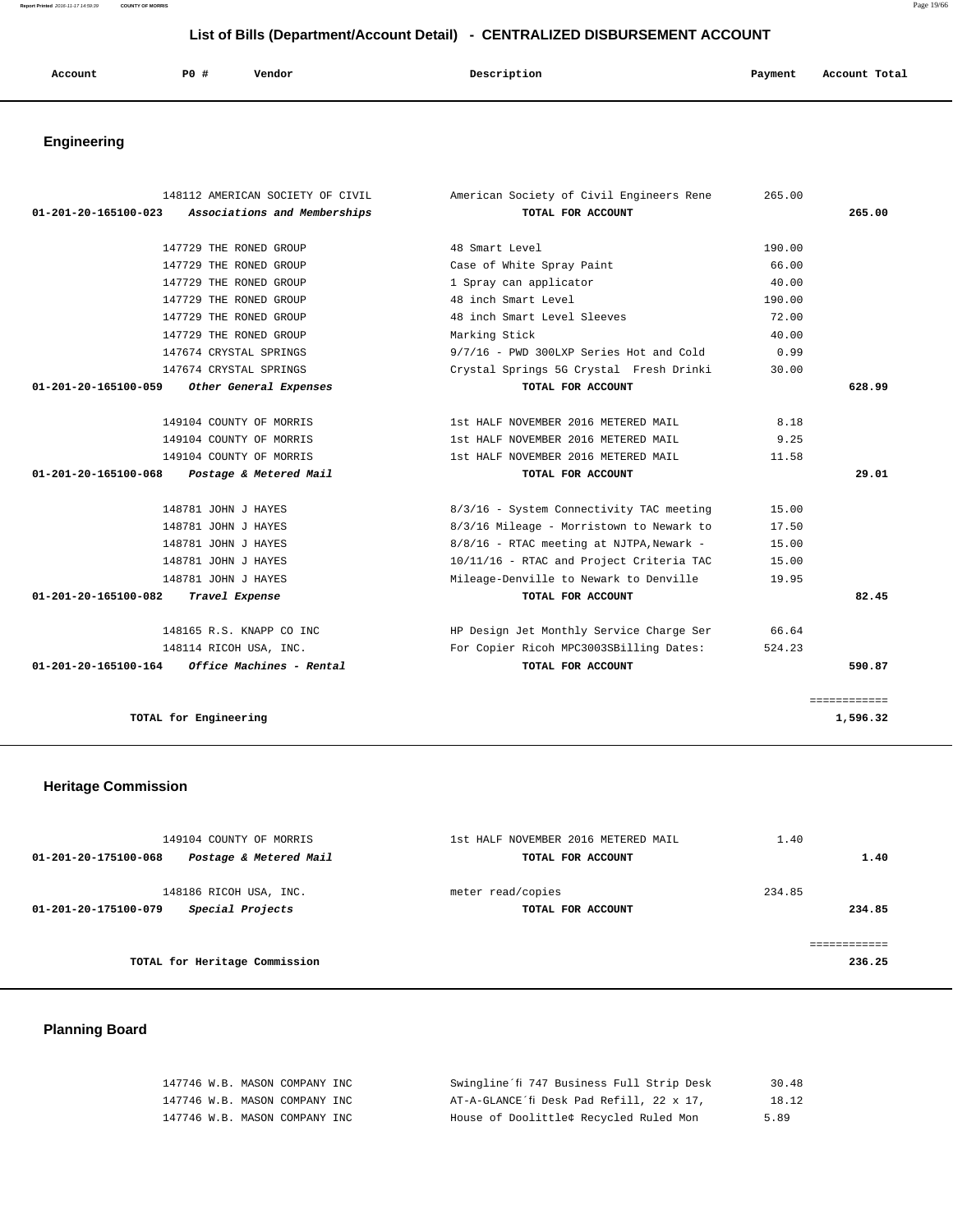| Account               | <b>PO #</b><br>Vendor         | Description                                    | Payment | Account Total |
|-----------------------|-------------------------------|------------------------------------------------|---------|---------------|
| <b>Planning Board</b> |                               |                                                |         |               |
|                       | 147746 W.B. MASON COMPANY INC | AT-A-GLANCE'fi Desk Calendar Refill, 3 1/      | 2.53    |               |
|                       | 147746 W.B. MASON COMPANY INC | AT-A-GLANCE'fi Weekly Planner, 2 1/2 x 4       | 4.96    |               |
|                       | 147746 W.B. MASON COMPANY INC | House of Doolittlea ¢ Recycled Monthly H       | 4.85    |               |
|                       | 147746 W.B. MASON COMPANY INC | AT-A-GLANCE'fi Monthly Wall Calendar, 15       | 6.37    |               |
|                       | 147746 W.B. MASON COMPANY INC | AT-A-GLANCE'fi Fashion Color Desk Pad, 22      | 7.38    |               |
|                       | 147746 W.B. MASON COMPANY INC | DayMinder'fi Weekly Pocket Planner, 3 1/2      | 4.06    |               |
|                       | 147746 W.B. MASON COMPANY INC | House of Doolittlea ¢ Recycled Ruled Mon       | 5.78    |               |
|                       | 147746 W.B. MASON COMPANY INC | Duracell'fi Procell Alkaline Batteries, A      | 5.76    |               |
|                       | 147746 W.B. MASON COMPANY INC | Dust-Off'fi Disposable Compressed Gas Dus      | 5.98    |               |
|                       | 147746 W.B. MASON COMPANY INC | Universal'fi Perforated Edge Writing Pad,      | 7.48    |               |
|                       | 147746 W.B. MASON COMPANY INC | Scotch'fi 3500 Packaging Tape, 1.88" x 54      | 19.63   |               |
|                       | 147746 W.B. MASON COMPANY INC | Post-it'fi Greener Page Markers Greener P      | 7.80    |               |
| 01-201-20-180100-058  | Office Supplies & Stationery  | TOTAL FOR ACCOUNT                              |         | 145.20        |
|                       | 148320 EVELYN TIERNEY         | Expense reimbursement for CBA and other        | 60.66   |               |
| 01-201-20-180100-059  | Other General Expenses        | TOTAL FOR ACCOUNT                              |         | 60.66         |
|                       | 149104 COUNTY OF MORRIS       | 1st HALF NOVEMBER 2016 METERED MAIL            | 55.84   |               |
| 01-201-20-180100-068  | Postage & Metered Mail        | TOTAL FOR ACCOUNT                              |         | 55.84         |
|                       | 147746 W.B. MASON COMPANY INC | Flagshipâ ¢ Copy Paper, 8 $1/2$ " x $11$ ", 20 | 187.52  |               |
| 01-201-20-180100-095  | Other Administrative Supplies | TOTAL FOR ACCOUNT                              |         | 187.52        |
|                       |                               |                                                |         | ============  |
|                       | TOTAL for Planning Board      |                                                |         | 449.22        |

### **County Weights & Measures**

|                                          | 148905 VERIZON WIRELESS<br>$01-201-22-201100-031$ Cellular Phones/Pagers                                  | L&PS/WEIGHTS & MEASURES<br>TOTAL FOR ACCOUNT                                    | 274.14             | 274.14 |
|------------------------------------------|-----------------------------------------------------------------------------------------------------------|---------------------------------------------------------------------------------|--------------------|--------|
|                                          | 148407 W.B. MASON COMPANY INC SEE ITEMIZED INVOICE<br>$01-201-22-201100-058$ Office Supplies & Stationery | TOTAL FOR ACCOUNT                                                               | 235.73             | 235.73 |
|                                          | 149104 COUNTY OF MORRIS<br>01-201-22-201100-068 Postage & Metered Mail                                    | 1st HALF NOVEMBER 2016 METERED MAIL<br>TOTAL FOR ACCOUNT                        | 8.84               | 8.84   |
| 01-201-22-201100-137 Electricity         | 148787 JERSEY CENTRAL POWER & LIGHT 100 007 051 277 WEIGHTS & MEASURES                                    | TOTAL FOR ACCOUNT                                                               | 754.38             | 754.38 |
| 01-201-22-201100-140 Gas Purchases       | 148977 NATIONAL FUEL OIL INC. TUEL CHARGES 10/16                                                          | TOTAL FOR ACCOUNT                                                               | 759.87             | 759.87 |
|                                          | 148546 DIRECT ENERGY BUSINESS MARKETING WEIGHTS & MEASURES<br>148643 PSE&G CO                             | REF # MOMBAG/ 65-513-961-00 W & M                                               | 119.93<br>127.27   |        |
| 01-201-22-201100-141 Natural Gas         |                                                                                                           | TOTAL FOR ACCOUNT                                                               |                    | 247.20 |
|                                          | 147968 B & R UNIFORMS<br>147963 TURN OUT UNIFORMS, INC. SEE INVOICE FOR ITEMIZED LIST                     | BACK ORDERED ITEMS RECEIVED - SEE INVOIC                                        | 399.65<br>198.38   |        |
| $01 - 201 - 22 - 201100 - 258$ Equipment |                                                                                                           | TOTAL FOR ACCOUNT                                                               |                    | 598.03 |
|                                          | 148008 COMPLETE SECURITY SYSTEMS, INC. 2MP/VANDOM/OD/DN CAMERA                                            | 132785 COMPLETE SECURITY SYSTEMS, INC. SUPPLY & INSTALL INTERCOM ACCESS CONTROL | 5,235.00<br>819.00 |        |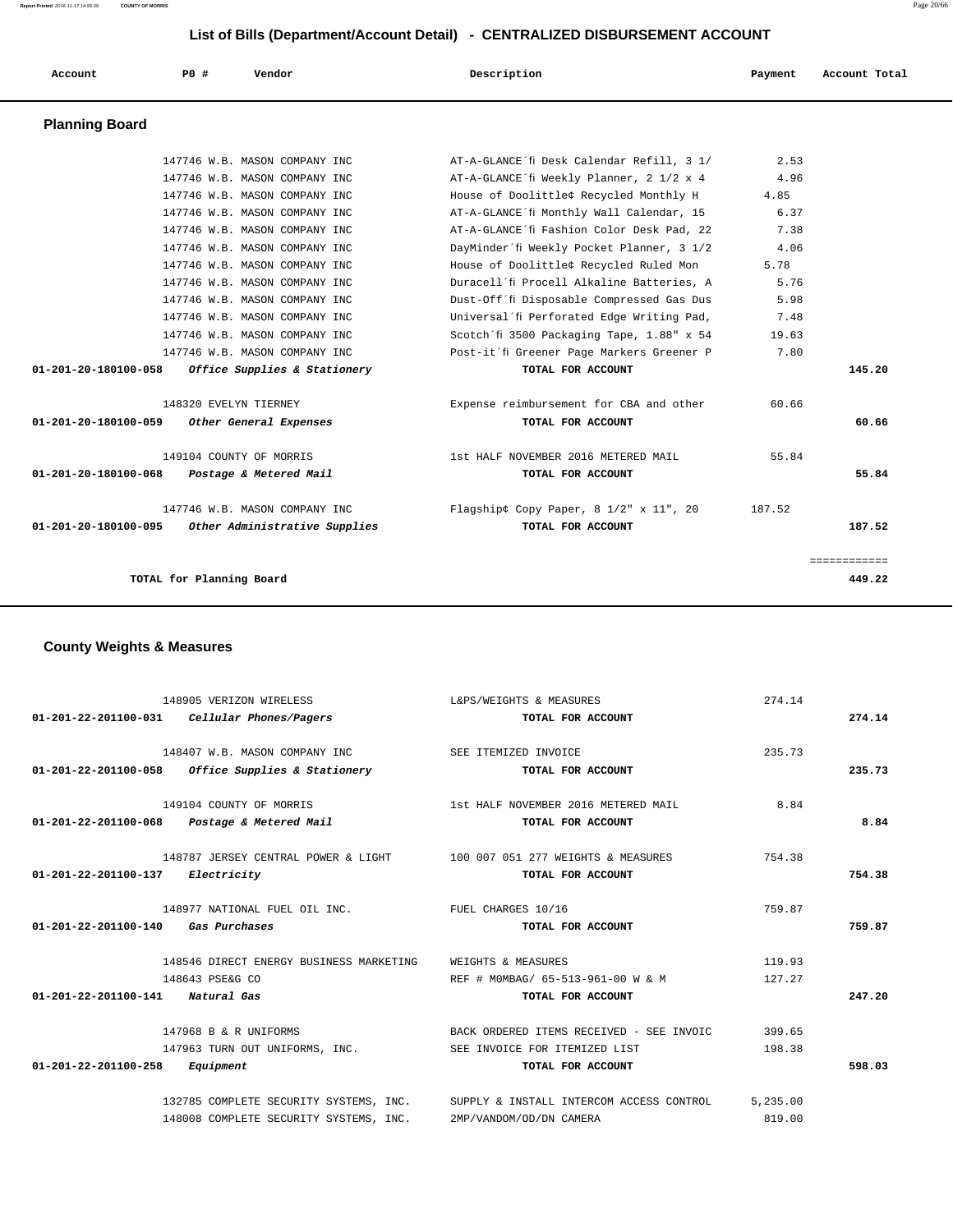**Report Printed** 2016-11-17 14:59:39 **COUNTY OF MORRIS** Page 21/66

# **List of Bills (Department/Account Detail) - CENTRALIZED DISBURSEMENT ACCOUNT**

| Account                              | PO# | Vendor                              | Description       | Payment | Account Total            |
|--------------------------------------|-----|-------------------------------------|-------------------|---------|--------------------------|
| <b>County Weights &amp; Measures</b> |     |                                     |                   |         |                          |
| 01-201-22-201100-262                 |     | Machinery Repairs & Parts           | TOTAL FOR ACCOUNT |         | 6,220.00                 |
|                                      |     | TOTAL for County Weights & Measures |                   |         | ------------<br>9,098.19 |

# **Employee Group Insurance**

| 147803 VILLAGE SUPER MARKET, INC.                             | Invoice Date 10/21/16                    | 2,652.04   |
|---------------------------------------------------------------|------------------------------------------|------------|
| 148379 CHLIC                                                  | Nov 2016 - Main County Medical, Client I | 292,729.39 |
| 148379 CHLIC                                                  | Nov 2016 - Main County Medical, Client I | 557.42     |
| Employee Group Insurance Expenditures<br>01-201-23-220100-090 | TOTAL FOR ACCOUNT                        | 295,938.85 |
|                                                               |                                          |            |
|                                                               |                                          |            |
| TOTAL for Employee Group Insurance                            |                                          | 295,938.85 |

# **Office of Emergency Management**

| 148905 VERIZON WIRELESS                             | L&PS/ADMIN                               | 241.39    |              |
|-----------------------------------------------------|------------------------------------------|-----------|--------------|
| $01-201-25-252100-031$ Cellular Phones/Pagers       | TOTAL FOR ACCOUNT                        |           | 241.39       |
| 148294 W.B. MASON COMPANY INC                       | Cust#C1033751, 10/20/16                  | 407.94    |              |
| 148606 W.B. MASON COMPANY INC                       | C1033751, 9/20/16                        | 88.08     |              |
| 148606 W.B. MASON COMPANY INC                       | C1033751, 9/23/16                        | $-33.48$  |              |
| 148606 W.B. MASON COMPANY INC                       | C1033751, 10/26/16                       | 23.04     |              |
| $01-201-25-252100-058$ Office Supplies & Stationery | TOTAL FOR ACCOUNT                        |           | 485.58       |
|                                                     |                                          |           |              |
| 148100 DIRECT TV INC                                | Account 056856956 - Business, Local Chan | 59.99     |              |
| 146419 QUENCH USA, INC.                             | AC#D060587, 10/1/16, 720 UV Hot & Cold,  | 48.00     |              |
| 148646 ATLANTA DRONE CONSULTANTS LLC                | Partial payment on FO PO 145486 per atta | 9,214.95  |              |
| 147900 V.E. RALPH & SON INC.                        | EMS supplies/equipment per attached Ouot | 3, 214.97 |              |
| 147900 V.E. RALPH & SON INC.                        |                                          | 959.88    |              |
| 147900 V.E. RALPH & SON INC.                        |                                          | 2,821.60  |              |
| 01-201-25-252100-059<br>Other General Expenses      | TOTAL FOR ACCOUNT                        |           | 16,319.39    |
| 149104 COUNTY OF MORRIS                             | 1st HALF NOVEMBER 2016 METERED MAIL      | 0.47      |              |
| 149104 COUNTY OF MORRIS                             | 1st HALF NOVEMBER 2016 METERED MAIL      | 6.51      |              |
| 01-201-25-252100-068 Postage & Metered Mail         | TOTAL FOR ACCOUNT                        |           | 6.98         |
| 147034 CDW GOVERNMENT                               | CDW Item #3041198                        | 87.98     |              |
| 147586 NORTHEAST COMMUNICATIONS, INC.               | Alkaline Battery Case for ICOM IC-A14 Av | 144.00    |              |
| 147586 NORTHEAST COMMUNICATIONS, INC.               | Shipping                                 | 20.00     |              |
| 01-201-25-252100-258<br>Equipment                   | TOTAL FOR ACCOUNT                        |           | 251.98       |
|                                                     |                                          |           |              |
|                                                     |                                          |           | ============ |
| TOTAL for Office of Emergency Management            |                                          |           | 17,305.32    |

 **Communications Center**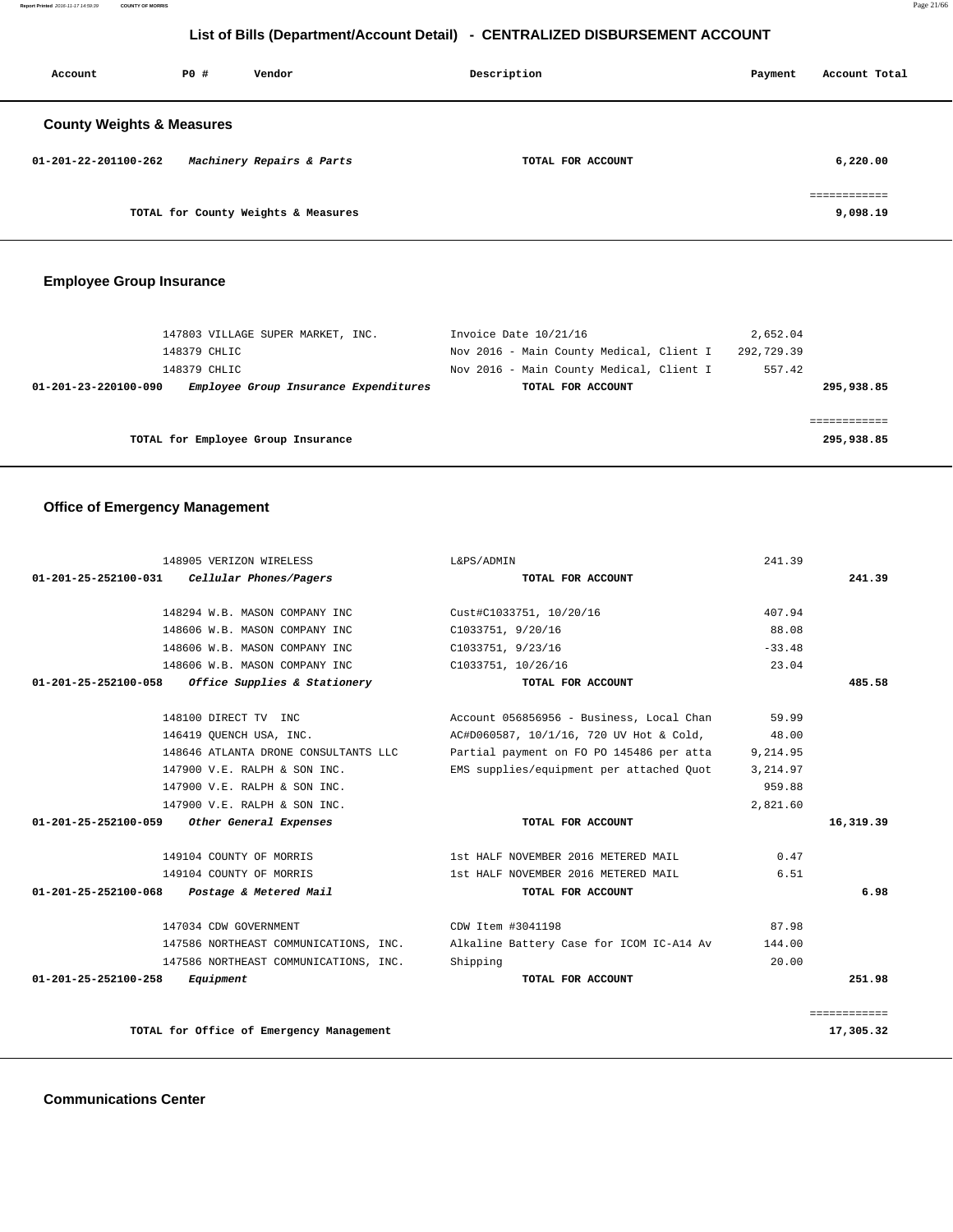**Report Printed** 2016-11-17 14:59:39 **COUNTY OF MORRIS** Page 22/66

# **List of Bills (Department/Account Detail) - CENTRALIZED DISBURSEMENT ACCOUNT**

| Account                      | <b>PO #</b><br>Vendor                               | Description                                 | Payment  | Account Total |
|------------------------------|-----------------------------------------------------|---------------------------------------------|----------|---------------|
| <b>Communications Center</b> |                                                     |                                             |          |               |
|                              | 147082 NENA                                         | 10/1/16, Dues, public sector, C.James       | 137.00   |               |
|                              | 01-201-25-252105-023 Associations and Memberships   | TOTAL FOR ACCOUNT                           |          | 274.00        |
|                              | 137659 INTERNATIONAL ACADEMIES OF                   | $4/13/16$ , (12) EFD Re-certifications, (5) | 790.00   |               |
|                              | 138688 INTERNATIONAL ACADEMIES OF                   | 5/5/16, EMD recertification, M.Cirelli      | 50.00    |               |
| 01-201-25-252105-039         | Education Schools & Training                        | TOTAL FOR ACCOUNT                           |          | 840.00        |
|                              | 148067 QUENCH USA, INC.                             | D060586, 11/1/16, Chiller3-UV-U N0000629    | 48.00    |               |
|                              | 148067 QUENCH USA, INC.                             | D048914, 11/1/16, 720-UV-HC N000061882,     | 108.00   |               |
| 01-201-25-252105-058         | Office Supplies & Stationery                        | TOTAL FOR ACCOUNT                           |          | 156.00        |
|                              | 147506 FEDEX                                        | 3876-2044-3, 10/10/16, tracking ID# 8088    | 25.53    |               |
|                              | 146864 FEDEX                                        | 3876-2044-3, 9/26/16, tracking ID# 80885    | 25.53    |               |
|                              | 149104 COUNTY OF MORRIS                             | 1st HALF NOVEMBER 2016 METERED MAIL         | 28.69    |               |
| 01-201-25-252105-068         | Postage & Metered Mail                              | TOTAL FOR ACCOUNT                           |          | 79.75         |
|                              | 148406 AMERICAN TOWER CORPORATION                   | Tower rental for November 2016, Green Po    | 1,910.17 |               |
| 01-201-25-252105-131         | County Wide Radio System                            | TOTAL FOR ACCOUNT                           |          | 1,910.17      |
|                              | 148068 JERSEY CENTRAL POWER & LIGHT                 | 100 078 770 714, 10/21/16, Conkling Rd F    | 596.64   |               |
|                              | 148068 JERSEY CENTRAL POWER & LIGHT                 | 100 082 995 745, 10/21/16, Conkling Rd A    | 11.64    |               |
|                              | 148068 JERSEY CENTRAL POWER & LIGHT                 | 100 078 774 427, 10/24/16, Ross Dr Boont    | 583.74   |               |
| 01-201-25-252105-137         | Electricity                                         | TOTAL FOR ACCOUNT                           |          | 1,192.02      |
|                              | 147083 CABLEVISION LIGHLPATH INC.                   | 56012, 9/1/16, 450 W Hanover (8/1/16-8/3    | 3,129.94 |               |
| 01-201-25-252105-161         | Communications Equipment                            | TOTAL FOR ACCOUNT                           |          | 3,129.94      |
|                              | 146970 TABB INC.                                    | Acct# 3059, 9/30/16, Pre-employment chec    | 240.00   |               |
| 01-201-25-252105-189         | Medical                                             | TOTAL FOR ACCOUNT                           |          | 240.00        |
|                              | 147533 FF1 PROFESSIONAL SAFETY SERVICES             | 10/18/16, Uniform for J.LaJeunesse, Boot    | 671.38   |               |
|                              | 147081 FF1 PROFESSIONAL SAFETY SERVICES             | 9/30/16, Pants for M.Cirelli and R.Snook    | 393.69   |               |
| 01-201-25-252105-202         | Uniform And Accessories                             | TOTAL FOR ACCOUNT                           |          | 1,065.07      |
|                              | 146041 TELE-COMMUNICATION, INC                      | Quote# 348393, 9/20/16, H31CD Starset Vo    | 851.50   |               |
|                              | 146041 TELE-COMMUNICATION, INC                      | Quote# 348393, 9/20/16, H31CD Starset Vo    | 458.50   |               |
|                              | 146041 TELE-COMMUNICATION, INC                      | Ouote# 348393, 9/20/16, HW510 Plantronic    | 315.80   |               |
|                              | 145328 W.B. MASON COMPANY INC                       | C1033751, 8/26/16, Office supplies, orde    | 227.18   |               |
| 01-201-25-252105-258         | Equipment                                           | TOTAL FOR ACCOUNT                           |          | 1,852.98      |
|                              | 147588 FF1 PROFESSIONAL SAFETY SERVICES             | Invoice Date 5/18/16                        | 239.96   |               |
|                              | 147588 FF1 PROFESSIONAL SAFETY SERVICES             | Invoice Date 5/20/16                        | 50.99    |               |
|                              | 147588 FF1 PROFESSIONAL SAFETY SERVICES             | Invoice Date 8/8/16                         | 234.71   |               |
|                              | 01-203-25-252105-202 (2015) Uniform And Accessories | TOTAL FOR ACCOUNT                           |          | 525.66        |
|                              |                                                     |                                             |          | ============  |
|                              | TOTAL for Communications Center                     |                                             |          | 11,265.59     |

 **County Medical Examiner Office**

| 148729 ALLINA HEALTH                            | Cust#15367, 10/31/16, Case R-16-314, 191 | 400.00 |
|-------------------------------------------------|------------------------------------------|--------|
| 01-201-25-254100-035<br><i>Consultation Fee</i> | TOTAL FOR ACCOUNT                        | 400.00 |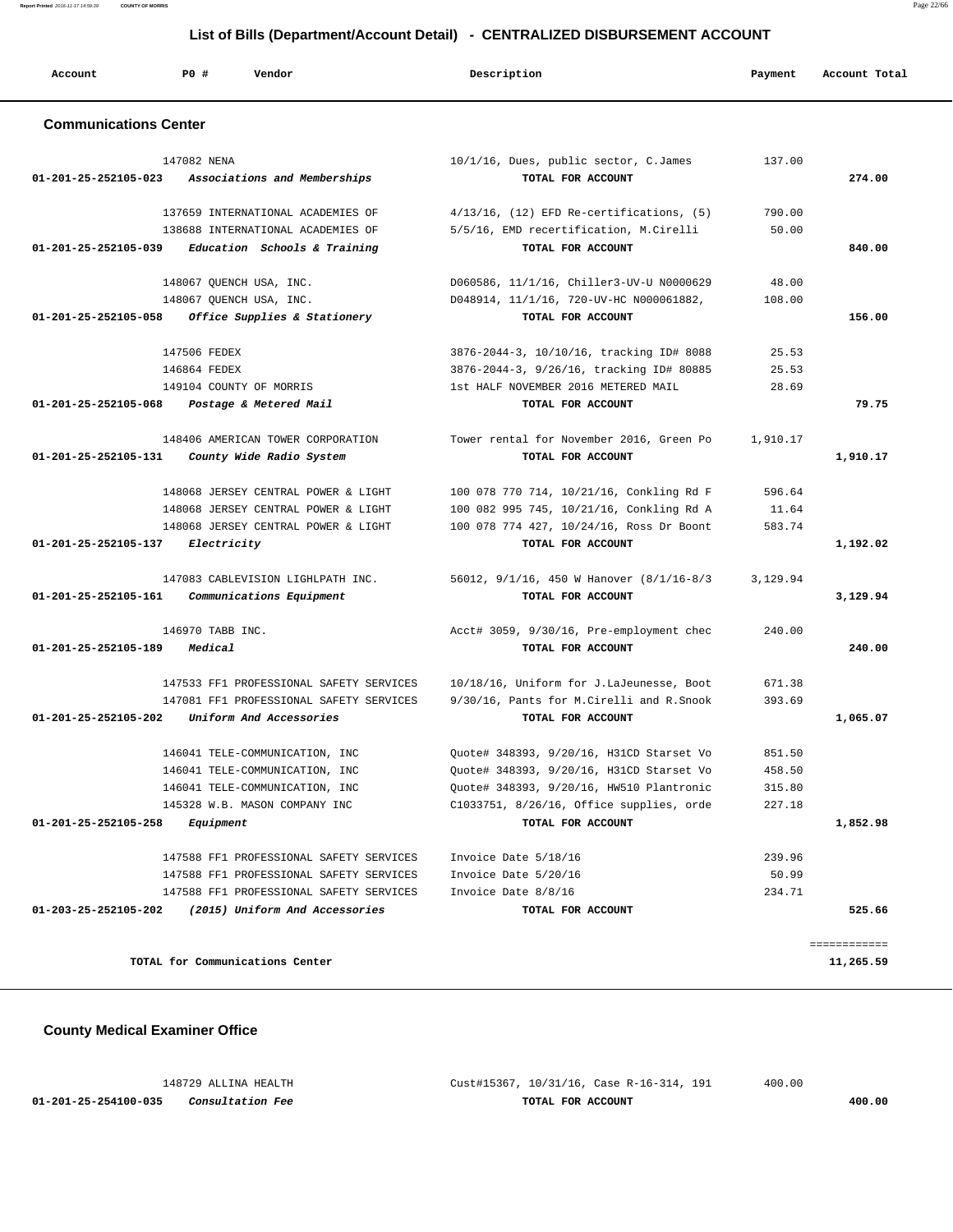**Report Printed** 2016-11-17 14:59:39 **COUNTY OF MORRIS** Page 23/66

# **List of Bills (Department/Account Detail) - CENTRALIZED DISBURSEMENT ACCOUNT**

| Account                               | PO# | Vendor | Description | Payment | Account Total |
|---------------------------------------|-----|--------|-------------|---------|---------------|
| <b>County Medical Examiner Office</b> |     |        |             |         |               |

| 340.36       |                                          | 147185 W.B. MASON COMPANY INC                       |                      |
|--------------|------------------------------------------|-----------------------------------------------------|----------------------|
| 60.00        | $11/4/16$ , 3 Jackets                    | 148642 EMBROIDME                                    |                      |
|              | TOTAL FOR ACCOUNT                        | $01-201-25-254100-058$ Office Supplies & Stationery |                      |
| 3,770.00     | Morris Livery 10.16                      | 148295 GARFIELD COMMUNITY FUNERAL                   |                      |
| 1,800.00     | Sussex Livery, 10/16                     | 148291 ILIFF-RUGGIERO FUNERAL HOME INC.             |                      |
| 1,500.00     | Warren County Livery, 10/16              | 148290 TEW FUNERAL SERVICES INC.                    |                      |
|              | TOTAL FOR ACCOUNT                        | Other General Expenses                              | 01-201-25-254100-059 |
| 109.89       | AC#164215938, 10/10/16, Case 14160735 Ca | 147184 FEDEX                                        |                      |
| 81.49        | AC#164215938, 10/17/16, Case 14160735    | 148041 FEDEX                                        |                      |
| 98.65        | AC#164215938, 10/24/16, Case 19160207    | 148234 FEDEX                                        |                      |
| 35.12        | 1st HALF NOVEMBER 2016 METERED MAIL      | 149104 COUNTY OF MORRIS                             |                      |
|              | TOTAL FOR ACCOUNT                        | 01-201-25-254100-068 Postage & Metered Mail         |                      |
| 33.60        | Mileage 3rd OTR 2016                     | 147189 BRITTNEY FLOYD                               |                      |
|              | TOTAL FOR ACCOUNT                        | Travel Expense                                      | 01-201-25-254100-082 |
| 700.00       | Ouote MP10051074, 4 (80) cases of body b | 147182 EXTRA PACKAGING CORP                         |                      |
| 173.48       | Freight                                  | 147182 EXTRA PACKAGING CORP                         |                      |
|              | TOTAL FOR ACCOUNT                        | $01-201-25-254100-203$ X-Ray & Medical Supplies     |                      |
|              |                                          |                                                     |                      |
|              |                                          | TOTAL for County Medical Examiner Office            |                      |
| ============ |                                          | Cust#C1033751, 10/6/16, Order #S04171137            |                      |

# **County Sheriff's Department**

| 147233 FRED PRYOR SEMINARS                                                                |                                       | EXCEL 2007/2010 "Beyond The Basics" @ Em                            | 79.00  |          |
|-------------------------------------------------------------------------------------------|---------------------------------------|---------------------------------------------------------------------|--------|----------|
| 147233 FRED PRYOR SEMINARS                                                                |                                       | EXCEL 2007/2010 "Beyond The Basics" @ Em                            | 49.00  |          |
| $01-201-25-270100-039$ Education Schools & Training                                       |                                       | TOTAL FOR ACCOUNT                                                   |        | 128.00   |
| 147829 ARROWHEAD FORENSICS                                                                |                                       | ITEM #A-1830P TYVEK HAND PRESERVATION BA                            | 115.00 |          |
| 147829 ARROWHEAD FORENSICS                                                                |                                       | Shipping & Handling                                                 | 12.15  |          |
| 01-201-25-270100-047                                                                      | Identification Equip&Supplies         | TOTAL FOR ACCOUNT                                                   |        | 127.15   |
| 148570 W.B. MASON COMPANY INC<br>$01 - 201 - 25 - 270100 - 059$<br>Other General Expenses |                                       | Supplies/K. Lehman, Inv dtd 8/15/16, Ord<br>TOTAL FOR ACCOUNT       | 117.11 | 117.11   |
|                                                                                           |                                       |                                                                     |        |          |
| 149104 COUNTY OF MORRIS<br>01-201-25-270100-068 Postage & Metered Mail                    |                                       | 1st HALF NOVEMBER 2016 METERED MAIL<br>TOTAL FOR ACCOUNT            | 275.92 | 275.92   |
| 148395 RICOH AMERICAS CORPORATION                                                         |                                       | Copier #V8205602183 for 9/18/16 - 12/17/                            | 178.32 |          |
| $01 - 201 - 25 - 270100 - 164$ Office Machines - Rental                                   |                                       | TOTAL FOR ACCOUNT                                                   |        | 178.32   |
| 148121 METRO PET SUPPLY INC.                                                              |                                       | $(15)$ Plan Performance, $(5)$ Plan Lq Br Pu 1,436.47               |        |          |
| $01 - 201 - 25 - 270100 - 185$<br>Food                                                    |                                       | TOTAL FOR ACCOUNT                                                   |        | 1,436.47 |
|                                                                                           |                                       | 148110 STEVEN B. HODES, DVM PA WILLIE - Medication, Inv dtd 10/5/16 | 300.00 |          |
| 01-201-25-270100-189<br>Medical                                                           |                                       | TOTAL FOR ACCOUNT                                                   |        | 300.00   |
|                                                                                           | 148117 SOME'S WORLDWIDE UNIFORMS INC. | ITEM #LAWB-13/CITATION BAR-CHIEF'S ACHIE                            | 520.00 |          |
|                                                                                           | 148117 SOME'S WORLDWIDE UNIFORMS INC. | SHIPPING CHARGE                                                     | 31.00  |          |
| Uniform And Accessories<br>$01 - 201 - 25 - 270100 - 202$                                 |                                       | TOTAL FOR ACCOUNT                                                   |        | 551.00   |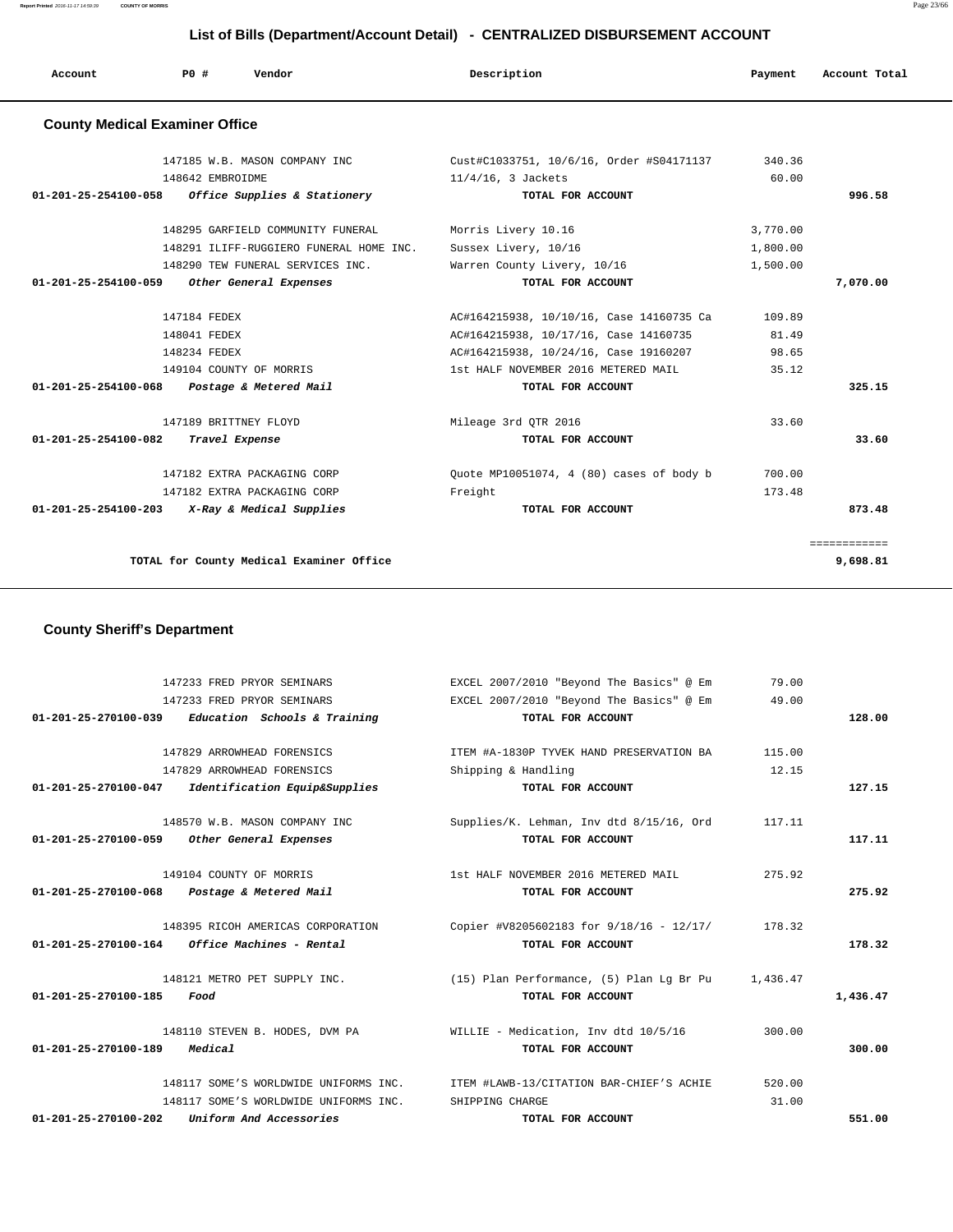**Report Printed** 2016-11-17 14:59:39 **COUNTY OF MORRIS** Page 24/66

# **List of Bills (Department/Account Detail) - CENTRALIZED DISBURSEMENT ACCOUNT**

| Account                            | PO# | Vendor                                | Description       | Payment | Account Total            |
|------------------------------------|-----|---------------------------------------|-------------------|---------|--------------------------|
| <b>County Sheriff's Department</b> |     |                                       |                   |         |                          |
| 01-201-25-270100-203               |     | X-Ray & Medical Supplies              | TOTAL FOR ACCOUNT |         | 579.08                   |
|                                    |     | TOTAL for County Sheriff's Department |                   |         | ============<br>3,693.05 |

### **County Prosecutor's Office**

|                                | 147447 JUNE WITTY                    | Reg. On Call Hours- September 2016       | 49.60    |          |
|--------------------------------|--------------------------------------|------------------------------------------|----------|----------|
|                                | 147447 JUNE WITTY                    | Wkend/Holiday                            | 27.50    |          |
|                                | 147770 KRISTINA DEJESUS              | Reg.OnCall Hours- June & August          | 47.20    |          |
|                                | 147770 KRISTINA DEJESUS              | Wkend & Holiday                          | 20.50    |          |
|                                | 147770 KRISTINA DEJESUS              | Supplemental Case Pay-#'s 160805MRMMDD,  | 300.00   |          |
|                                | 147770 KRISTINA DEJESUS              | Reg.On Call Hours-September              | 76.00    |          |
|                                | 147770 KRISTINA DEJESUS              | Wkend & Holiday                          | 10.50    |          |
|                                | 147770 KRISTINA DEJESUS              | Supplemental Case Pay-#160913MRMM28      | 75.00    |          |
|                                | 147446 BERYL SKOG                    | Reg. On Call Hours - September 2016      | 68.00    |          |
|                                | 147446 BERYL SKOG                    | Wkend/Holiday                            | 10.00    |          |
|                                | 147445 JAIME SHANAPHY                | Reg.On Call Pay - August 2016            | 4.00     |          |
|                                | 147445 JAIME SHANAPHY                | Wkend/Holiday Pay                        | 18.50    |          |
|                                | 147445 JAIME SHANAPHY                | Reg.On Call Pay - September 2016         | 4.80     |          |
|                                | 147445 JAIME SHANAPHY                | Wkend/Holiday Pay                        | 33.00    |          |
|                                | 147445 JAIME SHANAPHY                | Supplemental Case Pay - #160917MRMM29    | 75.00    |          |
| 01-201-25-275100-016           | Outside Salaries & Wages             | TOTAL FOR ACCOUNT                        |          | 819.60   |
|                                | 147340 THE 200 CLUB OF MORRIS COUNTY | 2017 Membership Dues- First Assistant Pr | 200.00   |          |
|                                | 147795 THE 200 CLUB OF MORRIS COUNTY | 2017 Membership- Prosecutor Fredrick M.  | 200.00   |          |
| 01-201-25-275100-023           | Associations and Memberships         | TOTAL FOR ACCOUNT                        |          | 400.00   |
|                                | 147225 VERIZON WIRELESS              | Account #242004961-0001 (8/24-9/23/16)   | 9,207.24 |          |
|                                | 147785 VERIZON WIRELESS              | Account #882249917-00001 Sep 10- Oct 09  | 59.65    |          |
| 01-201-25-275100-031           | Cellular Phones/Pagers               | TOTAL FOR ACCOUNT                        |          | 9,266.89 |
|                                | 147330 UNION COUNTY POLICE ACADEMY   | Leadership and Supervision** October 19, | 30.00    |          |
| 01-201-25-275100-039           | Education Schools & Training         | TOTAL FOR ACCOUNT                        |          | 30.00    |
|                                | 147786 OFFICE CONCEPTS GROUP, INC.   | Account #16868 - Misc. Office Supplies   | 183.98   |          |
|                                | 147801 ALPHAGRAPHICS                 | Certificates: Tasoules, Potter and Haber | 52.50    |          |
|                                | 147800 OFFICE CONCEPTS GROUP, INC.   | Account #16868- Misc. Supplies           | 305.25   |          |
| $01 - 201 - 25 - 275100 - 058$ | Office Supplies & Stationery         | TOTAL FOR ACCOUNT                        |          | 541.73   |
|                                | 147208 FEDEX                         | Account #1051-0576-2 (9/22-9/29/16)      | 114.98   |          |
|                                | 147208 FEDEX                         | Account #1051-0576-2 (9/30-10/6/16)      | 100.85   |          |
|                                | 149104 COUNTY OF MORRIS              | 1st HALF NOVEMBER 2016 METERED MAIL      | 1,203.62 |          |
|                                | 147802 FEDEX                         | Account #1051-0576-2 (10/11 & 10/12/16)  | 93.25    |          |
| 01-201-25-275100-068           | Postage & Metered Mail               | TOTAL FOR ACCOUNT                        |          | 1,512.70 |
|                                | 147423 KING TRANSCRIPTION            | State v Sandra Ibarra ** Requested by De | 591.18   |          |
|                                | 147423 KING TRANSCRIPTION            | State v Richard Burwell ** Requested by  | 137.28   |          |
|                                | 147423 KING TRANSCRIPTION            | State v Isreal Supelveda ** Requested by | 127.04   |          |
|                                | 147787 ELITE TRANSCRIPTS INC.        | State v Ibarra, Sandra (proceeding date  | 122.36   |          |
| 01-201-25-275100-081           | Transcripts                          | TOTAL FOR ACCOUNT                        |          | 977.86   |
|                                | 147211 CABLEVISION                   | Account #07876625785019-SEU              | 261.23   |          |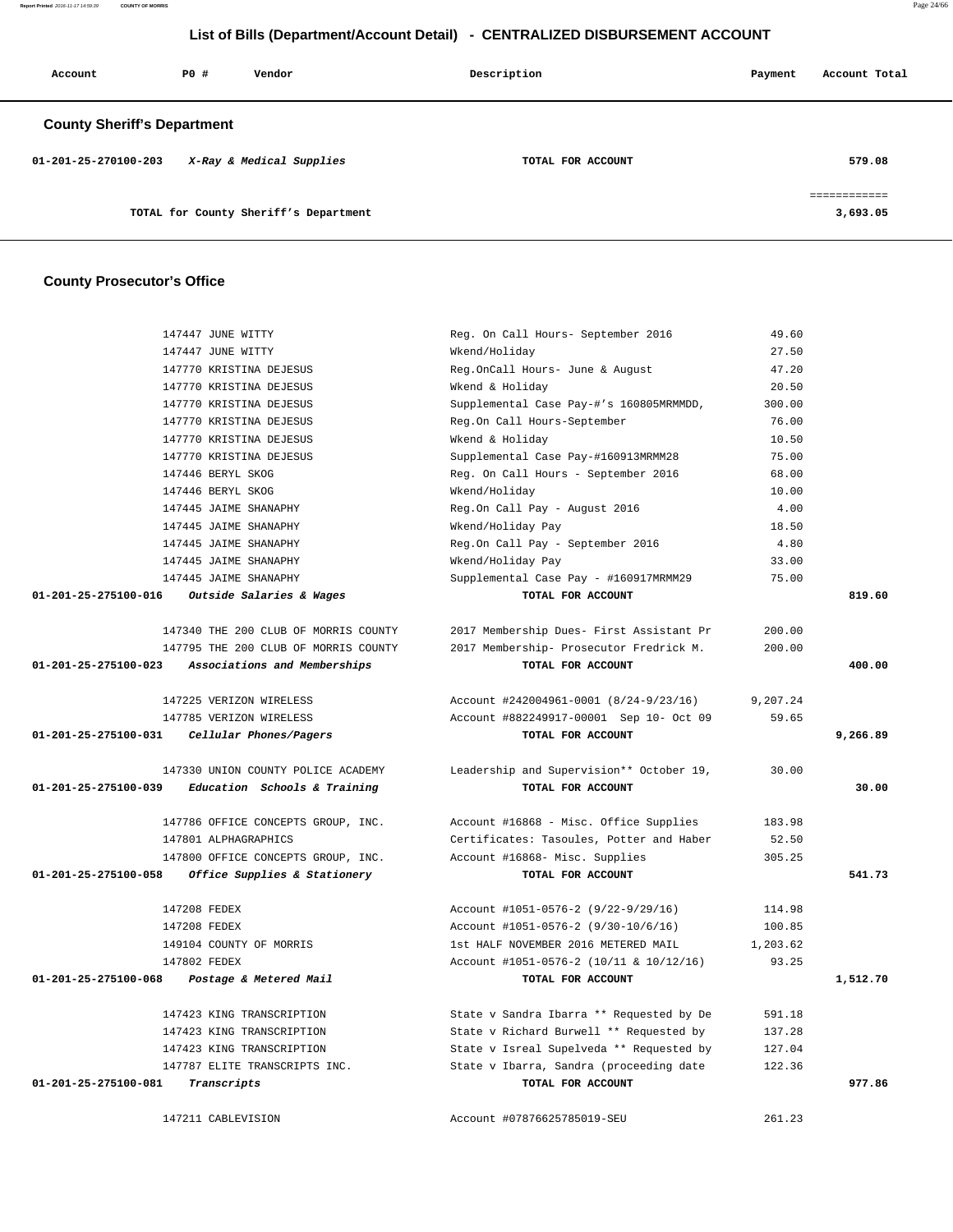**Report Printed** 2016-11-17 14:59:39 **COUNTY OF MORRIS** Page 25/66

# **List of Bills (Department/Account Detail) - CENTRALIZED DISBURSEMENT ACCOUNT**

| Account | PO# | Vendor | Description | Payment | Account Total |
|---------|-----|--------|-------------|---------|---------------|
|         |     |        |             |         |               |

# **County Prosecutor's Office**

|                      | 147211 CABLEVISION                                         | Account#07876634130015 - SOD                                                 | 211.92   |              |
|----------------------|------------------------------------------------------------|------------------------------------------------------------------------------|----------|--------------|
|                      | 147211 CABLEVISION                                         | Account#07876629289017- SOD                                                  | 106.69   |              |
|                      | 147211 CABLEVISION                                         | Account#07876629490010- MCPO                                                 | 166.20   |              |
|                      | 147799 LANIGAN ASSOCIATES INC                              | Body Armor Vest & Carrier - Det. Merced                                      | 1,061.35 |              |
|                      | 147799 LANIGAN ASSOCIATES INC                              | Body Armor Vests & Carriers- Det. Wang &                                     | 2,145.30 |              |
|                      | 147797 M.C. POLICE CHIEFS ASSOCIATION                      | Installation of 2016 Executive Board- Tu                                     | 800.00   |              |
|                      | 147796 NJ STATE BAR ASSOCIATION                            | Thursday, November 3,2016 at $12:00$ p.m.                                    | 100.00   |              |
|                      | 137263 PASSWARE, INC.                                      | Passware Forensic- Software Update ** At                                     | 497.50   |              |
| 01-201-25-275100-118 | Investigation Expense                                      | TOTAL FOR ACCOUNT                                                            |          | 5,555.78     |
|                      |                                                            |                                                                              |          |              |
|                      | 147306 MEDIA SUPPLY, INC.                                  | Media Pro 52X, 80 Min.                                                       | 158.00   |              |
|                      | 147306 MEDIA SUPPLY, INC.                                  | Media Pro 16X, 4.7GB                                                         | 166.50   |              |
|                      | 147306 MEDIA SUPPLY, INC.                                  | Paper Sleeves                                                                | 80.00    |              |
|                      | 147306 MEDIA SUPPLY, INC.                                  | Verbatim DVD + R DL                                                          | 66.00    |              |
|                      | 01-201-25-275100-126 Court Expenses-Extradition            | TOTAL FOR ACCOUNT                                                            |          | 470.50       |
|                      |                                                            |                                                                              |          |              |
|                      |                                                            | 147861 NJ SEX CRIMES OFFICERS ASSOC 18th Annual Sex Crimes Informaiton Shari | 660.00   |              |
|                      | $01-203-25-275100-039$ (2015) Education Schools & Training | TOTAL FOR ACCOUNT                                                            |          | 660.00       |
|                      |                                                            |                                                                              |          |              |
|                      |                                                            |                                                                              |          | ============ |
|                      | TOTAL for County Prosecutor's Office                       |                                                                              |          | 20,235.06    |
|                      |                                                            |                                                                              |          |              |

# **County Jail**

|                      | 146678 FRED PRYOR SEMINARS                                           | TRAINING FOR DAVIDEK ON 9.30.16                                                | 149.00    |           |
|----------------------|----------------------------------------------------------------------|--------------------------------------------------------------------------------|-----------|-----------|
|                      | 147336 PASSAIC COUNTY POLICE ACADEMY                                 | TRAINING FOR LOHMUS ON 10.5,6.16 DATED 1                                       | 50.00     |           |
|                      | 147623 PESI INC.                                                     | TRAINING FOR J. MCCUSKER ON 10-7-16                                            | 219.99    |           |
|                      | 147636 LAW & PUBLIC SAFETY INSTITUTE TRAINING FOR GARCIA ON 10.12.16 |                                                                                | 35.00     |           |
|                      | $01-201-25-280100-039$ Education Schools & Training                  | TOTAL FOR ACCOUNT                                                              |           | 453.99    |
|                      |                                                                      |                                                                                |           |           |
|                      |                                                                      | 147337 OFFICE CONCEPTS GROUP, INC. OFFICE SUPPLIES - CALENDERS DATED 10.4.1    | 76.20     |           |
|                      | 147874 RICOH AMERICAS CORPORATION                                    | TYPE T STAPLE REFILLS DATED 9.23.16                                            | 45.00     |           |
|                      | 147874 RICOH AMERICAS CORPORATION                                    | TYPE K STAPLE REFILLS DATED 9.23.16                                            | 155.00    |           |
|                      | $01-201-25-280100-058$ Office Supplies & Stationery                  | TOTAL FOR ACCOUNT                                                              |           | 276.20    |
|                      |                                                                      |                                                                                |           |           |
|                      | 147617 LANGUAGE LINE SERVICES                                        | LANGUAGE TRANSLATION SER                                                       | 501.50    |           |
|                      | 147325 REMINGTON ARMS COMPANY LLC                                    | FIREARMS PARTS DATED 8.11.16                                                   | 88.24     |           |
|                      | 01-201-25-280100-059 Other General Expenses                          | TOTAL FOR ACCOUNT                                                              |           | 589.74    |
|                      |                                                                      |                                                                                |           |           |
|                      | 149104 COUNTY OF MORRIS 1st HALF NOVEMBER 2016 METERED MAIL          |                                                                                | 33.39     |           |
|                      | $01 - 201 - 25 - 280100 - 068$ Postage & Metered Mail                | TOTAL FOR ACCOUNT                                                              |           | 33.39     |
|                      |                                                                      |                                                                                |           |           |
|                      |                                                                      | 147983 CONSOLIDATED ENVIRONMENTAL INC CLEANING OF LAUNDRY AND KITCHEN EXHAUSTS | 2,110.00  |           |
|                      | 01-201-25-280100-084 Other Outside Services                          | TOTAL FOR ACCOUNT                                                              |           | 2,110.00  |
|                      |                                                                      |                                                                                |           |           |
|                      |                                                                      | 147982 ARAMARK DALLAS LOCKBOX (200334000 - STAFF & INMATE MEALS DATED 1        | 12,109.17 |           |
| 01-201-25-280100-185 | Food                                                                 | TOTAL FOR ACCOUNT                                                              |           | 12,109.17 |
|                      |                                                                      |                                                                                |           |           |
|                      | 147628 ANESTHESIA ASSOCIATES OF                                      | MEDICAL CARE FOR V. VERTETIS DATED 8-4-1 1,512.00                              |           |           |
|                      | 147626 BIO-REFERENCE LABORATORIES, INC.                              | INMATE LAB WORK FOR SEPTEMBER 2016 DATED                                       | 1,139.50  |           |
|                      | 147315 HENRY SCHEIN INC                                              | MEDICAL SUPPLIES DATED 9.30.16                                                 | 74.74     |           |
|                      | 147315 HENRY SCHEIN INC                                              | MEDICAL SUPPLIES DATED 9.30.16                                                 | 61.43     |           |
|                      | 147985 HENRY SCHEIN INC                                              | MEDICAL SUPPLIES DATED 10-14-16                                                | 26.17     |           |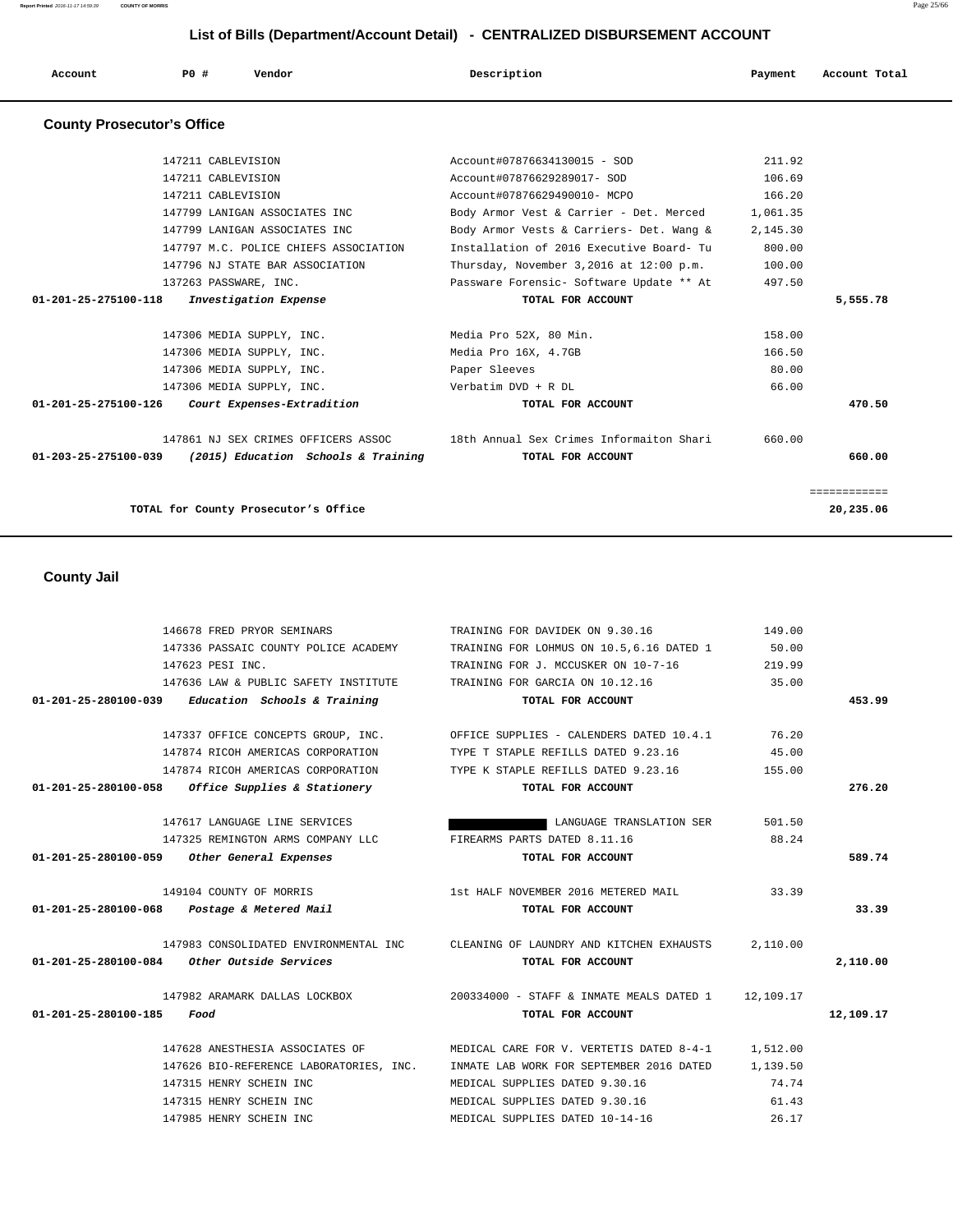| <b>County Jail</b>                                                                       |                                                       |          |          |
|------------------------------------------------------------------------------------------|-------------------------------------------------------|----------|----------|
|                                                                                          |                                                       |          |          |
| 147985 HENRY SCHEIN INC                                                                  | MEDICAL SUPPLIES DATED 10-18-16                       | 5.83     |          |
| 146661 MORRIS IMAGING ASSOC II PA                                                        | MEDICAL CARE FOR K. TREDWAY 8-10-16                   | 598.00   |          |
| 147625 DENTRUST DENTAL INC.                                                              | INMATE DENTAL CARE FOR SEPTEMBER 2016 DA              | 4,242.00 |          |
| 147984 MORRIS COUNTY AFTER CARE CENTER                                                   | MEDICAL CARE FOR J. AIKENWHYTE FROM 10-2              | 170.00   |          |
| 147984 MORRIS COUNTY AFTER CARE CENTER                                                   | MEDICAL CARE FOR C. FESIG FROM 10-20-16               | 170.00   |          |
| 147630 MORRIS IMAGING ASSOC II PA                                                        | MEDICAL CARE FOR A. MIMS DATED 9-6-16                 | 258.00   |          |
| 01-201-25-280100-189<br>Medical                                                          | TOTAL FOR ACCOUNT                                     |          | 8,328.55 |
|                                                                                          |                                                       |          |          |
| 147620 ATLANTIC TACTICAL OF NJ, INC.                                                     | 3 BADGES DATED 9.28.16                                | 236.25   |          |
| 147334 UNIVERSAL UNIFORM SALES CO INC                                                    | UNIFORMS FOR FOESEL DATED 9.16.16                     | 48.00    |          |
| 147334 UNIVERSAL UNIFORM SALES CO INC                                                    | UNIFORMS FOR ISSELIN DATED 9.16.16                    | 48.00    |          |
| 147334 UNIVERSAL UNIFORM SALES CO INC                                                    | UNIFORMS FOR VANDENBOS DATED 9.16.16                  | 48.00    |          |
| 147334 UNIVERSAL UNIFORM SALES CO INC                                                    | UNIFORMS FOR TUCKER DATED 9.22.16                     | 48.00    |          |
| 147334 UNIVERSAL UNIFORM SALES CO INC                                                    | UNIFORMS FOR OTAEGUI DATED 9.19.16                    | 48.00    |          |
| 147334 UNIVERSAL UNIFORM SALES CO INC                                                    | UNIFORMS FOR MANGIRO DATED 9.19.16                    | 48.00    |          |
| 147334 UNIVERSAL UNIFORM SALES CO INC                                                    | UNIFORMS FOR MICHELSON DATED 6.29.16                  | 243.00   |          |
| 147334 UNIVERSAL UNIFORM SALES CO INC                                                    | UNIFORMS FOR MICHELSON DATED 6.29.16                  | 5.00     |          |
| 147334 UNIVERSAL UNIFORM SALES CO INC                                                    | UNIFORMS FOR LOHMUS DATED 8.24.16                     | 289.00   |          |
| 147334 UNIVERSAL UNIFORM SALES CO INC                                                    | UNIFORMS FOR LOHMUS DATED 8.24.16                     | 13.00    |          |
| 147425 UNIVERSAL UNIFORM SALES CO INC                                                    | UNIFORMS FOR VANDYKE DATED 9.19.16                    | 48.00    |          |
| 147425 UNIVERSAL UNIFORM SALES CO INC                                                    | UNIFORMS FOR SALONIA DATED 9.19.16                    | 48.00    |          |
| 147425 UNIVERSAL UNIFORM SALES CO INC                                                    | UNIFORMS FOR BENEVENTO DATED 9.19.16                  | 48.00    |          |
| 147425 UNIVERSAL UNIFORM SALES CO INC                                                    | UNIFORMS FOR TOMZICK DATED 9.16.16                    | 48.00    |          |
| 147425 UNIVERSAL UNIFORM SALES CO INC                                                    | UNIFORMS FOR FAHY DATED 9.16.16                       | 48.00    |          |
| 147425 UNIVERSAL UNIFORM SALES CO INC                                                    | UNIFORMS FOR FORRESTER DATED 9.16.16                  | 48.00    |          |
| 147425 UNIVERSAL UNIFORM SALES CO INC                                                    | UNIFORMS FOR FENSKE DATED 9.16.16                     | 48.00    |          |
| 147438 UNIVERSAL UNIFORM SALES CO INC                                                    | UNIFORMS FOR WEBB DATED 8.4.16                        | 238.00   |          |
| 147438 UNIVERSAL UNIFORM SALES CO INC                                                    | UNIFORMS FOR WEBB DATED 8.4.16                        | 5.00     |          |
| 147604 UNIVERSAL UNIFORM SALES CO INC                                                    | UNIFORMS FOR CORONA DATED 9-30-16                     | 795.00   |          |
| 147604 UNIVERSAL UNIFORM SALES CO INC                                                    | UNIFORMS FOR VANDENBOS DATED 9-30-16                  | 795.00   |          |
| 147604 UNIVERSAL UNIFORM SALES CO INC                                                    | UNIFORMS FOR MAGISTRO DATED 9-30-16                   | 795.00   |          |
| 147604 UNIVERSAL UNIFORM SALES CO INC                                                    | UNIFORMS FOR FOESEL DATED 9-30-16                     | 795.00   |          |
| 147604 UNIVERSAL UNIFORM SALES CO INC                                                    | UNIFORMS FOR PATEL DATED 9-30-16                      | 795.00   |          |
| 147604 UNIVERSAL UNIFORM SALES CO INC                                                    | UNIFORMS FOR FAHY DATED 9-30-16                       | 795.00   |          |
| 147604 UNIVERSAL UNIFORM SALES CO INC                                                    | UNIFORMS FOR MURARIK DATED 9-30-16                    | 795.00   |          |
| 147604 UNIVERSAL UNIFORM SALES CO INC<br>01-201-25-280100-202<br>Uniform And Accessories | UNIFORMS FOR MANNA DATED 10-1-16<br>TOTAL FOR ACCOUNT | 795.00   | 8,013.25 |
|                                                                                          |                                                       |          |          |
| 147611 GRAINGER                                                                          | MAINTENANCE SUPPLIES - WIPES AND BAGS DA              | 112.04   |          |
| 147615 GRAINGER                                                                          | MAINTENANCE SUPPLIES DATED 10.7.16                    | 181.58   |          |
| 147615 GRAINGER                                                                          | MAINTENANCE SUPPLIES DATED 10.3.16                    | 334.22   |          |
| 147615 GRAINGER                                                                          | MAINTENANCE SUPPLIES DATED 10.4.16                    | 181.58   |          |
| 147613 MCMASTER-CARR SUPPLY CO                                                           | MAINTENANCE SUPPLIES - CHAIN DATED 10.5.              | 163.89   |          |
| 01-201-25-280100-249 Bldg Maintenance Supplies                                           | TOTAL FOR ACCOUNT                                     |          | 973.31   |
|                                                                                          |                                                       |          |          |
| 147612 E.A. MORSE & CO. INC.                                                             | LAUNDRY CLEANING SUPPLIES DATED 10.13.16              | 687.50   |          |
| 147612 E.A. MORSE & CO. INC.                                                             | LAUNDRY CLEANING SUPPLIES DATED 10.13.16              | 404.16   |          |
| 147314 JERSEY PAPER PLUS INC                                                             | FACILITY PAPER PRODUCTS DATED 10.3.16                 | 1,487.00 |          |
| 147624 JERSEY PAPER PLUS INC                                                             | FACILITY PAPER AND SUPPLIES DATED 10-14-              | 1,099.04 |          |
| Janitorial Supplies<br>01-201-25-280100-252                                              | TOTAL FOR ACCOUNT                                     |          | 3,677.70 |
|                                                                                          |                                                       |          |          |
| 147339 R & J CONTROL, INC.                                                               | GENERATOR MONITORING AND REMOTE STARTING              | 155.00   |          |
| 01-201-25-280100-262<br><i>Machinery Repairs &amp; Parts</i>                             | TOTAL FOR ACCOUNT                                     |          | 155.00   |
| 147603 FF1 PROFESSIONAL SAFETY SERVICES                                                  | 02 BOTTLE TEST DATED 8-31-16 NJSC A80961              | 85.00    |          |
| 01-201-25-280100-266<br>Safety Items                                                     | TOTAL FOR ACCOUNT                                     |          | 85.00    |
|                                                                                          |                                                       |          |          |

 **Account P0 # Vendor Description Payment Account Total**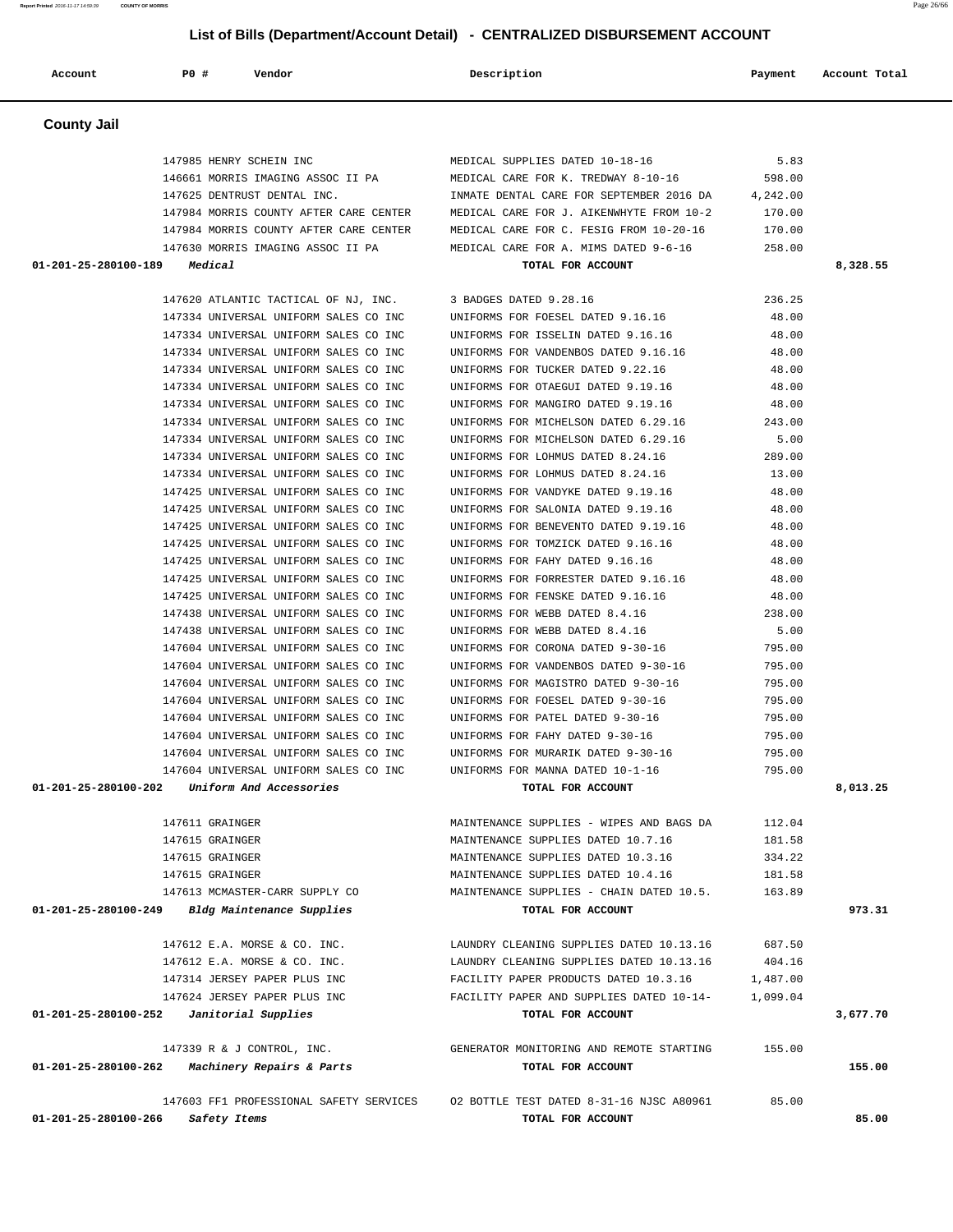**Report Printed** 2016-11-17 14:59:39 **COUNTY OF MORRIS** Page 27/66

# **List of Bills (Department/Account Detail) - CENTRALIZED DISBURSEMENT ACCOUNT**

| Account              | P0 #                  | Vendor | Description |                   | Payment | Account Total             |
|----------------------|-----------------------|--------|-------------|-------------------|---------|---------------------------|
| <b>County Jail</b>   |                       |        |             |                   |         |                           |
| 01-203-25-280100-189 | $(2015)$ Medical      |        |             | TOTAL FOR ACCOUNT |         | 95.00                     |
|                      | TOTAL for County Jail |        |             |                   |         | ============<br>36,900.30 |

# **County Youth Detention Facilit**

| 148354 W.B. MASON COMPANY INC                        | Recycled #10 White Envelope (500)        | 6.38     |              |
|------------------------------------------------------|------------------------------------------|----------|--------------|
| 148354 W.B. MASON COMPANY INC                        | 18 pack Yellow Post-It                   | 11.86    |              |
| 148354 W.B. MASON COMPANY INC                        | Spiral notebook                          | 2.82     |              |
| 148354 W.B. MASON COMPANY INC                        | 30 pack pencils                          | 5.15     |              |
| 148354 W.B. MASON COMPANY INC                        | 96/97 Combo Inkcart                      | 105.32   |              |
| 01-201-25-281100-058<br>Office Supplies & Stationery | TOTAL FOR ACCOUNT                        |          | 131.53       |
| 149104 COUNTY OF MORRIS                              | 1st HALF NOVEMBER 2016 METERED MAIL      | 20.46    |              |
| 01-201-25-281100-068 Postage & Metered Mail          | TOTAL FOR ACCOUNT                        |          | 20.46        |
| 148418 EDWARD SHAPLEY                                | Roundtrip miles                          | 106.40   |              |
| 148418 EDWARD SHAPLEY                                | Roundtrip tools                          | 9.00     |              |
| 148418 EDWARD SHAPLEY                                | Hotel                                    | 349.38   |              |
| 01-201-25-281100-082<br>Travel Expense               | TOTAL FOR ACCOUNT                        |          | 464.78       |
| 148418 EDWARD SHAPLEY                                | 2 Breakfast (9/14 and 9/15), 1 dinner (9 | 60.00    |              |
| 148833 SODEXO INC & AFFILIATES                       | Contractual charge                       | 2,894.75 |              |
| 148833 SODEXO INC & AFFILIATES                       | Congregate meals: 795 * 2.81/meal        | 2,233.95 |              |
| 148833 SODEXO INC & AFFILIATES                       | AFI and Other                            | 940.53   |              |
| 01-201-25-281100-185<br>Food                         | TOTAL FOR ACCOUNT                        |          | 6,129.23     |
| 147464 WHITES HEALTHCARE ENTERPRISES INC             | Supply of medicines for August 2016      | 480.62   |              |
| 147464 WHITES HEALTHCARE ENTERPRISES INC             | Supply of medicines for June 2014        | 106.44   |              |
| 01-201-25-281100-189<br>Medical                      | TOTAL FOR ACCOUNT                        |          | 587.06       |
|                                                      |                                          |          | ============ |
| TOTAL for County Youth Detention Facilit             |                                          |          | 7,333.06     |

 **Road Repairs** 

| 149104 COUNTY OF MORRIS                                      | 1st HALF NOVEMBER 2016 METERED MAIL | 22.63    |          |
|--------------------------------------------------------------|-------------------------------------|----------|----------|
| $01 - 201 - 26 - 290100 - 068$<br>Postage & Metered Mail     | TOTAL FOR ACCOUNT                   |          | 22.63    |
| 148977 NATIONAL FUEL OIL INC.                                | FUEL CHARGES 10/16                  | 4,390.29 |          |
| 01-201-26-290100-140<br>Gas Purchases                        | TOTAL FOR ACCOUNT                   |          | 4,390.29 |
| 147835 TILCON NEW YORK INC.                                  | $I-5$ FABC                          | 1,443.39 |          |
| 147835 TILCON NEW YORK INC.                                  | $I-5$ FABC                          | 219.61   |          |
| 147835 TILCON NEW YORK INC.                                  | I-6 Skin Patch                      | 1,450.65 |          |
| <i>Bituminous Concrete</i><br>$01 - 201 - 26 - 290100 - 222$ | TOTAL FOR ACCOUNT                   |          | 3,113.65 |
| 147870 MORRISTOWN LUMBER &                                   | M115XTLF lock                       | 21.99    |          |
| $01 - 201 - 26 - 290100 - 238$<br>Signage                    | TOTAL FOR ACCOUNT                   |          | 21.99    |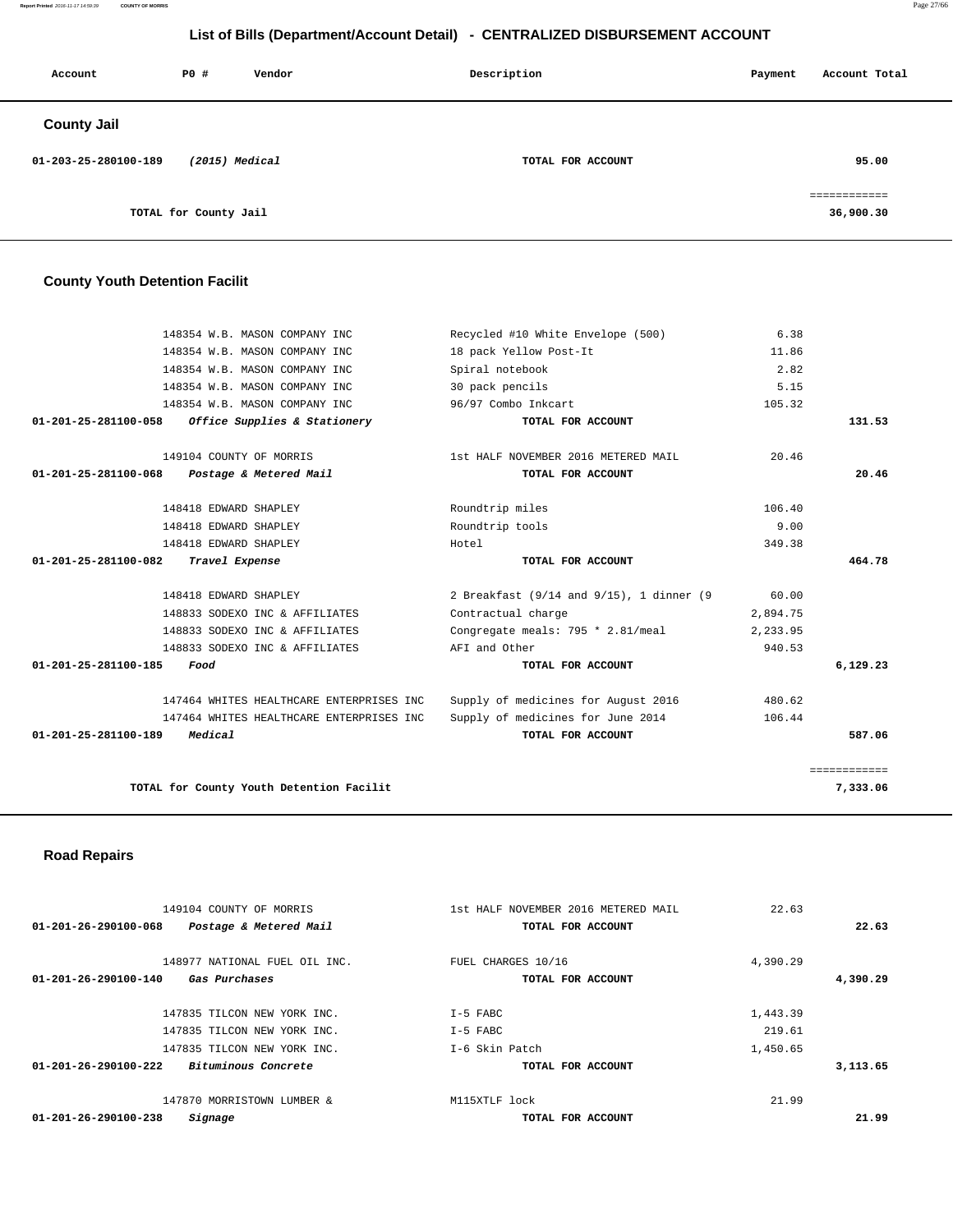| 147662 TRU GREEN-CHEM LAWN                               | RE: LAWN SERVICE/ 10-19-16                                                               | 303.00    |           |
|----------------------------------------------------------|------------------------------------------------------------------------------------------|-----------|-----------|
|                                                          | 147662 TRU GREEN-CHEM LAWN <b>RE: LAWN SERVICE</b> / 10-19-16                            | 75.00     |           |
|                                                          | 147662 TRU GREEN-CHEM LAWN <b>EXAMPLE RE: LAWN SERVICE</b> / 10-18-16                    | 95.00     |           |
|                                                          | 148250 ASSOCIATED WATER CONDITIONERS INC RE: PSTA - MONTHLY SERVICE AGREEMENT/ OC 370.33 |           |           |
|                                                          | 147645 WEBSTER PLUMBING & RE: MORRIS VIEW/ 09-30-16                                      | 1,420.00  |           |
| $01-201-26-310100-044$ Equipment Service Agreements      | TOTAL FOR ACCOUNT                                                                        |           | 5,763.33  |
|                                                          |                                                                                          |           |           |
|                                                          | 147644 CLIFTON ELEVATOR SERVICE CO INC RE: A&R/ 10-04-16                                 | 1,110.00  |           |
| 147914 GPC, INC.                                         | RE: CH/ 10/19/16                                                                         | 4,152.00  |           |
|                                                          | 148298 CLIFTON ELEVATOR SERVICE CO INC RE: A & R BLDG - 10 COURT ST - (4) CAR(S 1,768.00 |           |           |
|                                                          | 148298 CLIFTON ELEVATOR SERVICE CO INC RE: CH - 15 COURT ST- (3) CAR(S) 782.00           |           |           |
| 148298 CLIFTON ELEVATOR SERVICE CO INC                   | RE: SCHUYLER ANNEX - 30 SCHUYLER - (2) C                                                 | 720.00    |           |
| 148298 CLIFTON ELEVATOR SERVICE CO INC                   | $RE: LIBRARY - 30 E. HANOVER - (1) CAR(S)$                                               | 294.00    |           |
| 148298 CLIFTON ELEVATOR SERVICE CO INC                   | RE: CAC COMPLEX - 1 MEDICAL DR - (1) CA                                                  | 294.00    |           |
| 148298 CLIFTON ELEVATOR SERVICE CO INC                   | $RE: SEU - 102 RAYNOR RD - (1) CAR(S)$                                                   | 294.00    |           |
| 148298 CLIFTON ELEVATOR SERVICE CO INC                   | RE: HUMAN SERVICES - 340 W. HANOVER - (2                                                 | 696.00    |           |
| 148298 CLIFTON ELEVATOR SERVICE CO INC                   | RE: HOMELESS CENTER- 540 W. HANOVER - (1                                                 | 378.00    |           |
| 148298 CLIFTON ELEVATOR SERVICE CO INC                   | $RE: PSTA - 500 W. HAN OVER - (1) CAR(S)$ 294.00                                         |           |           |
|                                                          | 148298 CLIFTON ELEVATOR SERVICE CO INC RE: LPS - 450 W. HANOVER - (2) CAR(S) 294.00      |           |           |
|                                                          | 148631 EMPLOYMENT HORIZONS, INC. CLEANING SERVICES - OCTOBER 2016/DATED                  | 45,379.00 |           |
| 01-201-26-310100-084 Other Outside Services              | TOTAL FOR ACCOUNT                                                                        |           | 56,455.00 |
| 148014 GRAINGER                                          | WO78490/ re: B&G/ 10007-16 167.05                                                        |           |           |
| 01-201-26-310100-095 Other Administrative Supplies       | TOTAL FOR ACCOUNT                                                                        |           | 167.05    |
|                                                          |                                                                                          |           |           |
| 147066 COMPLETE SECURITY SYSTEMS, INC. RE: K-9/ 02-29-16 |                                                                                          | 1,745.00  |           |

### **Buildings & Grounds**

| 146926 GRAINGER<br>146924 SHEAFFER SUPPLY INC.           | Hand held sprayer, Guide Rail Reflectors<br>12" Premium concrete blade | 1,494.74<br>169.00 |          |
|----------------------------------------------------------|------------------------------------------------------------------------|--------------------|----------|
| 146924 SHEAFFER SUPPLY INC.                              | $(6)$ 12X1/8x1 Metal Cut off                                           | 44.40              |          |
| $01 - 201 - 26 - 292100 - 246$<br><i>Tools - Others</i>  | TOTAL FOR ACCOUNT                                                      |                    | 1,708.14 |
| 146951 POWER PLACE INC                                   | Ariens Professional 28 Sno Thro # SN: 00                               | 1,887.31           |          |
| 146951 POWER PLACE INC                                   | Ariens Professional 28 Sno ThroSN# 00030                               | 1,887.31           |          |
| Construction Materials<br>$01 - 201 - 26 - 292100 - 260$ | TOTAL FOR ACCOUNT                                                      |                    | 3,774.62 |
|                                                          |                                                                        |                    |          |
|                                                          |                                                                        |                    |          |
| TOTAL for Bridges and Culverts                           |                                                                        |                    | 5,482.76 |

 148446 CURRENT ELEVATOR TECHNOLOGY RE: ELEVATOR MAINT - MORRIS VIEW/ AUGUST 1,750.00 148630 CURRENT ELEVATOR TECHNOLOGY RE: ELEVATOR MAINT - MORRIS VIEW/ NOVEMB 1,750.00

### **Bridges and Culverts**

| <b>Road Repairs</b>                                                                   |                                 |                |
|---------------------------------------------------------------------------------------|---------------------------------|----------------|
| 148035 NORTHEASTERN HARDWARE CO INC<br>Construction Materials<br>01-201-26-290100-260 | 8 ton jack<br>TOTAL FOR ACCOUNT | 79.95<br>99.91 |
| TOTAL for Road Repairs                                                                |                                 | 7,648.47       |

 **Account P0 # Vendor Description Payment Account Total**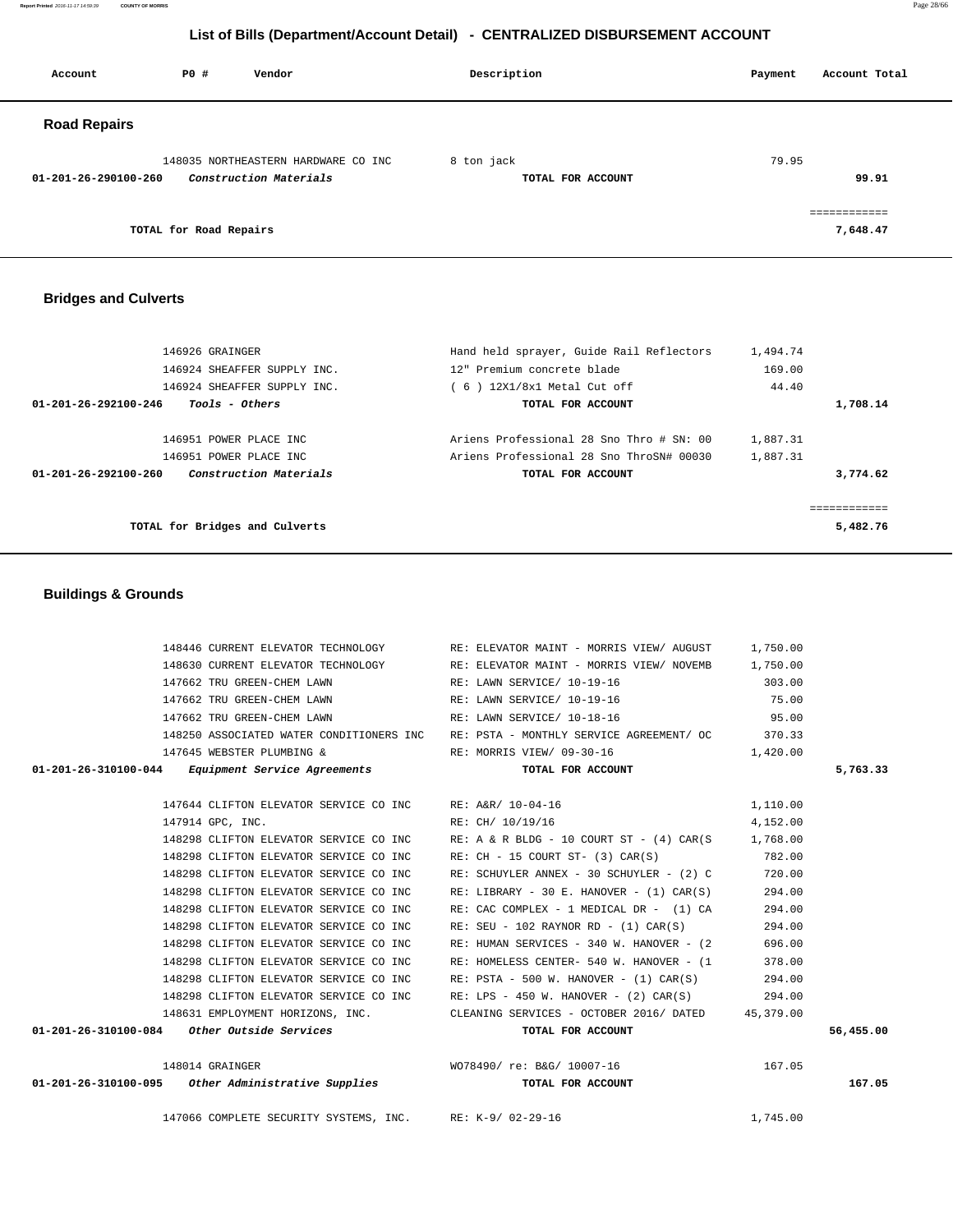| Report Printed 2016-11-17 14:59:39 COUNTY OF MORRIS | Page 29/66 |
|-----------------------------------------------------|------------|
|                                                     |            |
|                                                     |            |

| Account                                    | <b>PO #</b><br>Vendor                                                        | Description                                            | Payment          | Account Total |
|--------------------------------------------|------------------------------------------------------------------------------|--------------------------------------------------------|------------------|---------------|
|                                            |                                                                              |                                                        |                  |               |
| <b>Buildings &amp; Grounds</b>             |                                                                              |                                                        |                  |               |
| 01-201-26-310100-128                       | Security Equipment                                                           | TOTAL FOR ACCOUNT                                      |                  | 4,567.00      |
|                                            | 148059 RICOH AMERICAS CORPORATION                                            | CONTRACT # 17251 - RICOH MPC3004 COPIER                | 823.30           |               |
| 01-201-26-310100-164                       | Office Machines - Rental                                                     | TOTAL FOR ACCOUNT                                      |                  | 823.30        |
|                                            |                                                                              |                                                        |                  |               |
|                                            | 143213 MCKESSON MEDICAL SURGICAL                                             | RE: MV/ 07-18-16                                       | 2,455.50         |               |
|                                            | 145149 MCKESSON MEDICAL SURGICAL                                             | RE: MV/ 08-03-16                                       | 3,278.40         |               |
|                                            | 141856 MCKESSON MEDICAL SURGICAL                                             | RE: MV/ 06-01-16                                       | 3,274.00         |               |
|                                            | 148292 ROCKAWAY GLASS CO., INC.                                              | WO78386/ RE: MV/ 09-12-16<br>WO78386/ RE: MV/ 10-01-16 | 287.00<br>253.00 |               |
|                                            | 148018 ROCKAWAY GLASS CO., INC.<br>148018 ROCKAWAY GLASS CO., INC.           | WO78503/ RE: MV/ 10-03016                              | 175.00           |               |
|                                            | 148297 GARDEN STATE HIGHWAY                                                  | WO78414/ RE: MV/ 09-30-16                              | 464.52           |               |
| 01-201-26-310100-204                       | <i>Plant Operations</i>                                                      | TOTAL FOR ACCOUNT                                      |                  | 10,187.42     |
|                                            |                                                                              |                                                        |                  |               |
|                                            | 147660 GRAINGER                                                              | WO78498/ RE: WINTER GEAR/ 10-10-16                     | 22.50            |               |
|                                            | 147660 GRAINGER                                                              | WO78498/ RE: WINTER GEAR/ 10-10-16                     | 779.38           |               |
| 01-201-26-310100-207                       | Uniform & Clothing Allowance                                                 | TOTAL FOR ACCOUNT                                      |                  | 801.88        |
|                                            |                                                                              |                                                        |                  |               |
|                                            | 147988 GRAINGER                                                              | WO78531/ RE: B&G/ 10-14                                | 263.62           |               |
| $01 - 201 - 26 - 310100 - 223$             | 148249 KENSEAL CONSTRUCTION PRODUCTS                                         | WO78565/ RE: PARKING DECK/ 10-24-16                    | 575.07           | 838.69        |
|                                            | Building Repairs                                                             | TOTAL FOR ACCOUNT                                      |                  |               |
|                                            | 148301 SHERWIN-WILLIAMS                                                      | WO78545/ RE: JDC/ 10-19-16                             | 244.26           |               |
| 01-201-26-310100-234                       | Paint                                                                        | TOTAL FOR ACCOUNT                                      |                  | 244.26        |
|                                            |                                                                              |                                                        |                  |               |
|                                            | 147832 FASTENAL COMPANY                                                      | WO77528/ RE: ROADS/ 10-20-16                           | 549.89           |               |
|                                            | 147832 FASTENAL COMPANY                                                      | WO77528/ RE: ROADS/ 10-20-16                           | 247.94           |               |
|                                            | 148138 WATER WORKS SUPPLY CO., INC.                                          | WO77887/ RE: OTA/ 10-27-16                             | 448.30           |               |
|                                            | 148303 FASTENAL COMPANY                                                      | WO77528/ RE: ROADS/ 10-25-16                           | 78.15            |               |
|                                            | 148303 FASTENAL COMPANY                                                      | WO77528/ RE: ROADS/ 10-24-16                           | 740.20           |               |
|                                            | 148303 FASTENAL COMPANY                                                      | WO77528/ RE: ROADS/ 10-24-16                           | 970.68           |               |
| 01-201-26-310100-235                       | 148303 FASTENAL COMPANY                                                      | WO77528/ RE: ROADS/ 10-28-16                           | 158.92           |               |
|                                            | Pipes - Others                                                               | TOTAL FOR ACCOUNT                                      |                  | 3,194.08      |
|                                            | 147832 FASTENAL COMPANY                                                      | WO78425/ RE: SMALL TOOLS/ 09-28-16                     | 2,887.70         |               |
|                                            | 147832 FASTENAL COMPANY                                                      | WO78365/ RE: SMALL TOOLS/ 09-30-16                     | 38.69            |               |
| $01 - 201 - 26 - 310100 - 239$ Small Tools |                                                                              | TOTAL FOR ACCOUNT                                      |                  | 2,926.39      |
|                                            |                                                                              |                                                        |                  |               |
|                                            | 147832 FASTENAL COMPANY<br>$01-201-26-310100-242$ Snow Removal & Ice Control | WO78498/ RE: B&G/ 10-19-16<br>TOTAL FOR ACCOUNT        | 503.34           | 503.34        |
|                                            |                                                                              |                                                        |                  |               |
|                                            | 147660 GRAINGER                                                              | WO78280/ RE: PSTA/ 10-07-16                            | 122.76           |               |
|                                            | 147660 GRAINGER                                                              | WO78508/ RE: LAW & PUB SAFETY/ 10/11/16                | 34.83            |               |
|                                            | 148459 HOME DEPOT U.S.A., INC.                                               | WO78607/ RE: DEIRDRE'S HOUSE/10-31-16                  | 231.23           |               |
|                                            | 148459 HOME DEPOT U.S.A., INC.                                               | WO78607/ RE: DEIRDRE'S HOUSE/11-01-16                  | 96.65            |               |
|                                            | 148459 HOME DEPOT U.S.A., INC.                                               | WO78631/ RE: BRDIGES/ 11-02-16                         | 34.50            |               |
|                                            | 147834 GRAINGER                                                              | WO78280/ RE: PSTA/ 10-05-16                            | 62.56            |               |
|                                            | 147834 GRAINGER                                                              | WO78271/ RE: B&G/ 10-13-16                             | 375.00           |               |
|                                            | 147834 GRAINGER                                                              | WO78532/ RE: SHERIFF/ 10-19-16                         | 1,290.60         |               |
|                                            | 147834 GRAINGER                                                              | WO78538/ RE: PSTA/ 10-17-16                            | 80.40            |               |
|                                            | 147834 GRAINGER                                                              | WO78538/ RE: PSTA/ 10-18-16                            | 218.65           |               |
|                                            | 147834 GRAINGER                                                              | RE: CREDIT MEMO/ 10-10-16                              | $-102.68$        |               |
|                                            | 148014 GRAINGER                                                              | WO78514/ RE: B&G/ 10-12-16                             | 1,347.38         |               |
|                                            | 148014 GRAINGER                                                              | WO78514/ RE: B&G/ 10-13-16                             | 241.82           |               |
|                                            | 147988 GRAINGER                                                              | WO77970/ RE: B&G/ 10-20-16                             | 657.88           |               |
|                                            | 147988 GRAINGER                                                              | WO78531/ RE: B&G/ 10-18-16                             | 45.72            |               |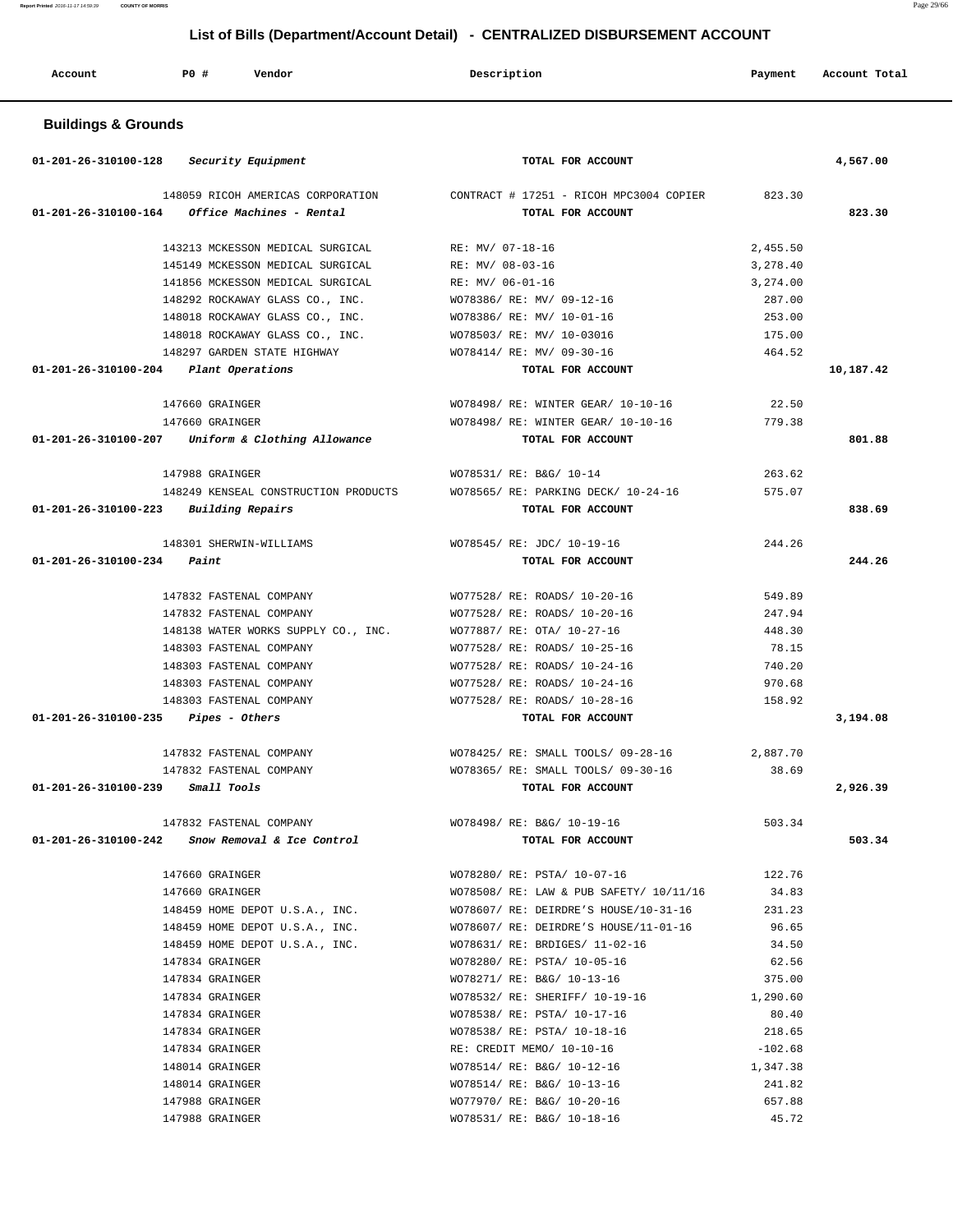| Account                         | P0 #<br>Vendor                                           | Description                                              | Payment            | Account Total |
|---------------------------------|----------------------------------------------------------|----------------------------------------------------------|--------------------|---------------|
| <b>Buildings &amp; Grounds</b>  |                                                          |                                                          |                    |               |
|                                 | 01-201-26-310100-249 Bldg Maintenance Supplies           | TOTAL FOR ACCOUNT                                        |                    | 7,287.30      |
|                                 | 147962 POWER PLACE INC                                   | WO78144/ RE: B&G/ 07-29-16                               | 148.42             |               |
|                                 | 148016 POWER PLACE INC                                   | WO78533/ RE: B&G/ 10-12-16                               | 458.84             |               |
|                                 | 148016 POWER PLACE INC                                   | WO78533/ RE: B&G/ 10-17-16                               | 90.27              |               |
| 01-201-26-310100-251            | Ground Maintenance Supplies                              | TOTAL FOR ACCOUNT                                        |                    | 697.53        |
|                                 | 147989 ALLEN PAPER & SUPPLY CO                           | WO78443/ RE: B&G - HILL/ 10-10-16                        | 18.90              |               |
|                                 | 147638 JERSEY PAPER PLUS INC                             | WO78517/ RE: B&G - HILL/ 10-17-16                        | 882.52             |               |
| 01-201-26-310100-252            | Janitorial Supplies                                      | TOTAL FOR ACCOUNT                                        |                    | 901.42        |
|                                 | 148014 GRAINGER                                          |                                                          |                    |               |
|                                 | 148014 GRAINGER                                          | WO78515/ RE: B&G/ 10-12-16<br>WO78515/ RE: B&G/ 10-13-16 | 1,596.19<br>132.10 |               |
|                                 | 148038 CLIFFSIDE BODY CORP                               | WO78481/ RE: B&G/ 10-05-16                               | 163.01             |               |
| 01-201-26-310100-258            | Equipment                                                | TOTAL FOR ACCOUNT                                        |                    | 1,891.30      |
|                                 |                                                          |                                                          |                    |               |
|                                 | 147837 R & J CONTROL, INC.                               | 002840/ A&R - CUMMINS/ 10-20-16                          | 313.00             |               |
|                                 | 147837 R & J CONTROL, INC.                               | 002839/ A&R - KOHKER/ 10-20-16                           | 303.25             |               |
|                                 | 147837 R & J CONTROL, INC.                               | 002869/ SCHUYLER/ 10-19-16                               | 305.75             |               |
|                                 | 147639 SPEEDWELL ELECTRIC MOTORS                         | WO78439/ RE: PSTA/ 10-06/16                              | 594.00             |               |
|                                 | 148453 R & J CONTROL, INC.                               | 002838/ PSTA                                             | 310.00             |               |
|                                 | 148453 R & J CONTROL, INC.                               | 002839/ A & R BLDG-KOHLER                                | 155.00             |               |
|                                 | 148453 R & J CONTROL, INC.                               | 002840/ A & R BLDG - ONAN                                | 155.00             |               |
|                                 | 148453 R & J CONTROL, INC.                               | 002841/ JDC                                              | 155.00             |               |
|                                 | 148453 R & J CONTROL, INC.                               | 002866/ YOUTH SHELTER                                    | 155.00             |               |
|                                 | 148453 R & J CONTROL, INC.                               | 002867/ COUNTY GARAGE                                    | 155.00             |               |
|                                 | 148453 R & J CONTROL, INC.                               | 002868/ WHARTON                                          | 155.00             |               |
|                                 | 148453 R & J CONTROL, INC.                               | 002869/ SCHUYLER                                         | 155.00             |               |
|                                 | 148453 R & J CONTROL, INC.                               | 003091/ ROCKAWAY                                         | 155.00             |               |
|                                 | 148453 R & J CONTROL, INC.                               | 003092/ LONG VALLEY                                      | 155.00             |               |
|                                 | 148453 R & J CONTROL, INC.                               | 003108/ HEALTH MNGMNT                                    | 155.00             |               |
|                                 | 148453 R & J CONTROL, INC.                               | 003109/ MONTVILLE                                        | 155.00             |               |
|                                 | 148453 R & J CONTROL, INC.                               | 003113/ CAC BLDG                                         | 155.00             |               |
|                                 | 148453 R & J CONTROL, INC.                               | 003114/ SEU                                              | 155.00             |               |
|                                 | 148453 R & J CONTROL, INC.                               | 003129/ LAW & PUBLIC SAFETY - TS25 TRAIL                 | 155.00             |               |
|                                 | 148453 R & J CONTROL, INC.                               | 003130/ LAW & PUBLIC SAFETY - 225K BALDO                 | 155.00             |               |
|                                 | 148453 R & J CONTROL, INC.                               | 003131/ LAW & PUBLIC SAFETY - TRAILER                    | 155.00             |               |
|                                 | 148453 R & J CONTROL, INC.                               | 003132/ LAW & PUBLIC SAFETY - 500K BALDO                 | 155.00             |               |
|                                 | 148453 R & J CONTROL, INC.                               | 003133/ LAW & PUBLIC SAFETY - WHISPERWAT                 | 155.00             |               |
|                                 | 148453 R & J CONTROL, INC.                               | 003134/ FUEL TRANSFER STATION                            | 155.00             |               |
|                                 | 148453 R & J CONTROL, INC.                               | 0003135/ W&M                                             | 155.00             |               |
|                                 | 148453 R & J CONTROL, INC.                               | 0003136/ OTA                                             | 155.00             |               |
|                                 | 148453 R & J CONTROL, INC.<br>148509 R & J CONTROL, INC. | 004143/ PSTA                                             | 155.00             |               |
|                                 | $01-201-26-310100-262$ Machinery Repairs & Parts         | RE: SHERIFF - BOMB UNIT/ REPAIR/ $10-17-1$ 1,484.88      |                    |               |
|                                 |                                                          | TOTAL FOR ACCOUNT                                        |                    | 6,720.88      |
|                                 | 148801 JOHNSTONE SUPPLY                                  | WO78622/ RE: COUNTY GARAGE/ 11-03-16                     | 304.80             |               |
|                                 | 148603 JOHNSTONE SUPPLY                                  | WO78516/ RE: B&G/ 10-27-16                               | 52.80              |               |
|                                 | 148603 JOHNSTONE SUPPLY                                  | WO78574/ RE: WARRANTS/ 10-27-16                          | 132.52             |               |
|                                 | 148603 JOHNSTONE SUPPLY                                  | WO78519/ RE: LAW & PUB SAFETY/ 10-27-16                  | 137.02             |               |
| 01-201-26-310100-264 Heat & A/C |                                                          | TOTAL FOR ACCOUNT                                        |                    | 627.14        |
|                                 | 148061 FRANKLIN-GRIFFITH LLC                             | WO77970/ RE: B&G/ 10/19/16                               | 906.84             |               |
|                                 | 148061 FRANKLIN-GRIFFITH LLC                             | WO77970/ RE: B&G/ 10/19/16                               | 95.21              |               |
|                                 | 148061 FRANKLIN-GRIFFITH LLC                             | WO77970/ RE: B&G/ 10/24/16                               | 66.45              |               |
|                                 | 148061 FRANKLIN-GRIFFITH LLC                             | WO77970/ RE: B&G/ 10/24/16                               | 331.56             |               |

**Report Printed** 2016-11-17 14:59:39 **COUNTY OF MORRIS** Page 30/66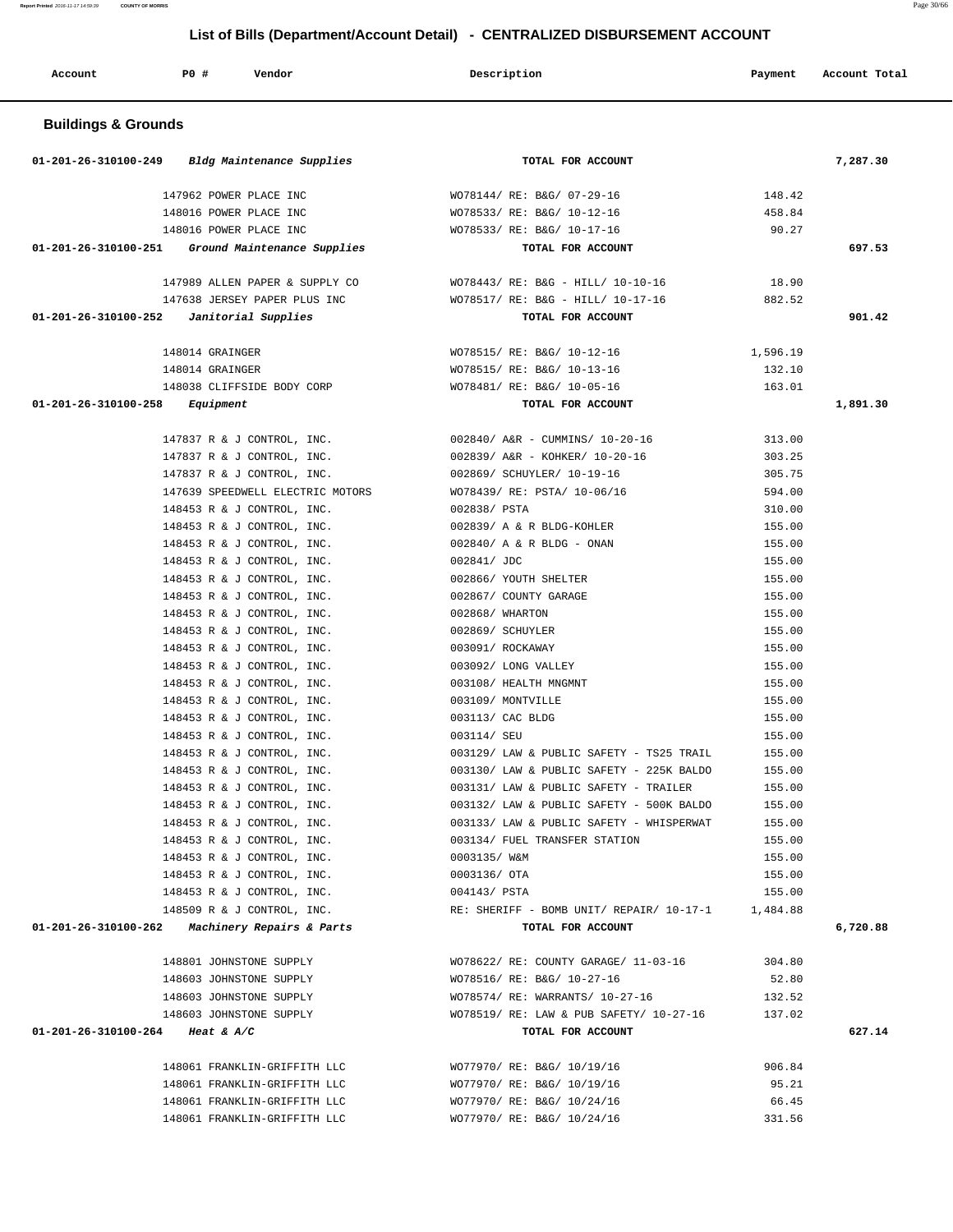**Report Printed** 2016-11-17 14:59:39 **COUNTY OF MORRIS** Page 31/66

# **List of Bills (Department/Account Detail) - CENTRALIZED DISBURSEMENT ACCOUNT**

| Account                        | PO#                           | Vendor                       | Description                                                   | Account Total<br>Payment   |  |
|--------------------------------|-------------------------------|------------------------------|---------------------------------------------------------------|----------------------------|--|
| <b>Buildings &amp; Grounds</b> |                               |                              |                                                               |                            |  |
| 01-201-26-310100-265           | Electrical                    | 148061 FRANKLIN-GRIFFITH LLC | WO78542/ RE: DEIRDRE O'BRIEN CTR/ 10-19-<br>TOTAL FOR ACCOUNT | 633.79<br>2,227.25         |  |
|                                | TOTAL for Buildings & Grounds |                              |                                                               | ============<br>106,824.56 |  |

### **Motor Services Center**

| 147387 ROUTE 23 AUTOMALL LLC                          | Training from Ford Motor Co. For IDS & S | 2,700.00 |          |
|-------------------------------------------------------|------------------------------------------|----------|----------|
| 01-201-26-315100-039<br>Education Schools & Training  | TOTAL FOR ACCOUNT                        |          | 2,700.00 |
| 147568 LORCO PETROLEUM SERVICES                       | USED OIL REMOVAL                         | 150.50   |          |
| 147416 MORRISTOWN LUMBER &                            | Female clinch coupler                    | 4.29     |          |
| 147416 MORRISTOWN LUMBER &                            | clinch coupler                           | 3.79     |          |
| 147583 SNAP-ON EQUIPMENT                              | EAA0329G95A?                             | 151.27   |          |
| 147583 SNAP-ON EQUIPMENT                              | Mount/Dismount                           | 34.00    |          |
| 147583 SNAP-ON EQUIPMENT                              | Plastic Protection                       | 6.60     |          |
| 147583 SNAP-ON EQUIPMENT                              | Screw                                    | 304.28   |          |
| 147583 SNAP-ON EQUIPMENT                              | TL?                                      | 24.02    |          |
| 147583 SNAP-ON EQUIPMENT                              | Dement.                                  | 27.30    |          |
| 147583 SNAP-ON EQUIPMENT                              | Tire Mount                               | 105.00   |          |
| 147583 SNAP-ON EQUIPMENT                              | Repair and inspection                    | 122.00   |          |
| 01-201-26-315100-098<br>Other Operating&Repair Supply | TOTAL FOR ACCOUNT                        |          | 933.05   |
|                                                       |                                          |          |          |
| 147575 NORTHEAST COMMUNICATIONS, INC.                 | Amber/White                              | 275.00   |          |
| 147575 NORTHEAST COMMUNICATIONS, INC.                 | International Tree Truck                 | 180.00   |          |
| 01-201-26-315100-161<br>Communications Equipment      | TOTAL FOR ACCOUNT                        |          | 455.00   |
|                                                       |                                          |          |          |
| 148241 W.B. MASON COMPANY INC                         | Chair                                    | 220.35   |          |
| 01-201-26-315100-162<br>Furniture & Fixtures          | TOTAL FOR ACCOUNT                        |          | 220.35   |
|                                                       |                                          |          |          |
| 147969 AMERICAN WEAR INC.                             | Uniforms                                 | 259.54   |          |
| 147272 AMERICAN WEAR INC.                             | Uniforms and Mat Rental Services         | 317.28   |          |
| 01-201-26-315100-207<br>Uniform & Clothing Allowance  | TOTAL FOR ACCOUNT                        |          | 576.82   |
|                                                       |                                          |          |          |
| 147970 BARNWELL HOUSE OF TIRES, INC.                  | Med Truck Disposal                       | 26.00    |          |
| 147971 BARNWELL HOUSE OF TIRES, INC.                  | 225/70R195                               | 255.55   |          |
| 147971 BARNWELL HOUSE OF TIRES, INC.                  | Wheel powder coat                        | 25.00    |          |
| 147971 BARNWELL HOUSE OF TIRES, INC.                  | Bent Valve                               | 5.00     |          |
| 147971 BARNWELL HOUSE OF TIRES, INC.                  | Truck Mount/Dismount                     | 22.50    |          |
| 147971 BARNWELL HOUSE OF TIRES, INC.                  | Medium Truck Wheel Blance                | 32.00    |          |
| 147972 BARNWELL HOUSE OF TIRES, INC.                  | P245-70R17                               | 488.84   |          |
| 147736 BARNWELL HOUSE OF TIRES, INC.                  | 225/70R195                               | 766.65   |          |
| 147736 BARNWELL HOUSE OF TIRES, INC.                  | Truck Dismount                           | 67.50    |          |
| 147736 BARNWELL HOUSE OF TIRES, INC.                  | Wheel Balance                            | 96.00    |          |
| 147736 BARNWELL HOUSE OF TIRES, INC.                  | Open rim                                 | 75.00    |          |
| 147736 BARNWELL HOUSE OF TIRES, INC.                  | Valve                                    | 15.00    |          |
| 147735 BARNWELL HOUSE OF TIRES, INC.                  | Truck Flat Repair                        | 30.00    |          |
| 147735 BARNWELL HOUSE OF TIRES, INC.                  | Patch                                    | 4.00     |          |
| 147734 BARNWELL HOUSE OF TIRES, INC.                  | P225/60R17                               | 371.00   |          |
| 147559 BARNWELL HOUSE OF TIRES, INC.                  | P225/60R16                               | 577.56   |          |
| 147558 BARNWELL HOUSE OF TIRES, INC.                  | P235-50R18                               | 522.68   |          |
| 147275 BARNWELL HOUSE OF TIRES, INC.                  | LT 245-70R17                             | 570.00   |          |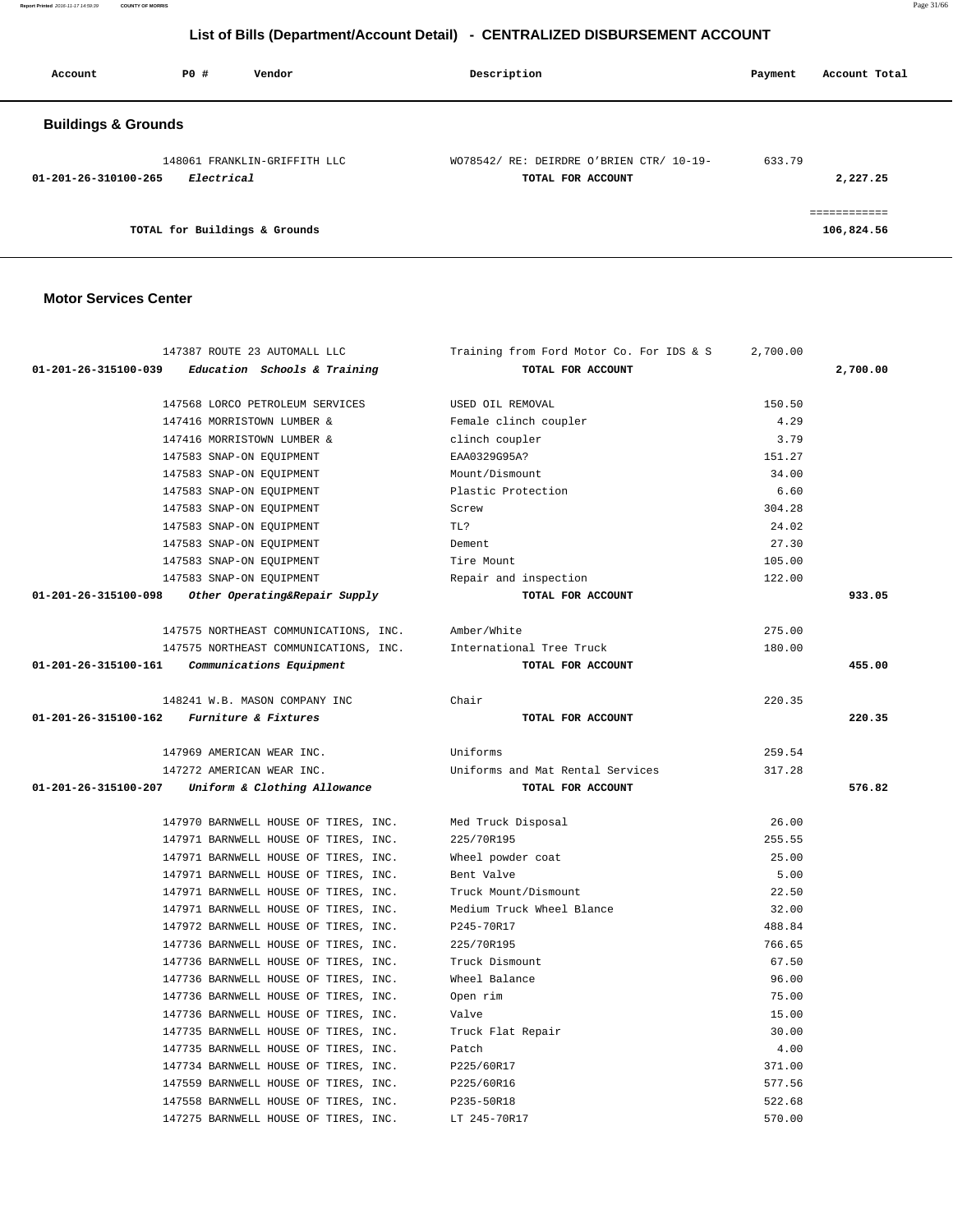| <b>Motor Services Center</b>  |                                       |                                          |             |          |
|-------------------------------|---------------------------------------|------------------------------------------|-------------|----------|
|                               |                                       |                                          |             |          |
|                               | 147556 BARNWELL HOUSE OF TIRES, INC.  | 10R225 PC                                | 132.00      |          |
|                               | 147556 BARNWELL HOUSE OF TIRES, INC.  | Med truck mount dismount                 | 22.50       |          |
|                               | 147556 BARNWELL HOUSE OF TIRES, INC.  | Com open rim                             | 25.00       |          |
|                               | 147556 BARNWELL HOUSE OF TIRES, INC.  | TR572 Valve                              | 7.00        |          |
|                               | 147557 BARNWELL HOUSE OF TIRES, INC.  | 245-70R17                                | 561.88      |          |
|                               | 146770 BARNWELL HOUSE OF TIRES, INC.  | Credit                                   | $-1,525.20$ |          |
|                               | 146770 BARNWELL HOUSE OF TIRES, INC.  | Credit                                   | $-1,040.70$ |          |
|                               | 146770 BARNWELL HOUSE OF TIRES, INC.  | LT265-70R17E                             | 698.84      |          |
|                               | 146770 BARNWELL HOUSE OF TIRES, INC.  | Tires / See invoice for quantities and p | 680.10      |          |
|                               | 146770 BARNWELL HOUSE OF TIRES, INC.  | Tires/ See invoice for quantities and pr | 788.66      |          |
|                               | 146770 BARNWELL HOUSE OF TIRES, INC.  | P225/75R16                               | 500.00      |          |
| 01-201-26-315100-245<br>Tires |                                       | TOTAL FOR ACCOUNT                        |             | 4,896.62 |
|                               | 147912 SNAP-ON INDUSTRIAL             | Met Tap                                  | 3.49        |          |
|                               | 147252 SNAP-ON INDUSTRIAL             | Wheel Axle                               | 42.80       |          |
| 01-201-26-315100-246          | Tools - Others                        | TOTAL FOR ACCOUNT                        |             | 46.29    |
|                               |                                       |                                          |             |          |
|                               | 147418 PRAXAIR DISTRIBUTION           | Acetylene                                | 192.70      |          |
|                               | 147418 PRAXAIR DISTRIBUTION           | Oxygen                                   | 21.26       |          |
|                               | 147418 PRAXAIR DISTRIBUTION           | Delivery charge                          | 20.00       |          |
| 01-201-26-315100-248          | Welding-Oxygen-Acetylene Etc          | TOTAL FOR ACCOUNT                        |             | 233.96   |
|                               | 147913 TOMAR INDUSTRIES INC           | Foaming Cleaner                          | 59.80       |          |
|                               | 147913 TOMAR INDUSTRIES INC           | Roll Towel                               | 90.60       |          |
| 01-201-26-315100-252          | Janitorial Supplies                   | TOTAL FOR ACCOUNT                        |             | 150.40   |
|                               |                                       |                                          |             |          |
|                               | 147931 HOOVER TRUCK CENTERS INC       | Screw                                    | 49.38       |          |
|                               | 147932 MID-ATLANTIC TRUCK CENTRE INC  | Tee                                      | 57.32       |          |
|                               | 147578 SAMSON METAL SERVICES          | HR Strip                                 | 120.00      |          |
|                               | 147580 SMITH TRACTOR & EQUIPMENT INC. | Floor                                    | 46.80       |          |
|                               | 147580 SMITH TRACTOR & EQUIPMENT INC. | Tooth                                    | 30.04       |          |
|                               | 147580 SMITH TRACTOR & EQUIPMENT INC. | Ring                                     | 26.64       |          |
|                               | 147579 SMITH TRACTOR & EQUIPMENT INC. | Stabilizer Pad                           | 453.60      |          |
| 01-201-26-315100-261          | Spare Parts for Equipment             | TOTAL FOR ACCOUNT                        |             | 783.78   |
|                               | 147941 FLEMINGTON BUICK CHEVROLET     | Belt Kit                                 | 192.50      |          |
|                               | 147942 FLEMINGTON BUICK CHEVROLET     | Trans                                    | 55.26       |          |
|                               | 147976 FLEMINGTON BUICK CHEVROLET     | Filter                                   | 29.56       |          |
|                               | 147934 NIELSEN DODGE - C-J-R          | Seat Belt                                | 135.70      |          |
|                               | 147737 D&B AUTO SUPPLY                | Credit                                   | $-49.25$    |          |
|                               | 147737 D&B AUTO SUPPLY                | Quik wax                                 | 33.00       |          |
|                               | 147737 D&B AUTO SUPPLY                | Fuel filter                              | 12.03       |          |
|                               | 147737 D&B AUTO SUPPLY                | Brake rotor                              | 125.86      |          |
|                               | 147737 D&B AUTO SUPPLY                | Disc brake rotor                         | 90.58       |          |
|                               | 147737 D&B AUTO SUPPLY                | Disc pad                                 | 54.17       |          |
|                               | 147737 D&B AUTO SUPPLY                | Halogen capsule                          | 7.33        |          |
|                               | 147737 D&B AUTO SUPPLY                | Brake pads                               | 50.08       |          |
|                               | 147737 D&B AUTO SUPPLY                | Disc brake pads                          | 46.74       |          |
|                               | 147737 D&B AUTO SUPPLY                | Lamp                                     | 41.73       |          |
|                               | 147737 D&B AUTO SUPPLY                | Class v hitch                            | 289.75      |          |
|                               | 147737 D&B AUTO SUPPLY                | Strobe beacon-low                        | 64.74       |          |
|                               | 147738 D&B AUTO SUPPLY                | Credit                                   | $-13.00$    |          |
|                               | 147738 D&B AUTO SUPPLY                | Credit                                   | $-194.40$   |          |
|                               | 147738 D&B AUTO SUPPLY                | Gauge                                    | 8.43        |          |
|                               | 147738 D&B AUTO SUPPLY                | Logic probe                              | 27.70       |          |
|                               | 147738 D&B AUTO SUPPLY                | Disc pad                                 | 54.15       |          |

Account **PO #** Vendor **Description Description Payment** Account Total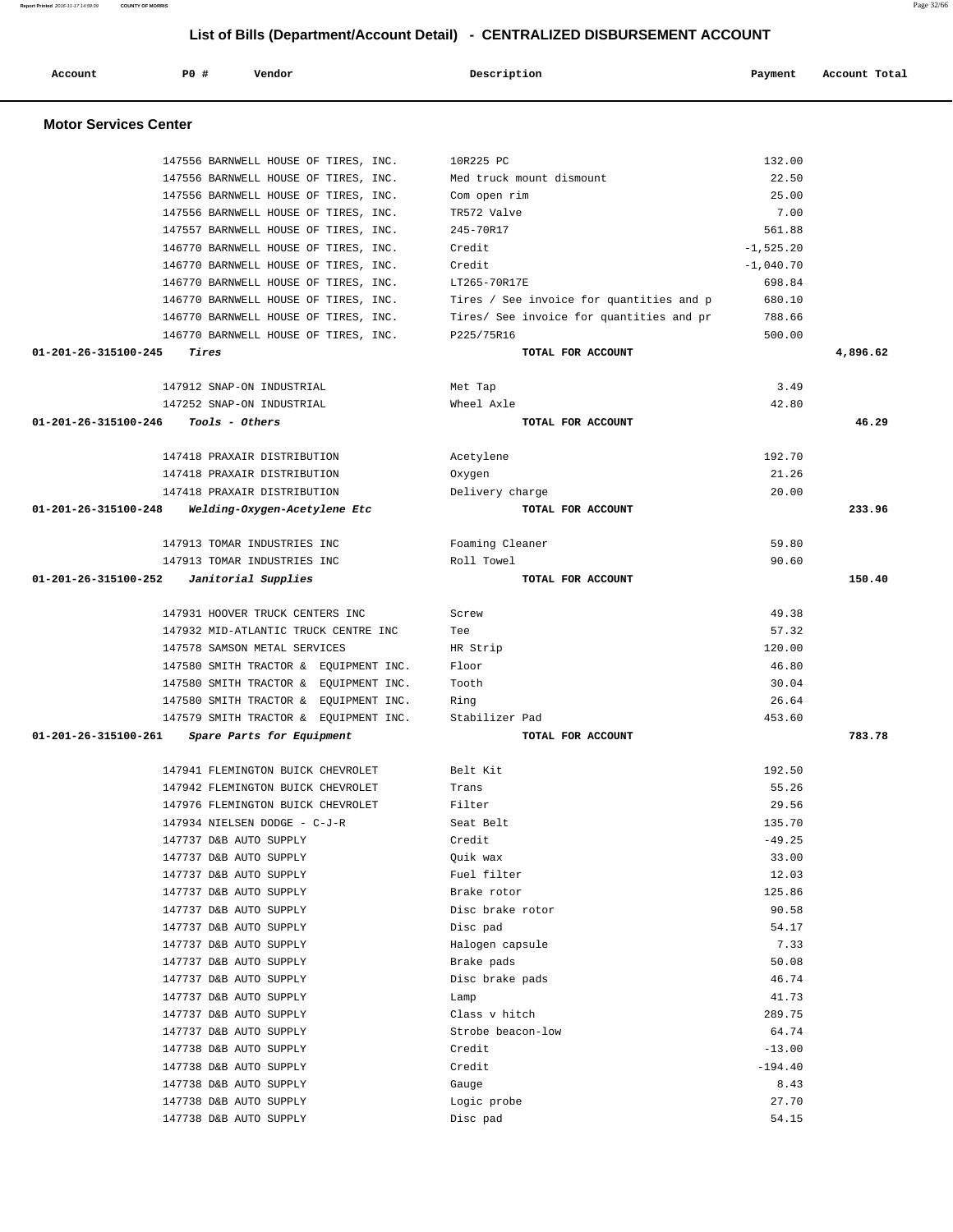| Account | <b>PO#</b> | Vendor<br>. | Description | Payment | Account Total |
|---------|------------|-------------|-------------|---------|---------------|
|         |            |             |             |         |               |

### **Motor Services Center**

| 147738 D&B AUTO SUPPLY         | Napa air filter                  | 15.67    |
|--------------------------------|----------------------------------|----------|
| 147738 D&B AUTO SUPPLY         | Disc brake pads                  | 51.42    |
| 147738 D&B AUTO SUPPLY         | Brake rotor                      | 120.96   |
| 147738 D&B AUTO SUPPLY         | Transmission line                | 49.25    |
| 147738 D&B AUTO SUPPLY         | Gas grande shock                 | 98.30    |
| 147738 D&B AUTO SUPPLY         | Steering stabilizer              | 41.12    |
| 147738 D&B AUTO SUPPLY         | Air filter                       | 22.32    |
| 147738 D&B AUTO SUPPLY         | Hose fittings                    | 45.08    |
| 147738 D&B AUTO SUPPLY         | Hose fitting                     | 19.88    |
| 147973 D&B AUTO SUPPLY         | Air Hose                         | 21.66    |
| 147973 D&B AUTO SUPPLY         | Napa Cabin Air Filter            | 14.62    |
| 147973 D&B AUTO SUPPLY         | Brake Rotor                      | 153.38   |
| 147973 D&B AUTO SUPPLY         | Disc Pad                         | 61.90    |
| 147973 D&B AUTO SUPPLY         | Napa Gold Oil                    | 5.77     |
| 147973 D&B AUTO SUPPLY         | Disc Pad                         | 54.16    |
| 147973 D&B AUTO SUPPLY         | Brake Rotor                      | 50.76    |
| 147973 D&B AUTO SUPPLY         | Converter ultra                  | 320.16   |
| 147973 D&B AUTO SUPPLY         | Oil filter                       | 16.32    |
| 147973 D&B AUTO SUPPLY         | Blaster                          | 35.10    |
| 147973 D&B AUTO SUPPLY         | Miniature Bulb                   | 6.40     |
| 147973 D&B AUTO SUPPLY         | Chain Cable                      | 35.52    |
| 147973 D&B AUTO SUPPLY         | Air Hose                         | 45.00    |
| 147974 D&B AUTO SUPPLY         | Mini Scraper                     | 6.59     |
| 147974 D&B AUTO SUPPLY         | Trailer Hitch                    | 334.53   |
| 147974 D&B AUTO SUPPLY         | Oxygen Sensor                    | 89.61    |
| 147974 D&B AUTO SUPPLY         | Power Steering                   | 29.16    |
| 147974 D&B AUTO SUPPLY         | Fluid Level Sensor               | 46.87    |
| 146909 SMITH MOTOR CO., INC.   | arm and Pivot                    | 38.74    |
| 147569 MCMASTER-CARR SUPPLY CO | Indoor/Outdoor dry-pickup vacuum | 1,361.01 |
| 147569 MCMASTER-CARR SUPPLY CO | Shipping                         | 61.70    |
| 147378 FLEMINGTON CHRYSLER     | Credit                           | $-15.51$ |
| 147378 FLEMINGTON CHRYSLER     | Credit                           | $-9.57$  |
|                                |                                  | 172.90   |
| 147378 FLEMINGTON CHRYSLER     | Fascia                           |          |
| 147308 FLEMINGTON CHRYSLER     | Module kit                       | 234.30   |
| 147308 FLEMINGTON CHRYSLER     | Seal-Fuel                        | 15.51    |
| 147308 FLEMINGTON CHRYSLER     | Rinf-lock                        | 9.57     |
| 147308 FLEMINGTON CHRYSLER     | Core Deposit                     | 40.00    |
| 147733 BILL'S SERVICE CENTER   | Adapter                          | 72.84    |
| 147938 ROBERT & SON, INC.      | 39 MTHD Cummins                  | 245.00   |
| 147758 SMITH MOTOR CO., INC.   | Shaft                            | 318.67   |
| 147758 SMITH MOTOR CO., INC.   | Tube Asy                         | 53.64    |
| 147907 SMITH MOTOR CO., INC.   | Retainer                         | 11.76    |
| 147907 SMITH MOTOR CO., INC.   | Hex Headq                        | 3.88     |
| 147908 SMITH MOTOR CO., INC.   | Hose Asy                         | 99.24    |
| 147909 SMITH MOTOR CO., INC.   | Wifi Adapter                     | 180.00   |
| 147910 SMITH MOTOR CO., INC.   | Motor Cooling                    | 71.69    |
| 147910 SMITH MOTOR CO., INC.   | Resistor Asy                     | 27.34    |
| 147910 SMITH MOTOR CO., INC.   | Wire ASy                         | 21.83    |
| 147911 SMITH MOTOR CO., INC.   | Tube Asy                         | 45.84    |
| 147574 NIELSEN DODGE - C-J-R   | Arm wiper                        | 34.73    |
| 147574 NIELSEN DODGE - C-J-R   | Blade Rea                        | 13.80    |
| 147388 ROUTE 23 AUTOMALL LLC   | Credit                           | $-81.06$ |
| 147388 ROUTE 23 AUTOMALL LLC   | Filter Asy-O                     | 56.28    |
| 147388 ROUTE 23 AUTOMALL LLC   | Tube                             | 26.03    |
| 147389 SMITH MOTOR CO., INC.   | Key/Fob                          | 91.80    |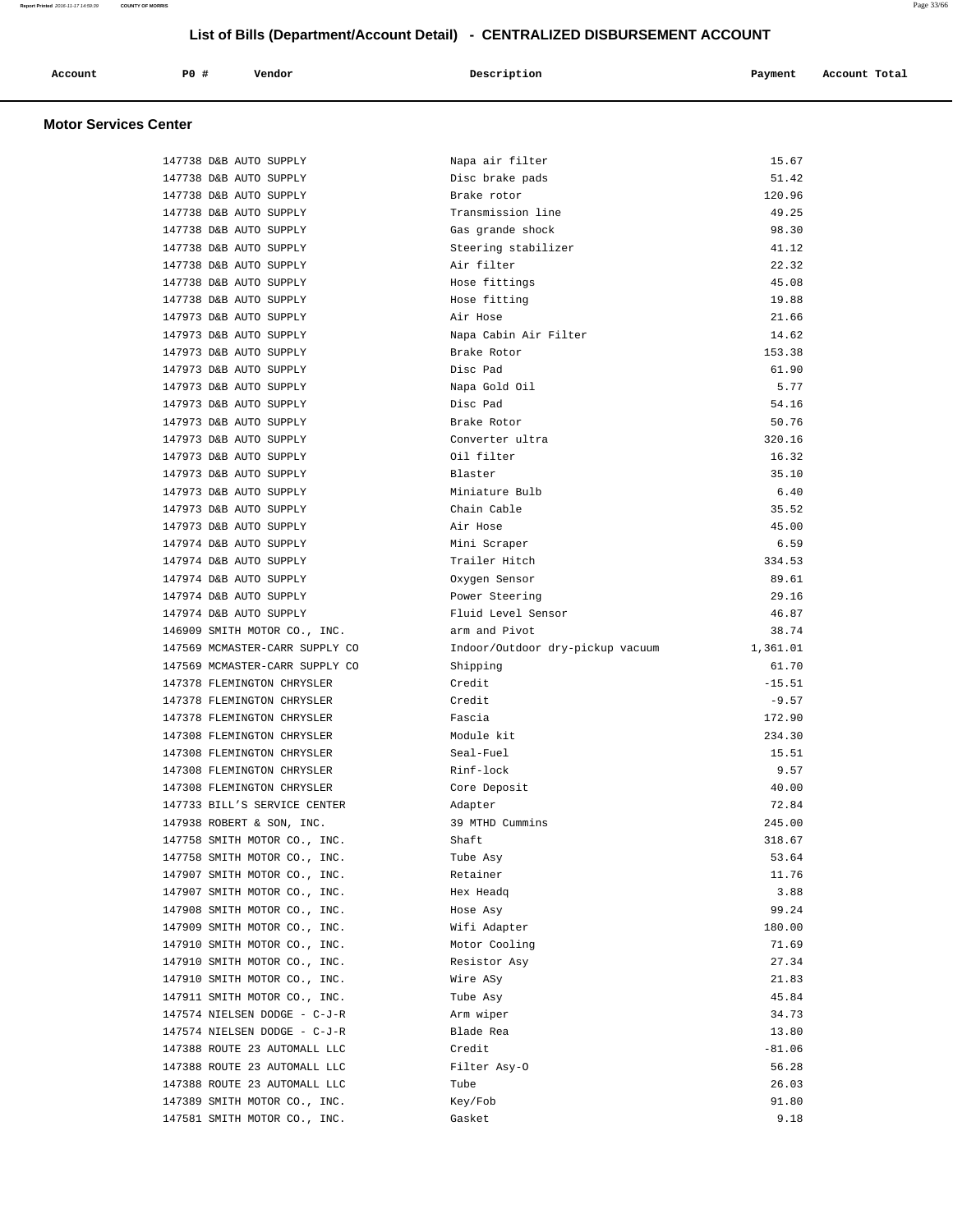| Account                      | PO#<br>Vendor                | Description | Account Total<br>Payment |
|------------------------------|------------------------------|-------------|--------------------------|
| <b>Motor Services Center</b> |                              |             |                          |
|                              | 147312 SMITH MOTOR CO., INC. | Key         | 139.72                   |
|                              | 147312 SMITH MOTOR CO., INC. | Backup kev  | 48.39                    |

| TOTAL for Motor Services Center         |                    | 17,800.37    |
|-----------------------------------------|--------------------|--------------|
|                                         |                    | ============ |
| 01-201-26-315100-291<br>Vehicle Repairs | TOTAL FOR ACCOUNT  | 6,804.10     |
| 148314 ROUTE 23 AUTOMALL LLC            | Parking Light      | 36.91        |
| 148314 ROUTE 23 AUTOMALL LLC            | Emblem             | 23.47        |
| 148314 ROUTE 23 AUTOMALL LLC            | Door Asy           | 30.88        |
| 148314 ROUTE 23 AUTOMALL LLC            | Spacer             | 2.52         |
| 148314 ROUTE 23 AUTOMALL LLC            | Filter             | 31.68        |
| 148314 ROUTE 23 AUTOMALL LLC            | Brak Pad           | 54.27        |
| 148314 ROUTE 23 AUTOMALL LLC            | Cap                | 41.34        |
| 148314 ROUTE 23 AUTOMALL LLC            | Kit Element        | 53.85        |
| 148314 ROUTE 23 AUTOMALL LLC            | Wheel              | 15.59        |
| 148314 ROUTE 23 AUTOMALL LLC            | Anti-Freeze        | 40.76        |
| 148314 ROUTE 23 AUTOMALL LLC            | Bracket            | 14.70        |
| 148314 ROUTE 23 AUTOMALL LLC            | Transmission Fluid | 101.28       |
| 148314 ROUTE 23 AUTOMALL LLC            | Screen Asy         | 27.23        |
| 148314 ROUTE 23 AUTOMALL LLC            | Gasket             | 28.29        |
| 148314 ROUTE 23 AUTOMALL LLC            | Pan Asy            | 54.64        |
| 148314 ROUTE 23 AUTOMALL LLC            | Bolt               | 52.60        |
| 148314 ROUTE 23 AUTOMALL LLC            | Filter Asy         | 11.90        |
| 148314 ROUTE 23 AUTOMALL LLC            | Pad Brake          | 52.64        |
| 148314 ROUTE 23 AUTOMALL LLC            | Brake Pad          | 61.40        |
| 148314 ROUTE 23 AUTOMALL LLC            | Oil                | 41.04        |
| 148314 ROUTE 23 AUTOMALL LLC            | Credit             | $-710.33$    |
| 147759 SMITH MOTOR CO., INC.            | Tube Asy           | 40.76        |
| 147759 SMITH MOTOR CO., INC.            | Tube Asy           | 36.34        |
| 147759 SMITH MOTOR CO., INC.            | Tube - Oil cooler  | 25.73        |
| 147312 SMITH MOTOR CO., INC.            | Backup key         | 48.39        |

# **Mosquito Extermination**

|                                                     | 148685 KRISTIAN MCMORLAND         | Reimbursement for Petty Cast 2016        | 312.09 |        |
|-----------------------------------------------------|-----------------------------------|------------------------------------------|--------|--------|
| 01-201-26-320100-021                                | <i>Administrative Services</i>    | TOTAL FOR ACCOUNT                        |        | 312.09 |
|                                                     |                                   |                                          |        |        |
|                                                     | 148641 TERESA DUCKWORTH           | Sea Crest Beach Hotel, Northeastern Mosq | 108.60 |        |
|                                                     | 148641 TERESA DUCKWORTH           | Round trip mileage @ .35/670 10/27-28/1  | 234.50 |        |
|                                                     | 148641 TERESA DUCKWORTH           | Meals and snacks 10/27-28/16             | 20.63  |        |
|                                                     | 148641 TERESA DUCKWORTH           | Tolls                                    | 1.25   |        |
| $01-201-26-320100-039$ Education Schools & Training |                                   | TOTAL FOR ACCOUNT                        |        | 364.98 |
|                                                     |                                   |                                          |        |        |
|                                                     | 147590 CRYSTAL SPRINGS            | Bottled water                            | 32.50  |        |
|                                                     | 147590 CRYSTAL SPRINGS            | Hot and Cold Coolers                     | 1.98   |        |
| 01-201-26-320100-058 Office Supplies & Stationery   |                                   | TOTAL FOR ACCOUNT                        |        | 34.48  |
|                                                     |                                   |                                          |        |        |
|                                                     | 148025 GEN-EL SAFETY & INDUSTRIAL | Rag, Colored Polo 50# 19X24X19 per quote | 150.00 |        |
|                                                     | 147885 TOMAR INDUSTRIES INC       | 8J8 Foam Cup 8 oz. - 1000/CS #DCC-8J8    | 25.35  |        |
|                                                     | 147885 TOMAR INDUSTRIES INC       | Conex Translucent 7oz. cold cup 2500/CS  | 80.25  |        |
|                                                     | 147885 TOMAR INDUSTRIES INC       | Fresh Products Wave 3D Urinal Deodorized | 25.00  |        |
|                                                     | 147885 TOMAR INDUSTRIES INC       | Streak Free Glass Cleaner 12 Ouarts/Case | 59.00  |        |
| 01-201-26-320100-249                                | Bldg Maintenance Supplies         | TOTAL FOR ACCOUNT                        |        | 339.60 |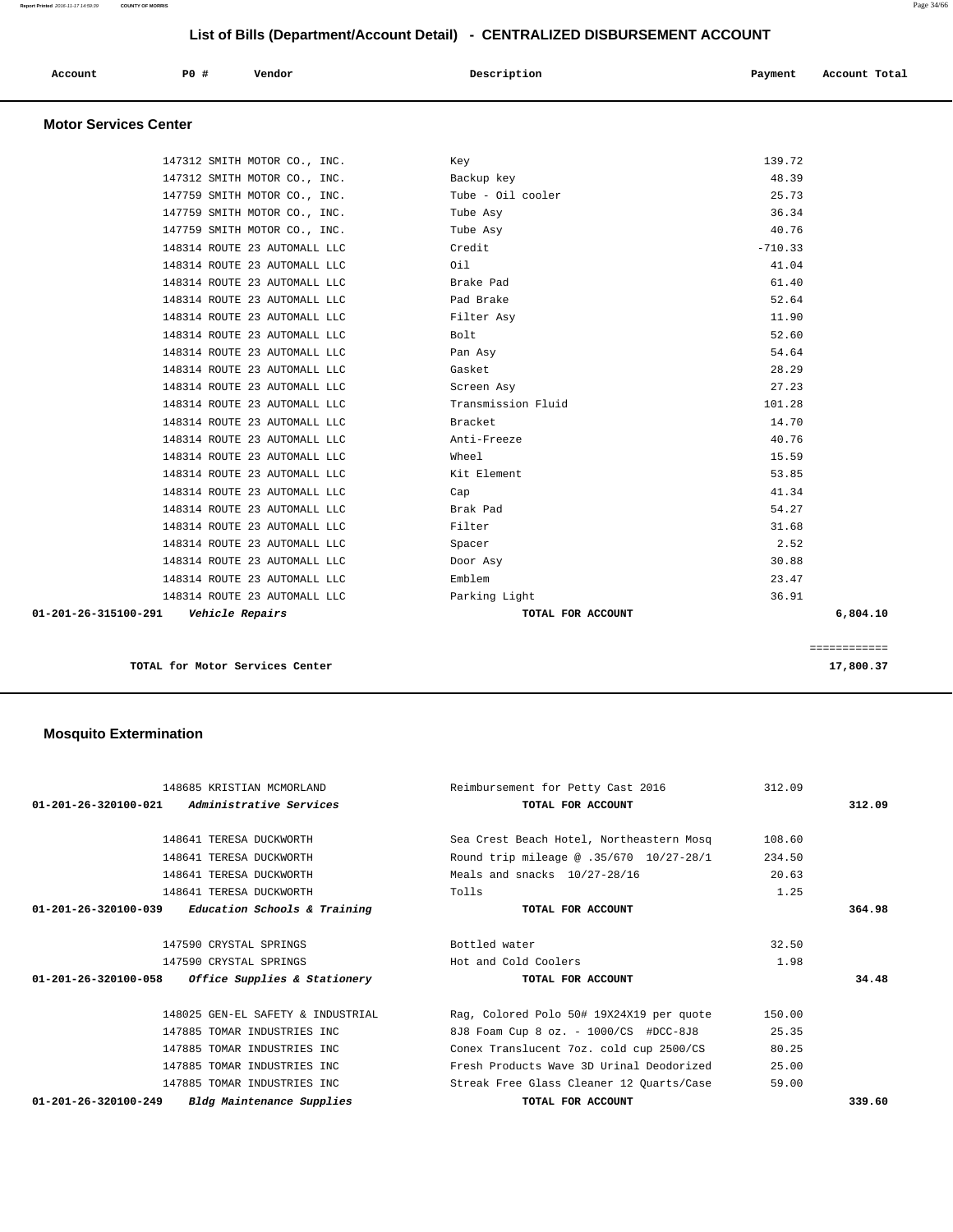**Report Printed** 2016-11-17 14:59:39 **COUNTY OF MORRIS** Page 35/66

# **List of Bills (Department/Account Detail) - CENTRALIZED DISBURSEMENT ACCOUNT**

| Account | <b>PO #</b> | Vendor | Description | Payment | Account Total |
|---------|-------------|--------|-------------|---------|---------------|
|         |             |        |             |         |               |

### **Mosquito Extermination**

|                      | 01-201-26-320100-291    Vehicle Repairs | TOTAL FOR ACCOUNT                        |        | 502.01   |
|----------------------|-----------------------------------------|------------------------------------------|--------|----------|
|                      | 148039 APOLLO BATTERY & TIRE            | P245/70R16 Nokian Winter Tires 10/30/16  | 224.86 |          |
|                      | 148443 MORRISTOWN NAPA, LLC             | LED 360 Strobe #92569Y                   | 255.55 |          |
|                      | 148443 MORRISTOWN NAPA, LLC             | Oil Filter Pro Select #21085             | 4.56   |          |
|                      | 148443 MORRISTOWN NAPA, LLC             | Spark Plug - Copper Plus #71             | 5.68   |          |
|                      | 148443 MORRISTOWN NAPA, LLC             | Champ SM Eng Spark PL #858               | 11.36  |          |
| 01-201-26-320100-258 | Equipment                               | TOTAL FOR ACCOUNT                        |        | 1,665.71 |
|                      | 147937 NEW PIG CORPORATION              | Shipping & Handling                      | 37.61  |          |
|                      | 147937 NEW PIG CORPORATION              | Pig Barrel Top Absorbent Mat Heavyweight | 83.00  |          |
|                      | 147937 NEW PIG CORPORATION              | Pig PR35 Maintenance Wipers General Main | 76.00  |          |
|                      | 147937 NEW PIG CORPORATION              | Pig Absorbent Mat Roll Medium weight, 15 | 132.00 |          |
|                      | 148445 MORRISTOWN LUMBER &              | SCP-0750-Sn PVC Globe Valve 3/4 #61216   | 3.79   |          |
|                      | 148445 MORRISTOWN LUMBER &              | V115 1 1/2 X 5/8 Corner Irons Zinc #113  | 3.15   |          |
|                      | 148445 MORRISTOWN LUMBER &              | 30407 3/4" SLIPXMIP Male Adapt #9332073  | 0.29   |          |
|                      | 148445 MORRISTOWN LUMBER &              | LN102-2 3/4" Locknut, RGD/IMC, S #134431 | 0.75   |          |
|                      | 148445 MORRISTOWN LUMBER &              | FP-RIB Anc 8-10-12 w/SC Pk6 #5108        | 1.49   |          |
|                      | 148445 MORRISTOWN LUMBER &              | FP-RIB Anc 12-14-16W/Sc Pk6 #5109        | 1.49   |          |
|                      | 148445 MORRISTOWN LUMBER &              | 19-002 Blue Wire Connectors #1095692     | 3.30   |          |
|                      | 148445 MORRISTOWN LUMBER &              | 19-003 Orange Wire Connectors #1095609   | 1.65   |          |
|                      | 148445 MORRISTOWN LUMBER &              | GE5000 Window/Door Clear #8968554        | 5.99   |          |
|                      | 148445 MORRISTOWN LUMBER &              | 3.7 oz Marine Goop #6782254              | 6.99   |          |
|                      | 148445 MORRISTOWN LUMBER &              | 40396 12.5 Pledge Orange #8672610        | 9.98   |          |
|                      | 148445 MORRISTOWN LUMBER &              | 13033 Sim Green w/Spr 32oz. #6978548     | 5.99   |          |
|                      | 147935 SAFETY- KLEEN SYSTEMS, INC.      | 16G {arts Washer - Solvent #16150        | 297.44 |          |
|                      | 145380 FLEMINGTON DEPT STORE INC        | M985 Men's Fleece Vest Size Large        | 23.90  |          |
|                      | 145380 FLEMINGTON DEPT STORE INC        | M990W Women Zip Fleece Blk size S-XL     | 49.80  |          |
|                      | 145380 FLEMINGTON DEPT STORE INC        | 531 Safety Green Thermal Hood Size 4X    | 111.80 |          |
|                      | 145380 FLEMINGTON DEPT STORE INC        | 531 Safety Green Thermal Hood Size 2X    | 199.60 |          |
|                      | 145380 FLEMINGTON DEPT STORE INC        | 531 Safety Green Thermal Hood Size XL    | 375.20 |          |

**TOTAL for Mosquito Extermination 3,218.87**

### **Health Management**

| 148905 VERIZON WIRELESS                                    | L&PS/HEALTH MANAGEMENT                   | 753.46    |              |
|------------------------------------------------------------|------------------------------------------|-----------|--------------|
| Cellular Phone/Pagers<br>01-201-27-330100-031              | TOTAL FOR ACCOUNT                        |           | 753.46       |
|                                                            |                                          |           |              |
| 148727 MORRISTOWN MEDICAL CENTER                           | For the month of October 2016            | 10,000.00 |              |
| 01-201-27-330100-079<br>Special Projects                   | TOTAL FOR ACCOUNT                        |           | 10,000.00    |
| 146871 FASTENAL COMPANY                                    | Ouote 41983 Part 1001338                 | 184.64    |              |
| 146871 FASTENAL COMPANY                                    | Part 7001625                             | 129.35    |              |
| 145711 WEST CALDWELL CALIBRATION LABS                      | Noise meter calibrationQuote 091316KZ    | 592.50    |              |
| 149104 COUNTY OF MORRIS                                    | 1st HALF NOVEMBER 2016 METERED MAIL      | 34.19     |              |
| $01 - 201 - 27 - 330100 - 210$<br>Environmental Compliance | TOTAL FOR ACCOUNT                        |           | 940.68       |
| 148181 NESTLE WATERS NORTH AMERICA INC.                    | 0434540191 billing period 9/15/2016-10/1 | 5.17      |              |
| 01-201-27-330100-258<br>Equipment                          | TOTAL FOR ACCOUNT                        |           | 5.17         |
|                                                            |                                          |           | ============ |
| TOTAL for Health Management                                |                                          |           | 11,699.31    |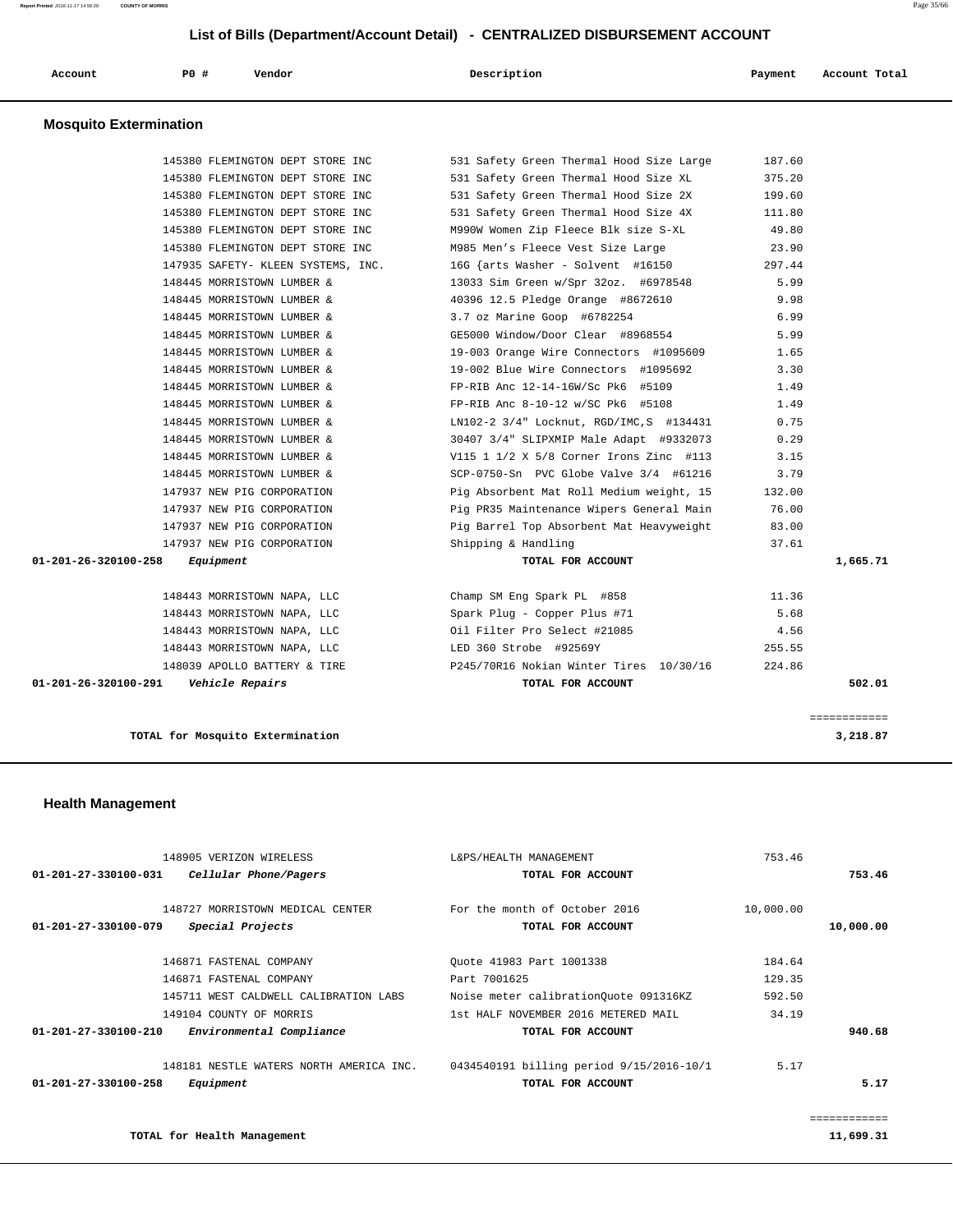**Report Printed** 2016-11-17 14:59:39 **COUNTY OF MORRIS** Page 36/66

# **List of Bills (Department/Account Detail) - CENTRALIZED DISBURSEMENT ACCOUNT**

|  | Account | P0 # | Vendor | Description | Payment | Account Total |
|--|---------|------|--------|-------------|---------|---------------|
|--|---------|------|--------|-------------|---------|---------------|

### **Human Services**

|                                | 148085 NESTLE WATERS NORTH AMERICA INC.         | 2016 Division of Community and Behaviora | 0.90   |              |
|--------------------------------|-------------------------------------------------|------------------------------------------|--------|--------------|
|                                | 148580 SODEXO INC & AFFILIATES                  | Breakfast catering for Morris View Staff | 39.80  |              |
|                                | 148580 SODEXO INC & AFFILIATES                  | Sandwiches, beverages, chips and cookies | 102.60 |              |
|                                | 148449 LONGFELLOWS SANDWICH DELI                | Remaining owed for Invoice 011453 for fo | 73.40  |              |
| 01-201-27-331100-058           | Office Supplies & Stationery                    | TOTAL FOR ACCOUNT                        |        | 216.70       |
|                                | 149104 COUNTY OF MORRIS                         | 1st HALF NOVEMBER 2016 METERED MAIL      | 47.97  |              |
| $01 - 201 - 27 - 331100 - 068$ | Postage & Metered Mail                          | TOTAL FOR ACCOUNT                        |        | 47.97        |
|                                | 148449 LONGFELLOWS SANDWICH DELI                | Sandwiches and water for 14 people at HS | 55.59  |              |
| 01-201-27-331100-088           | Meeting Exp Advisory Board Etc                  | TOTAL FOR ACCOUNT                        |        | 55.59        |
|                                | 148321 RICOH USA, INC.                          | Color copies for MPC3503 Div. of Communi | 118.14 |              |
|                                | $01-201-27-331100-164$ Office Machines - Rental | TOTAL FOR ACCOUNT                        |        | 118.14       |
|                                |                                                 |                                          |        | ------------ |
|                                | TOTAL for Human Services                        |                                          |        | 438.40       |

### **Youth Shelter**

|                      | 148856 THOMAS POLLIO                            | Gift cards for resident activities 11/14 | 275.00   |          |
|----------------------|-------------------------------------------------|------------------------------------------|----------|----------|
|                      | 148856 THOMAS POLLIO                            | Pumpkin picking activities 10/25/16      | 15.00    |          |
|                      | 148856 THOMAS POLLIO                            | County garage parking 10/25/16           | 1.50     |          |
|                      | 148856 THOMAS POLLIO                            | Primary Time for Youth Shelter Residents | 8.45     |          |
|                      | 148856 THOMAS POLLIO                            | Historic Speedwell county parks 10/31/16 | 8.00     |          |
|                      | 148856 THOMAS POLLIO                            | Gift cards for Dunkin Donuts 11/2/16     | 20.00    |          |
|                      | 148856 THOMAS POLLIO                            | Camden Aquarium youth shelter residents, | 19.35    |          |
|                      | 148856 THOMAS POLLIO                            | Activity Daress Theatre no receipt 11/4/ | 30.00    |          |
|                      | 148856 THOMAS POLLIO                            | Camden Aquarium 11/10/16                 | 20.20    |          |
|                      | 147663 AGWAY MORRISTOWN                         | part number 46300377 Hay                 | 19.96    |          |
|                      | 147663 AGWAY MORRISTOWN                         | part number 55800377 pumpkin             | 2.49     |          |
|                      | 147663 AGWAY MORRISTOWN                         | part number 5580377 pumpkin              | 2.49     |          |
|                      | 147663 AGWAY MORRISTOWN                         | part number 71201277 Pumpkin by 1b       | 5.39     |          |
|                      | 147663 AGWAY MORRISTOWN                         | part number 71201277 pumpkin by the 1b   | 5.39     |          |
|                      | 147663 AGWAY MORRISTOWN                         | part number 95401177 6" Mums             | 3.99     |          |
|                      | 147663 AGWAY MORRISTOWN                         | part number 95401177 6" mums             | 3.99     |          |
|                      | 147663 AGWAY MORRISTOWN                         | part number 95401177 9" mums             | 11.98    |          |
|                      | 147663 AGWAY MORRISTOWN                         | part number 5503927 scarecrow            | 4.99     |          |
|                      | 147663 AGWAY MORRISTOWN                         | part number 5503927 scarecrow            | 4.99     |          |
|                      | 147663 AGWAY MORRISTOWN                         | part number 55800277 corn stalks         | 17.98    |          |
|                      | $01-201-27-331110-059$ Other General Expenses   | TOTAL FOR ACCOUNT                        |          | 481.14   |
|                      | 149104 COUNTY OF MORRIS                         | 1st HALF NOVEMBER 2016 METERED MAIL      | 16.03    |          |
|                      | $01-201-27-331110-068$ Postage and Metered Mail | TOTAL FOR ACCOUNT                        |          | 16.03    |
|                      | 148508 SODEXO INC & AFFILIATES                  | Dietary Services for 10/1/16 thru 10/28/ | 3,719.50 |          |
|                      | 148508 SODEXO INC & AFFILIATES                  | Congregate meals                         | 1,719.72 |          |
|                      | 148508 SODEXO INC & AFFILIATES                  | AFI AND OTHER                            | 2,432.51 |          |
| 01-201-27-331110-185 | Food                                            | TOTAL FOR ACCOUNT                        |          | 7,871.73 |
|                      | 146729 ATLANTIC CORPORATE                       | Medical Services for Youth Shelter for t | 8,533.00 |          |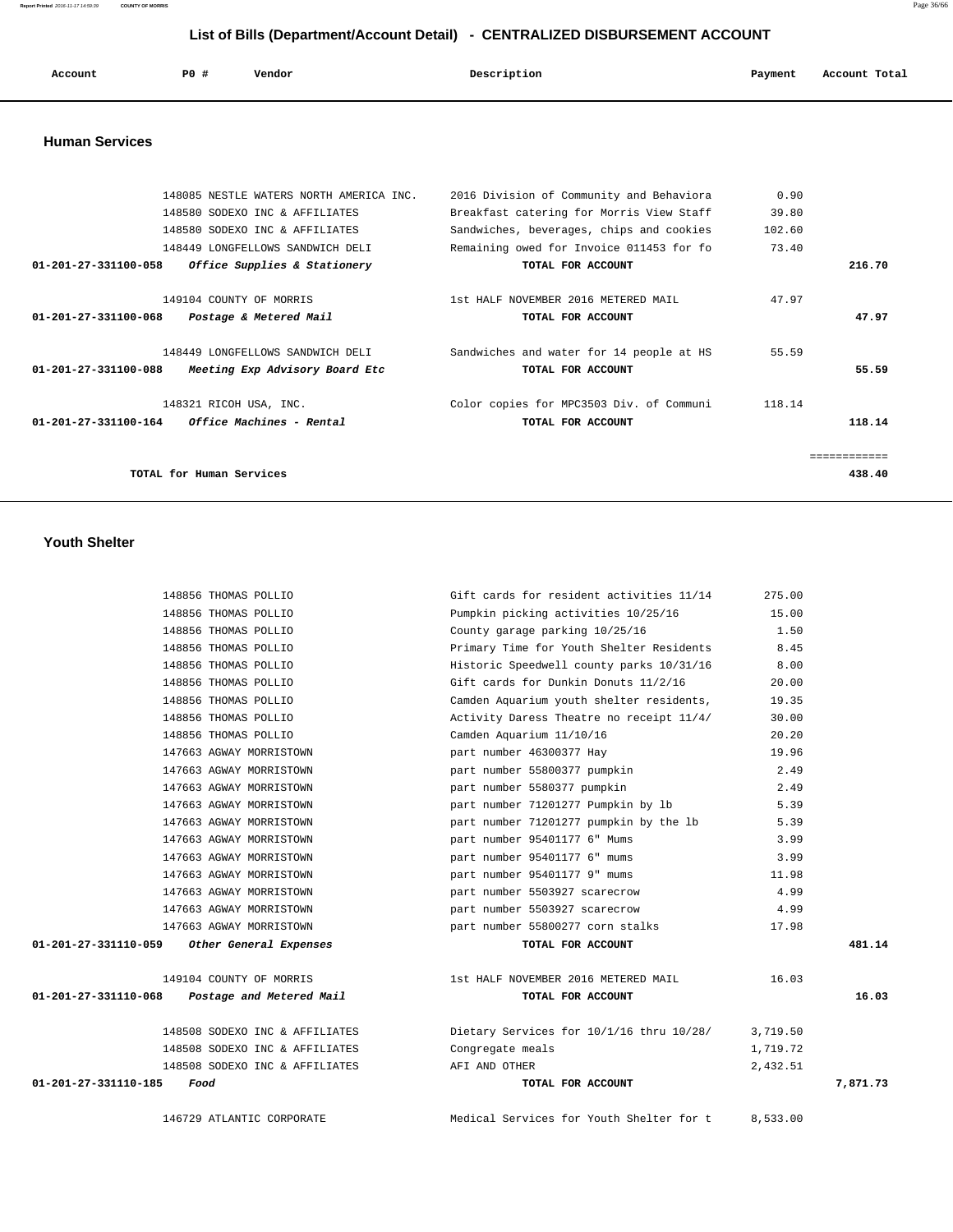**Report Printed** 2016-11-17 14:59:39 **COUNTY OF MORRIS** Page 37/66

# **List of Bills (Department/Account Detail) - CENTRALIZED DISBURSEMENT ACCOUNT**

| Account              | PO#     | Vendor                                                                                                                                                                             | Description                                                                                                                                                                              | Payment                                   | Account Total |
|----------------------|---------|------------------------------------------------------------------------------------------------------------------------------------------------------------------------------------|------------------------------------------------------------------------------------------------------------------------------------------------------------------------------------------|-------------------------------------------|---------------|
| <b>Youth Shelter</b> |         |                                                                                                                                                                                    |                                                                                                                                                                                          |                                           |               |
|                      |         | 148394 INSTITUTE FOR FORENSIC PSYCHOLOGY                                                                                                                                           | 10-3-16 Psychological Eval for one Adole                                                                                                                                                 | 350.00                                    |               |
|                      |         | 147741 WHITES HEALTHCARE ENTERPRISES INC                                                                                                                                           | Medications for Residents at the Morris                                                                                                                                                  | 420.71                                    |               |
| 01-201-27-331110-189 | Medical |                                                                                                                                                                                    | TOTAL FOR ACCOUNT                                                                                                                                                                        |                                           | 17,836.71     |
| 01-201-27-331110-202 |         | 148883 CORE PROMOTIONS, LLC<br>148883 CORE PROMOTIONS, LLC<br>148883 CORE PROMOTIONS, LLC<br>148883 CORE PROMOTIONS, LLC<br>148883 CORE PROMOTIONS, LLC<br>Uniform And Accessories | Youth Shelter Small Jacket L354 Navy<br>3XL sweatshirts F281<br>sport tec full zip sweatshirt L265<br>polo shirts short sleeve L500<br>polo shirts long sleeve L500<br>TOTAL FOR ACCOUNT | 50.00<br>78.00<br>32.00<br>49.50<br>64.50 | 274.00        |
| 01-201-27-331110-262 |         | 147739 COMPLETE SECURITY SYSTEMS, INC.<br>147739 COMPLETE SECURITY SYSTEMS, INC.<br>147739 COMPLETE SECURITY SYSTEMS, INC.<br>Machinery Repairs & Parts                            | 12403 Service call charge<br>Service Labor<br>NC OP10HON Northern Mini Prox Reader<br>TOTAL FOR ACCOUNT                                                                                  | 125.00<br>156.25<br>90.00                 | 371.25        |
|                      |         |                                                                                                                                                                                    |                                                                                                                                                                                          |                                           | ============  |

**TOTAL for Youth Shelter 26,850.86**

# **Office on Aging**

|                                | 148550 PATRICIA DUMPERT                                                          | car ins reimb 9/16                  | 12.00    |              |
|--------------------------------|----------------------------------------------------------------------------------|-------------------------------------|----------|--------------|
| $01 - 201 - 27 - 333100 - 048$ | Insurance                                                                        | TOTAL FOR ACCOUNT                   |          | 12.00        |
|                                |                                                                                  |                                     |          |              |
|                                | 147919 W.B. MASON COMPANY INC                                                    | Order # S041723037                  | 568.82   |              |
|                                | 147919 W.B. MASON COMPANY INC                                                    | Order # S041723037                  | $-6.81$  |              |
|                                | 147919 W.B. MASON COMPANY INC                                                    | Order # S041829657                  | $-97.40$ |              |
| $01 - 201 - 27 - 333100 - 058$ | Office Supplies & Stationery                                                     | TOTAL FOR ACCOUNT                   |          | 464.61       |
|                                |                                                                                  |                                     |          |              |
|                                | 149104 COUNTY OF MORRIS                                                          | 1st HALF NOVEMBER 2016 METERED MAIL | 153.86   |              |
| 01-201-27-333100-068           | Postage & Metered Mail                                                           | TOTAL FOR ACCOUNT                   |          | 153.86       |
|                                |                                                                                  |                                     |          |              |
|                                | 148550 PATRICIA DUMPERT                                                          | mileage for trg 9/16                | 41.72    |              |
| $01 - 201 - 27 - 333100 - 082$ | Travel Expense                                                                   | TOTAL FOR ACCOUNT                   |          | 41.72        |
|                                |                                                                                  |                                     |          |              |
|                                | 148552 WILLOWGLEN ACADEMY-NEW JERSEY, INC. Transportation for R.C. 9/23/16 (APS) |                                     | 136.00   |              |
| 01-201-27-333100-084           | <i>Other Outside Services</i>                                                    | TOTAL FOR ACCOUNT                   |          | 136.00       |
|                                |                                                                                  |                                     |          |              |
|                                |                                                                                  |                                     |          | ============ |
|                                | TOTAL for Office on Aging                                                        |                                     |          | 808.19       |

### **NJEASE Phase II**

| 148557 NEWBRIDGE SERVICES INC                               | JACC Per. 7/1/16-9/30/16 | 1,425.00 |
|-------------------------------------------------------------|--------------------------|----------|
| <i>NJEASE Phase II Expenditures</i><br>01-201-27-333105-090 | TOTAL FOR ACCOUNT        | 1,425.00 |
|                                                             |                          |          |
|                                                             |                          |          |
| TOTAL for NJEASE Phase II                                   |                          | 1,425.00 |
|                                                             |                          |          |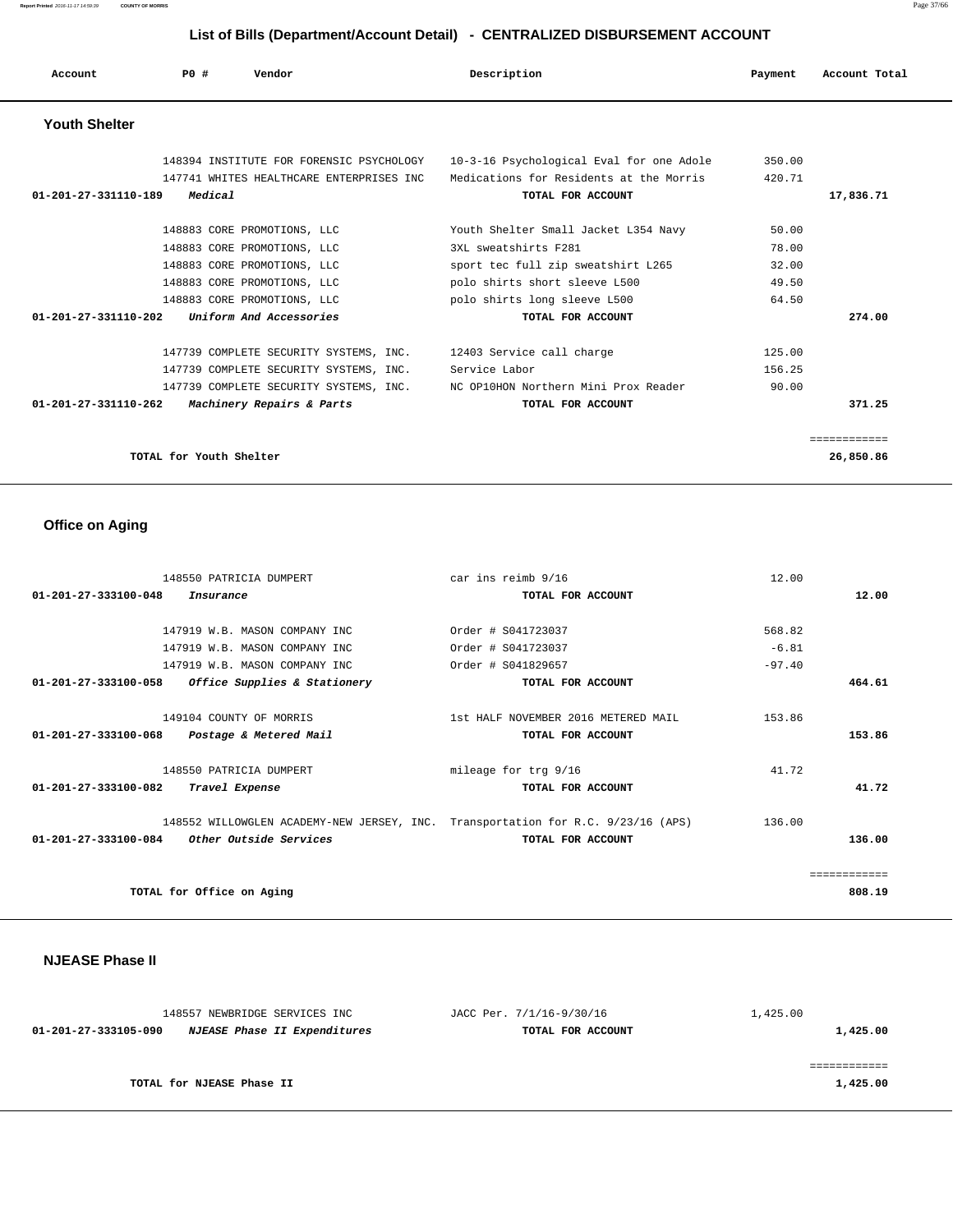| Account              | PO#                    | Vendor                                | Description      |                                           | Payment   | Account Total |
|----------------------|------------------------|---------------------------------------|------------------|-------------------------------------------|-----------|---------------|
|                      |                        |                                       |                  |                                           |           |               |
|                      |                        | 148548 PUSH TO WALK A NEW JERSEY      | $total-($6,809)$ |                                           | 6,809.00  |               |
| 01-201-27-342000-458 |                        | Grant in Aid GIA: PUSH TO WALK        |                  | TOTAL FOR ACCOUNT                         |           | 6,809.00      |
|                      |                        | 148553 EMPLOYMENT HORIZONS, INC.      |                  | #1624 Emp.&Trg Per. 7/1/16-9/30/16total-  | 17,997.00 |               |
| 01-201-27-342000-463 |                        | Grant in Aid GIA: EMPLOYMENT HORIZONS |                  | TOTAL FOR ACCOUNT                         |           | 17,997.00     |
|                      |                        | 148539 VISITING NURSE ASSOC. OF       |                  | #1619 CHAP Per. 7/1/16-9/30/16 total(\$12 | 12,668.00 |               |
| 01-201-27-342000-481 |                        | Grant in Aid GIA: VNAANJ              |                  | TOTAL FOR ACCOUNT                         |           | 12,668.00     |
|                      |                        | 148532 INTERFAITH FOOD PANTRY INC.    |                  | #1629 HDM Per. 7/1/16-9/30/16 total-(\$10 | 10,112.00 |               |
|                      |                        | 148535 INTERFAITH FOOD PANTRY INC.    |                  | #1629 HDM Per. 4/1/16-6/30/16Total(\$10,1 | 10,112.00 |               |
| 01-201-27-342000-493 |                        | Grant in Aid: Interfaith Food Pantry  |                  | TOTAL FOR ACCOUNT                         |           | 20,224.00     |
|                      |                        |                                       |                  |                                           |           |               |
|                      |                        |                                       |                  |                                           |           | ==========    |
|                      | TOTAL for Grant in Aid |                                       |                  |                                           |           | 57,698.00     |

# **County Board of Social Service**

|              |           | Purchase of office supplies - Order #S04 4,751.26                                      | 148244 W.B. MASON COMPANY INC                      |
|--------------|-----------|----------------------------------------------------------------------------------------|----------------------------------------------------|
|              | 588.33    | Purchase of office supplies - Order #S04                                               | 148245 W.B. MASON COMPANY INC                      |
| 5,339.59     |           | TOTAL FOR ACCOUNT                                                                      | 01-201-27-345100-058 Office Supplies & Stationery  |
|              |           | 147242 U.S. SECURITY ASSOCIATES, INC. 25579 Security Officer - 09/23/16 - 09/ 1,823.18 |                                                    |
| 1,823.18     |           | TOTAL FOR ACCOUNT                                                                      | Special Services<br>01-201-27-345100-325           |
|              | 26,237.42 | Premium Payment for October 2016 - Acct.                                               | 147500 CHLIC                                       |
|              | 107.20    | Adjustments - Eligibility Updates                                                      | 147500 CHLIC                                       |
| 26,344.62    |           | TOTAL FOR ACCOUNT                                                                      | 01-201-27-345100-329 Hospital Insurance Premiums   |
|              | 87.50     | ADM - Mileage reimb. for July 28 and Sep                                               | 148595 SHARI BOEHM                                 |
|              | 26.60     | ADM - Mileage reimb. for October 2016                                                  | 148581 LASZLO CSENGETO                             |
| 114.10       |           | TOTAL FOR ACCOUNT                                                                      | 01-201-27-345100-332<br><i>Mileage</i>             |
|              | 180.00    | FSS - Insurance Reimb. for Janurary 2016                                               | 148393 DENES HEIDINGER                             |
|              | 72.00     | CSP - Insurance reimb. for July to Decem                                               | 148381 EDILMA ACEVEDO                              |
|              | 72.00     | MAP - Car Insurance reimb. for 2nd half                                                | 148596 BEATRIZ OSPINA                              |
| 324.00       |           | TOTAL FOR ACCOUNT                                                                      | Other Allowances<br>$01 - 201 - 27 - 345100 - 333$ |
| ============ |           |                                                                                        |                                                    |
| 33,945.49    |           |                                                                                        | TOTAL for County Board of Social Service           |

### **MV:Administration**

| 148911 ARNEL P GARCIA     | LPN, 10-30-2016 thru 11-12-2016 | 2,559.83 |
|---------------------------|---------------------------------|----------|
| 148912 BARKEL FLEMMING    | LPN.10-30-2016 thru 11-12-2016  | 465.45   |
| 148913 CANDIDO CAMPOS     | RN, 10-30-2016 thru 11-12-2016  | 1,186.96 |
| 148914 CARRELLE L CALIXTE | LPN, 10-30-2016 thru 11-12-2016 | 2,885.21 |
| 148915 CHERYL ANN HAYES   | RN, 10-30-2016 thru 11-12-2016  | 593.48   |
| 148916 DAMACINA L. OKE    | LPN, 10-30-2016 thru 11-12-2016 | 1,117.95 |
| 148917 DANILO LAPID       | RN, 10-30-2016 thru 11-12-2016  | 1,767.86 |
| 148918 DAVID JEAN-LOUIS   | LPN, 10-30-2016 thru 11-12-2016 | 2,351.90 |
|                           |                                 |          |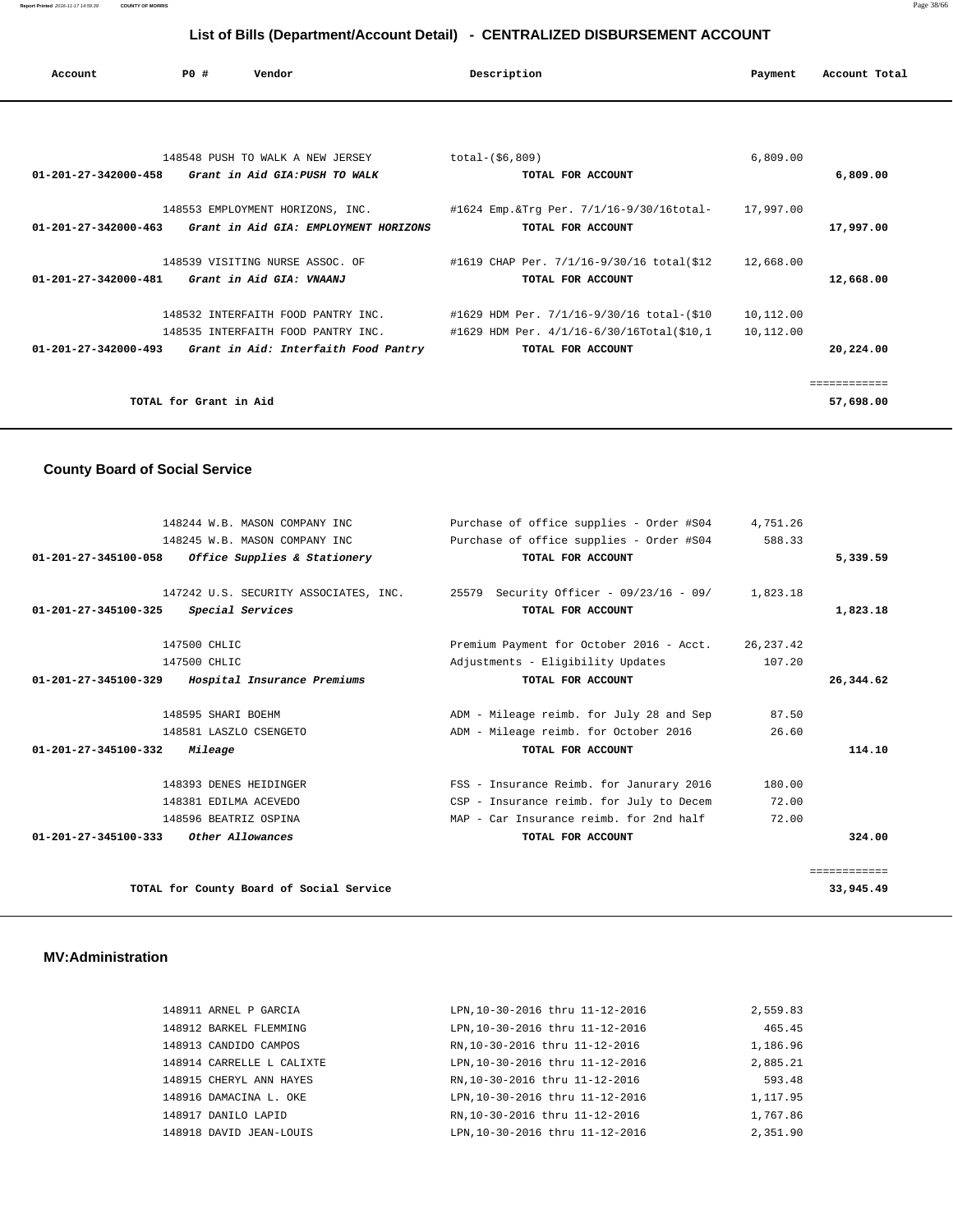**Report Printed** 2016-11-17 14:59:39 **COUNTY OF MORRIS** Page 39/66

### **List of Bills (Department/Account Detail) - CENTRALIZED DISBURSEMENT ACCOUNT**

| Account                        | P0 #<br>Vendor                                                           | Description                                     | Payment           | Account Total |
|--------------------------------|--------------------------------------------------------------------------|-------------------------------------------------|-------------------|---------------|
|                                |                                                                          |                                                 |                   |               |
| <b>MV:Administration</b>       |                                                                          |                                                 |                   |               |
|                                | 148920 ELLEN M. NOLL                                                     | LPN, 10-30-2016 thru 11-12-2016                 | 1,920.09          |               |
|                                | 148921 EVELYN TOLENTINO                                                  | RN, 10-30-2016 thru 11-12-2016                  | 1,225.07          |               |
|                                | 148922 GEORGINA GRAY-HORSLEY                                             | LPN, 10-30-2016 thru 11-12-2016                 | 1,983.02          |               |
|                                | 148923 HARRIET VALLECER RN                                               | RN, 10-30-2016 thru 11-12-2016                  | 1,480.74          |               |
|                                | 148924 ILLIENE CHARLES, RN                                               | RN, 10-30-2016 thru 11-12-2016                  | 3,068.04          |               |
|                                | 148925 LOREEN RAFISURA                                                   | RN, 10-30-2016 thru 11-12-2016                  | 588.30            |               |
|                                | 148926 LOUISE R. MACCHIA                                                 | RN, 10-30-2016 thru 11-12-2016                  | 2,476.78          |               |
|                                | 148927 MADUKWE IMO IBOKO, RN                                             | RN, 10-30-2016 thru 11-12-2016                  | 2,669.18          |               |
|                                | 148928 MARIA CARMELITA OBLINA                                            | LPN, 10-30-2016 thru 11-12-2016                 | 468.35            |               |
|                                | 148929 MARION ENNIS                                                      | LPN, 10-30-2016 thru 11-12-2016                 | 2,421.90          |               |
|                                | 148930 MARTHA YAGHI                                                      | RN, 10-30-2016 thru 11-12-2016                  | 1,468.90          |               |
|                                | 148931 MICHELLE CAPILI                                                   | RN, 10-30-2016 thru 11-12-2016                  | 1,184.74          |               |
|                                | 148932 ROSE DUMAPIT                                                      | RN, 10-30-2016 thru 11-12-2016                  | 599.40            |               |
|                                | 148933 ROSEMARY BATANE COBCOBO                                           | RN, 10-30-2016 thru 11-12-2016                  | 605.69            |               |
|                                | 148934 SHELLEY REINER                                                    | LPN, 10-30-2016 thru 11-12-2016                 | 1,168.41          |               |
|                                | 148935 TEODORA O. DELEON                                                 | RN, 10-30-2016 thru 11-12-2016                  | 889.48            |               |
| $01 - 201 - 27 - 350100 - 013$ | Temporary Help - Per Diem Nurses                                         | TOTAL FOR ACCOUNT                               |                   | 38,352.19     |
|                                | 148653 AEQUOR HEALTHCARE SERVICES, LLC                                   | Agency Nursing, 9-11 thru 9-17-2016             | 10,535.94         |               |
|                                | 148653 AEQUOR HEALTHCARE SERVICES, LLC                                   | Agency Nursing, 9-18 thru 9-24-2016             | 13,223.99         |               |
|                                | 148653 AEQUOR HEALTHCARE SERVICES, LLC                                   | Agency Nursing, 9-25 thru 10-01-2016            | 10,797.83         |               |
|                                | 148653 AEQUOR HEALTHCARE SERVICES, LLC                                   | Agency Nursing, 10-02 thru 10-08-2016           | 8,457.69          |               |
| 01-201-27-350100-016           | Outside Salaries & Wages                                                 | TOTAL FOR ACCOUNT                               |                   | 43,015.45     |
|                                | 148670 SODEXO INC & AFFILIATES                                           | Food for Resident Family Meeting, 10-31-2       | 39.00             |               |
| 01-201-27-350100-022           | Advertising                                                              | TOTAL FOR ACCOUNT                               |                   | 39.00         |
|                                | 148667 PREMIER HEALTHCARE                                                | Professional Management Services, 11-01-2       | 67, 261.52        |               |
| 01-201-27-350100-035           | Consultation Fee                                                         | TOTAL FOR ACCOUNT                               |                   | 67,261.52     |
|                                | 148657 CORNERSTONE FAMILY                                                | Social Work at Morris View, October~2016        | 25,160.00         |               |
| 01-201-27-350100-036           | Contracted Services                                                      | TOTAL FOR ACCOUNT                               |                   | 25,160.00     |
|                                | 148366 NESTLE WATERS NORTH AMERICA INC.                                  | 0435619937, 9-15-2016 thru 10-14-2016           | 1.99              |               |
| 01-201-27-350100-046           | General Stores                                                           | TOTAL FOR ACCOUNT                               |                   | 1.99          |
|                                | 148654 ALL-STAR IDENTIFICATION                                           | ID Badge Supplies, 11-3-2016                    | 467.00            |               |
| 01-201-27-350100-047           | Identification Equip&Supplies                                            | TOTAL FOR ACCOUNT                               |                   | 467.00        |
|                                | 148662 OFFICE CONCEPTS GROUP, INC.                                       | 17983, October-2016                             | 214.46            |               |
|                                | 148662 OFFICE CONCEPTS GROUP, INC.                                       | 17983, October-2016                             | 12.53             |               |
|                                | 148662 OFFICE CONCEPTS GROUP, INC.                                       | 17983, October-2016                             | 153.80            |               |
|                                | 148662 OFFICE CONCEPTS GROUP, INC.                                       | 17983, October-2016                             | 45.00             |               |
|                                | 148662 OFFICE CONCEPTS GROUP, INC.                                       | 17983, October-2016                             | 258.57            |               |
|                                | 148662 OFFICE CONCEPTS GROUP, INC.                                       | 17983, October-2016                             | 142.97            |               |
|                                | 148662 OFFICE CONCEPTS GROUP, INC.                                       | 17983, October-2016                             | 98.99             |               |
|                                | 148662 OFFICE CONCEPTS GROUP, INC.                                       | 17983, October-2016                             | 73.48             |               |
|                                | 148662 OFFICE CONCEPTS GROUP, INC.                                       | 17983, October-2016                             | 24.14             |               |
|                                | 148662 OFFICE CONCEPTS GROUP, INC.<br>148662 OFFICE CONCEPTS GROUP, INC. | 17983, October-2016                             | 300.00            |               |
|                                | 148311 W.B. MASON COMPANY INC                                            | 17983, October-2016<br>$C1019843, 8 - 5 - 2016$ | 1,477.60<br>68.98 |               |
|                                |                                                                          |                                                 |                   |               |

 149104 COUNTY OF MORRIS 1st HALF NOVEMBER 2016 METERED MAIL 106.04  **01-201-27-350100-068 Postage & Metered Mail TOTAL FOR ACCOUNT 106.04**

 **01-201-27-350100-058 Office Supplies & Stationery TOTAL FOR ACCOUNT 2,870.52**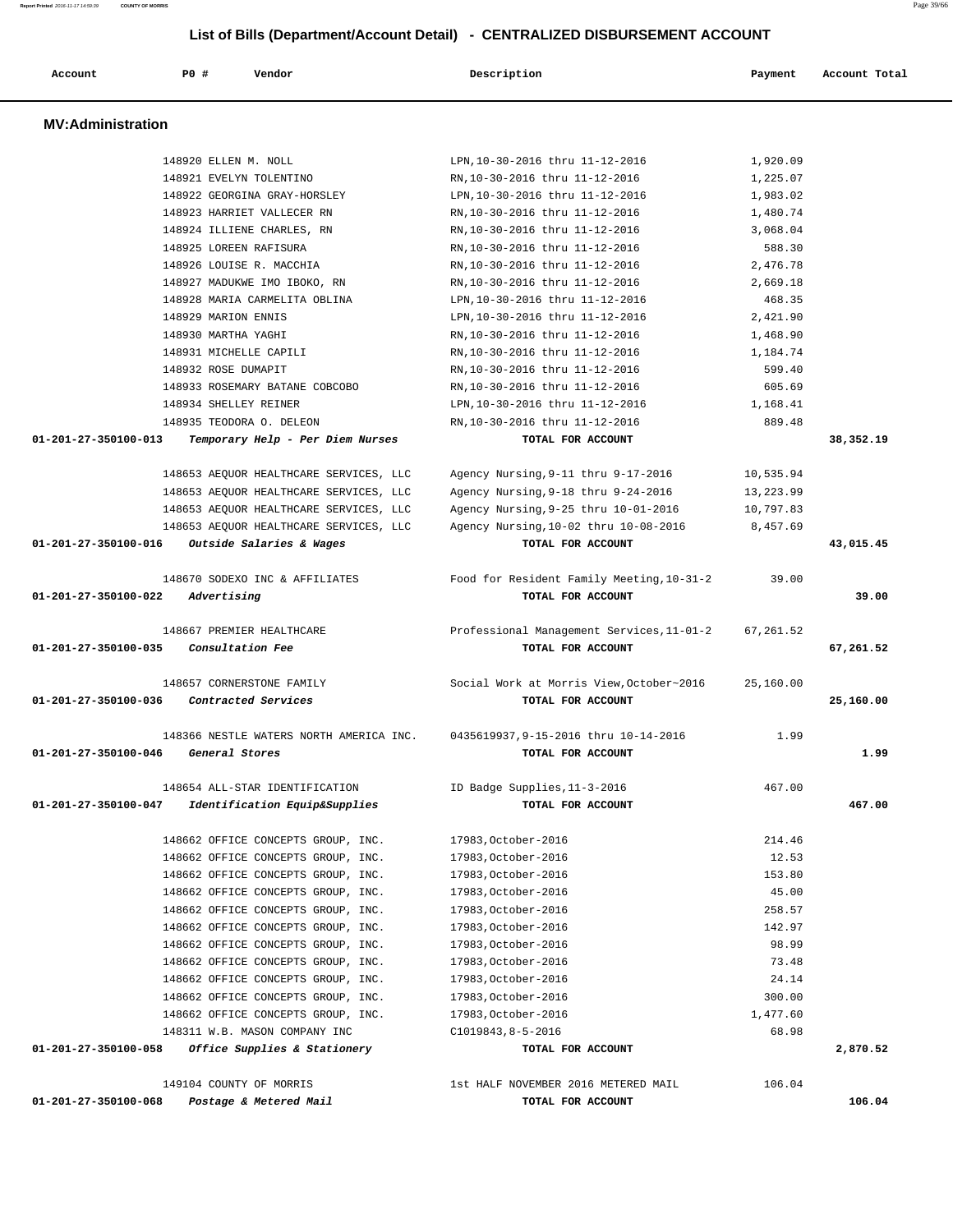| Account                  | PO#<br>Vendor                      | Description                                | Payment      | Account Total |
|--------------------------|------------------------------------|--------------------------------------------|--------------|---------------|
| <b>MV:Administration</b> |                                    |                                            |              |               |
|                          | 148310 RICOH USA, INC.             | CTMORR, Copies over Contract, MachineID#70 | 419.23       |               |
|                          | 148310 RICOH USA, INC.             | CTMORR, Copies over Contract, MachineID#70 | 293.86       |               |
|                          | 148310 RICOH USA, INC.             | CTMORR, Copies over Contract, MachineID#69 | 77.28        |               |
|                          | 148310 RICOH USA, INC.             | CTMORR, Copies over Contract, MachineID#68 | 49.49        |               |
|                          | 148310 RICOH USA, INC.             | CTMORR, Copies over Contract, MachineID#63 | 326.97       |               |
|                          | 148310 RICOH USA, INC.             | CTMORR, Copies over Contract, MachineID#63 | 270.41       |               |
|                          | 148310 RICOH USA, INC.             | CTMORR, Copies over Contract, MachineID#77 | 253.82       |               |
|                          | 148310 RICOH USA, INC.             | CTMORR, Copies over Contract, MachineID#60 | 52.50        |               |
| 01-201-27-350100-164     | Office Machines - Rental           | TOTAL FOR ACCOUNT                          |              | 2,125.34      |
|                          | 148664 OFFICE CONCEPTS GROUP, INC. | 17983,10-06-2016                           | 8,550.00     |               |
|                          | 146797 ALI MED INC                 | 4044926,9-20-2016                          | 3,633.75     |               |
|                          | 146797 ALI MED INC                 | 4044926, 9-27-2016 [Credit Note]           | $-2, 200.00$ |               |
|                          | 146797 ALI MED INC                 | 4044296,9-27-2016[Properly Priced Invoic   | 1,650.00     |               |
| 01-201-27-350100-266     | Safety Items                       | TOTAL FOR ACCOUNT                          |              | 11,633.75     |
|                          |                                    |                                            |              | ============  |
|                          | TOTAL for MV:Administration        |                                            |              | 191,032.80    |

# **MV:Building Services**

| 148673 SODEXO INC & AFFILIATES                    | 100022833, October~2016 | 196, 345.61 |
|---------------------------------------------------|-------------------------|-------------|
| Contracted Services<br>01-201-27-350110-036       | TOTAL FOR ACCOUNT       | 196,345.61  |
| 148332 MOE DISTRIBUTORS INC.                      | RMOR15, 8-16-2016       | 216.65      |
| Machinery Repairs & Parts<br>01-201-27-350110-262 | TOTAL FOR ACCOUNT       | 216.65      |
|                                                   |                         |             |
| TOTAL for MV: Building Services                   |                         | 196,562.26  |

# **MV:Dietary**

| 148671 SODEXO INC & AFFILIATES              | 100005746,10-31-2016                        | 441.30       |
|---------------------------------------------|---------------------------------------------|--------------|
| 148672 SODEXO INC & AFFILIATES              | 100005746, October~2016                     | 325, 494. 71 |
| Contracted Services<br>01-201-27-350115-036 | TOTAL FOR ACCOUNT                           | 325,936.01   |
| 148675 STAR LEDGER                          | Papers for Coffee Shop, w/e 10-29<br>947758 | 83.00        |
| Coffee / Gift Shop<br>01-201-27-350115-186  | TOTAL FOR ACCOUNT                           | 83.00        |
|                                             |                                             |              |
| TOTAL for MV:Dietary                        |                                             | 326,019.01   |

# **MV:Laundry**

|                      | 148674 SODEXO INC & AFFILIATES | 100005746, October~2016 | 74,805.88 |
|----------------------|--------------------------------|-------------------------|-----------|
| 01-201-27-350125-036 | <i>Contracted Services</i>     | TOTAL FOR ACCOUNT       | 74,805.88 |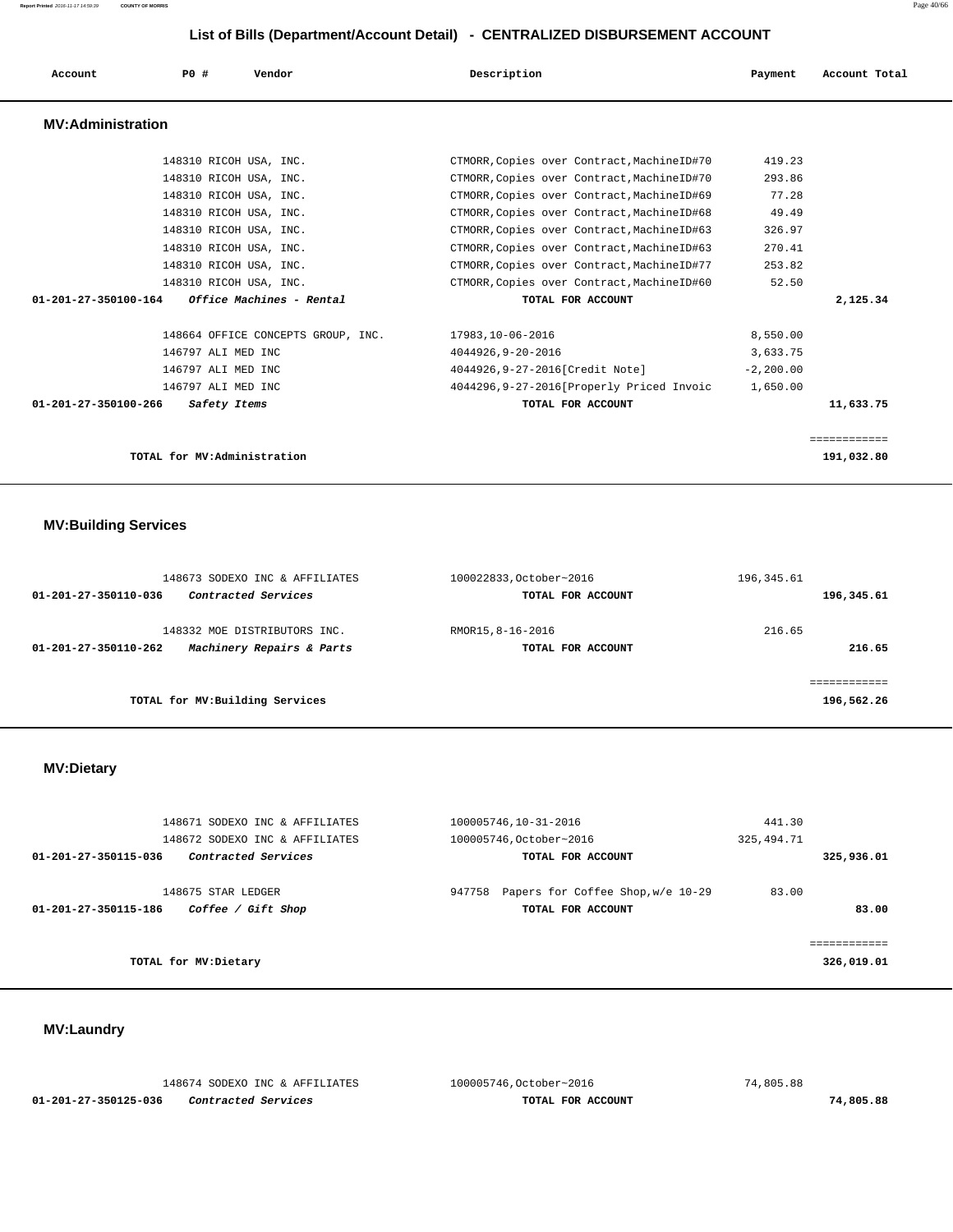| Account              | PO#                   | Vendor                  | Description       | Account Total<br>Payment |
|----------------------|-----------------------|-------------------------|-------------------|--------------------------|
| <b>MV:Laundry</b>    |                       |                         |                   |                          |
|                      |                       | 148659 JML MEDICAL INC. | 5MOC02,10-26-2016 | 3,942.96                 |
|                      |                       | 148659 JML MEDICAL INC. | 5MOC02,10-31-2016 | 1,076.80                 |
| 01-201-27-350125-182 | Diapers               |                         | TOTAL FOR ACCOUNT | 19,136.52                |
|                      |                       |                         |                   | ------------             |
|                      | TOTAL for MV: Laundry |                         |                   | 93,942.40                |

### **MV:Nursing**

| 148658 IPC HOSPITALIST PHYSICIANS NJ                | Director of Medical Services, 8-22 thru 9  | 4,099.50  |              |
|-----------------------------------------------------|--------------------------------------------|-----------|--------------|
| 01-201-27-350130-036<br>Contracted Services         | TOTAL FOR ACCOUNT                          |           | 4,099.50     |
| 148331 MEDLINE INDUSTRIES INC                       | 1183053, Wound Cream, 10-13-2016           | 286.46    |              |
| 148663 OFFICE CONCEPTS GROUP, INC.                  | 17983,10-20-2016                           | 154.43    |              |
| 148663 OFFICE CONCEPTS GROUP, INC.                  | 17983,10-26-2016                           | 127.60    |              |
| 148683 JML MEDICAL INC.                             | 5MOC02, 10-24-2016                         | 443.16    |              |
| 148683 JML MEDICAL INC.                             | 5MOC02, 10-24-2016                         | 1,312.20  |              |
| 148683 JML MEDICAL INC.                             | 5MOC02, 11-02-2016                         | 6.97      |              |
| 148683 JML MEDICAL INC.                             | 5MOC02, 10-26-2016                         | 726.32    |              |
| 148683 JML MEDICAL INC.                             | 5MOC02, 11-01-2016                         | 4,928.75  |              |
| 148683 JML MEDICAL INC.                             | 5MOC02, 11-03-2016                         | 42.63     |              |
| General Stores<br>01-201-27-350130-046              | TOTAL FOR ACCOUNT                          |           | 8,028.52     |
| 148682 GERISCRIPT PHARMACY                          | Medicare Legendary, October-2016           | 16,605.95 |              |
| Legend Drugs (Prescription)<br>01-201-27-350130-171 | TOTAL FOR ACCOUNT                          |           | 16,605.95    |
| 148682 GERISCRIPT PHARMACY                          | IV Stock, Supply & OTC Pharmacy, October-2 | 4,001.37  |              |
| Non-Legend Drugs (OTC)<br>01-201-27-350130-172      | TOTAL FOR ACCOUNT                          |           | 4,001.37     |
| 148678 JANET ASABEA                                 | CNA Re-Certification, 10-25-2016           | 30.00     |              |
| 148679 JERONA ALCIDE                                | CNA Re-Certification, 10-31-2016           | 30.00     |              |
| 148680 JULIAN PEDRO                                 | CNA Re-Certification, 10-14-2016           | 30.00     |              |
| 148681 STEPHANIE GORDON                             | CNA Re-Certification, 10-29-2016           | 30.00     |              |
| 01-201-27-350130-191<br>Nursing                     | TOTAL FOR ACCOUNT                          |           | 120.00       |
|                                                     |                                            |           | ============ |
| TOTAL for MV:Nursing                                |                                            |           | 32,855.34    |

### **MV:Recreation/Volunteer Svc**

| Patient Activities<br>01-201-27-350135-194 | TOTAL FOR ACCOUNT                         |        | 1,212.75 |
|--------------------------------------------|-------------------------------------------|--------|----------|
| 148670 SODEXO INC & AFFILIATES             | Food for Resident's Halloween Party, 10-3 | 76.75  |          |
| 148666 PRECIOUS GEMS MUSIC, LLC            | Music Program on 2D, 10-27-2016           | 125.00 |          |
| 148661 MOONLIGHT DESIGNS                   | Art Therapy Class, 10-26-2016             | 165.00 |          |
| 148660 LISA PROKOPOWITZ                    | Music Program in Chapel, 10-29-2016       | 150.00 |          |
| 148656 BRUSHSTROKES                        | Art Appreciation, 11-1-2016               | 135.00 |          |
| 148655 ARTISTIC AQUARIA INC                | Fish Tank Maintenance, October-2016       | 561.00 |          |
|                                            |                                           |        |          |

**TOTAL for MV:Recreation/Volunteer Svc 1,212.75**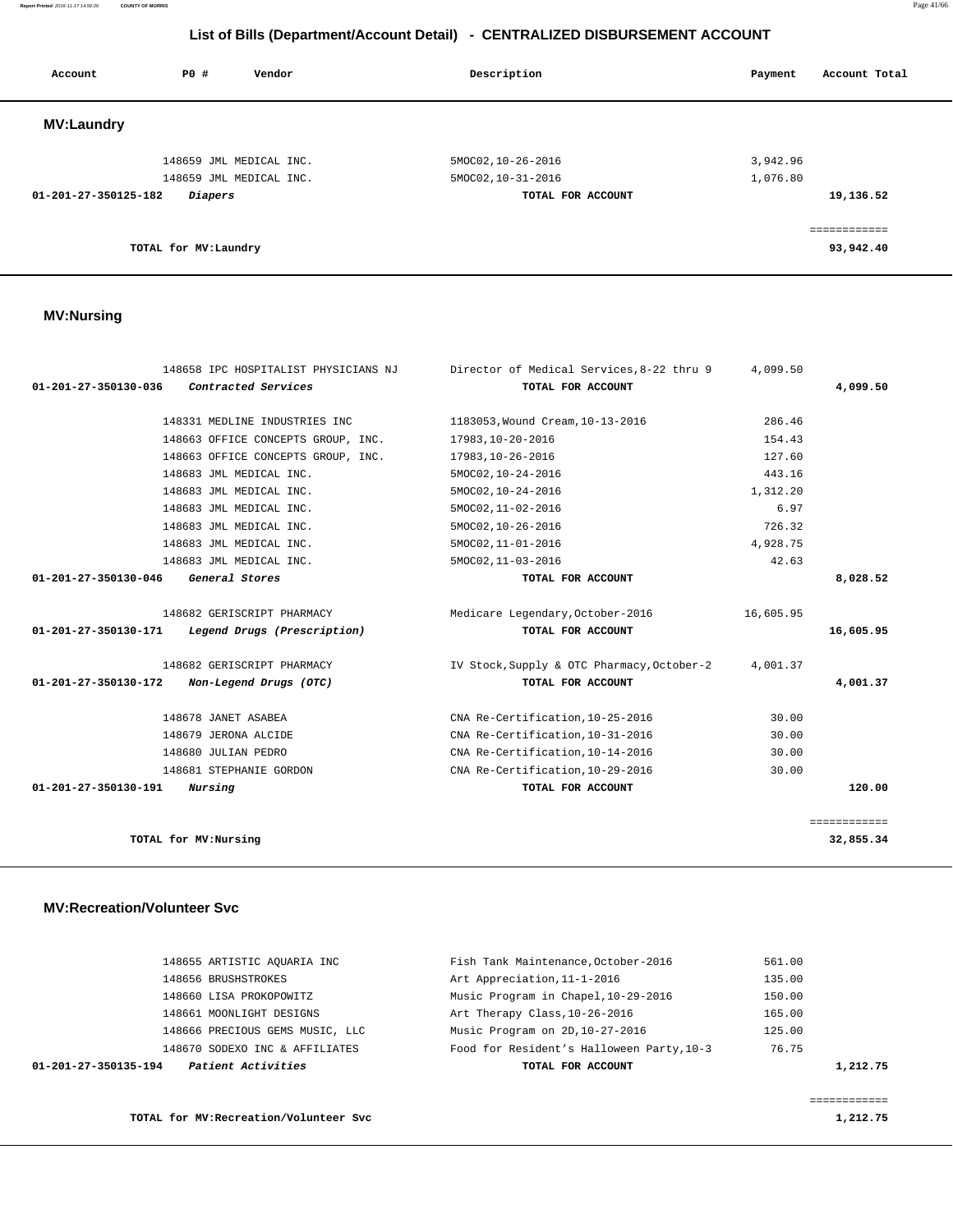**Report Printed** 2016-11-17 14:59:39 **COUNTY OF MORRIS** Page 42/66

# **List of Bills (Department/Account Detail) - CENTRALIZED DISBURSEMENT ACCOUNT**

| Account                               | P0 #                         | Vendor                                                                             | Description                                                   | Payment             | Account Total              |
|---------------------------------------|------------------------------|------------------------------------------------------------------------------------|---------------------------------------------------------------|---------------------|----------------------------|
| <b>MV:Rehabilitation</b>              |                              |                                                                                    |                                                               |                     |                            |
|                                       |                              |                                                                                    |                                                               |                     |                            |
| 01-201-27-350140-036                  |                              | 148669 SELECT REHABILITATION INC.<br>Contracted Services                           | 850, September~2016<br>TOTAL FOR ACCOUNT                      | 159, 391.94         | 159,391.94                 |
|                                       | TOTAL for MV: Rehabilitation |                                                                                    |                                                               |                     | ============<br>159,391.94 |
| <b>Assistance Dep Child:Local Shr</b> |                              |                                                                                    |                                                               |                     |                            |
| 01-201-27-354100-091                  |                              | 148823 OFFICE OF TEMPORARY ASSISTANCE<br>Assistance Dep Child: Local Shr Program E | For estimated Co. Share of TANF Recipien<br>TOTAL FOR ACCOUNT | 4,209.00            | 4,209.00                   |
|                                       |                              | TOTAL for Assistance Dep Child: Local Shr                                          |                                                               |                     | ============<br>4,209.00   |
| <b>Assistance SSI Income Recipien</b> |                              |                                                                                    |                                                               |                     |                            |
| 01-201-27-355100-090                  |                              | 148562 OFFICE OF TEMPORARY ASSISTANCE<br>Assistance SSI Income Recipien Expenditu  | For estimated Co. Share of ASSIR for Nov<br>TOTAL FOR ACCOUNT | 60,000.00           | 60,000.00                  |
|                                       |                              | TOTAL for Assistance SSI Income Recipien                                           |                                                               |                     | ============<br>60,000.00  |
| <b>County Adjuster</b>                |                              |                                                                                    |                                                               |                     |                            |
| 01-201-27-357100-068                  | 149104 COUNTY OF MORRIS      | Postage & Metered Mail                                                             | 1st HALF NOVEMBER 2016 METERED MAIL<br>TOTAL FOR ACCOUNT      | 443.94              | 443.94                     |
|                                       | TOTAL for County Adjuster    |                                                                                    |                                                               |                     | ============<br>443.94     |
| <b>County Library</b>                 |                              |                                                                                    |                                                               |                     |                            |
|                                       |                              | 147765 INGRAM LIBRARY SERVICES<br>147765 INGRAM LIBRARY SERVICES                   | 20C0083 dated 09/08/16<br>20C0083 dated 09/19/16              | $-292.33$<br>163 54 |                            |

| 14//65 INGRAM LIBRARY SERVICES | ZUCUU83 QATEQ UY/U8/I6 |                                          | -494.33 |
|--------------------------------|------------------------|------------------------------------------|---------|
| 147765 INGRAM LIBRARY SERVICES | 20C0083 dated 09/19/16 |                                          | 163.54  |
| 147765 INGRAM LIBRARY SERVICES | 20C0083 dated 09/19/16 |                                          | 37.44   |
| 147765 INGRAM LIBRARY SERVICES | 20C0083 dated 09/19/16 |                                          | 34.48   |
| 147765 INGRAM LIBRARY SERVICES | 20C0083 dated 09/19/16 |                                          | 131.13  |
| 147765 INGRAM LIBRARY SERVICES | 20C0083 dated 09/20/16 |                                          | 40.98   |
| 147765 INGRAM LIBRARY SERVICES |                        | 20C0083 dated 09/21/16 Split Object Code | 14.99   |
| 147765 INGRAM LIBRARY SERVICES | 20C0083 dated 09/21/16 |                                          | 18.90   |
| 147765 INGRAM LIBRARY SERVICES | 20C0083 dated 09/21/16 |                                          | 26.90   |
| 147765 INGRAM LIBRARY SERVICES | 20C0083 dated 09/22/16 |                                          | 27.76   |
| 147766 INGRAM LIBRARY SERVICES | 20C0083 dated 09/26/16 |                                          | 112.49  |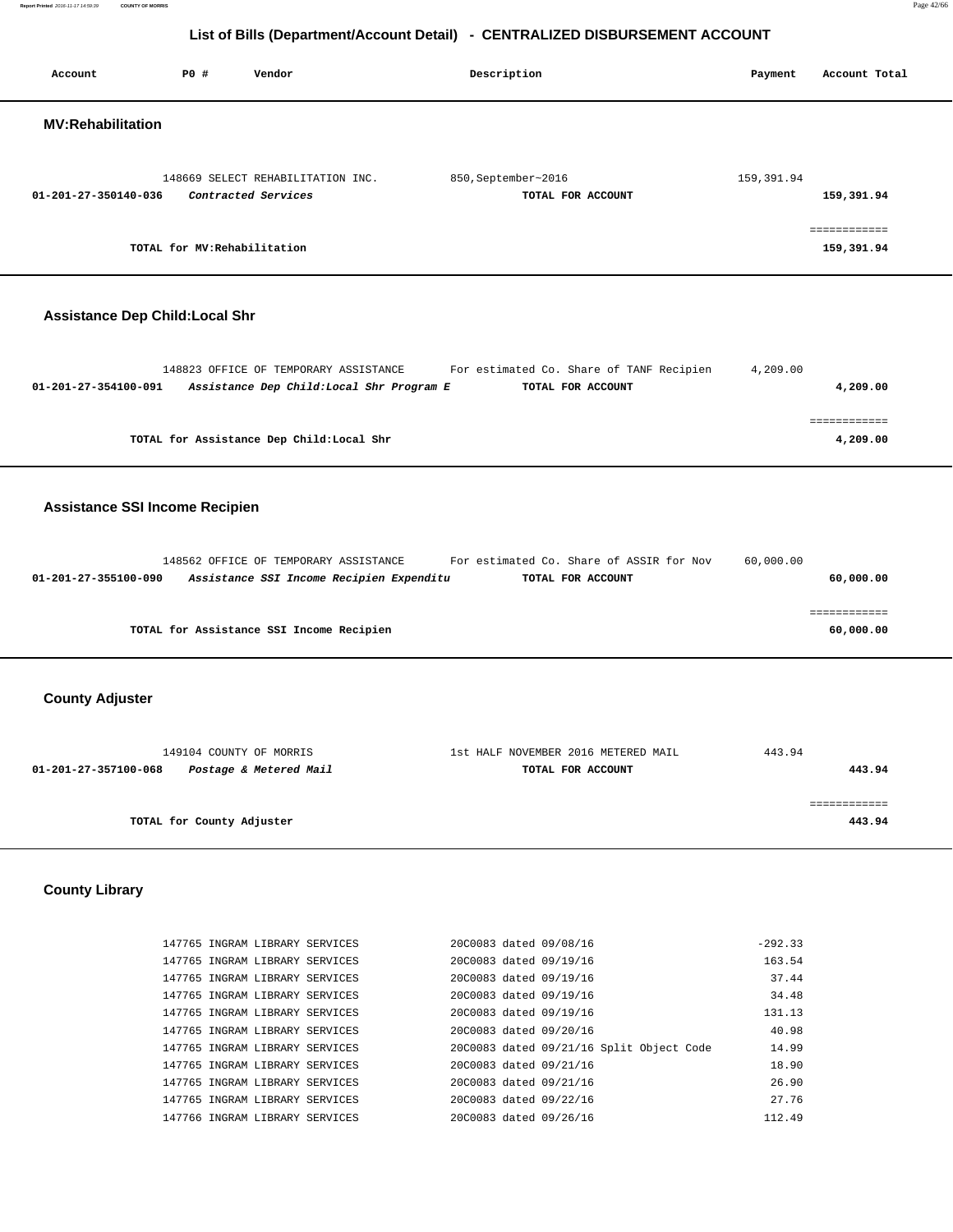| Account | PO# | Vendor | Description | Payment | Account Total |
|---------|-----|--------|-------------|---------|---------------|
|         |     |        |             |         |               |

 **County Library** 

| 01-201-29-390100-028 |                            | <i>Books &amp; Periodicals</i>                                   | TOTAL FOR ACCOUNT                                                               |          | 24,943.31 |
|----------------------|----------------------------|------------------------------------------------------------------|---------------------------------------------------------------------------------|----------|-----------|
|                      |                            | 147717 LEXIS NEXIS                                               | 150KMG dated 09/31/16                                                           | 174.00   |           |
|                      |                            | 147889 GANN LAW BOOKS                                            | 000184 Quote dated 09/09/16                                                     | 130.00   |           |
|                      | 147713 GALE                |                                                                  | 116418 dated 09/27/16                                                           | 116.76   |           |
|                      | 147713 GALE                |                                                                  | 116418 dated 09/22/16                                                           | 25.59    |           |
|                      | 147713 GALE                |                                                                  | 116418 dated 09/12/16                                                           | 27.19    |           |
|                      |                            |                                                                  |                                                                                 | 181.54   |           |
|                      | 147713 GALE<br>147713 GALE |                                                                  | 116418 dated 09/08/16<br>116418 dated 09/09/16                                  | 144.75   |           |
|                      |                            | 147704 BAKER & TAYLOR BOOKS                                      | 321652 L044405 3 B00000 dated 09/19/16                                          | 141.40   |           |
|                      |                            | 147704 BAKER & TAYLOR BOOKS                                      | 321652 C000745 3 00000 dated 09/02/16                                           | 186.27   |           |
|                      |                            | 140346 GREY HOUSE PUBLISHING                                     | PO#V19S51116 dated 05/11/16; The Grey Ho                                        | 391.00   |           |
|                      |                            | 147771 INGRAM LIBRARY SERVICES                                   | 20C0083 dated 09/30/16                                                          | 76.60    |           |
|                      |                            | 147771 INGRAM LIBRARY SERVICES                                   | 20C0083 dated 09/30/16                                                          | 11.48    |           |
|                      |                            | 147771 INGRAM LIBRARY SERVICES                                   | 20C0083 dated 09/30/16                                                          | 154.71   |           |
|                      |                            |                                                                  | 20C0083 dated 09/28/16                                                          | 21.90    |           |
|                      |                            | 147771 INGRAM LIBRARY SERVICES<br>147771 INGRAM LIBRARY SERVICES | 20C0083 dated 09/26/16                                                          | 166.02   |           |
|                      |                            | 147771 INGRAM LIBRARY SERVICES                                   |                                                                                 | 15.45    |           |
|                      |                            | 134231 ASHRAE INC                                                | 2016 Handbook HVAC Systems & Equipment<br>20C0083 dated 09/26/16                | 183.20   |           |
|                      |                            | 147707 CENTER POINT LARGE PRINT                                  | Purchase Order#XCP16-9 dated 09/01/16                                           | 120.10   |           |
|                      |                            | 140345 GREY HOUSE PUBLISHING                                     | LNJ152 dated 05/12/16                                                           | 165.75   |           |
|                      |                            | 147715 INFORMATION TODAY INC                                     | Literary Market Place dated 09/23/16                                            | 424.50   |           |
|                      |                            |                                                                  | 143725 LEXIS NEXIS/ MATTHEW BENDER 0099696070 order date 07/27/16               | 1,862.00 |           |
|                      |                            | 145933 MARQUIS WHO'S WHO LLC                                     | 026206200 dated 09/08/16                                                        | 1,295.00 |           |
|                      |                            | 147723 PDR DISTRIBUTION, LLC                                     | 2083956 dated 09/23/16                                                          | 59.95    |           |
|                      |                            | 142838 SHEET MUSIC PLUS                                          | Order Number 974783836                                                          | 152.19   |           |
|                      |                            | 142838 SHEET MUSIC PLUS                                          | Order Number 974783836                                                          | 402.04   |           |
|                      |                            | 142838 SHEET MUSIC PLUS                                          | Order Number 803926798 dated 05/18/16                                           | 35.65    |           |
|                      |                            | 146384 STANDARD & POOR'S FINANCIAL 9900192281 dated 09/01/16     |                                                                                 | 9,511.23 |           |
|                      |                            | 146212 GANN LAW BOOKS                                            | 000184-0-21 renew date 09/13/16                                                 | 163.00   |           |
|                      |                            | 146147 OXFORD UNIVERSITY PRESS 1087326 dated 09/06/16            |                                                                                 | 790.00   |           |
|                      |                            | 145873 INGRAM LIBRARY SERVICES                                   | 20C0083 dated 09/08/16 Split Object Code                                        | 11.97    |           |
|                      |                            | 145873 INGRAM LIBRARY SERVICES                                   | 20C0083 dated 09/08/16                                                          | 1,271.75 |           |
|                      | 145929 GALE                |                                                                  | 116418 dated 08/23/16                                                           | 24.79    |           |
|                      | 145929 GALE                |                                                                  | 116418 dated 08/18/16                                                           | 55.18    |           |
|                      |                            | 147779 INGRAM LIBRARY SERVICES 20C0083 dated 10/11/16            |                                                                                 | 102.86   |           |
|                      |                            | 147779 INGRAM LIBRARY SERVICES 20C0083 dated 10/11/16            |                                                                                 | 40.98    |           |
|                      |                            | 147779 INGRAM LIBRARY SERVICES 20C0083 dated 10/11/16            |                                                                                 | 1,085.48 |           |
|                      |                            | 147779 INGRAM LIBRARY SERVICES                                   | 20C0083 dated 10/10/16                                                          | 117.52   |           |
|                      |                            | 147777 INGRAM LIBRARY SERVICES                                   | 20C0083 dated 10/06/16                                                          | 17.90    |           |
|                      |                            | 147777 INGRAM LIBRARY SERVICES                                   | 20C0083 dated 10/06/16                                                          | 20.90    |           |
|                      |                            | 147777 INGRAM LIBRARY SERVICES                                   | 20C0083 dated 10/06/16                                                          | 20.90    |           |
|                      |                            | 147775 INGRAM LIBRARY SERVICES 20C0083 dated 10/04/16            |                                                                                 | 85.36    |           |
|                      |                            |                                                                  | 147775 INGRAM LIBRARY SERVICES 2000083 dated 10/04/16 Split Object Code         | 21.41    |           |
|                      |                            | 147775 INGRAM LIBRARY SERVICES 20C0083 dated 10/04/16            |                                                                                 | 1,252.90 |           |
|                      |                            | 147774 INGRAM LIBRARY SERVICES 20C0083 dated 10/03/16            |                                                                                 | 294.55   |           |
|                      |                            | 147774 INGRAM LIBRARY SERVICES                                   | 20C0083 dated 10/03/16                                                          | 125.18   |           |
|                      |                            | 147774 INGRAM LIBRARY SERVICES                                   |                                                                                 | 21.41    |           |
|                      |                            | 147774 INGRAM LIBRARY SERVICES                                   | 20C0083 dated 10/03/16 Split Object Code<br>20C0083 dated 10/03/16              | 53.88    |           |
|                      |                            | 147773 INGRAM LIBRARY SERVICES                                   | 20C0083 dated 10/03/16                                                          | 14.24    |           |
|                      |                            | 147773 INGRAM LIBRARY SERVICES 20C0083 dated 10/03/16            |                                                                                 | 117.25   |           |
|                      |                            | 147773 INGRAM LIBRARY SERVICES 20C0083 dated 09/29/16            |                                                                                 | 13.17    |           |
|                      |                            |                                                                  | 147766 INGRAM LIBRARY SERVICES 20C0083 dated 09/29/16 Credit Memo on Or -107.10 |          |           |
|                      |                            | 147766 INGRAM LIBRARY SERVICES 20C0083 dated 09/29/16            |                                                                                 | 1,242.26 |           |
|                      |                            | 147766 INGRAM LIBRARY SERVICES                                   | 20C0083 dated 09/28/16                                                          | 785.52   |           |

**Report Printed** 2016-11-17 14:59:39 **COUNTY OF MORRIS** Page 43/66

148804 DONNA BURKEY Registration - Documents Association of 45.00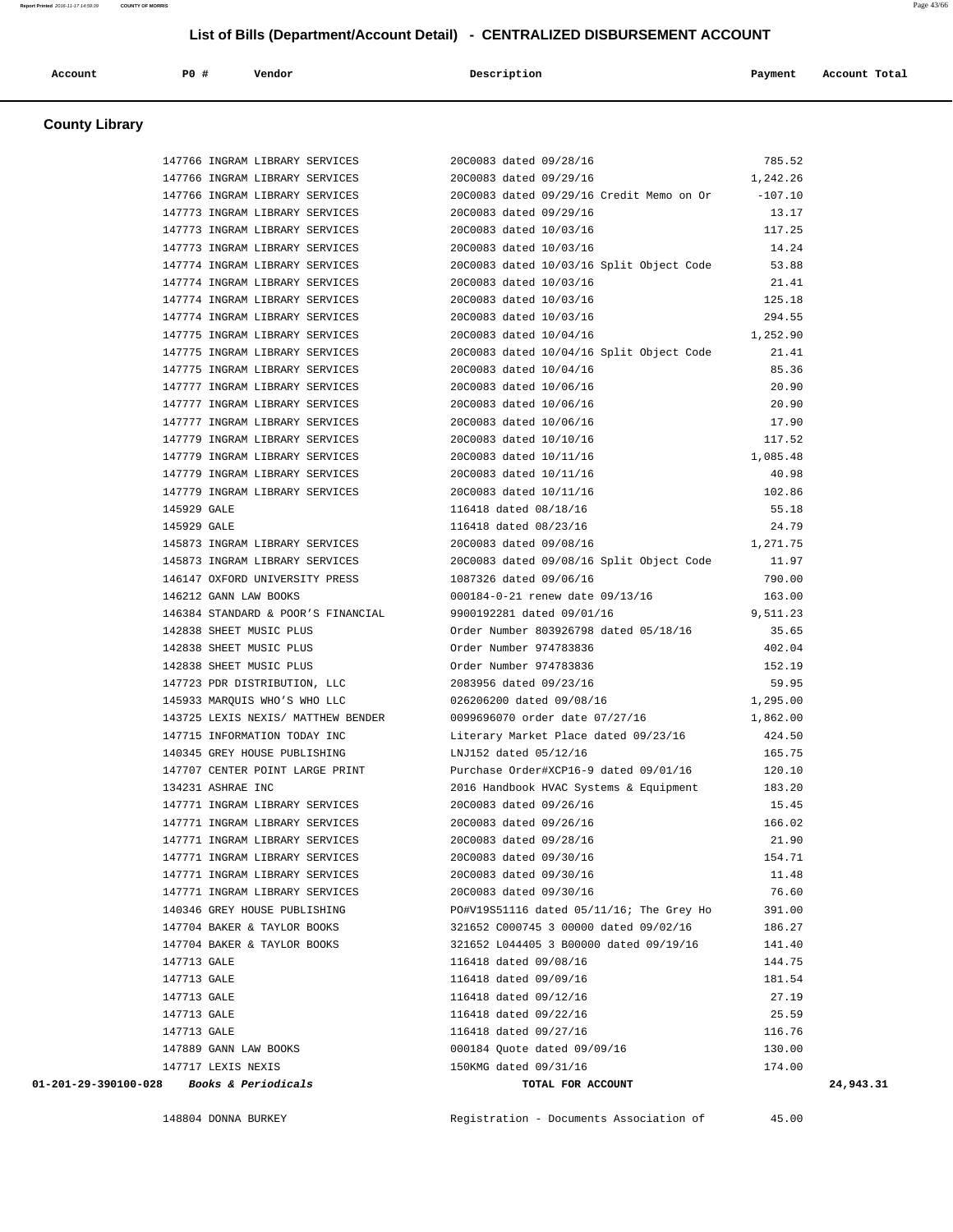**TOTAL for County Library 34,446.36**

| $01 - 201 - 29 - 390100 - 090$ | Program Expenditures               |
|--------------------------------|------------------------------------|
|                                |                                    |
|                                | 147721 OFFICE CONCEPTS GROUP, INC. |
|                                | 147721 OFFICE CONCEPTS GROUP, INC. |
|                                | 147718 METRO IMAGING SERVICES INC  |
|                                | 145867 W.B. MASON COMPANY INC      |
|                                | 145867 W.B. MASON COMPANY INC      |
| 01-201-29-390100-095           | Other Administrative Supplies      |
|                                |                                    |
|                                |                                    |

148776 SUSAN CALANTONE 148776 SUSAN CALANTONE

 **01-201-29-390100-068 Postage & Metered Mail TOTAL FOR ACCOUNT 922.06** 148804 DONNA BURKEY Mileage Basking Ridge to Rider Univ to B 25.73 148802 ANN JOB MCL to Monroe Twp Library to MCL (48\*2 \* 33.60

 **01-201-29-390100-058 Office Supplies & Stationery TOTAL FOR ACCOUNT 2,236.76** 147724 UNITED PARCEL SERVICE 708309 dated 10/01/16; Control ID: D414 11.30

 147722 PAPER MART INC 85928 dated 09/14/16 1,160.00 147721 OFFICE CONCEPTS GROUP, INC. 16868 DEPT#LIB dated 09/16/16 61.10 147721 OFFICE CONCEPTS GROUP, INC. 16868 DEPT#LIB dated 09/20/16;Credit Mem -61.10 147708 DEMCO 290190055 dated 09/12/16 443.97 147705 BRODART CO 290667 dated 09/20/16 9.20 145867 W.B. MASON COMPANY INC C1033751 dated 08/26/16 384.57 145867 W.B. MASON COMPANY INC C1033751 dated 08/26/16 Split Object Cod 239.02

 148802 ANN JOB Registration 35.00 148775 MAURIELLO JEANNE J Mauriello - Music Resources in RDA; Se 175.00  **01-201-29-390100-039 Education Schools & Training TOTAL FOR ACCOUNT 385.00**

 **County Library** 

 **01-201-29-390100-034 Conference Expenses TOTAL FOR ACCOUNT 365.00** 147772 VIDYA MANOHAR V Manohar - Music Resources in RDA; Sept 175.00

 **List of Bills (Department/Account Detail) - CENTRALIZED DISBURSEMENT ACCOUNT**

149104 COUNTY OF MORRIS 1st HALF NOVEMBER 2016 METERED MAIL 910.76

============

| 148776 SUSAN CALANTONE                                                                 | Hotel One Night                              | 173.31   |          |
|----------------------------------------------------------------------------------------|----------------------------------------------|----------|----------|
| 148776 SUSAN CALANTONE                                                                 | Meals: D 19.00 B 15.99 L 7.30                | 40.00    |          |
| 148776 SUSAN CALANTONE                                                                 | Mileage: (73*2 *0.35)                        | 51.10    |          |
| 01-201-29-390100-082<br>Travel Expense                                                 | TOTAL FOR ACCOUNT                            |          | 323.74   |
|                                                                                        |                                              |          |          |
| 147765 INGRAM LIBRARY SERVICES                                                         | 20C0083 dated 09/21/16 Split Object Code     | 70.06    |          |
| 147774 INGRAM LIBRARY SERVICES                                                         | 20C0083 dated 10/03/16 Split Object Code     | 832.76   |          |
| 147775 INGRAM LIBRARY SERVICES                                                         | 20C0083 dated 10/04/16 Split Object Code     | 43.32    |          |
| 145873 INGRAM LIBRARY SERVICES                                                         | 20C0083 dated 09/08/16 Split Object Code     | 20.29    |          |
| 147719 MIDWEST TAPE LLC                                                                | 2000001148 dated 09/09/16                    | 165.67   |          |
| 147719 MIDWEST TAPE LLC                                                                | 2000001148 dated 09/19/16                    | 110.14   |          |
| 147719 MIDWEST TAPE LLC                                                                | 2000001148 dated 09/22/16                    | 622.04   |          |
| <i>Video &amp; Film Materials</i><br>01-201-29-390100-083                              | TOTAL FOR ACCOUNT                            |          | 1,864.28 |
|                                                                                        |                                              |          |          |
| 147720 OCLC ONLINE COMPUTER                                                            | $010CLC00009592$ dated $09/30/16$ - Catalogi | 946.59   |          |
| 147720 OCLC ONLINE COMPUTER                                                            | 010CLC00009592 dated 09/30/16 - ILL          | 1,219.83 |          |
|                                                                                        |                                              |          |          |
| $01-201-29-390100-084$ Other Outside Services                                          | TOTAL FOR ACCOUNT                            |          | 2,166.42 |
|                                                                                        |                                              |          |          |
| 148776 SUSAN CALANTONE                                                                 | Children's Gift Card Halloween Party         | 25.00    |          |
| 148857 HEIDI PEER                                                                      | Children's Snacks Summer Reading Program     | 33.44    |          |
| 148857 HEIDI PEER                                                                      | Children's Pumpkin for "Guess The Weight     | 22.60    |          |
| 148857 HEIDI PEER                                                                      | Snacks Children's Halloween Party            | 120.12   |          |
| 148857 HEIDI PEER                                                                      | Children's Halloween Cupcakes                | 67.96    |          |
| $01-201-29-390100-090$ Program Expenditures                                            | TOTAL FOR ACCOUNT                            |          | 269.12   |
|                                                                                        |                                              |          |          |
| 147721 OFFICE CONCEPTS GROUP, INC.                                                     | 16868 DEPT#LIB dated 09/16/16                | 85.64    |          |
| 147721 OFFICE CONCEPTS GROUP, INC.                                                     | 16868 DEPT#LIB dated 09/22/16                | 2.14     |          |
| 147718 METRO IMAGING SERVICES INC                                                      | Minolta SP3000 replace cartridge date 09     | 380.00   |          |
| 145867 W.B. MASON COMPANY INC                                                          | C1033751 dated 08/26/16                      | 84.02    |          |
| 145867 W.B. MASON COMPANY INC<br>01-201-29-390100-095<br>Other Administrative Supplies | C1033751 dated 09/02/16<br>TOTAL FOR ACCOUNT | 418.87   | 970.67   |

**Report Printed** 2016-11-17 14:59:39 **COUNTY OF MORRIS** Page 44/66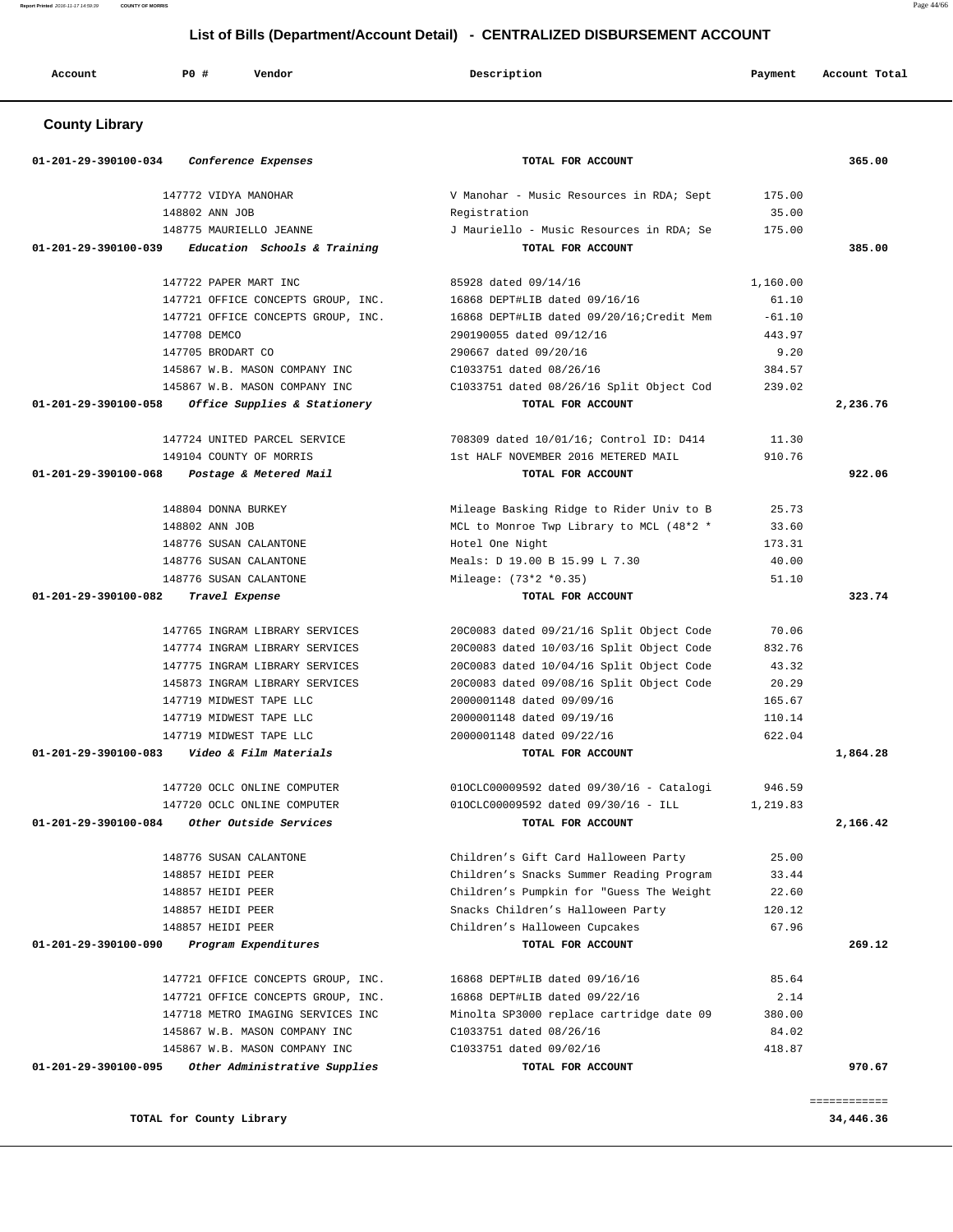**Report Printed** 2016-11-17 14:59:39 **COUNTY OF MORRIS** Page 45/66

# **List of Bills (Department/Account Detail) - CENTRALIZED DISBURSEMENT ACCOUNT**

| Account                               | PO# | Vendor                                            | Description                                              | Payment | Account Total         |
|---------------------------------------|-----|---------------------------------------------------|----------------------------------------------------------|---------|-----------------------|
| <b>County Superintendent of Schoo</b> |     |                                                   |                                                          |         |                       |
| 01-201-29-392100-068                  |     | 149104 COUNTY OF MORRIS<br>Postage & Metered Mail | 1st HALF NOVEMBER 2016 METERED MAIL<br>TOTAL FOR ACCOUNT | 83.07   | 83.07                 |
|                                       |     | TOTAL for County Superintendent of Schoo          |                                                          |         | ------------<br>83.07 |

# **Contribution to County College**

| 149105 COUNTY COLLEGE OF MORRIS          | 2ND HALF NOVEMBER 2016 OPERATING BUDGET | 492,916.67 |
|------------------------------------------|-----------------------------------------|------------|
| Expenditures<br>01-201-29-395100-090     | TOTAL FOR ACCOUNT                       | 492,916.67 |
|                                          |                                         |            |
|                                          |                                         |            |
| TOTAL for Contribution to County College |                                         | 492,916.67 |
|                                          |                                         |            |

# **Rutgers Extension Service**

| 149104 COUNTY OF MORRIS                        | 1st HALF NOVEMBER 2016 METERED MAIL | 18.14       |
|------------------------------------------------|-------------------------------------|-------------|
| Postage & Metered Mail<br>01-201-29-396100-068 | TOTAL FOR ACCOUNT                   | 18.14       |
| 148687 KELLY DZIAK                             | Conferences & Meetings              | 1,346.78    |
| 01-201-29-396100-082<br>Travel Expense         | TOTAL FOR ACCOUNT                   | 1,346.78    |
|                                                |                                     | =========== |
| TOTAL for Rutgers Extension Service            |                                     | 1,364.92    |

# **Fire and Police Academy**

| 147491 LEXIS NEXIS/ MATTHEW BENDER                             |                  | NJ Register Renewal   | 223.74   |
|----------------------------------------------------------------|------------------|-----------------------|----------|
| 147592 NECI                                                    |                  | 9-1-1 Student Manuals | 1,875.00 |
| 147592 NECI                                                    | Shipping         |                       | 19.95    |
| 01-201-29-407100-028 Books & Periodicals                       |                  | TOTAL FOR ACCOUNT     | 2,118.69 |
|                                                                |                  |                       |          |
| 148377 W.B. MASON COMPANY INC                                  | Storage Boxes    |                       | 222.10   |
| 148377 W.B. MASON COMPANY INC                                  | Paper Clips      |                       | 7.41     |
| 148377 W.B. MASON COMPANY INC                                  |                  | White Board Markers   | 29.67    |
| 148377 W.B. MASON COMPANY INC                                  | Sharpie Markers  |                       | 6.76     |
| 148377 W.B. MASON COMPANY INC                                  | Laminate Pouches |                       | 9.87     |
| 148377 W.B. MASON COMPANY INC                                  | Labels           |                       | 36.28    |
| 148377 W.B. MASON COMPANY INC                                  | Address Labels   |                       | 45.80    |
| 148377 W.B. MASON COMPANY INC                                  | Report Covvers   |                       | 86.00    |
| 148377 W.B. MASON COMPANY INC                                  | Masking Tape     |                       | 24.45    |
| 148377 W.B. MASON COMPANY INC                                  | Pens, Black      |                       | 3.39     |
| 148377 W.B. MASON COMPANY INC                                  | Staples          |                       | 4.40     |
| 148377 W.B. MASON COMPANY INC                                  | AA Batteries     |                       | 18.69    |
| 148377 W.B. MASON COMPANY INC                                  | Pencils          |                       | 6.03     |
| Office Supplies & Stationery<br>$01 - 201 - 29 - 407100 - 058$ |                  | TOTAL FOR ACCOUNT     | 500.85   |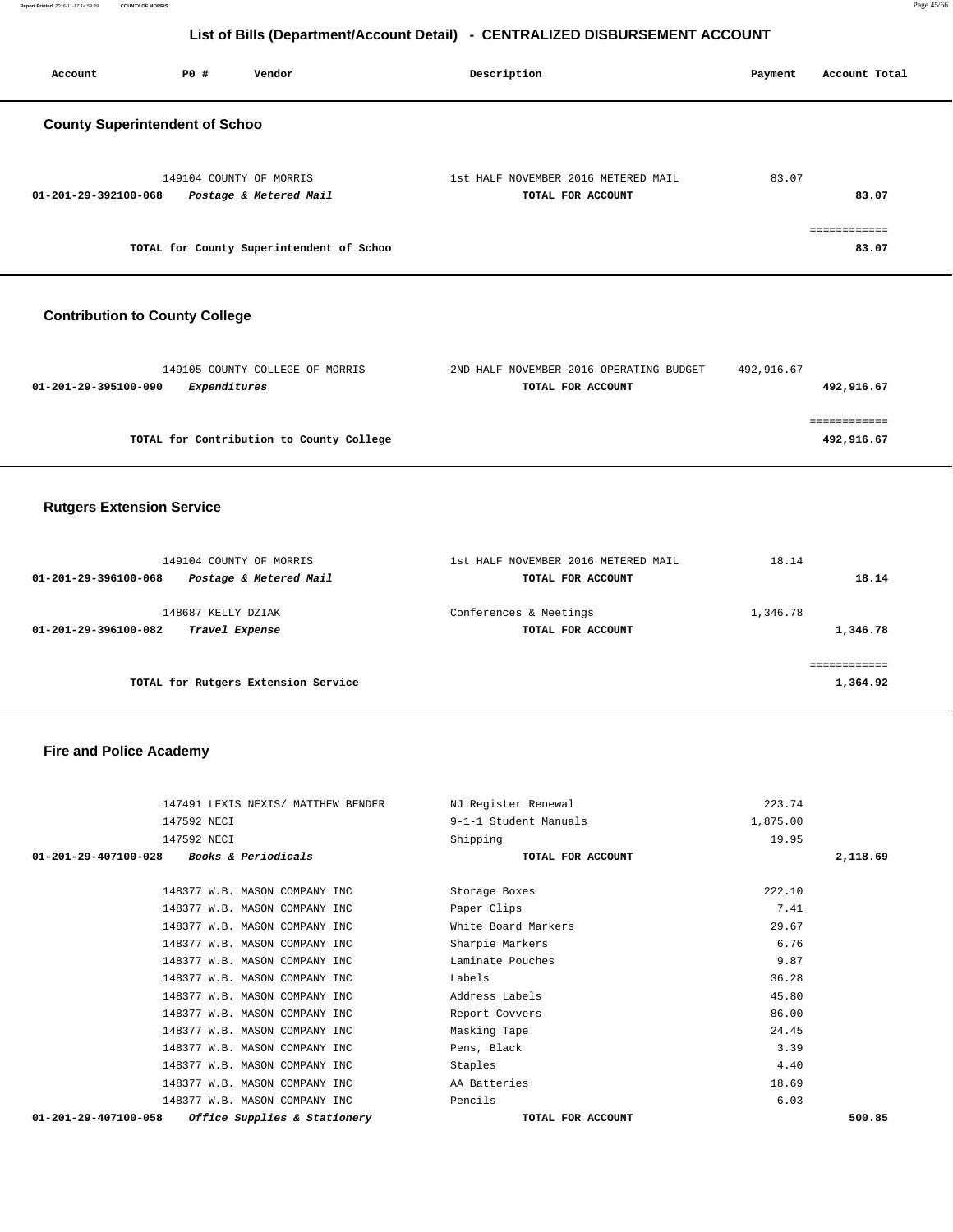|                                                  | 147655 JERSEY CENTRAL POWER & LIGHT 100 105 119 190 Rt 10 & Hillside Ave Led 40.03      |             |            |
|--------------------------------------------------|-----------------------------------------------------------------------------------------|-------------|------------|
|                                                  | $148684$ JERSEY CENTRAL POWER & LIGHT $100004803738$ , October~2016                     | 45, 231. 29 |            |
| 145737 TIOGA SOLAR MORRIS COUNTY 1 LLC           | 136242003/ RE: VOTING TECH                                                              | 1,211.11    |            |
| 145737 TIOGA SOLAR MORRIS COUNTY 1 LLC           | 136242003/ RE: SCHUYLER BUILDING                                                        | 530.34      |            |
| 145737 TIOGA SOLAR MORRIS COUNTY 1 LLC           | 136242003/ RE: SCHYULER GARAGE                                                          | 795.56      |            |
| 147053 TIOGA SOLAR MORRIS COUNTY 1 LLC           | 136242003/ RE: VOTING TECH                                                              | 934.63      |            |
| 147053 TIOGA SOLAR MORRIS COUNTY 1 LLC           | 136242003/ RE: SCHUYLER BUILDING                                                        | 395.79      |            |
| 147053 TIOGA SOLAR MORRIS COUNTY 1 LLC           | 136242003/ RE: SCHYULER GARAGE                                                          | 593.72      |            |
| 148785 JERSEY CENTRAL POWER & LIGHT              | 20 00 00 0537 8 1 - MASTER ACCT - HILL 1                                                | 83,764.45   |            |
| 148789 MORRISTOWN PARKING AUTHORITY              | JCP & L/ SCHUYLER ANNEX PARKING                                                         | 1,265.81    |            |
| 148784 JERSEY CENTRAL POWER & LIGHT              | 200-000-971-008 - RUTH DAVIS DRIVE 11/3/ 299.66                                         |             |            |
|                                                  | 148786 JERSEY CENTRAL POWER & LIGHT 400-00-00-0538-4-9, REMOTE LOCATIONS, DATE 3,699.84 |             |            |
|                                                  | 148787 JERSEY CENTRAL POWER & LIGHT 20-00-00-0528-1-7 MASTER ACCOUNT DATED 1            | 53,495.65   |            |
| $01 - 201 - 31 - 430100 - 137$ Electricity       | TOTAL FOR ACCOUNT                                                                       |             | 192,257.88 |
| 148977 NATIONAL FUEL OIL INC. TUEL CHARGES 10/16 |                                                                                         | 28, 453.49  |            |
| 01-201-31-430100-140<br>Gas Purchases            | TOTAL FOR ACCOUNT                                                                       |             | 28,453.49  |
| 148665 PSE&G CO                                  | 65 858 068 08, October~2016                                                             | 2,098.35    |            |
| 148665 PSE&G CO                                  | 66 472 055 00, October-2016                                                             | 559.55      |            |

 147876 NATIONAL TERMINAL INC. Purchase Diesel Fuel - Hill Location tic 5,441.80 147950 NATIONAL TERMINAL INC. Purchase Diesel Fuel - Wharton Location 7,147.35 147951 NATIONAL TERMINAL INC. Purchase Diesel Fuel - County Garage Loc 7,147.35  **01-201-31-430100-136 Diesel Fuel TOTAL FOR ACCOUNT 19,736.50**

#### **Utilities**

| 148034 RICOH USA, INC.                                   | Copy Charges                            | 335.72   |              |
|----------------------------------------------------------|-----------------------------------------|----------|--------------|
| 01-201-29-407100-059<br>Other General Expenses           | TOTAL FOR ACCOUNT                       |          | 442.98       |
| 149104 COUNTY OF MORRIS                                  | 1st HALF NOVEMBER 2016 METERED MAIL     | 142.58   |              |
| $01 - 201 - 29 - 407100 - 068$<br>Postage & Metered Mail | TOTAL FOR ACCOUNT                       |          | 142.58       |
| 147869 CARL STAHL SAVA INDUSTRIES INC                    | Cable                                   | 936.00   |              |
| 147869 CARL STAHL SAVA INDUSTRIES INC                    | Loop Sleeves                            | 33.00    |              |
| 146414 TELE-MEASUREMENTS, INC.                           | Replace Interactive Monitor             | 1,114.00 |              |
| 146414 TELE-MEASUREMENTS, INC.                           | Delivery and Installation               | 175.00   |              |
| 01-201-29-407100-223<br><b>Building Repairs</b>          | TOTAL FOR ACCOUNT                       |          | 2,258.00     |
| 147414 FF1 PROFESSIONAL SAFETY SERVICES                  | Charging Rack                           | 107.88   |              |
| 147414 FF1 PROFESSIONAL SAFETY SERVICES                  | 120V AC Charge Cord                     | 62.92    |              |
| 147414 FF1 PROFESSIONAL SAFETY SERVICES                  | 120V AC Charge Cord                     | 31.46    |              |
| 147414 FF1 PROFESSIONAL SAFETY SERVICES                  | 1 1/2"NHx1 1/2"NH DBL Swivel Rocker Lug | 35.74    |              |
| 147490 SAFE-T                                            | Radio Straps                            | 199.80   |              |
| 148377 W.B. MASON COMPANY INC                            | Toner, Yellow                           | 245.01   |              |
| 148377 W.B. MASON COMPANY INC                            | Toner, Black                            | 180.84   |              |
| 148377 W.B. MASON COMPANY INC                            | Toner, Cyan                             | 245.01   |              |
| 148353 TRENTON CORRUGATED PRODUCTS                       | Cardboard                               | 420.00   |              |
| $01 - 201 - 29 - 407100 - 258$<br>Equipment              | TOTAL FOR ACCOUNT                       |          | 1,528.66     |
|                                                          |                                         |          | ============ |
| TOTAL for Fire and Police Academy                        |                                         |          | 6,991.76     |

# **List of Bills (Department/Account Detail) - CENTRALIZED DISBURSEMENT ACCOUNT**

 **Account P0 # Vendor Description Payment Account Total**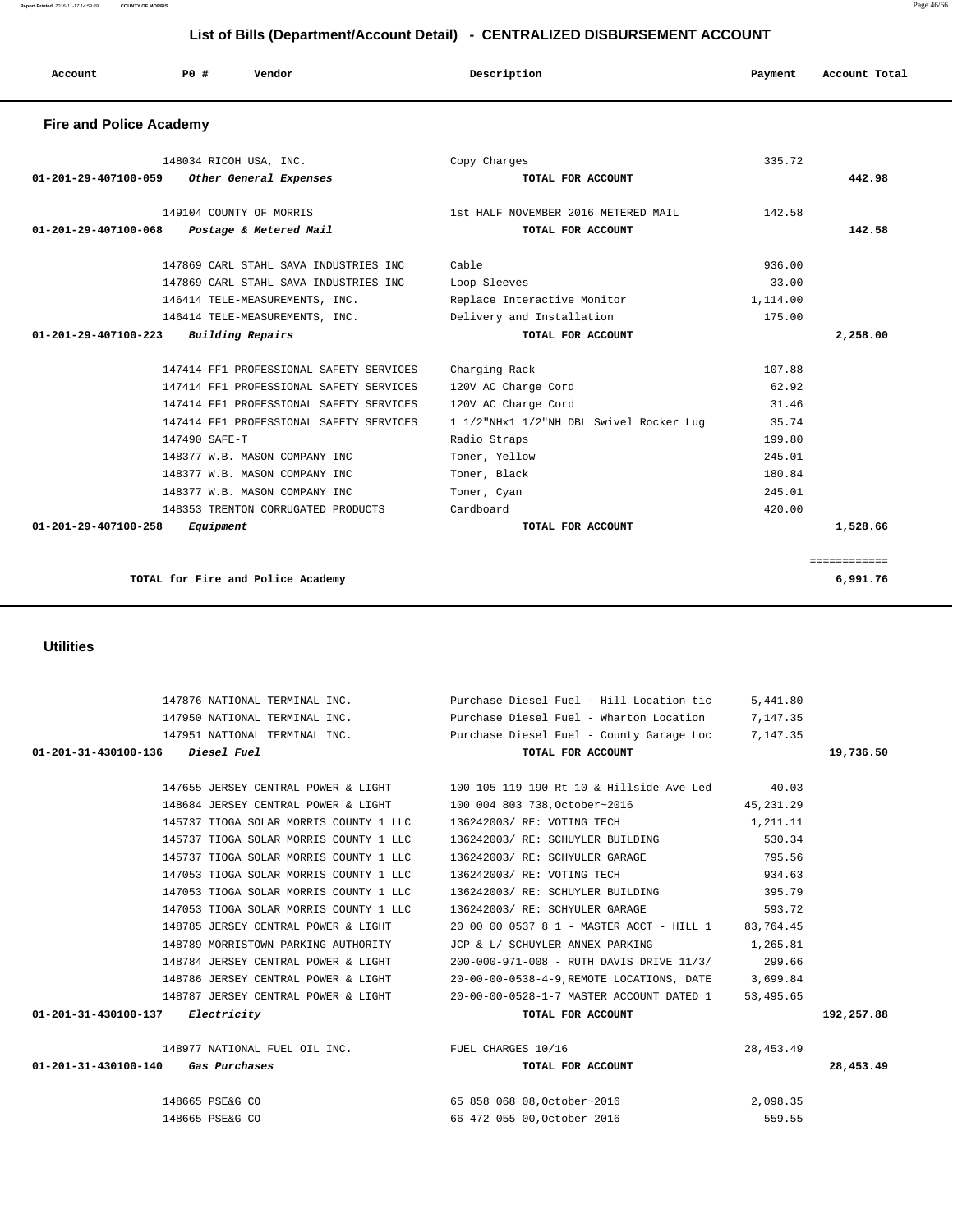**Report Printed** 2016-11-17 14:59:39 **COUNTY OF MORRIS** Page 47/66

### **List of Bills (Department/Account Detail) - CENTRALIZED DISBURSEMENT ACCOUNT**

| Account              | P0 #<br>Vendor                                                   | Description                                          | Payment       | Account Total              |
|----------------------|------------------------------------------------------------------|------------------------------------------------------|---------------|----------------------------|
| <b>Utilities</b>     |                                                                  |                                                      |               |                            |
|                      |                                                                  |                                                      |               |                            |
|                      | 148677 WOODRUFF ENERGY                                           | 508-584, October~2016                                | 1,045.60      |                            |
|                      | 148546 DIRECT ENERGY BUSINESS MARKETING                          | 1316 - SUMMARY GROUP #/ MORRIS COUNTY (6             | 7,871.44      |                            |
|                      | 148547 DIRECT ENERGY BUSINESS MARKETING                          | 706981 CAC COMPLEX                                   | 7.33          |                            |
|                      | 148547 DIRECT ENERGY BUSINESS MARKETING                          | 706981 CAC COMPLEX                                   | 7.91          |                            |
|                      | 148547 DIRECT ENERGY BUSINESS MARKETING                          | 706982 PUBLIC SAFETY COM                             | 390.21        |                            |
|                      | 148547 DIRECT ENERGY BUSINESS MARKETING                          | 706983 HOMELESS SHELTER                              | 124.79        |                            |
|                      | 148547 DIRECT ENERGY BUSINESS MARKETING                          | 706981 CAC COMPLEX - CRE                             | $-18.61$      |                            |
|                      | 148625 N.J. NATURAL GAS COMPANY                                  | 06-1126-4174-12 WHARTON OFFICES                      | 73.98         |                            |
|                      | 148626 N.J. NATURAL GAS COMPANY                                  | 22-0009-8231-77 WHARTON BRIDGE GEN                   | 30.15         |                            |
|                      | 148627 N.J. NATURAL GAS COMPANY                                  | 06-1126-4370-18 - WHARTON ROADS                      | 279.19        |                            |
|                      | 148629 N.J. NATURAL GAS COMPANY                                  | 06-1126-4355-14 WHARTON BRIDGES                      | 574.33        |                            |
|                      | 148643 PSE&G CO                                                  | REF # MOMBAG/ COUNTY OF MORRIS - MUNICIP             | 3,253.01      |                            |
|                      | 148645 DIRECT ENERGY BUSINESS MARKETING                          | 706981 CAC COMPLEX                                   | 120.46        |                            |
|                      | 148623 PSE&G CO                                                  | REF # MOMBAG/ 66-254-142-04 - 18 HIGHVIE             | 229.03        |                            |
|                      | 148032 SUBURBAN PROPANE -2347                                    | Propane                                              | 559.58        |                            |
|                      | 148032 SUBURBAN PROPANE -2347                                    | Transportation                                       | 1.20          |                            |
|                      | 148032 SUBURBAN PROPANE -2347<br>148788 N.J. NATURAL GAS COMPANY | Safety P&T Fee                                       | 9.92<br>33.39 |                            |
| 01-201-31-430100-141 | Natural Gas                                                      | 12-1157-4515-09 DOVER PROBATION<br>TOTAL FOR ACCOUNT |               | 21,883.97                  |
|                      |                                                                  |                                                      |               |                            |
|                      | 148188 DATA NETWORK SOLUTIONS                                    | Local Telephone Service 10/01/2016                   | 11,703.30     |                            |
|                      | 148261 CENTURYLINK                                               | 309973303, 10/19/16, T1 Chester site (10             | 1,785.33      |                            |
|                      | 147882 RYAN DUMPERT                                              | iPhone Cases as per attached invoices                | 65.41         |                            |
|                      | 148036 VERIZON                                                   | 973-539-7933 842 07Y, 10/16/16, Randolph             | 30.87         |                            |
|                      | 148037 VERIZON                                                   | 201 V03-7261 127 66Y, 10/16/16, 911 Swit             | 12,470.10     |                            |
|                      | 148799 VERIZON                                                   | 973-455-0378 979 71Y / RE: PENTHOUSE- A              | 68.00         |                            |
|                      | 148905 VERIZON WIRELESS                                          | COUNTY WIDE VERIZON WIRELESS 486023883-0             | 8,801.99      |                            |
| 01-201-31-430100-146 | Telephone                                                        | TOTAL FOR ACCOUNT                                    |               | 34,925.00                  |
|                      | 148668 SOUTHEAST MORRIS COUNTY                                   | 2120000537.00,9-12 thru 10-12-2016                   | 6,074.60      |                            |
| 01-201-31-430100-147 | Water                                                            | TOTAL FOR ACCOUNT                                    |               | 6,074.60                   |
|                      |                                                                  |                                                      |               |                            |
|                      | TOTAL for Utilities                                              |                                                      |               | ============<br>303,331.44 |
|                      |                                                                  |                                                      |               |                            |
|                      |                                                                  |                                                      |               |                            |
| <b>Nutrition</b>     |                                                                  |                                                      |               |                            |
|                      |                                                                  |                                                      |               |                            |
|                      |                                                                  |                                                      |               |                            |
|                      | 142006 W.B. MASON COMPANY INC.<br>142006 W.B. MASON COMPANY INC  | 6/29/16 SO 038763257                                 | 604.78        |                            |
| 01-201-41-716100-058 | Office Supplies & Stationery                                     | credit memo<br>TOTAL FOR ACCOUNT                     | $-573.72$     | 31.06                      |
|                      |                                                                  |                                                      |               |                            |
|                      | 148533 NUTRI-SYSTEMS CORPORATION                                 | 10/7/16 8 digital therm                              | 233.54        |                            |
|                      | 148440 PATRICIA W. GIBBONS                                       | Nutrition Support September 2016                     | 445.82        |                            |
| 01-201-41-716100-098 | Other Operating&Repair Supply                                    | TOTAL FOR ACCOUNT                                    |               | 679.36                     |
|                      |                                                                  |                                                      |               |                            |
|                      | 148977 NATIONAL FUEL OIL INC.                                    | FUEL CHARGES 10/16                                   | 3,621.25      |                            |
| 01-201-41-716100-140 | Gas Purchases                                                    | TOTAL FOR ACCOUNT                                    |               | 3,621.25                   |
|                      |                                                                  |                                                      |               |                            |
|                      | 147978 VERIZON                                                   | Account # 201 Z43-6536 999 73Y October 2             | 853.30        |                            |

 **01-201-41-716100-146 Telephone TOTAL FOR ACCOUNT 853.30**

============

**TOTAL for Nutrition** 5,184.97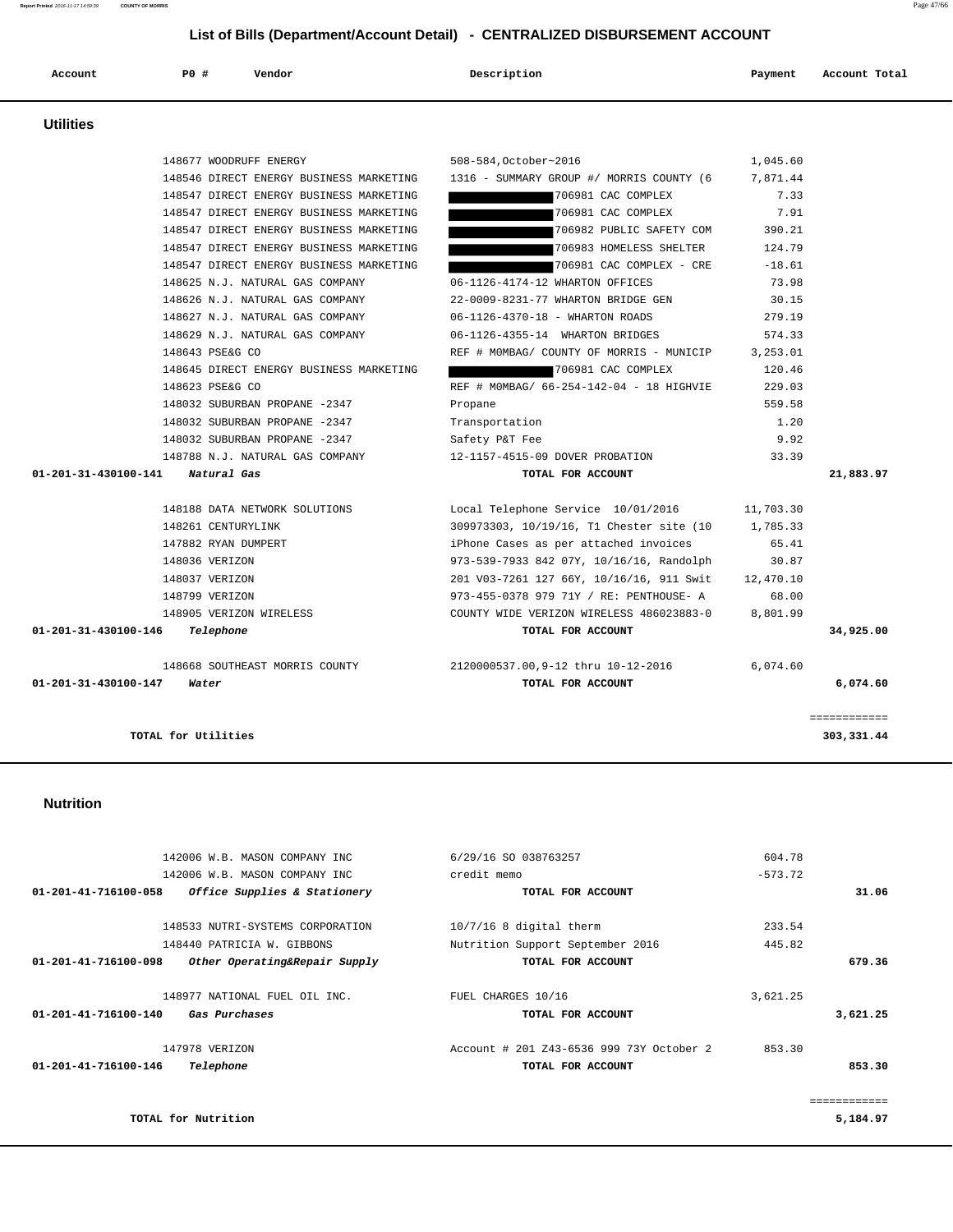**Report Printed** 2016-11-17 14:59:39 **COUNTY OF MORRIS** Page 48/66

# **List of Bills (Department/Account Detail) - CENTRALIZED DISBURSEMENT ACCOUNT**

| Account                | PO#                       | Vendor                                    | Description                                                                                                                                                                                                                       | Payment   | Account Total            |
|------------------------|---------------------------|-------------------------------------------|-----------------------------------------------------------------------------------------------------------------------------------------------------------------------------------------------------------------------------------|-----------|--------------------------|
| <b>Area Plan Grant</b> |                           |                                           |                                                                                                                                                                                                                                   |           |                          |
| 01-201-41-716110-090   |                           | 148637 NJ 211 PARTNERSHIP<br>Expenditures | After hours coverage APS 8/15/16-11/15/1 1,500.00<br>TOTAL FOR ACCOUNT                                                                                                                                                            |           | 1,500.00                 |
|                        | TOTAL for Area Plan Grant |                                           |                                                                                                                                                                                                                                   |           | ============<br>1,500.00 |
| <b>ALPN</b>            |                           |                                           |                                                                                                                                                                                                                                   |           |                          |
|                        |                           |                                           |                                                                                                                                                                                                                                   |           |                          |
|                        |                           | 148551 EMPLOYMENT HORIZONS, INC.          | #1604 Supp. Emp. Per. 7/1/16-9/30/16tota                                                                                                                                                                                          | 19,252.00 |                          |
|                        |                           | 148536 INTERFAITH FOOD PANTRY INC.        | #1621 hdm per. 4/1/16-6/30/16 total(\$1,0                                                                                                                                                                                         | 1,061.00  |                          |
|                        |                           | 148537 INTERFAITH FOOD PANTRY INC.        | #1621 HDM Per. 7/1/16-9/30/16 Total(\$1,0                                                                                                                                                                                         | 1,061.00  |                          |
|                        |                           | 148555 LEGAL SERVICES OF NORTHWEST        | #1612 Prot. Serv. Per. 7/1/16-9/30/16                                                                                                                                                                                             | 9,663.00  |                          |
|                        |                           | 148530 VISITING NURSE ASSOC. OF           | #1609 Resp Care Per. 7/1/16-9/30/16 Tota                                                                                                                                                                                          | 16,086.00 |                          |
|                        |                           |                                           | $\mathbf{u}$ . The contract of the contract of the contract of the contract of the contract of the contract of the contract of the contract of the contract of the contract of the contract of the contract of the contract of th | .         |                          |

| 148530 VISITING NURSE ASSOC. OF | #1609 Resp Care Per. 7/1/16-9/30/16 Tota  | 16,086.00 |
|---------------------------------|-------------------------------------------|-----------|
| 148531 VISITING NURSE ASSOC. OF | #1608 FH Per. 7/1/16-9/30/16 total-(\$34, | 34,019.00 |
| 148538 VISITING NURSE ASSOC. OF | #1616 CHAP Per. 7/1/16-9/30/16 total-(\$1 | 18,501.00 |

 **01-201-41-759000-063 ALPN Peer Grouping TOTAL FOR ACCOUNT 99,643.00**

============

**TOTAL for ALPN** 99,643.00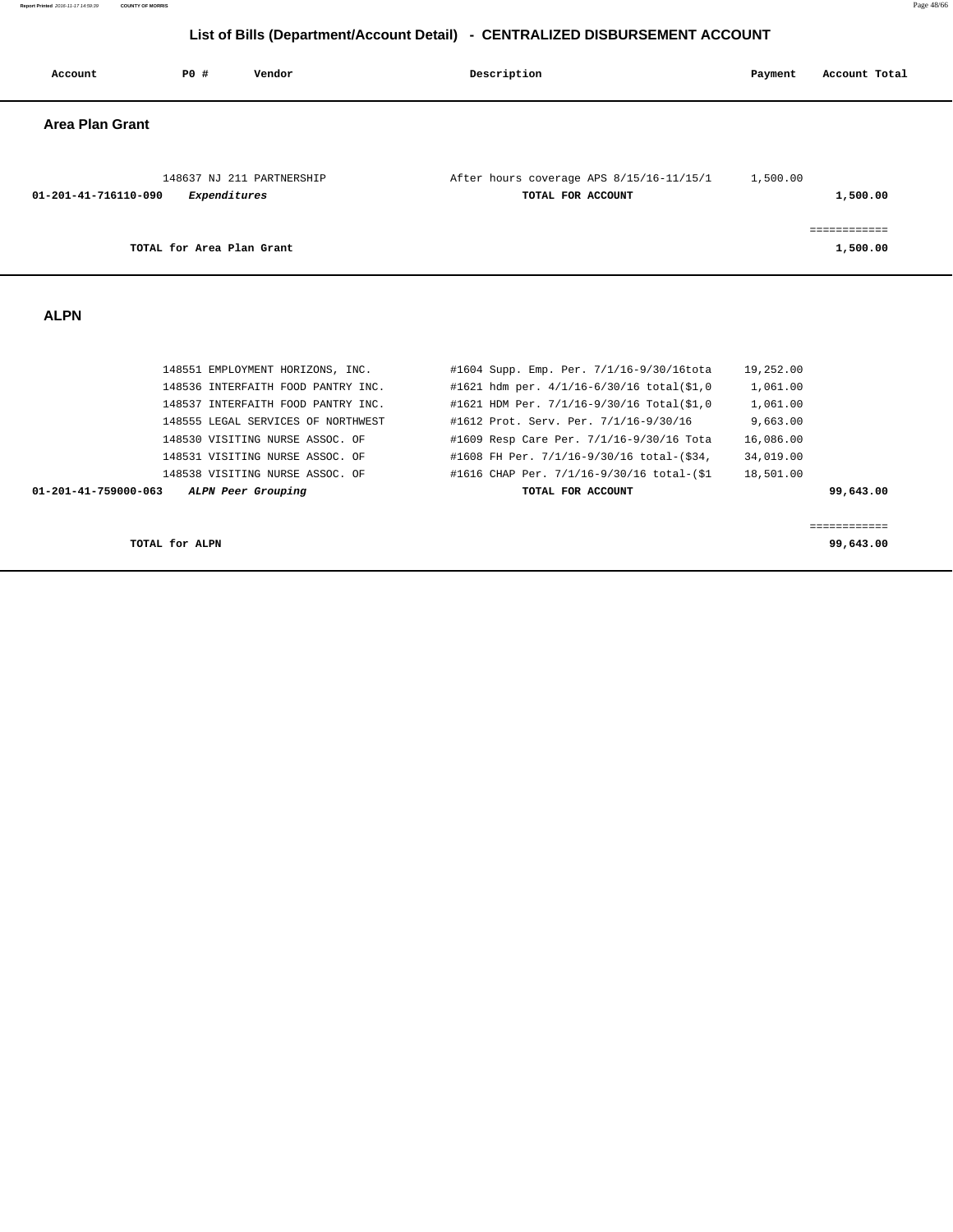**Report Printed** 2016-11-17 14:59:39 **COUNTY OF MORRIS** Page 49/66

# **List of Bills (Department/Account Detail) - CENTRALIZED DISBURSEMENT ACCOUNT**

| Account           | P0 #                                         | Vendor                                                   | Description                                                                                                                                                                                                                            | Payment                            | Account Total          |
|-------------------|----------------------------------------------|----------------------------------------------------------|----------------------------------------------------------------------------------------------------------------------------------------------------------------------------------------------------------------------------------------|------------------------------------|------------------------|
| DEPARTMENT 718710 |                                              |                                                          | <b>Grant Fund</b>                                                                                                                                                                                                                      |                                    |                        |
|                   | 148183 RICOH USA, INC.<br>148728 CABLEVISION | 147888 W.B. MASON COMPANY INC<br>149103 COUNTY OF MORRIS | color copies Machine ID 6028<br>Supplies invoice dated 10/7/2016<br>07876 616465 01 8 Billing period 3/1/201<br>1st HALF NOVEMBER 2016 METERED MAIL<br>02-213-41-718710-391 Public Health Emer Grant(7/1/16-6/30/17) TOTAL FOR ACCOUNT | 79.59<br>221.21<br>242.49<br>19.57 | 562.86                 |
|                   | TOTAL for DEPARTMENT 718710                  |                                                          |                                                                                                                                                                                                                                        |                                    | ------------<br>562.86 |

 **DEPARTMENT 741615** 

| 145433 AT&T                                         |                            | 1.63     |
|-----------------------------------------------------|----------------------------|----------|
| 148417 ACRO SERVICE CORP                            | Insinga, K., $W/E$ 9/4/16. | 472.92   |
| 148417 ACRO SERVICE CORP                            | Insinga, K., W/E 9/11/16.  | 709.38   |
| 148417 ACRO SERVICE CORP                            | Insinga, K., W/E 9/18/16.  | 1,148.52 |
| 148417 ACRO SERVICE CORP                            | Insinga, K., W/E 9/25/16.  | 1,182.30 |
| 02-213-41-741615-392<br>WFNJ-TANF (7/1/15-12/31/16) | TOTAL FOR ACCOUNT          | 3,514.75 |
|                                                     |                            |          |
|                                                     |                            |          |
| TOTAL for DEPARTMENT 741615                         |                            | 3,514.75 |
|                                                     |                            |          |

 **DEPARTMENT 741620** 

| TOTAL for DEPARTMENT 741620 |                                          |                            | 3,871.98 |
|-----------------------------|------------------------------------------|----------------------------|----------|
|                             |                                          |                            |          |
| 02-213-41-741620-392        | WFNJ-General Assistance(7/1/15-12/31/16) | TOTAL FOR ACCOUNT          | 3,871.98 |
| 148417 ACRO SERVICE CORP    |                                          | Moreno, E., W/E 9/25/16.   | 860.44   |
| 148417 ACRO SERVICE CORP    |                                          | Moreno, E., W/E 9/18/16.   | 1,075.55 |
| 148417 ACRO SERVICE CORP    |                                          | Moreno, E., W/E 9/11/16.   | 860.44   |
| 148417 ACRO SERVICE CORP    |                                          | Moreno, E., W/E $9/4/16$ . | 1,075.55 |
|                             |                                          |                            |          |

| 148144 JANE A. ARMSTRONG      | 35.19  |
|-------------------------------|--------|
| 148001 TELESEARCH INC         | 49.14  |
| 148001 TELESEARCH INC         | 89.78  |
| 147966 W.B. MASON COMPANY INC | 100.82 |
| 147966 W.B. MASON COMPANY INC | 4.94   |
| 147966 W.B. MASON COMPANY INC | 35.16  |
| 148002 VERIZON                | 56.65  |
| 148430 TELESEARCH INC         | 59.67  |
| 148430 TELESEARCH INC         | 89.76  |
| 148161 DONNA BUCHANAN         | 12.52  |
|                               |        |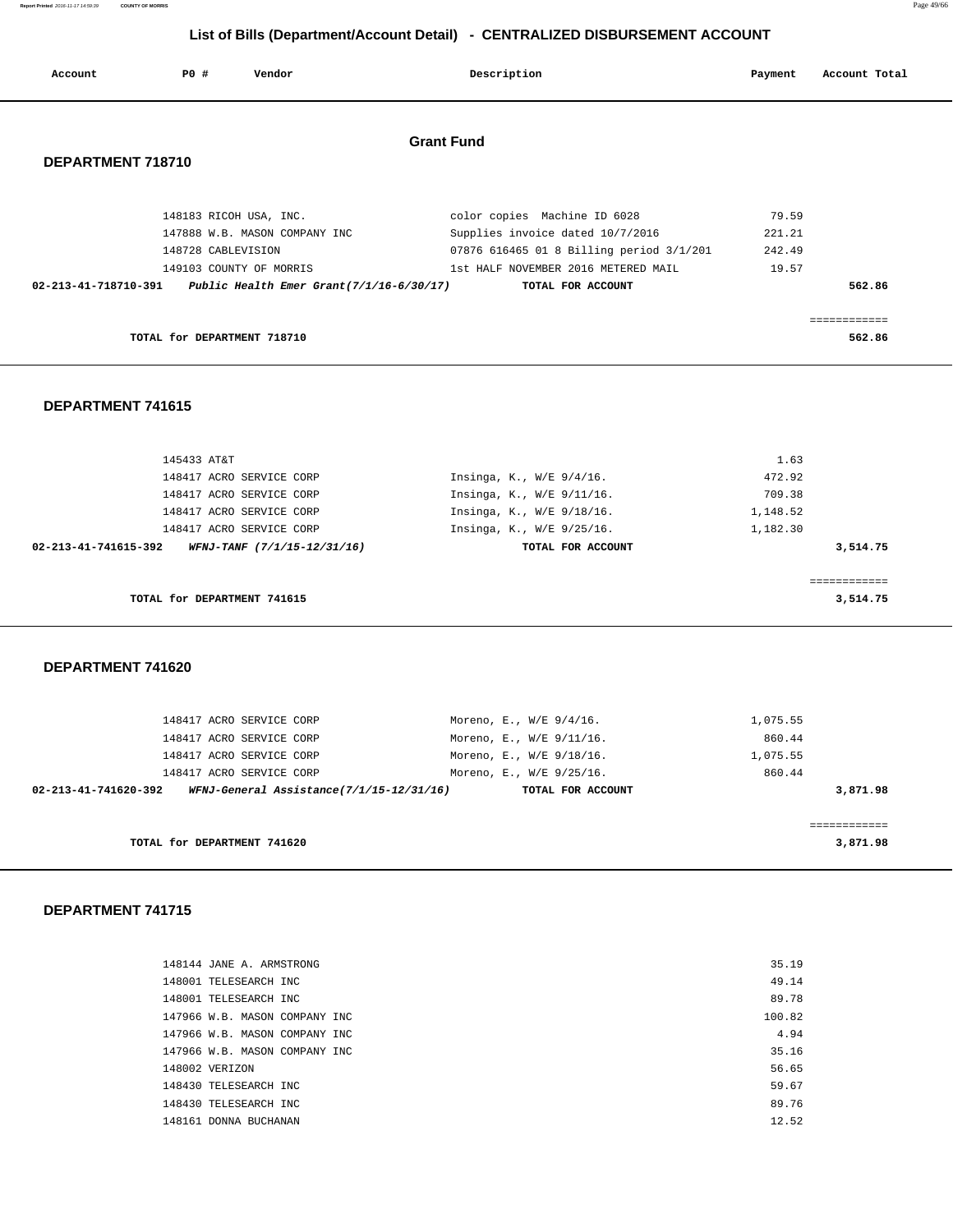**Report Printed** 2016-11-17 14:59:39 **COUNTY OF MORRIS** Page 50/66

# **List of Bills (Department/Account Detail) - CENTRALIZED DISBURSEMENT ACCOUNT**

| Account              | PO# | Vendor                                  | Description                    | Payment<br>Account Total |  |
|----------------------|-----|-----------------------------------------|--------------------------------|--------------------------|--|
| DEPARTMENT 741715    |     |                                         |                                |                          |  |
|                      |     | 148507 EDWARDS LEARNING CENTER          |                                | 1,701.15                 |  |
|                      |     | 148770 KAREN INSINGA                    | October monthly parking pass.  | 100.00                   |  |
|                      |     | 148770 KAREN INSINGA                    | November monthly parking pass. | 100.00                   |  |
|                      |     | 148815 LILLY HYMOWITZ                   |                                | 7.50                     |  |
|                      |     | 148146 NESTLE WATERS NORTH AMERICA INC. |                                | 4.91                     |  |
|                      |     | 148432 NEWBRIDGE SERVICES INC           |                                | 225.00                   |  |
|                      |     | 148162 RICOH AMERICAS CORPORATION       |                                | 6.41                     |  |
|                      |     | 148163 TELESEARCH INC                   |                                | 34.22                    |  |
|                      |     | 148163 TELESEARCH INC                   |                                | 71.82                    |  |
| 02-213-41-741715-392 |     | WFNJ-TANF (7/1/16-12/31/17)             | TOTAL FOR ACCOUNT              | 2,787.06                 |  |
|                      |     |                                         |                                | ===========              |  |
|                      |     | TOTAL for DEPARTMENT 741715             |                                | 2,787.06                 |  |

### **DEPARTMENT 741720**

|                                                                                 | 148461 MILLENNIUM SOLUTION FOCUS Jeanie Y.                 | 1,190.00 |              |
|---------------------------------------------------------------------------------|------------------------------------------------------------|----------|--------------|
| 148144 JANE A. ARMSTRONG                                                        |                                                            | 35.19    |              |
| 148001 TELESEARCH INC                                                           |                                                            | 49.14    |              |
| 148001 TELESEARCH INC                                                           |                                                            | 89.78    |              |
| 147966 W.B. MASON COMPANY INC                                                   |                                                            | 100.82   |              |
| 147966 W.B. MASON COMPANY INC                                                   |                                                            | 4.94     |              |
| 147966 W.B. MASON COMPANY INC                                                   |                                                            | 35.16    |              |
| 148002 VERIZON                                                                  |                                                            | 56.65    |              |
| 145433 AT&T                                                                     |                                                            | 0.81     |              |
| 148430 TELESEARCH INC                                                           |                                                            | 59.67    |              |
| 148430 TELESEARCH INC                                                           |                                                            | 89.76    |              |
| 148161 DONNA BUCHANAN                                                           |                                                            | 33.34    |              |
| 147142 AT&T                                                                     |                                                            | 5.45     |              |
|                                                                                 | 148507 EDWARDS LEARNING CENTER September monthly expenses. | 3,453.85 |              |
| 148815 LILLY HYMOWITZ                                                           |                                                            | 7.50     |              |
| 148146 NESTLE WATERS NORTH AMERICA INC.                                         |                                                            | 4.91     |              |
| 148432 NEWBRIDGE SERVICES INC                                                   |                                                            | 225.00   |              |
| 148162 RICOH AMERICAS CORPORATION                                               |                                                            | 6.41     |              |
| 148163 TELESEARCH INC                                                           |                                                            | 34.22    |              |
| 148163 TELESEARCH INC                                                           |                                                            | 71.82    |              |
| 02-213-41-741720-392 WFNJ-General Assistance(7/1/16-12/31/17) TOTAL FOR ACCOUNT |                                                            |          | 5,554.42     |
|                                                                                 |                                                            |          |              |
|                                                                                 |                                                            |          | ============ |
| TOTAL for DEPARTMENT 741720                                                     |                                                            |          | 5,554.42     |

### **DEPARTMENT 742705**

| WIOA Adult (7/1/15-6/30/17)<br>02-213-41-742705-391 | TOTAL FOR ACCOUNT  | 1,175.14 |
|-----------------------------------------------------|--------------------|----------|
| 149025 SUSSEX COUNTY COMMUNITY COLLEGE              | Lisa T.            | 323.13   |
| 148977 NATIONAL FUEL OIL INC.                       | FUEL CHARGES 10/16 | 23.64    |
| 148800 EZ WHEELS DRIVING SCHOOL                     | Engels R.          | 799.80   |
| 147142 AT&T                                         |                    | 13.94    |
| 145433 AT&T                                         |                    | 14.63    |
|                                                     |                    |          |

**TOTAL for DEPARTMENT 742705** 1,175.14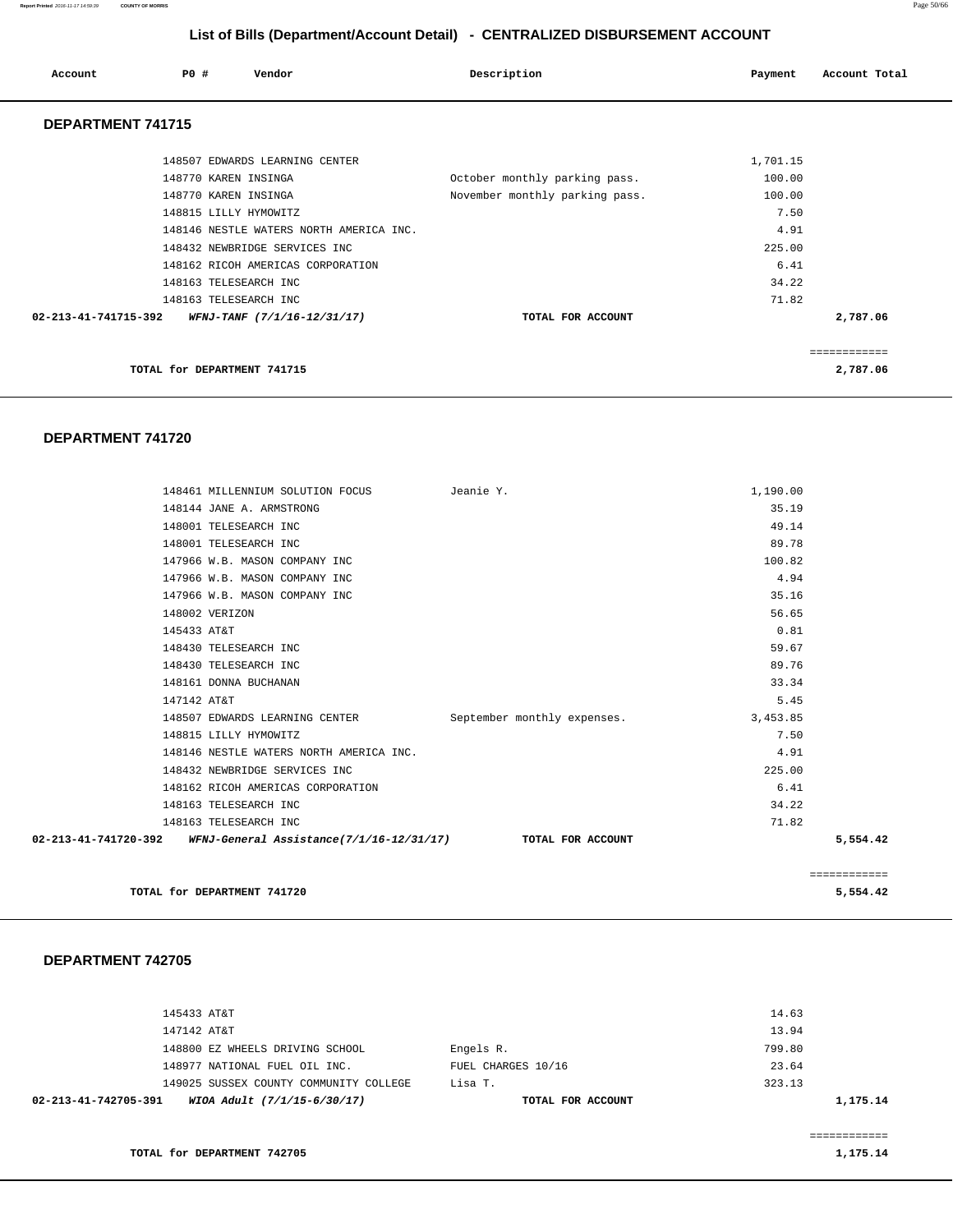**Report Printed** 2016-11-17 14:59:39 **COUNTY OF MORRIS** Page 51/66

# **List of Bills (Department/Account Detail) - CENTRALIZED DISBURSEMENT ACCOUNT**

| Account | <b>PO #</b> | Vendor | Description | Payment | Account Total |
|---------|-------------|--------|-------------|---------|---------------|
|         |             |        |             |         |               |

#### **DEPARTMENT 742710**

|                      | 148427 AVTECH INSTITUTE                   | Kathleen W.                              | 800.00   |          |
|----------------------|-------------------------------------------|------------------------------------------|----------|----------|
|                      | 148425 RARITAN VALLEY COMMUNITY           | Daniel P.                                | 2,720.00 |          |
|                      | 148426 RUTGERS CENTER FOR CONTINUING      | Paula F.                                 | 519.00   |          |
|                      | 148428 RUTGERS CENTER FOR CONTINUING      | Paula F.                                 | 2,076.00 |          |
| 145433 AT&T          |                                           | 973-383-1048. Bill Dated: August 27, 201 | 15.45    |          |
| 147142 AT&T          |                                           | 908-859-3220 - bill dated Sept. 1, 2016. | 30.91    |          |
|                      | 149103 COUNTY OF MORRIS                   | 1st HALF NOVEMBER 2016 METERED MAIL      | 189.70   |          |
|                      | 149026 SUSSEX COUNTY COMMUNITY COLLEGE    | Zachary W.                               | 250.58   |          |
| 02-213-41-742710-391 | WIOA Dislocated Worker $(7/1/15-6/30/17)$ | TOTAL FOR ACCOUNT                        |          | 6,601.64 |
|                      |                                           |                                          |          |          |
|                      |                                           |                                          |          |          |
|                      | TOTAL for DEPARTMENT 742710               |                                          |          | 6,601.64 |
|                      |                                           |                                          |          |          |

### **DEPARTMENT 742720**

|             | 148419 FORTIS INSTITUTE                                           | Lacey M.                       | 1,000.00 |           |
|-------------|-------------------------------------------------------------------|--------------------------------|----------|-----------|
|             | 148423 FORTIS INSTITUTE                                           | Jermarie M.                    | 1,188.00 |           |
|             | 148001 TELESEARCH INC                                             |                                | 58.97    |           |
|             | 148001 TELESEARCH INC                                             |                                | 107.73   |           |
|             | 147966 W.B. MASON COMPANY INC                                     |                                | 120.98   |           |
|             | 147966 W.B. MASON COMPANY INC                                     |                                | 5.93     |           |
|             | 147966 W.B. MASON COMPANY INC                                     |                                | 42.19    |           |
|             | 148002 VERIZON                                                    |                                | 67.98    |           |
| 145433 AT&T |                                                                   |                                | 8.13     |           |
|             | 148430 TELESEARCH INC                                             |                                | 71.60    |           |
|             | 148430 TELESEARCH INC                                             |                                | 107.73   |           |
|             | 148417 ACRO SERVICE CORP                                          | Carrigan, M., W/E 9/4/16.      | 232.26   |           |
|             | 148161 DONNA BUCHANAN                                             |                                | 503.53   |           |
| 147142 AT&T |                                                                   |                                | 7.88     |           |
|             | 148011 SAMANTHA POLANCO                                           | Travel from 8/4/16 to 8/31/16. | 157.68   |           |
|             | 148815 LILLY HYMOWITZ                                             |                                | 9.00     |           |
|             | 149023 M.C. SCHOOL OF TECHNOLOGY 5. Zachery F.                    |                                | 800.68   |           |
|             | 148146 NESTLE WATERS NORTH AMERICA INC.                           |                                | 5.89     |           |
|             | 148432 NEWBRIDGE SERVICES INC                                     |                                | 270.00   |           |
|             | 148162 RICOH AMERICAS CORPORATION                                 |                                | 7.69     |           |
|             | 148163 TELESEARCH INC                                             |                                | 41.07    |           |
|             | 148163 TELESEARCH INC                                             |                                | 86.18    |           |
|             | 148019 WARREN COUNTY COMMUNITY COLL. Annual Office Rental @ WCCC. |                                | 8,400.00 |           |
|             | $02-213-41-742720-391$ WIOA Youth $(7/1/15-6/30/17)$              | TOTAL FOR ACCOUNT              |          | 13,301.10 |
|             |                                                                   |                                |          |           |

**TOTAL for DEPARTMENT 742720** 13,301.10

### **DEPARTMENT 742805**

| 148422 AVTECH INSTITUTE |                               | Alice H.   | 800.00   |
|-------------------------|-------------------------------|------------|----------|
|                         | 148424 JERSEY TRACTOR TRAILER | Raymond D. | 3,200.00 |
| 148411 JOAN STREHL      |                               |            | 43.07    |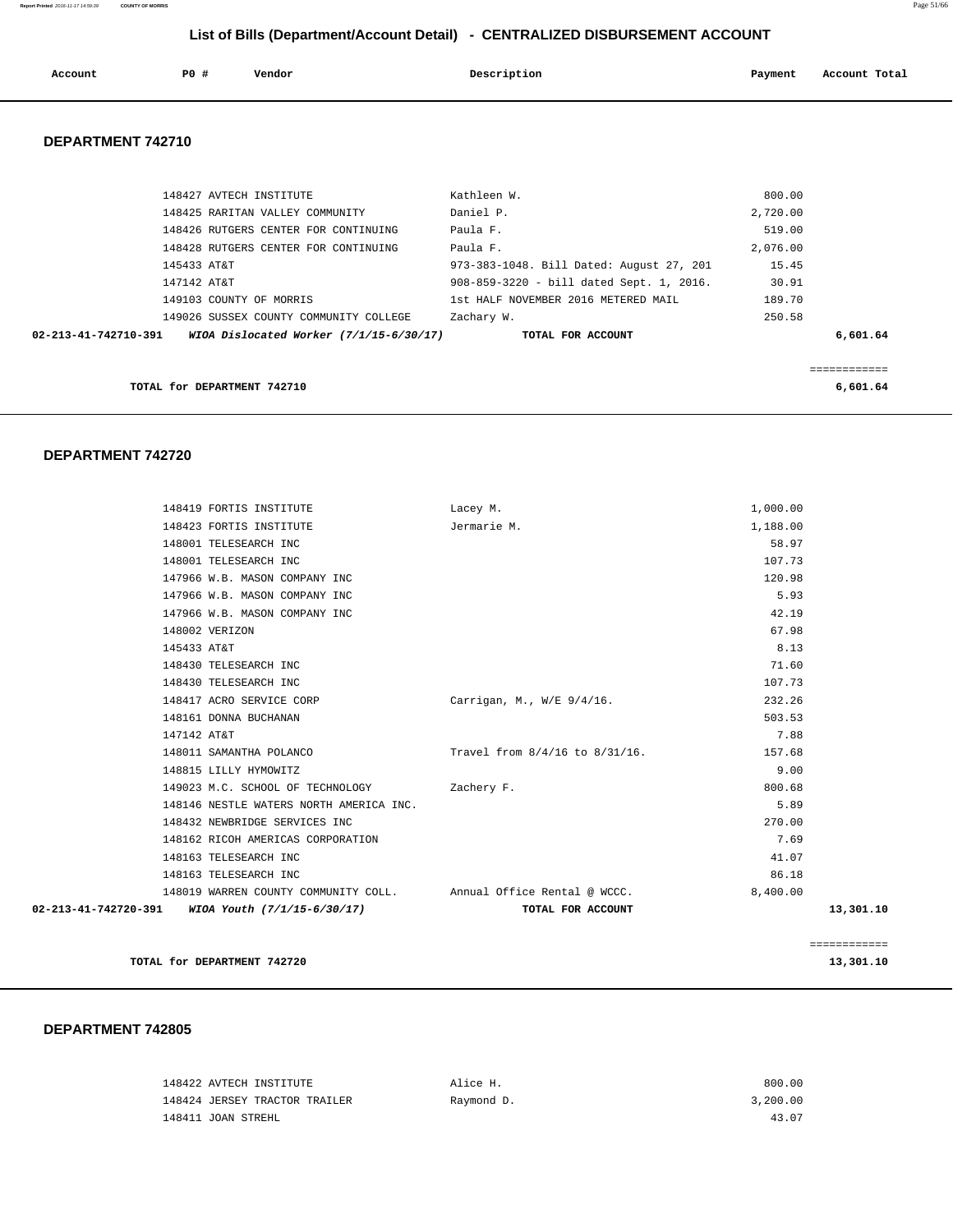| Account<br>. | P0 # | Vendor | Description | Payment | Account Total |
|--------------|------|--------|-------------|---------|---------------|
|              |      |        |             |         |               |

#### **DEPARTMENT 742805**

|                                                                | 148144 JANE A. ARMSTRONG                |                   | 73.89  |              |
|----------------------------------------------------------------|-----------------------------------------|-------------------|--------|--------------|
|                                                                | 148001 TELESEARCH INC                   |                   | 103.19 |              |
|                                                                | 148001 TELESEARCH INC                   |                   | 188.53 |              |
|                                                                | 147966 W.B. MASON COMPANY INC           |                   | 211.72 |              |
|                                                                | 147966 W.B. MASON COMPANY INC           |                   | 10.37  |              |
|                                                                | 147966 W.B. MASON COMPANY INC           |                   | 73.84  |              |
| 148002 VERIZON                                                 |                                         |                   | 118.97 |              |
|                                                                | 148010 KIMBERLY JOHNSON                 |                   | 15.86  |              |
|                                                                | 148430 TELESEARCH INC                   |                   | 125.31 |              |
|                                                                | 148430 TELESEARCH INC                   |                   | 188.55 |              |
|                                                                | 148161 DONNA BUCHANAN                   |                   | 80.85  |              |
|                                                                | 148412 LORI L. KINTNER                  |                   | 21.08  |              |
|                                                                | 148815 LILLY HYMOWITZ                   |                   | 15.75  |              |
|                                                                | 148146 NESTLE WATERS NORTH AMERICA INC. |                   | 10.30  |              |
|                                                                | 148432 NEWBRIDGE SERVICES INC           |                   | 472.50 |              |
|                                                                | 148162 RICOH AMERICAS CORPORATION       |                   | 13.47  |              |
|                                                                | 148163 TELESEARCH INC                   |                   | 71.87  |              |
|                                                                | 148163 TELESEARCH INC                   |                   | 150.83 |              |
| $02 - 213 - 41 - 742805 - 391$ WIOA Adult $(7/1/16 - 6/30/18)$ |                                         | TOTAL FOR ACCOUNT |        | 6,091.35     |
|                                                                |                                         |                   |        | ============ |
|                                                                | TOTAL for DEPARTMENT 742805             |                   |        | 6,091.35     |

#### **DEPARTMENT 742810**

|                                                                                | 148420 THE CAREER COMPANY            | Joe $R_{\star}$ ,                                                                | 3,200.00 |           |
|--------------------------------------------------------------------------------|--------------------------------------|----------------------------------------------------------------------------------|----------|-----------|
| 148411 JOAN STREHL                                                             |                                      | Travel from $9/20/16$ to $8/11/16$ . 95.88                                       |          |           |
|                                                                                |                                      | 147159 MORRIS COUNTY CHAMBER OF Patty Magee - Annual Dues from 11/1/2016 230.10  |          |           |
|                                                                                | 148429 RUTGERS CENTER FOR CONTINUING | Anne S.                                                                          | 1,495.00 |           |
|                                                                                |                                      | 148144 JANE A. ARMSTRONG Travel & Expenses from 8/5/16 to 9/29/16 165.36         |          |           |
| 148001 TELESEARCH INC                                                          |                                      | Lilly H., W/E 10/9/16.                                                           | 230.96   |           |
| 148001 TELESEARCH INC                                                          |                                      | Samantha P., W/E 10/9/16.                                                        | 421.93   |           |
|                                                                                | 147966 W.B. MASON COMPANY INC        | Various office supplies for the ETS Dept                                         | 473.83   |           |
|                                                                                | 147966 W.B. MASON COMPANY INC        | self-inking stamp                                                                | 23.20    |           |
|                                                                                |                                      | 147966 W.B. MASON COMPANY INC (15) cases of copy paper                           | 165.25   |           |
| 148002 VERIZON                                                                 |                                      | 908-859-3220 143 27Y. Bill dated 10/4/16                                         | 266.28   |           |
|                                                                                | 148010 KIMBERLY JOHNSON              | Kimberly J. travel from $7/6/16$ to $9/29/1$ 35.31                               |          |           |
| 148430 TELESEARCH INC                                                          |                                      | Lilly H., W/E 10/23/16.                                                          | 280.45   |           |
| 148430 TELESEARCH INC                                                          |                                      | Samantha P., W/E 10/23/16.                                                       | 421.95   |           |
| 148161 DONNA BUCHANAN                                                          |                                      | Travel 6/28/16 to 9/24/16. 179.02                                                |          |           |
| 148412 LORI L. KINTNER                                                         |                                      | Travel from 7/26/16 to 10/27/16. 46.92                                           |          |           |
|                                                                                | 148773 BTII INSTITUTE, LLC           | Nancy D.                                                                         | 1,128.00 |           |
|                                                                                |                                      | 148815 LILLY HYMOWITZ November parking fees.                                     | 35.25    |           |
|                                                                                |                                      | 148146 NESTLE WATERS NORTH AMERICA INC. Bill dated - 9/15/16 to 10/14/16. 23.07  |          |           |
|                                                                                |                                      | 148432 NEWBRIDGE SERVICES INC Mental Health training for ETS staff. T 1,057.50   |          |           |
|                                                                                |                                      | 148162 RICOH AMERICAS CORPORATION Quarterly bill for copies from 7/1/16 to 30.14 |          |           |
|                                                                                |                                      | 148163 TELESEARCH INC THE LILLY H., W/E 10/16/16.                                | 160.85   |           |
|                                                                                |                                      | 148163 TELESEARCH INC Samantha M. P., W/E 10/16/16.                              | 337.55   |           |
| 02-213-41-742810-391 WIOA Dislocated Worker (7/1/16-6/30/18) TOTAL FOR ACCOUNT |                                      |                                                                                  |          | 10,503.80 |

**TOTAL for DEPARTMENT 742810** 10,503.80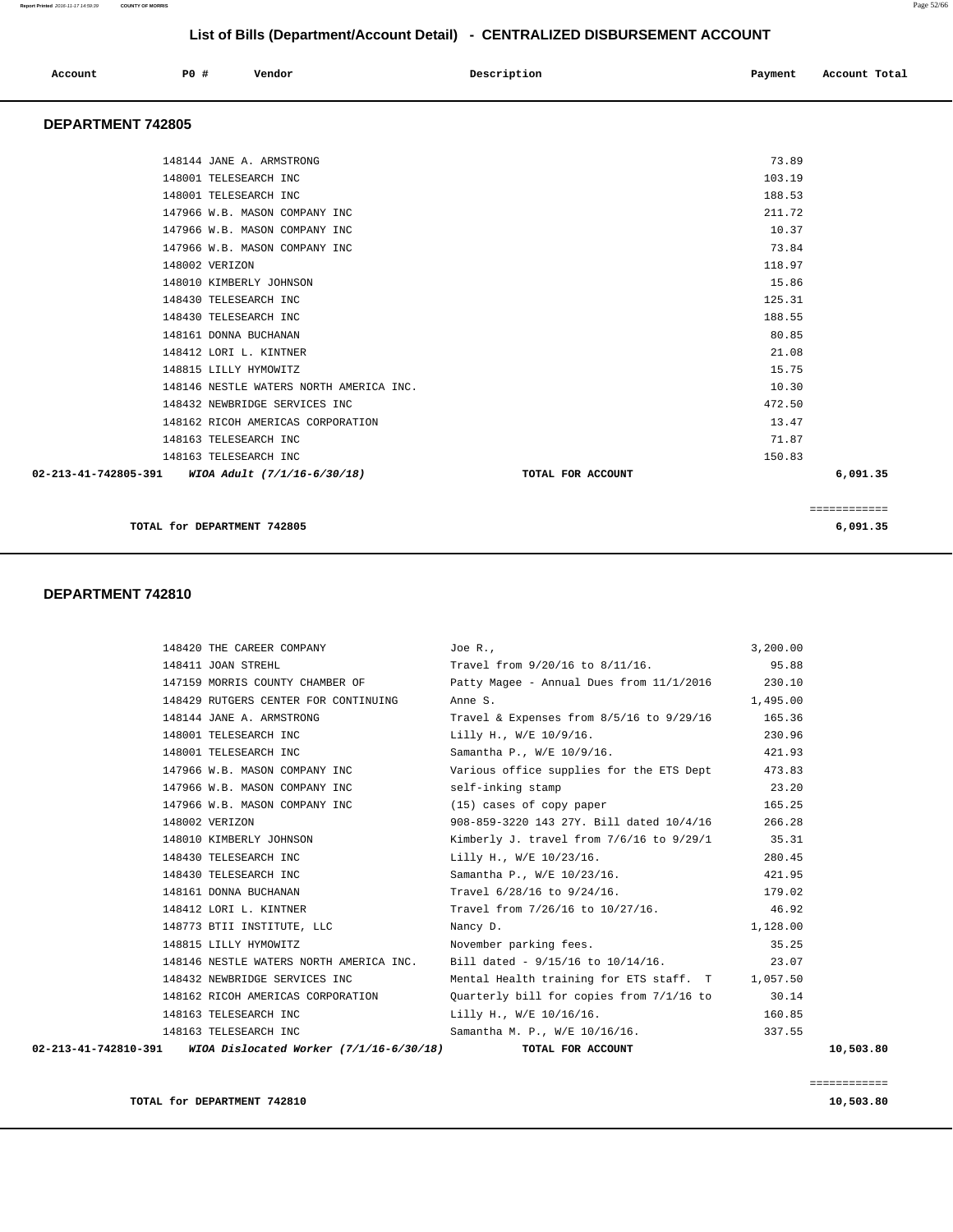| Account              | PO#                         | Vendor                          | Description       | Payment | Account Total          |
|----------------------|-----------------------------|---------------------------------|-------------------|---------|------------------------|
|                      |                             |                                 |                   |         |                        |
|                      |                             | 147159 MORRIS COUNTY CHAMBER OF |                   | 58.50   |                        |
|                      | 148144 JANE A. ARMSTRONG    |                                 |                   | 42.22   |                        |
| 02-213-41-742820-391 |                             | WIOA Youth (7/1/16-6/30/18)     | TOTAL FOR ACCOUNT |         | 100.72                 |
|                      | TOTAL for DEPARTMENT 742820 |                                 |                   |         | ============<br>100.72 |

#### **DEPARTMENT 752625**

| 148089 JESSICA MONDINO                                               | 2016 Travel and Meeting Refreshments Rei | 401.81 |
|----------------------------------------------------------------------|------------------------------------------|--------|
| 148289 LONGFELLOWS SANDWICH DELI                                     | YSAC refreshments for meeting on 10/20/1 | 32.50  |
| 02-213-41-752625-392<br>$SCP-Program$ Management $(1/1/16-12/31/16)$ | TOTAL FOR ACCOUNT                        | 434.31 |
|                                                                      |                                          |        |
|                                                                      |                                          |        |
| TOTAL for DEPARTMENT 752625                                          |                                          | 434.31 |
|                                                                      |                                          |        |

#### **DEPARTMENT 774605**

| $02-213-41-774605-391$ DRE Call Out (10/1/15-9/30/16) | TOTAL FOR ACCOUNT               | 15,681.25 |
|-------------------------------------------------------|---------------------------------|-----------|
| 147486 DENVILLE PD                                    | September 2016- D. Subrizi      | 220.00    |
| 147484 MOUNT OLIVE TOWNSHIP                           | September 2016 - W. Galop       | 330.00    |
| 147484 MOUNT OLIVE TOWNSHIP                           | August 2016 - W. Galop/C.Rossi  | 660.00    |
| 147484 MOUNT OLIVE TOWNSHIP                           | July 2016- W.Galop              | 330.00    |
| 147294 MORRIS COUNTY PARK POLICE                      | Owed for shortage in 1st Otr.   | 20.00     |
| 147294 MORRIS COUNTY PARK POLICE                      | September 2016- J.Abrusci       | 4,015.00  |
| 147294 MORRIS COUNTY PARK POLICE                      | August 2016 -J.Abrusci          | 2,750.00  |
| 147294 MORRIS COUNTY PARK POLICE                      | July 2016 - J. Abrusci          | 2,970.00  |
| 147301 MENDHAM TOWNSHIP POLICE DEPT.                  | September 2016-D. Taquinto      | 220.00    |
| 147301 MENDHAM TOWNSHIP POLICE DEPT.                  | July 2016- M.Ambrosi            | 330.00    |
| 147489 TOWN OF BOONTON                                | August 2016 - C.Petonak         | 220.00    |
| 147487 BOROUGH OF RIVERDALE                           | September 2016- 1 Hr.- C.Ouant  | 55.00     |
| 147487 BOROUGH OF RIVERDALE                           | July 2016- 4.75 Hrs. - C. Ouant | 261.25    |
| 147488 CHESTER TOWNSHIP POLICE DEPT                   | September 2016- T.Williver      | 385.00    |
| 147485 WASHINGTON TWP POLICE DEPT                     | August 2016 - C.Bratus/B.Bigham | 660.00    |
| 147295 MENDHAM BOROUGH                                | September-P.McNichol            | 825.00    |
| 147295 MENDHAM BOROUGH                                | August-P.McNichol               | 880.00    |
| 147295 MENDHAM BOROUGH                                | July- P.McNichol                | 550.00    |

**TOTAL for DEPARTMENT 774605** 15,681.25

### **DEPARTMENT 774610**

| 148811 JEFFERSON TOWNSHIP POLICE DEPT<br>02-213-41-774610-391<br>County DWI Grant (10/1/15-9/30/16) | Reimbursement from DWI Grant for Checkpo<br>TOTAL FOR ACCOUNT | 1,500.00<br>1,500.00 |
|-----------------------------------------------------------------------------------------------------|---------------------------------------------------------------|----------------------|
| TOTAL for DEPARTMENT 774610                                                                         |                                                               | 1,500.00             |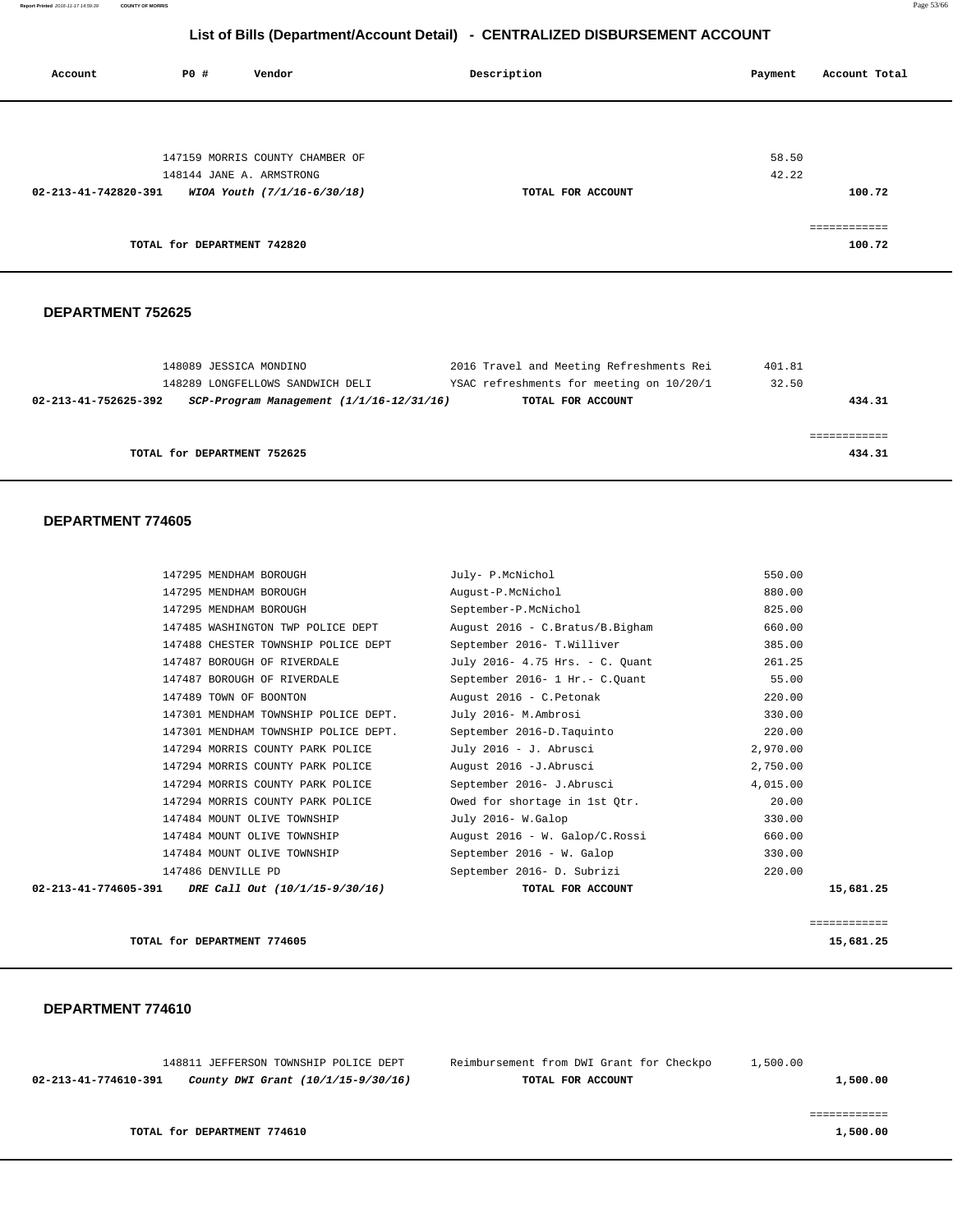**Report Printed** 2016-11-17 14:59:39 **COUNTY OF MORRIS** Page 54/66

# **List of Bills (Department/Account Detail) - CENTRALIZED DISBURSEMENT ACCOUNT**

| Account              | P0 #           | Vendor                                                     | Description                                         | Payment             | Account Total             |
|----------------------|----------------|------------------------------------------------------------|-----------------------------------------------------|---------------------|---------------------------|
| <b>MAPS</b>          |                |                                                            |                                                     |                     |                           |
| 02-213-41-786405-394 |                | 148620 ROUTEMATCH SOFTWARE, INC.<br>MAPS (1/1/14-12/31/14) | Annual Tech Supp 10/16-9/17<br>TOTAL FOR ACCOUNT    | 44,985.29           | 44,985.29                 |
|                      | TOTAL for MAPS |                                                            |                                                     |                     | ============<br>44,985.29 |
| <b>MAPS</b>          |                |                                                            |                                                     |                     |                           |
|                      |                | 148441 MORRISTOWN CAR WASH                                 | Books of Car Wash Tickets                           | 500.00<br>14,753.98 |                           |
| 02-213-41-786505-394 |                | 148620 ROUTEMATCH SOFTWARE, INC.<br>MAPS (1/1/15-12/31/15) | annual hosting fees 10/16-9/17<br>TOTAL FOR ACCOUNT |                     | 15,253.98                 |
|                      | TOTAL for MAPS |                                                            |                                                     |                     | ============<br>15,253.98 |

### **DEPARTMENT 786625**

| 148977 NATIONAL FUEL OIL INC.                  | FUEL CHARGES 10/16            | 8,844.49  |
|------------------------------------------------|-------------------------------|-----------|
| 02-213-41-786625-392<br>MAPS (1/1/16-12/31/16) | TOTAL FOR ACCOUNT             | 8,844.49  |
| 148977 NATIONAL FUEL OIL INC.                  | FUEL CHARGES 10/16 5311 FED   | 1,156.28  |
| 148977 NATIONAL FUEL OIL INC.                  | FUEL CHARGES 10/16 5311 STATE | 578.15    |
| 148977 NATIONAL FUEL OIL INC.                  | FUEL CHARGES 10/16 5311 MATCH | 578.15    |
| 02-213-41-786625-394<br>MAPS (1/1/16-12/31/16) | TOTAL FOR ACCOUNT             | 2,312.58  |
|                                                |                               |           |
| TOTAL for DEPARTMENT 786625                    |                               | 11,157.07 |

|                      | 148793 CONCRETE CONSTRUCTION CORP.     |                   | Labor, Materials and Servicesrendered in | 398,355.82 |
|----------------------|----------------------------------------|-------------------|------------------------------------------|------------|
| 02-213-41-864607-391 | Sussex(CR617)STP-0350 (9/8/14-3/18/18) | TOTAL FOR ACCOUNT |                                          | 398,355.82 |
|                      |                                        |                   |                                          |            |
|                      |                                        |                   |                                          |            |
|                      | TOTAL for DEPARTMENT 864607            |                   |                                          | 398,355.82 |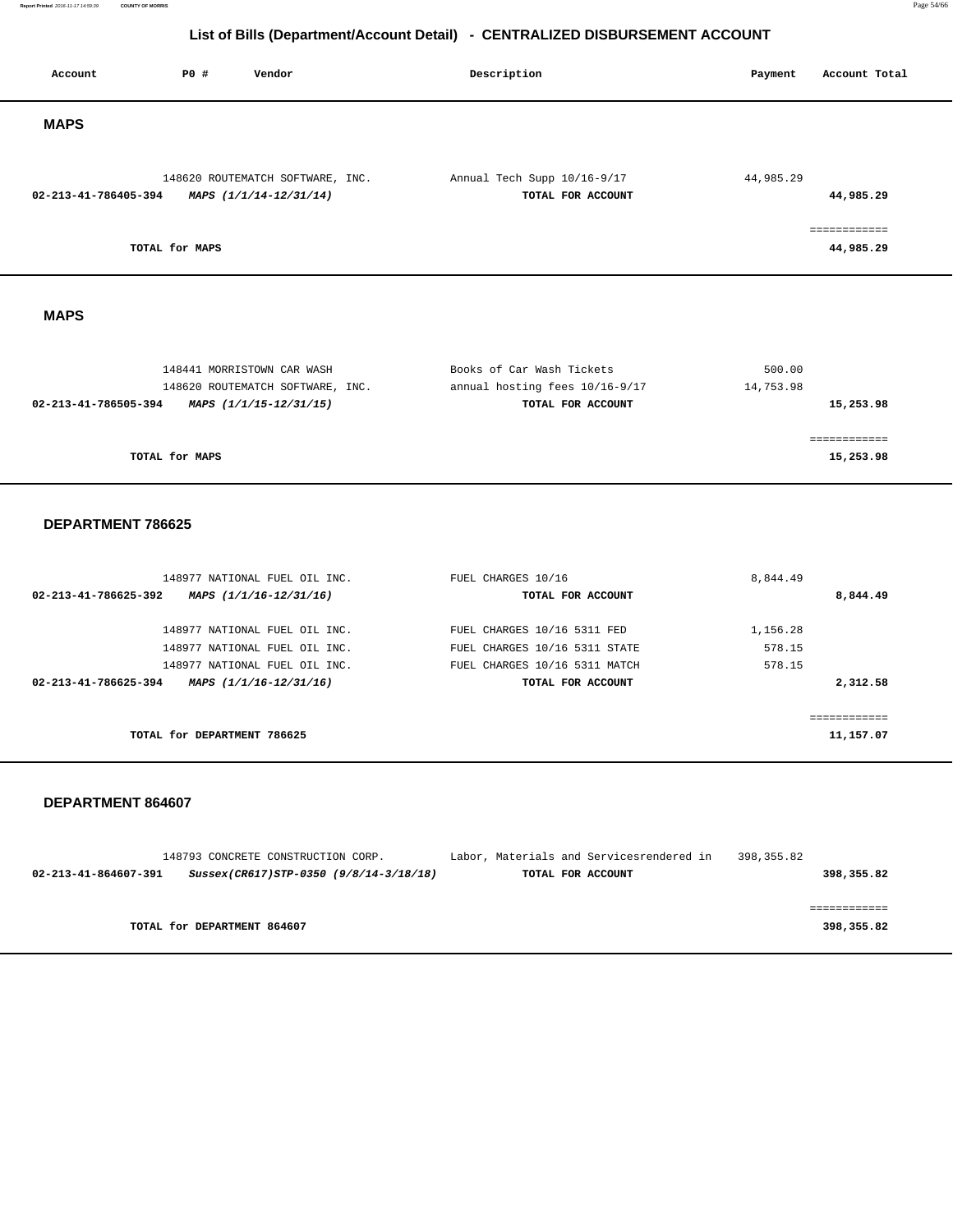|--|--|

| LIST OF BIIIS (DEPARTMENTACCOUNT DETAIL) - CENTRALIZED DISBURSEMENT ACCOUNT |                  |                                                                  |                                                                                      |                |                           |
|-----------------------------------------------------------------------------|------------------|------------------------------------------------------------------|--------------------------------------------------------------------------------------|----------------|---------------------------|
| Account                                                                     | <b>PO #</b>      | Vendor                                                           | Description                                                                          | Payment        | Account Total             |
|                                                                             |                  |                                                                  | <b>County Capital</b>                                                                |                |                           |
| Acq of prop in Twp of Washgtn                                               |                  |                                                                  |                                                                                      |                |                           |
| 04-216-55-953029-909                                                        |                  | 148615 WATERS, MCPHERSON, MCNEILL, P.C.<br>Miscellaneous - Other | Legal Services - Schooley's Mnt Acquisit<br>TOTAL FOR ACCOUNT                        | 846.00         | 846.00                    |
|                                                                             |                  | TOTAL for Acq of prop in Twp of Washgtn                          |                                                                                      |                | ============<br>846.00    |
| Abatmnt/demol-Fac on Greystone                                              |                  |                                                                  |                                                                                      |                |                           |
| 04-216-55-953087-909                                                        |                  | 148779 T & M ASSOCIATES<br>Miscellaneous - Other                 | Professional Services for the Greystone<br>TOTAL FOR ACCOUNT                         | 2,094.49       | 2,094.49                  |
|                                                                             |                  | TOTAL for Abatmnt/demol-Fac on Greystone                         |                                                                                      |                | ============<br>2,094.49  |
| <b>Bridge DesignConst varCty Loc</b>                                        |                  |                                                                  |                                                                                      |                |                           |
|                                                                             | 148796 IPREO LLC |                                                                  | PROFESSIONAL FEES FOR WORK IN RELATION T                                             | 58.05          |                           |
|                                                                             |                  | 148797 MOODY'S INVESTORS SERVICE                                 | PROFESSIONAL FEES FOR WORK IN RELATION T                                             | 164.02         |                           |
|                                                                             |                  | 149106 SOURCEMEDIA LLC<br>149139 MCELWEE & QUINN LLC             | Professional fees in relation to 2016 bo<br>PROFESSIONAL FEES FOR WORK IN RELATION T | 67.56<br>43.69 |                           |
|                                                                             |                  | 149140 NW FINANCIAL GROUP LLC                                    | PROFESSIONAL FEES IN RELATION TO 2016 BO                                             | 7.41           |                           |
| 04-216-55-953184-909                                                        |                  | Miscellaneous - Other                                            | TOTAL FOR ACCOUNT                                                                    |                | 340.73                    |
| 04-216-55-953184-951                                                        |                  | 148783 COLONNELLI BROTHERS INC<br>Building & Improvements        | Replacement of Morris County Bridge No.<br>TOTAL FOR ACCOUNT                         | 42,130.80      | 42,130.80                 |
|                                                                             |                  | TOTAL for Bridge DesignConst varCty Loc                          |                                                                                      |                | ============<br>42,471.53 |
| DEPARTMENT 953202                                                           |                  |                                                                  |                                                                                      |                |                           |
|                                                                             |                  |                                                                  |                                                                                      |                |                           |
|                                                                             |                  | 148792 STONEFIELD ENGINEERING                                    | Traffic Analysis & ConstructionDesign at                                             | 4,218.00       |                           |

| 4,218,00 | TOTAL FOR ACCOUNT | Road Resurfacing/Construction/Imprvments | 04-216-55-953202-909 |
|----------|-------------------|------------------------------------------|----------------------|
|          |                   |                                          |                      |
|          |                   |                                          |                      |
| 4,218.00 |                   | TOTAL for DEPARTMENT 953202              |                      |
|          |                   |                                          |                      |

### **DEPARTMENT 953225**

**Report Printed** 2016-11-17 14:59:39 **COUNTY OF MORRIS** 

| 148796 IPREO LLC                 | PROFESSIONAL FEES FOR WORK IN RELATION T | 79.36   |
|----------------------------------|------------------------------------------|---------|
| 148797 MOODY'S INVESTORS SERVICE | PROFESSIONAL FEES FOR WORK IN RELATION T | .905.88 |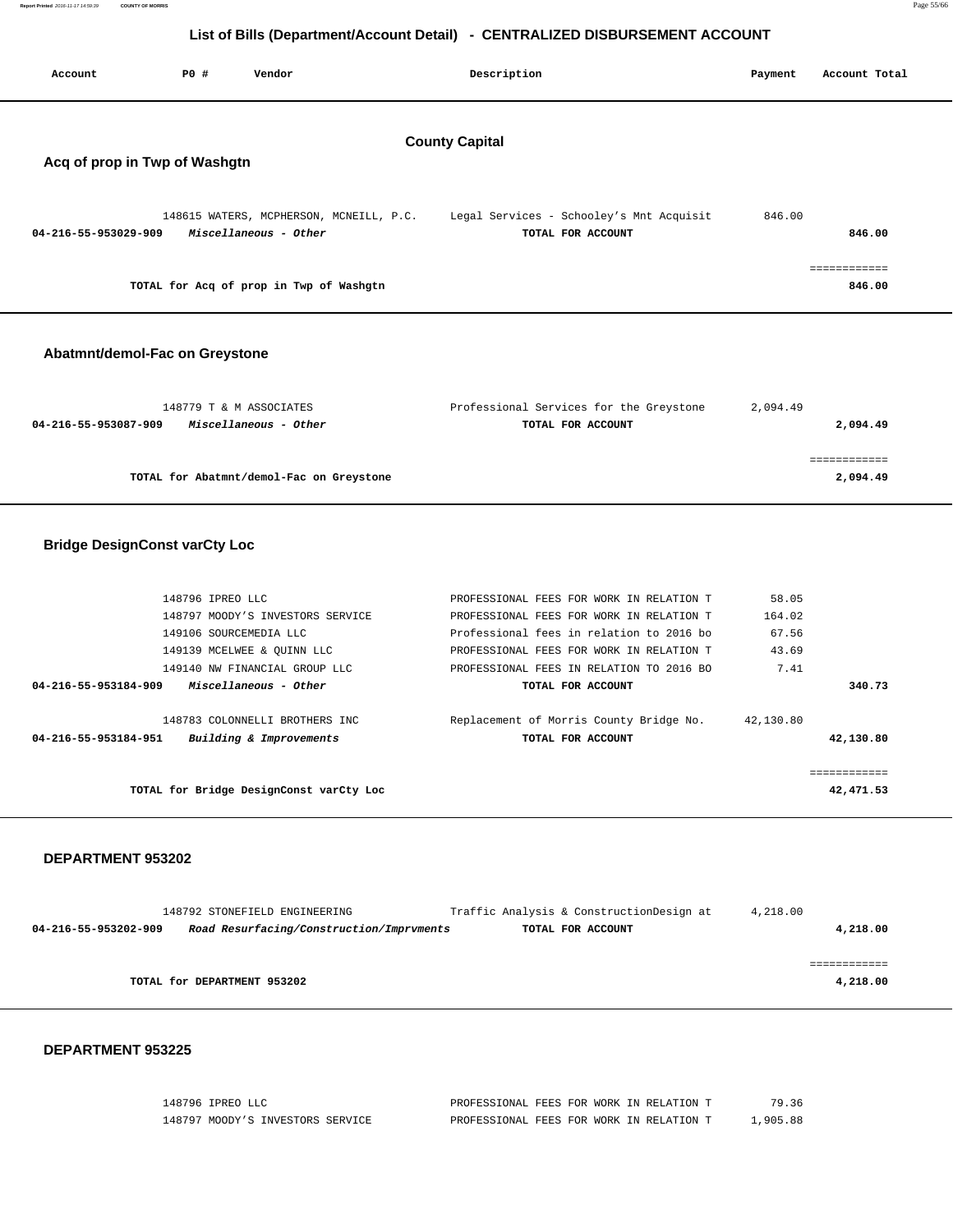| List of Bills (Department/Account Detail) - CENTRALIZED DISBURSEMENT ACCOUNT |  |
|------------------------------------------------------------------------------|--|
|                                                                              |  |

| Account                  | PO#                         | Vendor                                   | Description                              | Payment | Account Total |
|--------------------------|-----------------------------|------------------------------------------|------------------------------------------|---------|---------------|
| <b>DEPARTMENT 953225</b> |                             |                                          |                                          |         |               |
|                          |                             | 147728 R.S. KNAPP CO INC.                |                                          | 271.67  |               |
|                          |                             | 149107 NW FINANCIAL GROUP LLC            | professional fees in relation to 2016 Bo | 978.60  |               |
|                          |                             | 149106 SOURCEMEDIA LLC                   | Professional fees in relation to 2016 bo | 92.36   |               |
|                          |                             | 149139 MCELWEE & QUINN LLC               | PROFESSIONAL FEES FOR WORK IN RELATION T | 59.73   |               |
|                          |                             | 149140 NW FINANCIAL GROUP LLC            | PROFESSIONAL FEES IN RELATION TO 2016 BO | 86.07   |               |
| 04-216-55-953225-909     |                             | Bridge Design, Renov, Construc - Var Loc | TOTAL FOR ACCOUNT                        |         | 3,613.84      |
|                          |                             |                                          |                                          |         |               |
|                          |                             |                                          |                                          |         | ============  |
|                          | TOTAL for DEPARTMENT 953225 |                                          |                                          |         | 3,613.84      |
|                          |                             |                                          |                                          |         |               |
|                          |                             |                                          |                                          |         |               |
| <b>DEPARTMENT 953235</b> |                             |                                          |                                          |         |               |
|                          |                             |                                          |                                          |         |               |
|                          | 148796 IPREO LLC            |                                          | PROFESSIONAL FEES FOR WORK IN RELATION T | 4.17    |               |
|                          |                             | 148797 MOODY'S INVESTORS SERVICE         | PROFESSIONAL FEES FOR WORK IN RELATION T | 100.05  |               |
|                          |                             | 149107 NW FINANCIAL GROUP LLC            | professional fees in relation to 2016 Bo | 51.37   |               |
|                          |                             | 149106 SOURCEMEDIA LLC                   | Professional fees in relation to 2016 bo | 4.85    |               |
|                          |                             | 149139 MCELWEE & QUINN LLC               | PROFESSIONAL FEES FOR WORK IN RELATION T | 3.14    |               |
|                          |                             | 149140 NW FINANCIAL GROUP LLC            | PROFESSIONAL FEES IN RELATION TO 2016 BO | 4.52    |               |
| 04-216-55-953235-909     |                             | Upgrades to Fire/Sprinkler Sys-var Facil | TOTAL FOR ACCOUNT                        |         | 168.10        |

 **DEPARTMENT 953259** 

|                      | 148796 IPREO LLC                         | PROFESSIONAL FEES FOR WORK IN RELATION T | 86.94    |           |
|----------------------|------------------------------------------|------------------------------------------|----------|-----------|
|                      | 148797 MOODY'S INVESTORS SERVICE         | PROFESSIONAL FEES FOR WORK IN RELATION T | 2,087.94 |           |
|                      | 148361 LS ENGINEERING ASSOCIATES CORP.   | OFFICE FIT OUT CENTRAL AVENUE LSEA PROJE | 7,200.00 |           |
|                      | 149107 NW FINANCIAL GROUP LLC            | professional fees in relation to 2016 Bo | 1,072.08 |           |
|                      | 149106 SOURCEMEDIA LLC                   | Professional fees in relation to 2016 bo | 101.18   |           |
|                      | 149139 MCELWEE & OUINN LLC               | PROFESSIONAL FEES FOR WORK IN RELATION T | 65.43    |           |
|                      | 149140 NW FINANCIAL GROUP LLC            | PROFESSIONAL FEES IN RELATION TO 2016 BO | 94.29    |           |
| 04-216-55-953259-909 | RenovCentrlAveComplx-StClare/NonprofMall | TOTAL FOR ACCOUNT                        |          | 10,707.86 |
|                      |                                          |                                          |          |           |

============

============

**TOTAL for DEPARTMENT 953235** 168.10

**TOTAL for DEPARTMENT 953259** 10,707.86

| 184.33    | PROFESSIONAL FEES FOR WORK IN RELATION T | 148796 IPREO LLC                 |  |
|-----------|------------------------------------------|----------------------------------|--|
| 84.88     | PROFESSIONAL FEES FOR WORK IN RELATION T | 148796 IPREO LLC                 |  |
| 4,426.82  | PROFESSIONAL FEES FOR WORK IN RELATION T | 148797 MOODY'S INVESTORS SERVICE |  |
| 1,471.24  | PROFESSIONAL FEES FOR WORK IN RELATION T | 148797 MOODY'S INVESTORS SERVICE |  |
| 15,925.00 | Professional Engineering Services for t  | 148798 DEWBERRY ENGINEERS, INC   |  |
| 2,273.01  | professional fees in relation to 2016 Bo | 149107 NW FINANCIAL GROUP LLC    |  |
| 763.91    | professional fees in relation to 2016 Bo | 149107 NW FINANCIAL GROUP LLC    |  |
| 214.52    | Professional fees in relation to 2016 bo | 149106 SOURCEMEDIA LLC           |  |
|           |                                          |                                  |  |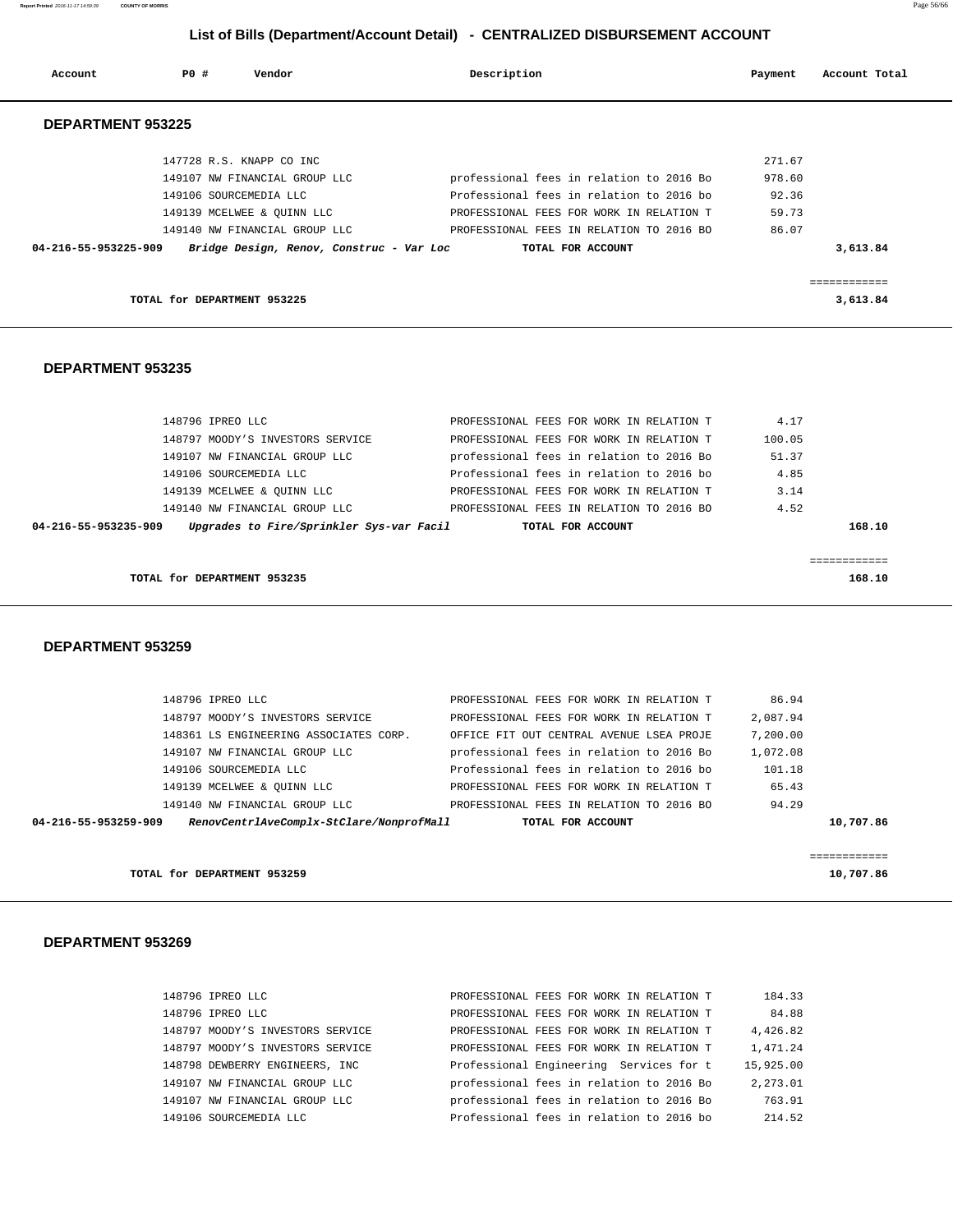**Report Printed** 2016-11-17 14:59:39 **COUNTY OF MORRIS** Page 57/66

# **List of Bills (Department/Account Detail) - CENTRALIZED DISBURSEMENT ACCOUNT**

| Account              | PO#                         | Vendor                               | Description |                                          | Payment | Account Total |
|----------------------|-----------------------------|--------------------------------------|-------------|------------------------------------------|---------|---------------|
| DEPARTMENT 953269    |                             |                                      |             |                                          |         |               |
|                      |                             | 149139 MCELWEE & QUINN LLC           |             | PROFESSIONAL FEES FOR WORK IN RELATION T | 138.73  |               |
|                      |                             | 149139 MCELWEE & OUINN LLC           |             | PROFESSIONAL FEES FOR WORK IN RELATION T | 62.24   |               |
|                      |                             | 149140 NW FINANCIAL GROUP LLC        |             | PROFESSIONAL FEES IN RELATION TO 2016 BO | 199.91  |               |
|                      |                             | 149140 NW FINANCIAL GROUP LLC        |             | PROFESSIONAL FEES IN RELATION TO 2016 BO | 86.36   |               |
| 04-216-55-953269-909 |                             | Bridge Design/Constr - var locations |             | TOTAL FOR ACCOUNT                        |         | 25,927.20     |
|                      |                             |                                      |             |                                          |         | ============  |
|                      | TOTAL for DEPARTMENT 953269 |                                      |             |                                          |         | 25,927.20     |

### **DEPARTMENT 953290**

|                      | 147992 WEBSTER PLUMBING &               | RE: COM CENTER, JDC, CCI/ 11-19-16 | 1,158.00 |
|----------------------|-----------------------------------------|------------------------------------|----------|
| 04-216-55-953290-951 | Plumbing Fixture Rplcments - BldgsGrnds | TOTAL FOR ACCOUNT                  | 1,158.00 |
|                      |                                         |                                    |          |
|                      |                                         |                                    |          |
|                      | TOTAL for DEPARTMENT 953290             |                                    | 1,158.00 |

#### **DEPARTMENT 953314**

|                      | 148796 IPREO LLC                         | PROFESSIONAL FEES FOR WORK IN RELATION T | 36.20 |
|----------------------|------------------------------------------|------------------------------------------|-------|
| 04-216-55-953314-909 | Repair/Rplcment/Upgrd VarEquip-BldgGrnds | TOTAL FOR ACCOUNT                        | 36.20 |
|                      |                                          |                                          |       |
|                      |                                          |                                          |       |
|                      | TOTAL for DEPARTMENT 953314              |                                          | 36.20 |

#### **DEPARTMENT 953329**

| 148791 NV5                                                         | Professional Services Rendered concernin | 9,601.57  |
|--------------------------------------------------------------------|------------------------------------------|-----------|
| 148794 BOWMAN CONSULTING COMPANY                                   | Realignment of Schooleys Mountain Road f | 1,260.00  |
| Design, Building, Rehab of Roads-PublWorks<br>04-216-55-953329-909 | TOTAL FOR ACCOUNT                        | 10,861.57 |
|                                                                    |                                          |           |
|                                                                    |                                          |           |
| TOTAL for DEPARTMENT 953329                                        |                                          | 10,861.57 |
|                                                                    |                                          |           |

|                      |                             | 148778 MAARV WATERPROOFING, INC. |                                         | Construction Services rendered for the A 482, 231.73 |            |
|----------------------|-----------------------------|----------------------------------|-----------------------------------------|------------------------------------------------------|------------|
| 04-216-55-953335-951 |                             |                                  | Demo Des, Demo&Feasibility Des-AnnStGar | TOTAL FOR ACCOUNT                                    | 482,231.73 |
|                      |                             |                                  |                                         |                                                      |            |
|                      |                             |                                  |                                         |                                                      |            |
|                      | TOTAL for DEPARTMENT 953335 |                                  |                                         |                                                      | 482,231.73 |
|                      |                             |                                  |                                         |                                                      |            |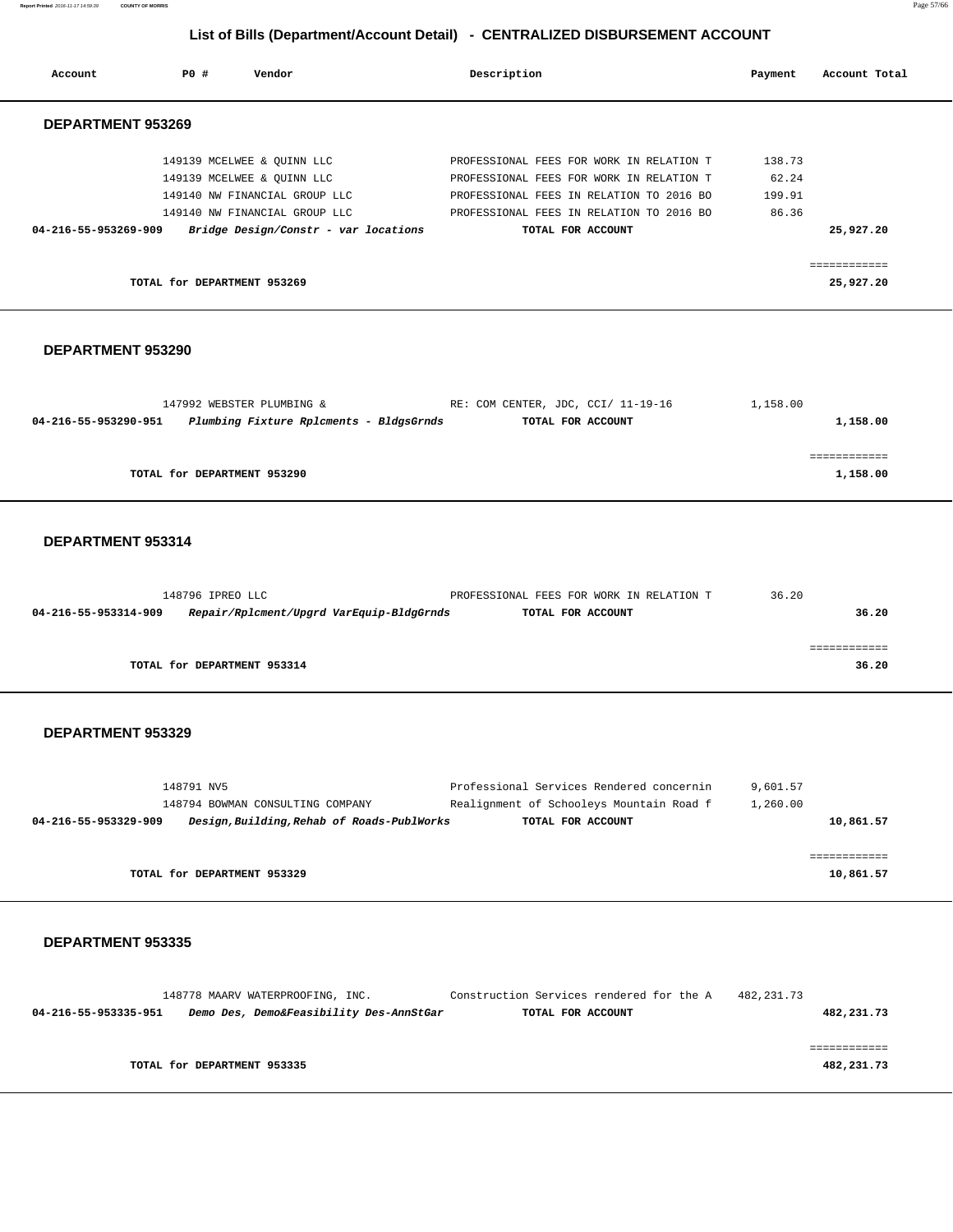| TOTAL for DEPARTMENT 953353 | 2,322.95 |
|-----------------------------|----------|
|                             |          |

| Various Improvements at Courthouse<br>04-216-55-953353-909 | TOTAL FOR ACCOUNT                        | 2,322.95 |
|------------------------------------------------------------|------------------------------------------|----------|
| 149140 NW FINANCIAL GROUP LLC                              | PROFESSIONAL FEES IN RELATION TO 2016 BO | 62.44    |
| 149139 MCELWEE & OUINN LLC                                 | PROFESSIONAL FEES FOR WORK IN RELATION T | 43.33    |
| 149106 SOURCEMEDIA LLC                                     | Professional fees in relation to 2016 bo | 67.00    |
| 149107 NW FINANCIAL GROUP LLC                              | professional fees in relation to 2016 Bo | 709.95   |
| 148797 MOODY'S INVESTORS SERVICE                           | PROFESSIONAL FEES FOR WORK IN RELATION T | 1,382.66 |
| 148796 IPREO LLC                                           | PROFESSIONAL FEES FOR WORK IN RELATION T | 57.57    |
|                                                            |                                          |          |

============

#### **DEPARTMENT 953353**

|           | 13.27     | Professional fees in relation to 2016 bo | 149106 SOURCEMEDIA LLC              |                      |
|-----------|-----------|------------------------------------------|-------------------------------------|----------------------|
|           | 8.58      | PROFESSIONAL FEES FOR WORK IN RELATION T | 149139 MCELWEE & OUINN LLC          |                      |
|           | 12.37     | PROFESSIONAL FEES IN RELATION TO 2016 BO | 149140 NW FINANCIAL GROUP LLC       |                      |
| 460.18    |           | TOTAL FOR ACCOUNT                        | Elevator Upgrades Various Cty Bldgs | 04-216-55-953351-909 |
|           | 22,572.00 | FURNISH AND INSTALL HANDICAP LIFTS FOR T | 148540 HANDI-LIFT SERVICE CO., INC. |                      |
| 22,572.00 |           | TOTAL FOR ACCOUNT                        | Elevator Upgrades Various Cty Bldgs | 04-216-55-953351-951 |
|           |           |                                          |                                     |                      |
| 23,032.18 |           |                                          | TOTAL for DEPARTMENT 953351         |                      |
|           |           |                                          |                                     |                      |

#### **DEPARTMENT 953351**

| 149107 NW FINANCIAL GROUP LLC                              | professional fees in relation to 2016 Bo | 228.23 |
|------------------------------------------------------------|------------------------------------------|--------|
| 149106 SOURCEMEDIA LLC                                     | Professional fees in relation to 2016 bo | 21.54  |
| 149139 MCELWEE & OUINN LLC                                 | PROFESSIONAL FEES FOR WORK IN RELATION T | 13.93  |
| 149140 NW FINANCIAL GROUP LLC                              | PROFESSIONAL FEES IN RELATION TO 2016 BO | 20.07  |
| Various Roof Replace - County Wide<br>04-216-55-953348-909 | TOTAL FOR ACCOUNT                        | 746.77 |
|                                                            |                                          |        |
|                                                            |                                          |        |
| TOTAL for DEPARTMENT 953348                                |                                          | 746.77 |
|                                                            |                                          |        |

 148796 IPREO LLC PROFESSIONAL FEES FOR WORK IN RELATION T 11.41 148797 MOODY'S INVESTORS SERVICE PROFESSIONAL FEES FOR WORK IN RELATION T 273.91 149107 NW FINANCIAL GROUP LLC professional fees in relation to 2016 Bo 140.64

 148796 IPREO LLC PROFESSIONAL FEES FOR WORK IN RELATION T 18.51 148797 MOODY'S INVESTORS SERVICE PROFESSIONAL FEES FOR WORK IN RELATION T 444.49

#### **DEPARTMENT 953348**

| 148796 IPREO LLC                                             | PROFESSIONAL FEES FOR WORK IN RELATION T | 50.74 |        |
|--------------------------------------------------------------|------------------------------------------|-------|--------|
| 149106 SOURCEMEDIA LLC                                       | Professional fees in relation to 2016 bo | 59.06 |        |
| 149139 MCELWEE & QUINN LLC                                   | PROFESSIONAL FEES FOR WORK IN RELATION T | 38.19 |        |
| 149140 NW FINANCIAL GROUP LLC                                | PROFESSIONAL FEES IN RELATION TO 2016 BO | 55.03 |        |
| HVAC-Replace or Repair Various Bldgs<br>04-216-55-953347-909 | TOTAL FOR ACCOUNT                        |       | 203.02 |
|                                                              |                                          |       |        |
|                                                              |                                          |       |        |
| TOTAL for DEPARTMENT 953347                                  |                                          |       | 203.02 |

 **Account P0 # Vendor Description Payment Account Total**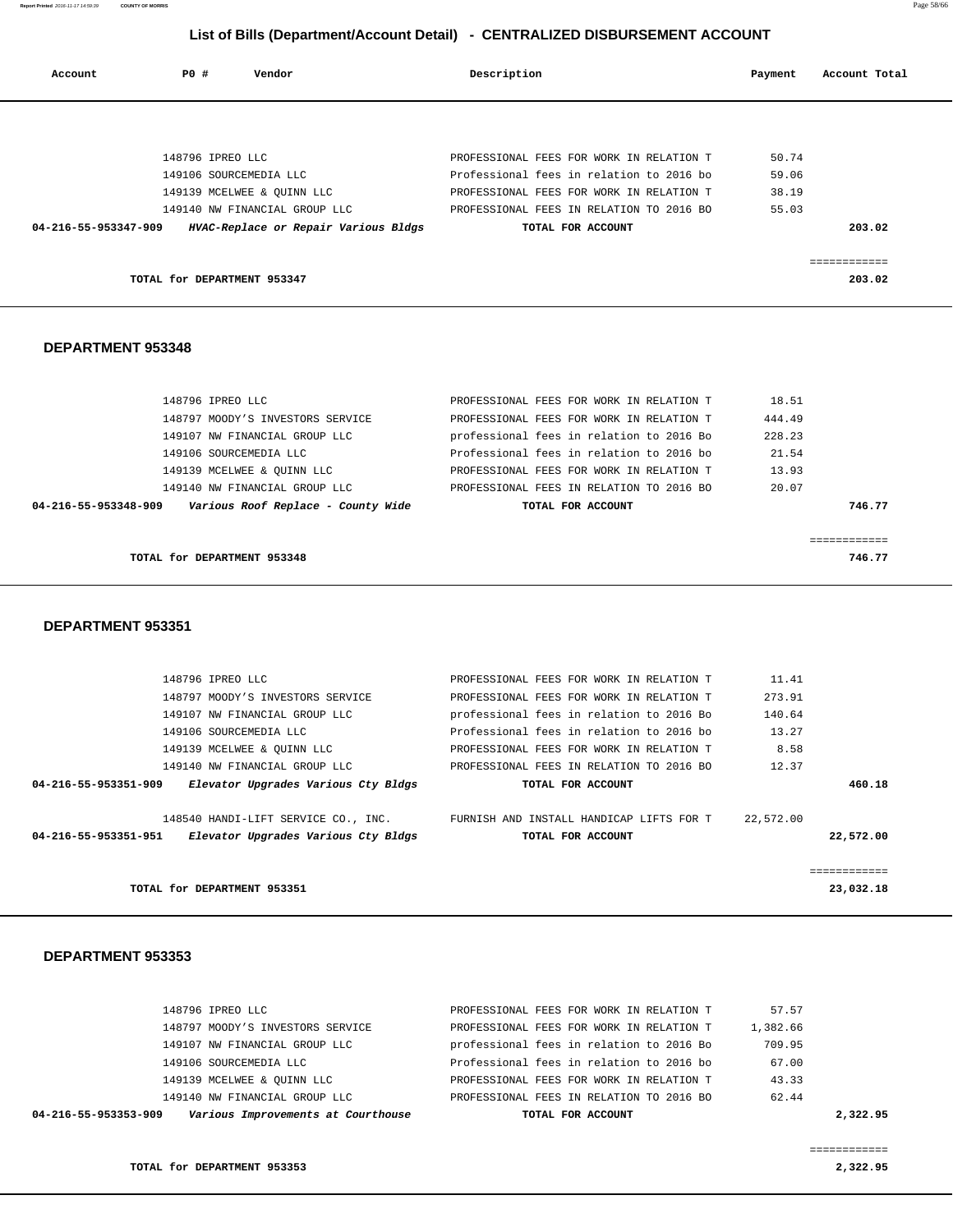| 148796 IPREO LLC                 | PROFESSIONAL FEES FOR WORK IN RELATION T | 20.63  |
|----------------------------------|------------------------------------------|--------|
| 148797 MOODY'S INVESTORS SERVICE | PROFESSIONAL FEES FOR WORK IN RELATION T | 495.33 |
| 149107 NW FINANCIAL GROUP LLC    | professional fees in relation to 2016 Bo | 254.33 |

|                      | 149106 SOURCEMEDIA LLC            | Professional fees in relation to 2016 bo | 125.58      |
|----------------------|-----------------------------------|------------------------------------------|-------------|
|                      | 149139 MCELWEE & OUINN LLC        | PROFESSIONAL FEES FOR WORK IN RELATION T | 81.21       |
|                      | 149140 NW FINANCIAL GROUP LLC     | PROFESSIONAL FEES IN RELATION TO 2016 BO | 117.03      |
| 04-216-55-953357-909 | Replace & Upgrade Various Bridges | TOTAL FOR ACCOUNT                        | 4,353.82    |
|                      |                                   |                                          |             |
|                      | 148795 RON-JON CONSTRUCTION CORP. | Replacement of Bridge No. 1400-323 on Co | 40, 317, 20 |
| 04-216-55-953357-940 | Replace & Upgrade Various Bridges | TOTAL FOR ACCOUNT                        | 40,317.20   |
|                      |                                   |                                          |             |
|                      |                                   |                                          |             |
|                      | TOTAL for DEPARTMENT 953357       |                                          | 44,671.02   |
|                      |                                   |                                          |             |

 148796 IPREO LLC PROFESSIONAL FEES FOR WORK IN RELATION T 107.91 148797 MOODY'S INVESTORS SERVICE PROFESSIONAL FEES FOR WORK IN RELATION T 2,591.47 149107 NW FINANCIAL GROUP LLC professional fees in relation to 2016 Bo 1,330.62

| TOTAL for DEPARTMENT 953356 | 5,241.83 |
|-----------------------------|----------|
| DEPARTMENT 953357           |          |

# **DEPARTMENT 953356**

| 148797 MOODY'S INVESTORS SERVICE                               | PROFESSIONAL FEES FOR WORK IN RELATION T | 190.26 |        |
|----------------------------------------------------------------|------------------------------------------|--------|--------|
| 149107 NW FINANCIAL GROUP LLC                                  | professional fees in relation to 2016 Bo | 97.69  |        |
| 149106 SOURCEMEDIA LLC                                         | Professional fees in relation to 2016 bo | 9.22   |        |
| 149139 MCELWEE & OUINN LLC                                     | PROFESSIONAL FEES FOR WORK IN RELATION T | 5.96   |        |
| 149140 NW FINANCIAL GROUP LLC                                  | PROFESSIONAL FEES IN RELATION TO 2016 BO | 8.59   |        |
| VOIP System-Electric & Emergency Power<br>04-216-55-953354-909 | TOTAL FOR ACCOUNT                        |        | 319.64 |
|                                                                |                                          |        |        |
|                                                                |                                          |        |        |
| TOTAL for DEPARTMENT 953354                                    |                                          |        | 319.64 |

 148796 IPREO LLC PROFESSIONAL FEES FOR WORK IN RELATION T 112.14 148797 MOODY'S INVESTORS SERVICE PROFESSIONAL FEES FOR WORK IN RELATION T 2,693.16 144816 BOSWELL ENGINEERING INC Traffic counts and signal timing, variou 2,100.00 149106 SOURCEMEDIA LLC Professional fees in relation to 2016 bo 130.51 149139 MCELWEE & QUINN LLC PROFESSIONAL FEES FOR WORK IN RELATION T 84.40 149140 NW FINANCIAL GROUP LLC PROFESSIONAL FEES IN RELATION TO 2016 BO 121.62  **04-216-55-953356-909 Various Road-Designs & Construction TOTAL FOR ACCOUNT 5,241.83**

148796 IPREO LLC PROFESSIONAL FEES FOR WORK IN RELATION T 7.92

|         |     |        | List of Bills (Department/Account Detail) - CENTRALIZED DISBURSEMENT ACCOUNT |         |               |
|---------|-----|--------|------------------------------------------------------------------------------|---------|---------------|
| Account | PO# | Vendor | Description                                                                  | Payment | Account Total |
|         |     |        |                                                                              |         |               |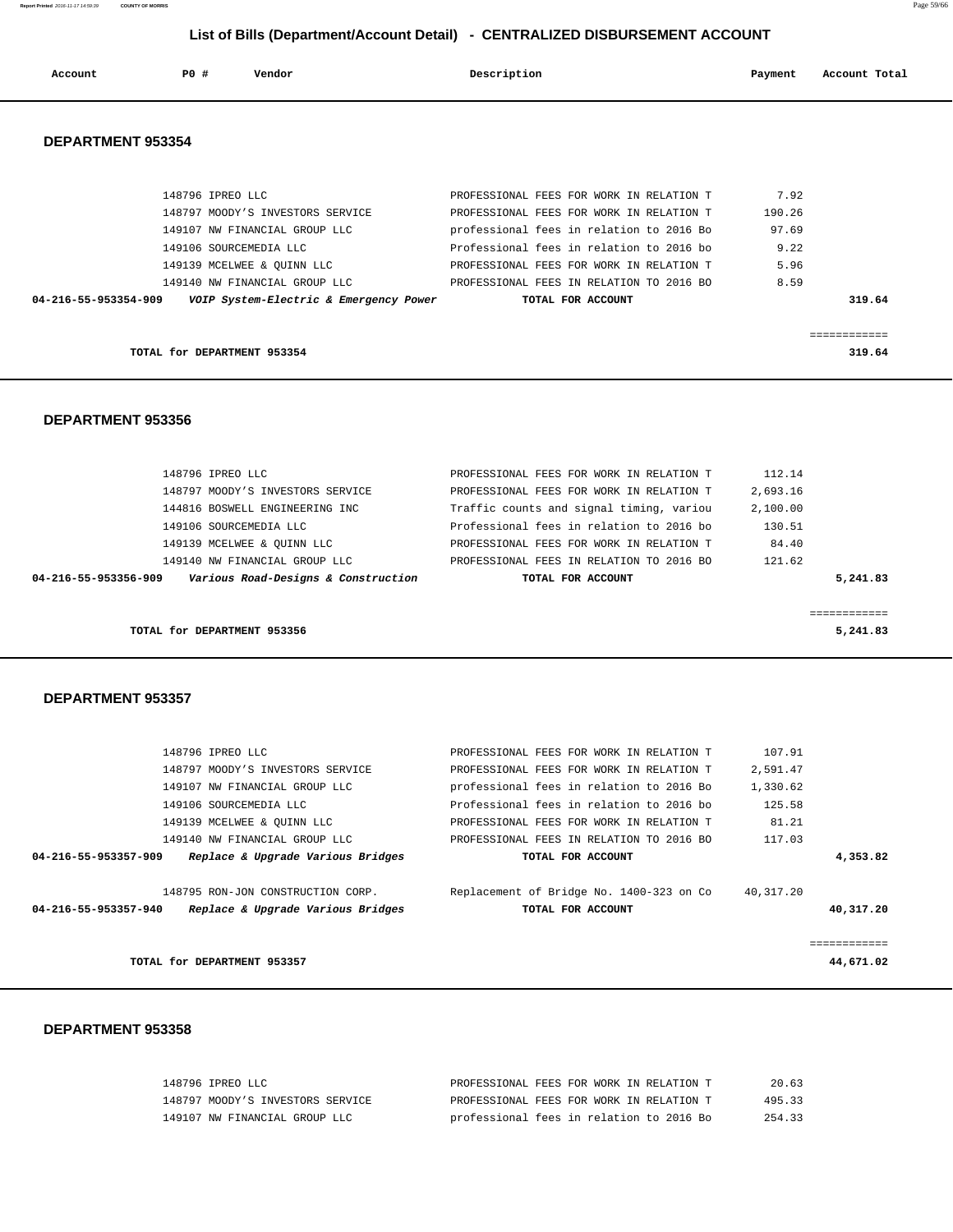**Report Printed** 2016-11-17 14:59:39 **COUNTY OF MORRIS** Page 60/66

# **List of Bills (Department/Account Detail) - CENTRALIZED DISBURSEMENT ACCOUNT**

| Account                  | PO#                         | Vendor                                                      | Description                                                                          | Payment        | Account Total          |
|--------------------------|-----------------------------|-------------------------------------------------------------|--------------------------------------------------------------------------------------|----------------|------------------------|
| <b>DEPARTMENT 953358</b> |                             |                                                             |                                                                                      |                |                        |
|                          |                             | 149139 MCELWEE & OUINN LLC<br>149140 NW FINANCIAL GROUP LLC | PROFESSIONAL FEES FOR WORK IN RELATION T<br>PROFESSIONAL FEES IN RELATION TO 2016 BO | 15.52<br>22.37 |                        |
| 04-216-55-953358-909     |                             | Replace & Upgrade Various Culverts                          | TOTAL FOR ACCOUNT                                                                    |                | 832.18<br>============ |
|                          | TOTAL for DEPARTMENT 953358 |                                                             |                                                                                      |                | 832.18                 |

#### **DEPARTMENT 953362**

| TOTAL for DEPARTMENT 953362                                                      |                                          |          | 12,020.97 |
|----------------------------------------------------------------------------------|------------------------------------------|----------|-----------|
| 04-216-55-953362-951<br>Security Improvement AR Bldg/Courthouse                  | TOTAL FOR ACCOUNT                        |          | 9,450.00  |
| 146048 COMPLETE SECURITY SYSTEMS, INC. THE: CH -INTERCOM & ACCESS CONTROL ADDITI |                                          | 9.450.00 |           |
| Security Improvement AR Bldg/Courthouse<br>04-216-55-953362-909                  | TOTAL FOR ACCOUNT                        |          | 2,570.97  |
| 149140 NW FINANCIAL GROUP LLC                                                    | PROFESSIONAL FEES IN RELATION TO 2016 BO | 69.11    |           |
| 149139 MCELWEE & OUINN LLC                                                       | PROFESSIONAL FEES FOR WORK IN RELATION T | 47.96    |           |
| 149106 SOURCEMEDIA LLC                                                           | Professional fees in relation to 2016 bo | 74.16    |           |
| 149107 NW FINANCIAL GROUP LLC                                                    | professional fees in relation to 2016 Bo | 785.74   |           |
| 148797 MOODY'S INVESTORS SERVICE                                                 | PROFESSIONAL FEES FOR WORK IN RELATION T | 1,530.28 |           |
| 148796 IPREO LLC                                                                 | PROFESSIONAL FEES FOR WORK IN RELATION T | 63.72    |           |

#### **DEPARTMENT 953363**

| 148796 IPREO LLC                                           | PROFESSIONAL FEES FOR WORK IN RELATION T | 14.14    |
|------------------------------------------------------------|------------------------------------------|----------|
| 148797 MOODY'S INVESTORS SERVICE                           | PROFESSIONAL FEES FOR WORK IN RELATION T | 339.52   |
| 148617 WATERS, MCPHERSON, MCNEILL, P.C.                    | October legal services - Acq of B. 224,  | 1,132.01 |
| 148617 WATERS, MCPHERSON, MCNEILL, P.C.                    | October legal services - Evangelos Pappa | 36.00    |
| 149107 NW FINANCIAL GROUP LLC                              | professional fees in relation to 2016 Bo | 174.33   |
| 149106 SOURCEMEDIA LLC                                     | Professional fees in relation to 2016 bo | 16.45    |
| 149139 MCELWEE & OUINN LLC                                 | PROFESSIONAL FEES FOR WORK IN RELATION T | 10.64    |
| 149140 NW FINANCIAL GROUP LLC                              | PROFESSIONAL FEES IN RELATION TO 2016 BO | 15.33    |
| Paving & Resurfacing Various Roads<br>04-216-55-953363-909 | TOTAL FOR ACCOUNT                        | 1,738.42 |
|                                                            |                                          |          |
|                                                            |                                          |          |

**TOTAL for DEPARTMENT 953363 1,738.42**

|                      | 148793 CONCRETE CONSTRUCTION CORP.      |                   | 21,966.29 |
|----------------------|-----------------------------------------|-------------------|-----------|
| 04-216-55-953382-940 | Road Resurfacing, MV arking lot, Railrd | TOTAL FOR ACCOUNT | 21,966.29 |
|                      |                                         |                   |           |
|                      |                                         |                   |           |
|                      | TOTAL for DEPARTMENT 953382             |                   | 21,966.29 |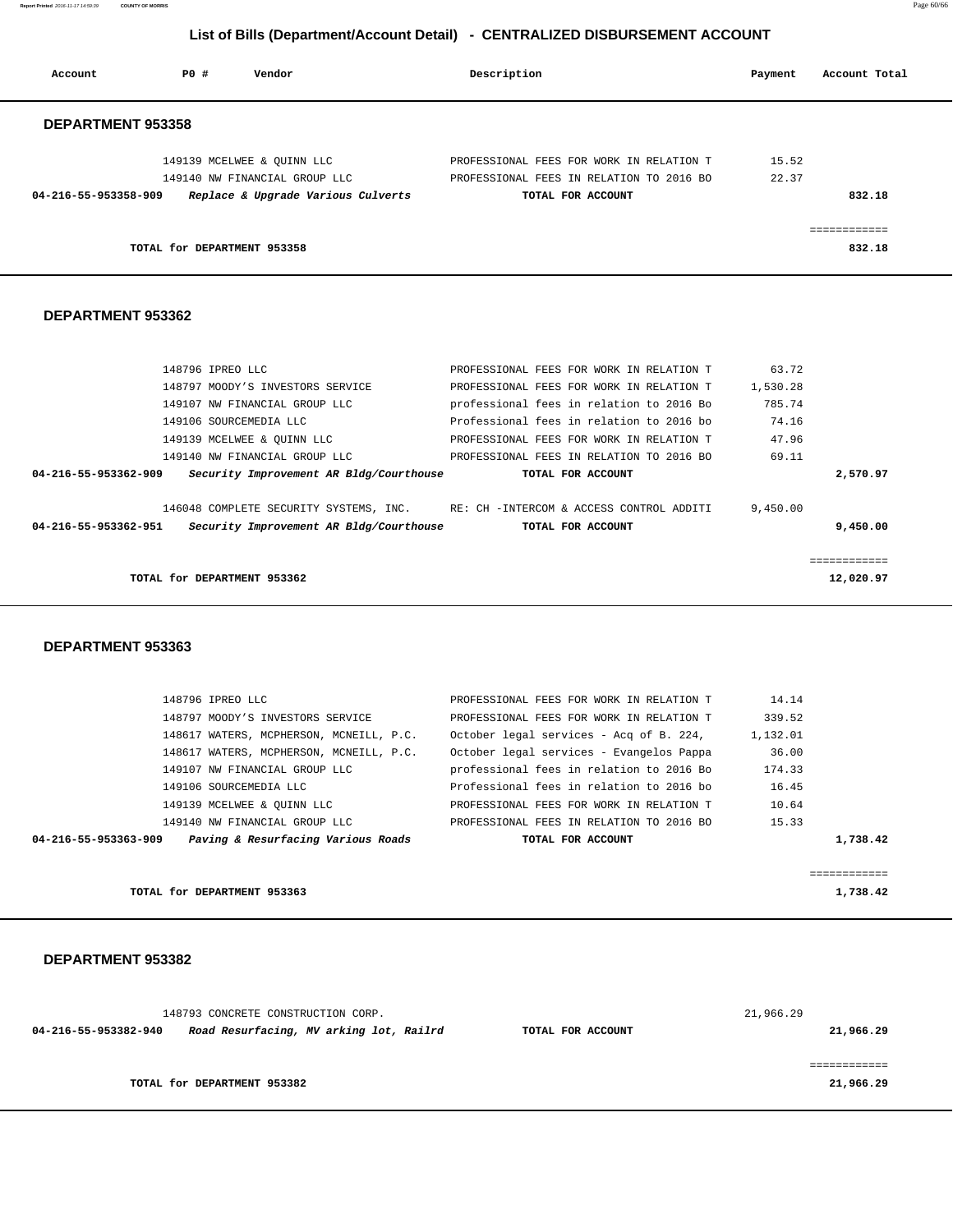| Account              | PO#                         | Vendor                             | Description                              | Payment  | Account Total             |
|----------------------|-----------------------------|------------------------------------|------------------------------------------|----------|---------------------------|
|                      |                             |                                    |                                          |          |                           |
|                      |                             | 146364 NATIONAL OFFICE FURNITURE   | PLEASE ORDER FURNITURE AS LISTED ON ATTA | 2,565.00 |                           |
| 04-216-55-953383-940 |                             | B&G Interior Building Improvements | TOTAL FOR ACCOUNT                        |          | 2,565.00                  |
|                      |                             |                                    |                                          |          |                           |
|                      |                             |                                    |                                          |          | . _ _ _ _ _ _ _ _ _ _ _ _ |
|                      | TOTAL for DEPARTMENT 953383 |                                    |                                          |          | 2,565.00                  |

#### **DEPARTMENT 953384**

| 148780 T & M ASSOCIATES                            | Professional Services for the Greystone | 3,998.05 |
|----------------------------------------------------|-----------------------------------------|----------|
| 04-216-55-953384-909<br>Greystone/CAC Improvements | TOTAL FOR ACCOUNT                       | 3,998.05 |
|                                                    |                                         |          |
|                                                    |                                         |          |
| TOTAL for DEPARTMENT 953384                        |                                         | 3,998.05 |
|                                                    |                                         |          |

#### **DEPARTMENT 953387**

| 143666 JOHNSON MIRMIRAN &                          | Structurally deficient repairs for Bridg | 22,120.72 |
|----------------------------------------------------|------------------------------------------|-----------|
| 148614 WATERS, MCPHERSON, MCNEILL, P.C.            | October legal services - Valerie Schmidt | 132.00    |
| 148614 WATERS, MCPHERSON, MCNEILL, P.C.            | October legal services - Joshua Wistuk   | 56.17     |
| Various Bridge Replacement<br>04-216-55-953387-909 | TOTAL FOR ACCOUNT                        | 22,308.89 |
|                                                    |                                          |           |
|                                                    |                                          |           |

**TOTAL for DEPARTMENT 953387 22,308.89**

### **DEPARTMENT 953416**

| 148796 IPREO LLC                                         | PROFESSIONAL FEES FOR WORK IN RELATION T | 16.05     |
|----------------------------------------------------------|------------------------------------------|-----------|
| 148797 MOODY'S INVESTORS SERVICE                         | PROFESSIONAL FEES FOR WORK IN RELATION T | 385.44    |
| 149107 NW FINANCIAL GROUP LLC                            | professional fees in relation to 2016 Bo | 197.91    |
| 149106 SOURCEMEDIA LLC                                   | Professional fees in relation to 2016 bo | 18.68     |
| 149139 MCELWEE & OUINN LLC                               | PROFESSIONAL FEES FOR WORK IN RELATION T | 12.08     |
| 149140 NW FINANCIAL GROUP LLC                            | PROFESSIONAL FEES IN RELATION TO 2016 BO | 17.41     |
| B&G - Exterior Building Projects<br>04-216-55-953416-909 | TOTAL FOR ACCOUNT                        | 647.57    |
| 144298 COMPLETE SECURITY SYSTEMS, INC.                   | RE: A&R - ADDITION TO ACCESS CONTROL SYS | 12,310.00 |
| B&G - Exterior Building Projects<br>04-216-55-953416-951 | TOTAL FOR ACCOUNT                        | 12,310.00 |
|                                                          |                                          |           |
| TOTAL for DEPARTMENT 953416                              |                                          | 12,957.57 |

| 148796 IPREO LLC                 | PROFESSIONAL FEES FOR WORK IN RELATION T | 35.79  |
|----------------------------------|------------------------------------------|--------|
| 148797 MOODY'S INVESTORS SERVICE | PROFESSIONAL FEES FOR WORK IN RELATION T | 859.45 |
| 149107 NW FINANCIAL GROUP LLC    | professional fees in relation to 2016 Bo | 441.30 |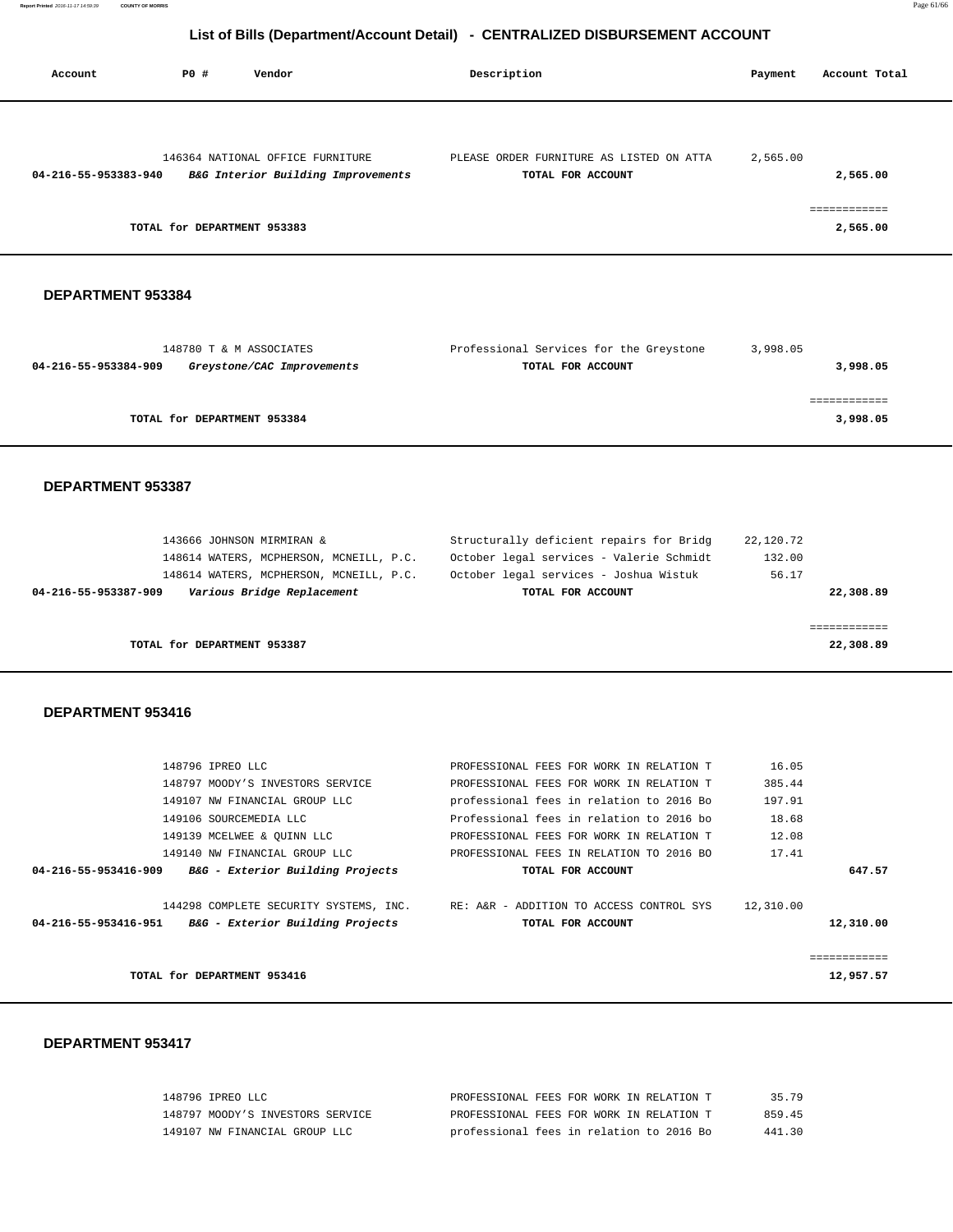149139 MCELWEE & QUINN LLC PROFESSIONAL FEES FOR WORK IN RELATION T 59.67 149140 NW FINANCIAL GROUP LLC PROFESSIONAL FEES IN RELATION TO 2016 BO 85.99  **04-216-55-953420-909 B&G - Interior Building Improvements TOTAL FOR ACCOUNT 3,199.22** 147836 R.D. SALES DOOR & HARDWARE LLC RE: OTA/10-06-16 105.00  **04-216-55-953420-951 B&G - Interior Building Improvements TOTAL FOR ACCOUNT 105.00** ============ **TOTAL for DEPARTMENT 953420 3,304.22**

 148796 IPREO LLC PROFESSIONAL FEES FOR WORK IN RELATION T 79.29 148797 MOODY'S INVESTORS SERVICE PROFESSIONAL FEES FOR WORK IN RELATION T 1,904.24 149107 NW FINANCIAL GROUP LLC professional fees in relation to 2016 Bo 977.75 149106 SOURCEMEDIA LLC Professional fees in relation to 2016 bo 92.28

### **DEPARTMENT 953420**

| 149107 NW FINANCIAL GROUP LLC                                   | professional fees in relation to 2016 Bo | 549.93   |
|-----------------------------------------------------------------|------------------------------------------|----------|
| 149106 SOURCEMEDIA LLC                                          | Professional fees in relation to 2016 bo | 51.90    |
| 149139 MCELWEE & OUINN LLC                                      | PROFESSIONAL FEES FOR WORK IN RELATION T | 33.56    |
| 149140 NW FINANCIAL GROUP LLC                                   | PROFESSIONAL FEES IN RELATION TO 2016 BO | 48.37    |
| PublicWorks-Railroad&Road Constr/Resurf<br>04-216-55-953419-909 | TOTAL FOR ACCOUNT                        | 1,799.39 |
|                                                                 |                                          |          |
|                                                                 |                                          |          |
| TOTAL for DEPARTMENT 953419                                     |                                          | 1,799.39 |
|                                                                 |                                          |          |

 148796 IPREO LLC PROFESSIONAL FEES FOR WORK IN RELATION T 44.60 148797 MOODY'S INVESTORS SERVICE PROFESSIONAL FEES FOR WORK IN RELATION T 1,071.03

#### **DEPARTMENT 953419**

|                      | 148777 HATCH MOTT MACDONALD LLC          | Professional Engineering Services in con | 8,301.36 |
|----------------------|------------------------------------------|------------------------------------------|----------|
| 04-216-55-953418-909 | PublicWork-Bridge/DrainDesign&Recon/Repl | TOTAL FOR ACCOUNT                        | 8,301.36 |
|                      |                                          |                                          |          |
|                      |                                          |                                          |          |
|                      | TOTAL for DEPARTMENT 953418              |                                          | 8,301.36 |
|                      |                                          |                                          |          |

| Account                  | PO# | Vendor                                   | Description                              | Payment | Account Total |  |
|--------------------------|-----|------------------------------------------|------------------------------------------|---------|---------------|--|
| <b>DEPARTMENT 953417</b> |     |                                          |                                          |         |               |  |
|                          |     | 149139 MCELWEE & OUINN LLC               | PROFESSIONAL FEES FOR WORK IN RELATION T | 26.93   |               |  |
|                          |     | 149140 NW FINANCIAL GROUP LLC            | PROFESSIONAL FEES IN RELATION TO 2016 BO | 38.81   |               |  |
| 04-216-55-953417-909     |     | PublicWorks-EnviroClean-Greyst/HanovrGar | TOTAL FOR ACCOUNT                        |         | 1,443.93      |  |
|                          |     |                                          |                                          |         |               |  |
|                          |     | TOTAL for DEPARTMENT 953417              |                                          |         | 1,443.93      |  |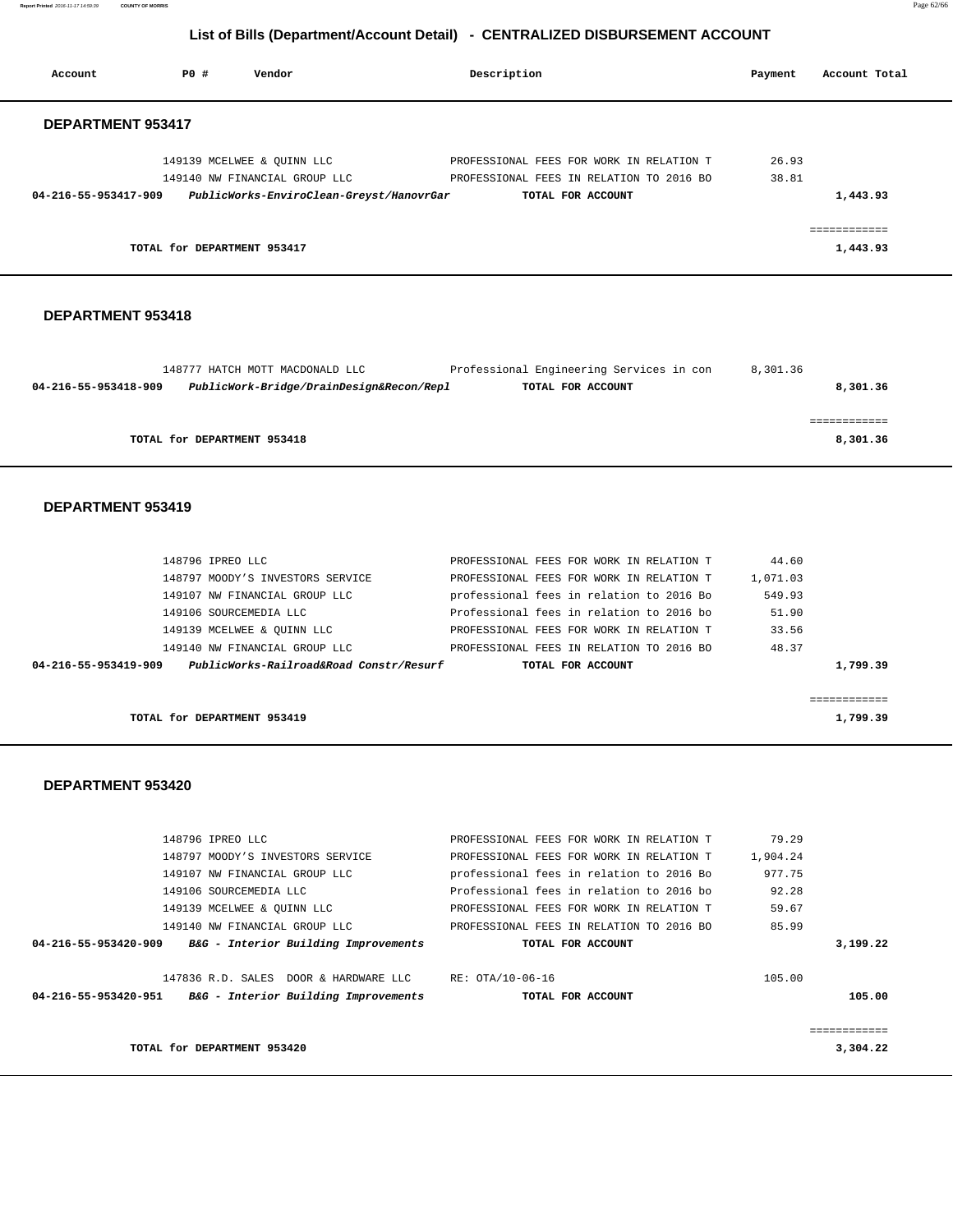| <b>DEPARTMENT 954359</b>                                                                          |                                                               |           |              |
|---------------------------------------------------------------------------------------------------|---------------------------------------------------------------|-----------|--------------|
| 148796 IPREO LLC                                                                                  | PROFESSIONAL FEES FOR WORK IN RELATION T                      | 4.64      |              |
| 148797 MOODY'S INVESTORS SERVICE                                                                  | PROFESSIONAL FEES FOR WORK IN RELATION T                      | 111.53    |              |
| 149107 NW FINANCIAL GROUP LLC                                                                     | professional fees in relation to 2016 Bo                      | 57.27     |              |
| 149106 SOURCEMEDIA LLC                                                                            | Professional fees in relation to 2016 bo                      | 5.40      |              |
| 149139 MCELWEE & OUINN LLC                                                                        | PROFESSIONAL FEES FOR WORK IN RELATION T                      | 3.50      |              |
| 149140 NW FINANCIAL GROUP LLC                                                                     | PROFESSIONAL FEES IN RELATION TO 2016 BO                      | 5.04      |              |
| 04-216-55-954359-909<br>Replace & Upgrade Security Cameras                                        | TOTAL FOR ACCOUNT                                             |           | 187.38       |
|                                                                                                   |                                                               |           | ============ |
| TOTAL for DEPARTMENT 954359                                                                       |                                                               |           | 187.38       |
| <b>DEPARTMENT 954423</b>                                                                          |                                                               |           |              |
|                                                                                                   |                                                               |           |              |
| 148796 IPREO LLC                                                                                  | PROFESSIONAL FEES FOR WORK IN RELATION T                      | 32.53     |              |
| 149106 SOURCEMEDIA LLC                                                                            | Professional fees in relation to 2016 bo                      | 37.85     |              |
| 149139 MCELWEE & QUINN LLC                                                                        | PROFESSIONAL FEES FOR WORK IN RELATION T                      | 24.47     |              |
| 149140 NW FINANCIAL GROUP LLC<br>04-216-55-954423-909<br>Corrections-Shower/Kitchen Floor Upgrade | PROFESSIONAL FEES IN RELATION TO 2016 BO<br>TOTAL FOR ACCOUNT | 35.25     | 130.10       |
|                                                                                                   |                                                               |           | ============ |
| TOTAL for DEPARTMENT 954423                                                                       |                                                               |           | 130.10       |
| <b>DEPARTMENT 954434</b>                                                                          |                                                               |           |              |
| 144734 ATLANTIC TACTICAL OF NJ, INC.                                                              | Product - MED Eng 1004413 Suit EOD 9 MD                       | 19,999.00 |              |
| 144734 ATLANTIC TACTICAL OF NJ, INC.                                                              | Product - MED Eng 1003021 Suit EPD 9 LG                       | 20,649.00 |              |
| 144734 ATLANTIC TACTICAL OF NJ, INC.                                                              | Product - MED Eng 1002916 Helmet EOD 9A                       | 28,118.00 |              |
| 147203 FIRST PRIORITY VEHICLES INC.                                                               | Whelen Cencom Carbide, MSRP                                   | 998.00    |              |
| 147203 FIRST PRIORITY VEHICLES INC.                                                               | Install Cencom, 4 hrs @ \$75.00 per                           | 300.00    |              |
| 147203 FIRST PRIORITY VEHICLES INC.                                                               | Guide Rods                                                    | 275.00    |              |
| 147203 FIRST PRIORITY VEHICLES INC.                                                               | Rewire lights from generator panel to Ce                      | 375.00    |              |

 **04-216-55-954434-956 Sheriff - Various Upgrades & Equipment TOTAL FOR ACCOUNT 70,714.00**

**TOTAL for DEPARTMENT 954434 70,714.00**

============

| 149139 MCELWEE & OUINN LLC | 69.70<br>PROFESSIONAL FEES FOR WORK IN RELATION T  |  |
|----------------------------|----------------------------------------------------|--|
|                            |                                                    |  |
| 149106 SOURCEMEDIA LLC     | Professional fees in relation to 2016 bo<br>107.78 |  |
| 148796 IPREO LLC           | 92.61<br>PROFESSIONAL FEES FOR WORK IN RELATION T  |  |

============

**TOTAL for DEPARTMENT 953422 370.53**

# **List of Bills (Department/Account Detail) - CENTRALIZED DISBURSEMENT ACCOUNT**

Account **PO #** Vendor **Payment Payment Payment** Payment Payment Payment Pacount Total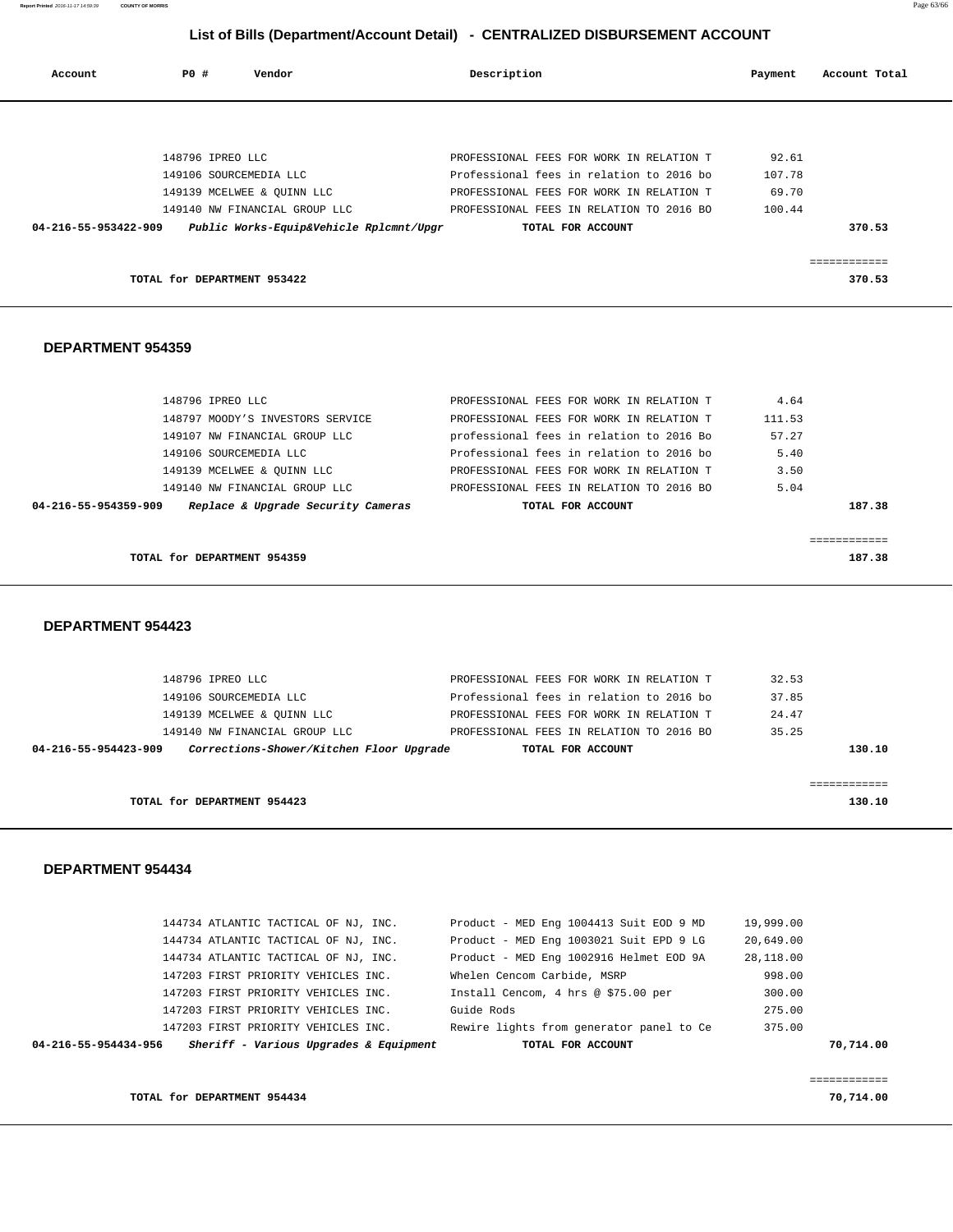**Report Printed** 2016-11-17 14:59:39 **COUNTY OF MORRIS** Page 64/66

# **List of Bills (Department/Account Detail) - CENTRALIZED DISBURSEMENT ACCOUNT**

| Account              | PO#<br>Vendor               |                                         | Description |                                          | Payment  | Account Total |
|----------------------|-----------------------------|-----------------------------------------|-------------|------------------------------------------|----------|---------------|
|                      |                             |                                         |             |                                          |          |               |
|                      | 148676 VOLKER CRANE LLC     |                                         |             | VCMC No. 1403, 10-01 thru 10-31-2016     | 1,624.00 |               |
| 04-216-55-955345-909 |                             | Various Projects - Morris View          |             | TOTAL FOR ACCOUNT                        |          | 1,624.00      |
|                      |                             |                                         |             |                                          |          |               |
|                      |                             |                                         |             |                                          |          | ============  |
|                      | TOTAL for DEPARTMENT 955345 |                                         |             |                                          |          | 1,624.00      |
| DEPARTMENT 962432    | 146068 CDW GOVERNMENT       |                                         |             | Microsoft Surface Pro 4 Core i7 512 GB S | 8,356.20 |               |
|                      | 146068 CDW GOVERNMENT       |                                         |             | Microsoft Complete Extended Service Agre | 946.20   |               |
|                      | 146068 CDW GOVERNMENT       |                                         |             | Microsoft Surface Pro 4 Type Cover Keybo | 441.96   |               |
|                      | 146068 CDW GOVERNMENT       |                                         |             | Microsoft Surface Pro 4 Docking Station  | 679.96   |               |
| 04-216-55-962432-955 |                             | OIT-Computer & Network Upgrades & Equip |             | TOTAL FOR ACCOUNT                        |          | 10,424.32     |
|                      |                             |                                         |             |                                          |          | ============  |
|                      | TOTAL for DEPARTMENT 962432 |                                         |             |                                          |          | 10,424.32     |
| DEPARTMENT 963378    |                             |                                         |             |                                          |          |               |

| 6,165.17 | Ouote# 2013548-080116, 8/1/16, 502803 *H | 143654 TESSCO INC.                       |                      |
|----------|------------------------------------------|------------------------------------------|----------------------|
| 6,165.17 | TOTAL FOR ACCOUNT                        | Purchase New/Replacement Cty Radio Equip | 04-216-55-963378-952 |
|          |                                          |                                          |                      |
|          |                                          |                                          |                      |
| 6,165.17 |                                          | TOTAL for DEPARTMENT 963378              |                      |
|          |                                          |                                          |                      |

#### **DEPARTMENT 964334**

|                      | 148796 IPREO LLC                       | PROFESSIONAL FEES FOR WORK IN RELATION T | 9.97   |        |
|----------------------|----------------------------------------|------------------------------------------|--------|--------|
|                      | 148797 MOODY'S INVESTORS SERVICE       | PROFESSIONAL FEES FOR WORK IN RELATION T | 239.46 |        |
|                      | 149107 NW FINANCIAL GROUP LLC          | professional fees in relation to 2016 Bo | 122.96 |        |
|                      | 149106 SOURCEMEDIA LLC                 | Professional fees in relation to 2016 bo | 11.60  |        |
|                      | 149139 MCELWEE & OUINN LLC             | PROFESSIONAL FEES FOR WORK IN RELATION T | 7.50   |        |
|                      | 149140 NW FINANCIAL GROUP LLC          | PROFESSIONAL FEES IN RELATION TO 2016 BO | 10.81  |        |
| 04-216-55-964334-909 | Acq Elect Scanner & Computer Sys - BOE | TOTAL FOR ACCOUNT                        |        | 402.30 |
|                      |                                        |                                          |        |        |
|                      |                                        |                                          |        |        |
|                      | TOTAL for DEPARTMENT 964334            |                                          |        | 402.30 |

| 148796 IPREO LLC                 | PROFESSIONAL FEES FOR WORK IN RELATION T |  |  | 1.50  |
|----------------------------------|------------------------------------------|--|--|-------|
| 148797 MOODY'S INVESTORS SERVICE | PROFESSIONAL FEES FOR WORK IN RELATION T |  |  | 36.08 |
| 149107 NW FINANCIAL GROUP LLC    | professional fees in relation to 2016 Bo |  |  | 18.53 |
| 149106 SOURCEMEDIA LLC           | Professional fees in relation to 2016 bo |  |  | 1.75  |
| 149139 MCELWEE & OUINN LLC       | PROFESSIONAL FEES FOR WORK IN RELATION T |  |  | 1.13  |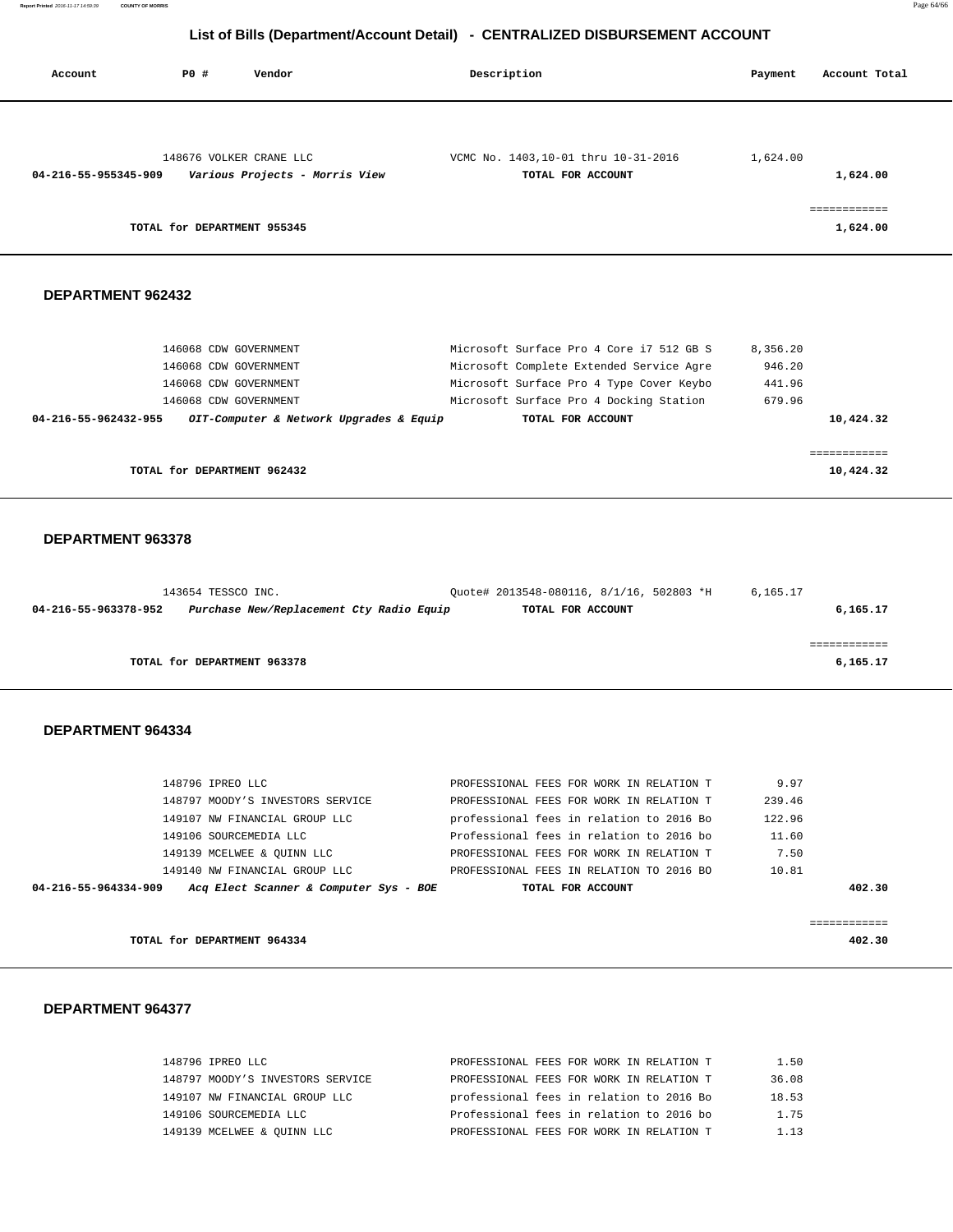**Report Printed** 2016-11-17 14:59:39 **COUNTY OF MORRIS** Page 65/66

# **List of Bills (Department/Account Detail) - CENTRALIZED DISBURSEMENT ACCOUNT**

| Account              | PO#                         | Vendor                                   | Description       | Payment | Account Total         |
|----------------------|-----------------------------|------------------------------------------|-------------------|---------|-----------------------|
| DEPARTMENT 964377    |                             |                                          |                   |         |                       |
| 04-216-55-964377-909 |                             | Heritage Comm Equipment for New Location | TOTAL FOR ACCOUNT |         | 60.62                 |
|                      | TOTAL for DEPARTMENT 964377 |                                          |                   |         | ------------<br>60.62 |

### **DEPARTMENT 966437**

|                      |                             | 148052 MC MUA TRANSFER STATION           | Capital fund request for rehab of water | 324,928.80 |             |
|----------------------|-----------------------------|------------------------------------------|-----------------------------------------|------------|-------------|
| 04-216-55-966437-951 |                             | MUA-Rehab MarkewiczPumpStation WaterTank | TOTAL FOR ACCOUNT                       |            | 324,928.80  |
|                      |                             |                                          |                                         |            |             |
|                      |                             |                                          |                                         |            | ----------- |
|                      | TOTAL for DEPARTMENT 966437 |                                          |                                         |            | 324,928.80  |
|                      |                             |                                          |                                         |            |             |

### **DEPARTMENT 968344**

| 148796 IPREO LLC                                             | PROFESSIONAL FEES FOR WORK IN RELATION T | 53.95    |
|--------------------------------------------------------------|------------------------------------------|----------|
| 148797 MOODY'S INVESTORS SERVICE                             | PROFESSIONAL FEES FOR WORK IN RELATION T | 1,295.74 |
| 149107 NW FINANCIAL GROUP LLC                                | professional fees in relation to 2016 Bo | 665.31   |
| 149106 SOURCEMEDIA LLC                                       | Professional fees in relation to 2016 bo | 62.79    |
| 149139 MCELWEE & OUINN LLC                                   | PROFESSIONAL FEES FOR WORK IN RELATION T | 40.61    |
| 149140 NW FINANCIAL GROUP LLC                                | PROFESSIONAL FEES IN RELATION TO 2016 BO | 58.51    |
| Various Purchases for MC School Tech<br>04-216-55-968344-909 | TOTAL FOR ACCOUNT                        | 2,176.91 |
|                                                              |                                          |          |
|                                                              |                                          |          |
| TOTAL for DEPARTMENT 968344                                  |                                          | 2,176.91 |

| 148796 IPREO LLC                                                 | PROFESSIONAL FEES FOR WORK IN RELATION T | 130.45   |
|------------------------------------------------------------------|------------------------------------------|----------|
| 149107 NW FINANCIAL GROUP LLC                                    | professional fees in relation to 2016 Bo | 1,608.54 |
| 149106 SOURCEMEDIA LLC                                           | Professional fees in relation to 2016 bo | 151.81   |
| 149139 MCELWEE & OUINN LLC                                       | PROFESSIONAL FEES FOR WORK IN RELATION T | 98.17    |
| 149140 NW FINANCIAL GROUP LLC                                    | PROFESSIONAL FEES IN RELATION TO 2016 BO | 141.47   |
| Expansion/Renovation Various Facil - CCM<br>04-216-55-969332-909 | TOTAL FOR ACCOUNT                        | 2,130.44 |
|                                                                  |                                          |          |
|                                                                  |                                          | .        |
| TOTAL for DEPARTMENT 969332                                      |                                          | 2,130.44 |